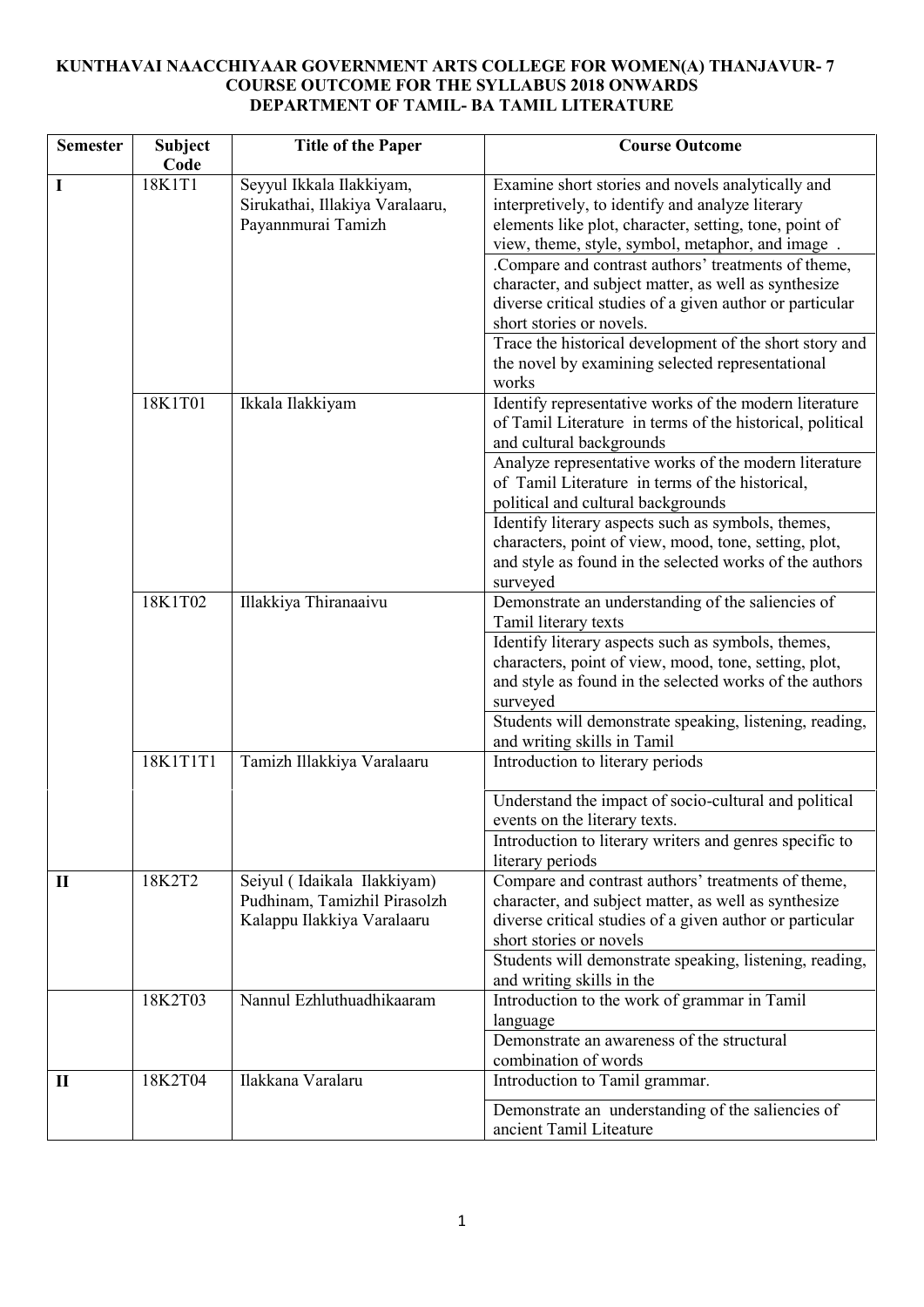| <b>Semester</b> | <b>Subject</b><br>Code | <b>Title of the Paper</b>                                                           | <b>Course Outcome</b>                                                                                                                                                                                                                                                                    |
|-----------------|------------------------|-------------------------------------------------------------------------------------|------------------------------------------------------------------------------------------------------------------------------------------------------------------------------------------------------------------------------------------------------------------------------------------|
|                 | 18K2TAT2               | Naatupuraviyal                                                                      | Introduction to folk literature                                                                                                                                                                                                                                                          |
|                 |                        |                                                                                     | To analyze the folk-life through Folk materials with<br>Interdisciplinary approach                                                                                                                                                                                                       |
|                 |                        |                                                                                     | To apply the Folklore for the study of people culture<br>and nature                                                                                                                                                                                                                      |
|                 |                        |                                                                                     | Understand the classification of folk arts, theatre,<br>culture, beliefs and religion                                                                                                                                                                                                    |
| III             | 18K3T3                 | Seiyyul (Kaapiyanghal)<br>Urainadai, Aluvazh Murai<br>Madalkal, Illakkiya Varalaaru | Examine short stories and novels analytically and<br>interpretively, to identify and analyze literary<br>elements like plot, character, setting, tone, point of<br>view, theme, style, symbol, metaphor, and image.                                                                      |
|                 |                        |                                                                                     | .Compare and contrast authors' treatments of theme,<br>character, and subject matter, as well as synthesize<br>diverse critical studies of a given author or particular<br>short stories or novels.<br>Trace the historical development of the short story and                           |
|                 |                        |                                                                                     | the novel by examining selected representational<br>works                                                                                                                                                                                                                                |
|                 |                        |                                                                                     | Students will demonstrate speaking, listening, reading,<br>and writing skills in Tamil                                                                                                                                                                                                   |
| III             | 18K3T05                | Ara Illakkiyam                                                                      | Acquaint the student with some important works of<br>systematic ethical philosophy and to bring to bear the<br>viewpoint of those works on the study of classic<br>works of literature                                                                                                   |
| III             | 18K3T06                | Nannul Soladhikaaram                                                                | Deals with words and parts of speech                                                                                                                                                                                                                                                     |
|                 |                        |                                                                                     | Demonstrate understanding of tje classification of<br>Tamil words into four categories $-$ <i>iyar chol</i> (words in<br>common usage), thiri chol (words used in Tamil<br>literature), vada chol (words borrowed from<br>Sanskrit), thisai chol (words borrowed from other<br>languages |
| Ш               | 18K3TAT3               | Maghaleeriyazh                                                                      | Introduction to the role of women in the society                                                                                                                                                                                                                                         |
|                 |                        |                                                                                     | Know about the achievements of exemplary women                                                                                                                                                                                                                                           |
|                 |                        |                                                                                     | Awareness about the legal rights of women                                                                                                                                                                                                                                                |
|                 | 18K3TEL0<br>1          | Pannithervu Tamizh                                                                  | Introduced to the role of Tamil in State Government<br>competitive examinations                                                                                                                                                                                                          |
|                 |                        |                                                                                     | Facilitate preparation for competitive examinations<br>like TNPSC                                                                                                                                                                                                                        |
|                 |                        |                                                                                     | Students demonstrate speaking, listening, reading, and<br>writing skills in Tamil                                                                                                                                                                                                        |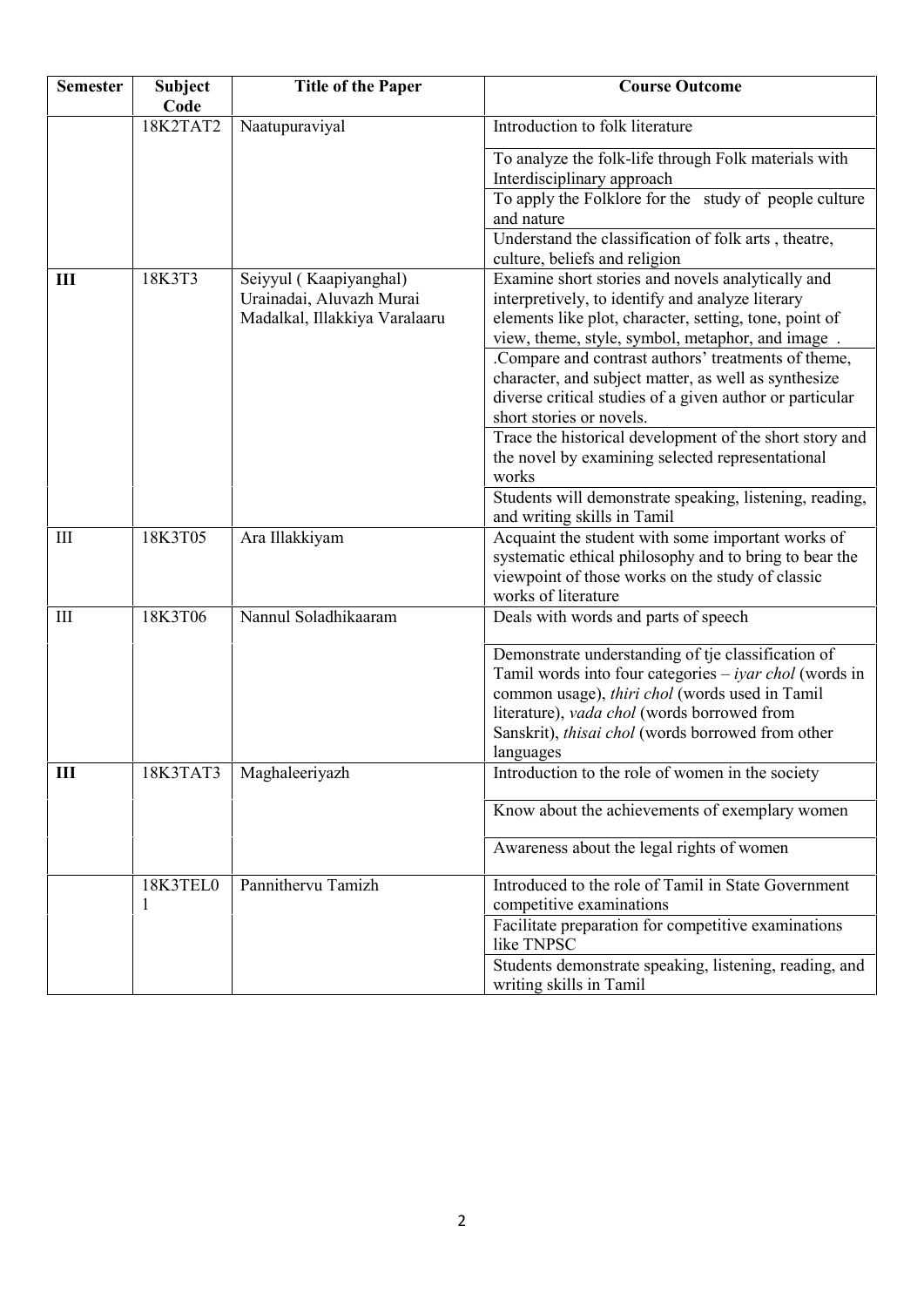| <b>Semester</b> | <b>Subject</b><br>Code | <b>Title of the Paper</b>            | <b>Course Outcome</b>                                                                                           |
|-----------------|------------------------|--------------------------------------|-----------------------------------------------------------------------------------------------------------------|
| III             | 18K3SST1               | Siddhar Illakkiyam                   | Introduction to Saiva Siddhanta philosophy and<br>literature                                                    |
|                 |                        |                                      | Analysis of the use of Tamil as a medium by the<br>Siddhars                                                     |
|                 |                        |                                      | Recognition of the place of Siddhar literature within                                                           |
|                 |                        |                                      | the accepted standards of Tamil literature                                                                      |
| IV              | 18K4T4                 | Seiyul (Pandaya Illakkiyam),         | Examine short stories and novels analytically and                                                               |
|                 |                        | Illakkiya Varalaaru, Natagam,        | interpretively, to identify and analyze literary                                                                |
|                 |                        | Podhukatturai                        | elements like plot, character, setting, tone, point of<br>view, theme, style, symbol, metaphor, and image.      |
|                 |                        |                                      | .Compare and contrast authors' treatments of theme,                                                             |
|                 |                        |                                      | character, and subject matter, as well as synthesize                                                            |
|                 |                        |                                      | diverse critical studies of a given author or particular                                                        |
|                 |                        |                                      | short stories or novels.                                                                                        |
|                 |                        |                                      | Trace the historical development of the short story and                                                         |
|                 |                        |                                      | the novel by examining selected representational                                                                |
|                 | 18K4T07                | Thatthuveeyal                        | works<br>Introduction to Indian traditional thought and thinkers                                                |
|                 |                        |                                      | with special reference to Tamil sources.                                                                        |
|                 |                        |                                      | Foster a comparative study of Eastern and Western                                                               |
|                 |                        |                                      | thought in Tamil Language                                                                                       |
|                 |                        |                                      | Focus on the study of different systems of Indian                                                               |
|                 |                        |                                      | Philosophy, especially from the rich materials                                                                  |
|                 |                        |                                      | embedded in the Tamil philosophical works and their                                                             |
| IV              | 18K4T08                | Yaaparunkalaakaarikai                | commentarie<br>Introduction to the parts of speech-verbs                                                        |
|                 |                        |                                      |                                                                                                                 |
|                 |                        |                                      | Learn about the predominance of speech over that of<br>written word                                             |
|                 |                        |                                      | Learn to write without grammatical error                                                                        |
|                 | 18K4TAT4               | Tamizh Varalaatrum                   | Understand the relation between language and culture                                                            |
|                 |                        | Panpaadum                            | Understand the saliencies of Tamil culture and<br>language                                                      |
|                 |                        |                                      | Ability to analyse and compare the saliencies of Tamil                                                          |
|                 |                        |                                      | culture and language with that of other cultures in                                                             |
|                 |                        |                                      | India                                                                                                           |
|                 | 18K4TEL02              | Inaiyum Tamizhum                     | Introduced to the role of Tamil in media                                                                        |
|                 |                        |                                      | Students will demonstrate speaking, listening, reading,<br>and writing skills in Tamil                          |
|                 | 18K4SST2               | Koyirkalaiyum Panpaadum<br>Aatchiyum | Documentation of ancient and traditional sculptures of<br>India                                                 |
|                 |                        |                                      | Documentation of Tamil and Sanskrit iconography<br>terminologies                                                |
| $\mathbf{V}$    | 18K5T09                | Kaappiyangal                         | Focus is on ancient Tamil epic poetry                                                                           |
|                 |                        |                                      | Demonstrate an understanding of the saliencies of epic                                                          |
|                 |                        |                                      | poetry                                                                                                          |
|                 |                        |                                      | Develop the techniques of literary criticism applied by<br>classical scholars to the study of the ancient texts |
|                 |                        |                                      | An understanding of the internal structure and unity of<br>the individual epics studied                         |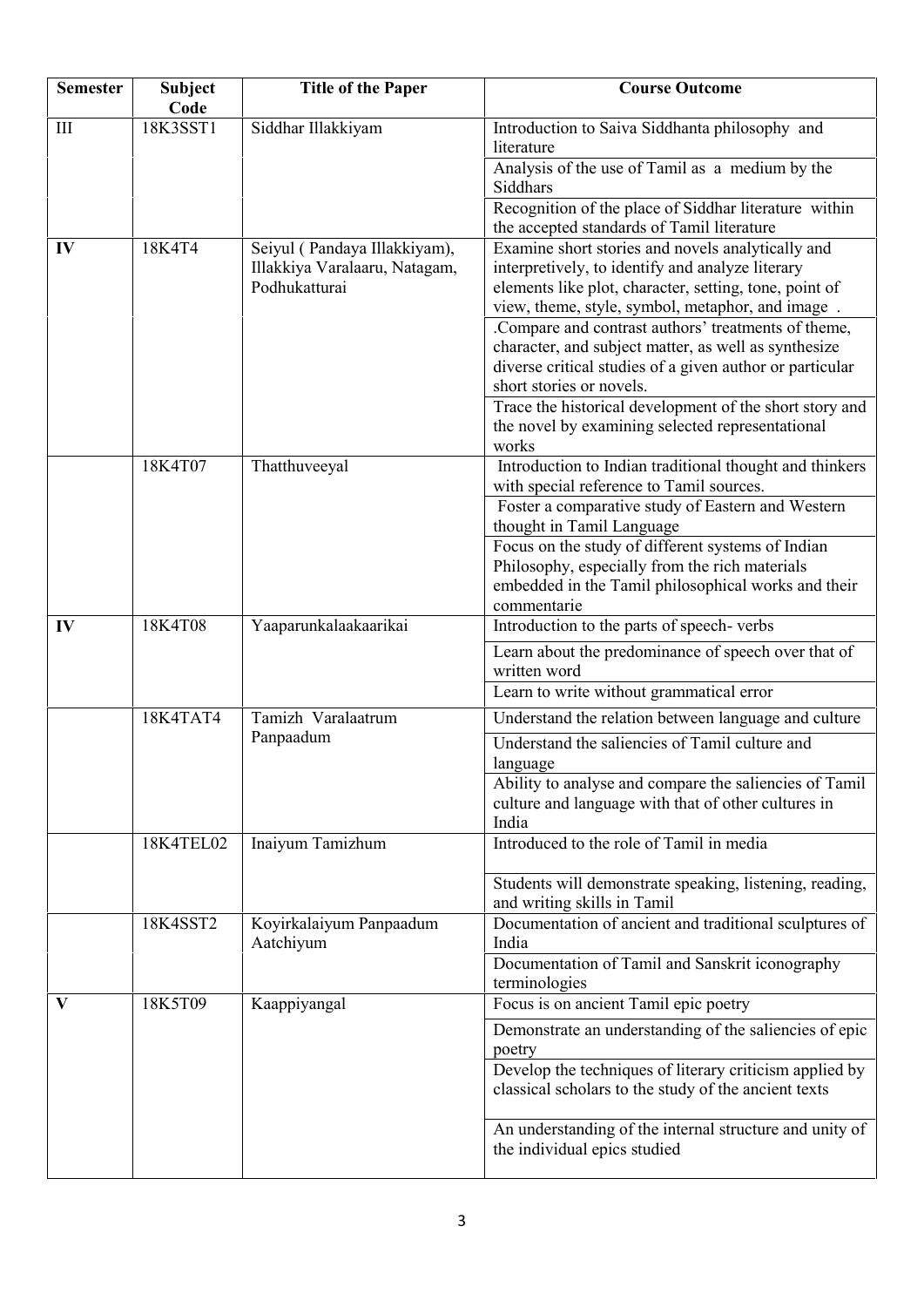| <b>Semester</b> | <b>Subject</b><br>Code | <b>Title of the Paper</b> | <b>Course Outcome</b>                                                                                                                                                                                        |
|-----------------|------------------------|---------------------------|--------------------------------------------------------------------------------------------------------------------------------------------------------------------------------------------------------------|
| V               | 18K5T10                | Thandiyaalangaram         | Introduction to metaphor from linguistics and<br>cognitive level                                                                                                                                             |
|                 |                        |                           | Examines metaphorical expressions from word level<br>up to discourse level                                                                                                                                   |
|                 |                        |                           | Emphasis on the functions of metaphor                                                                                                                                                                        |
|                 |                        |                           | Analyse how metaphors structure our thinking                                                                                                                                                                 |
|                 | 18K5T11                | Chittrillakkiyam          | Introduction to interior landscape in the psyche of an<br>individual                                                                                                                                         |
|                 |                        |                           | Understanding of the relationship between the exterior<br>and interior landscape and culture                                                                                                                 |
|                 | 18K5TET1               | Kalvettiyal               | To study the culture and civilization of South India<br>based on the archaeological and epigraphical sources.                                                                                                |
|                 |                        |                           | To understand the antiquity of Tamil Nadu both in<br>time and space and to study the political, social and<br>economic development of Tamil Nadu using primarily<br>archaeological and epigraphical sources. |
|                 | 18K5SBEC3              | Pottithervu Tamil         | Introduced to the role of Tamil in State Government<br>competitive examinations                                                                                                                              |
|                 |                        |                           | Facilitate preparation for competitive examinations<br>like TNPSC                                                                                                                                            |
|                 |                        |                           | Students demonstrate speaking, listening, reading, and<br>writing skills in Tamil                                                                                                                            |
|                 |                        |                           | Students will demonstrate speaking, listening, reading,<br>and writing skills in Tamil                                                                                                                       |
| VI              | 18K6T12                | Nambikaiporul             | Akam dealt with 'that which is inside' or 'the inner<br>world' - in other words, love poems, written in highly<br>structured form                                                                            |
|                 | 18K6T13                | Puraporul Venbamalai      | Introduction to puram – one of the genres of Tamil<br>Classical poetry                                                                                                                                       |
|                 |                        |                           | Understanding of vPuram's themes that dealt with the<br>outer world', public life, war, death, and the glory of<br>kings.                                                                                    |
|                 | 18K6T14                | Sanga Illakkiyam          | Introduction to ancient Tamil Literature                                                                                                                                                                     |
|                 |                        |                           | Understanding of Sangam literature that deals with<br>emotional and material topics such as love, war,<br>governance, trade and bereavement.                                                                 |
|                 |                        |                           | Analyse the relevance of Sangam topoi in the current<br>literary scenario                                                                                                                                    |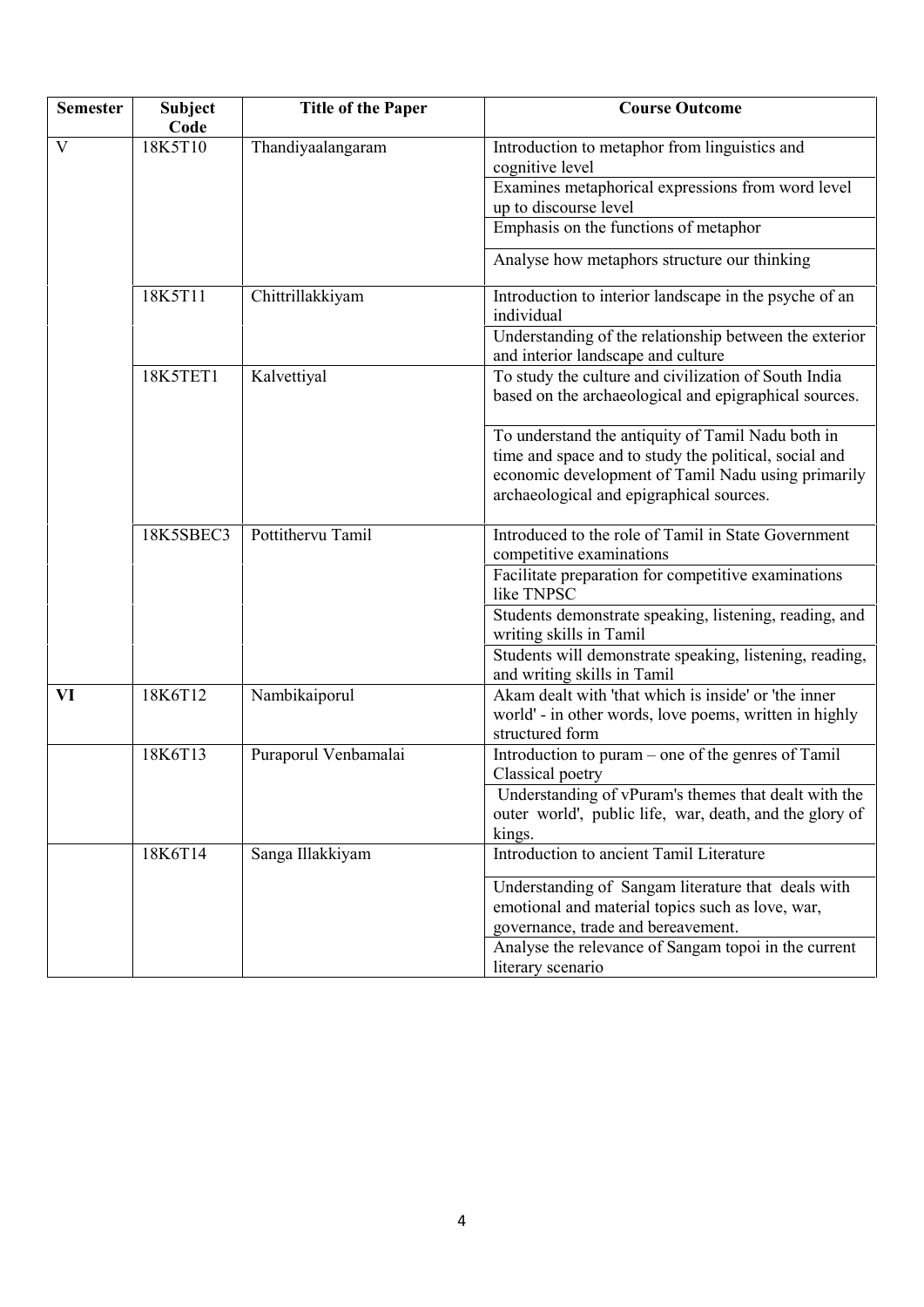| <b>Semester</b> | <b>Subject</b><br>Code | <b>Title of the Paper</b> | <b>Course Outcome</b>                                                                                                                                                                                                                                        |
|-----------------|------------------------|---------------------------|--------------------------------------------------------------------------------------------------------------------------------------------------------------------------------------------------------------------------------------------------------------|
|                 | 18K6T15                | Tamilan Semmozhi Panbugal | Demonstrate some knowledge of dialectical cultural<br>differences in Tamil                                                                                                                                                                                   |
|                 |                        |                           | Students will demonstrate an accurate understanding<br>of linguistic concepts related to the target language,<br>including the fundamentals of phonetics, semantics,<br>and morphology and syntax, as well as basic<br>pragmatic and sociolinguistic aspects |
|                 |                        |                           | Demonstrate knowledge of the interrelation between<br>language and culture                                                                                                                                                                                   |
|                 |                        |                           | Communicate in contexts relevant to oneself and<br>others, and one's immediate environment                                                                                                                                                                   |
|                 | 18K6TELT2              | Suvadiyal                 | Introduction to manuscriptology                                                                                                                                                                                                                              |
|                 |                        |                           | Learn about preservation of Palm leaf manuscripts<br>using new scientific techniques                                                                                                                                                                         |
|                 |                        |                           | Learn about preservation of rare manuscripts through<br>digitization and microfilming                                                                                                                                                                        |
|                 |                        |                           | Learn about publication of the materials related to<br>humanities and science from the Palm-leaf<br>manuscripts                                                                                                                                              |
|                 | 19K6TELT3              | Padaippu Illakkiyam       | Compose, revise, discuss and critique their own<br>poems, stories and fiction taking into cognizance<br>techniques, conventions, and forms.                                                                                                                  |
|                 |                        |                           | Recognize, define, and identify poetic terms and<br>genres                                                                                                                                                                                                   |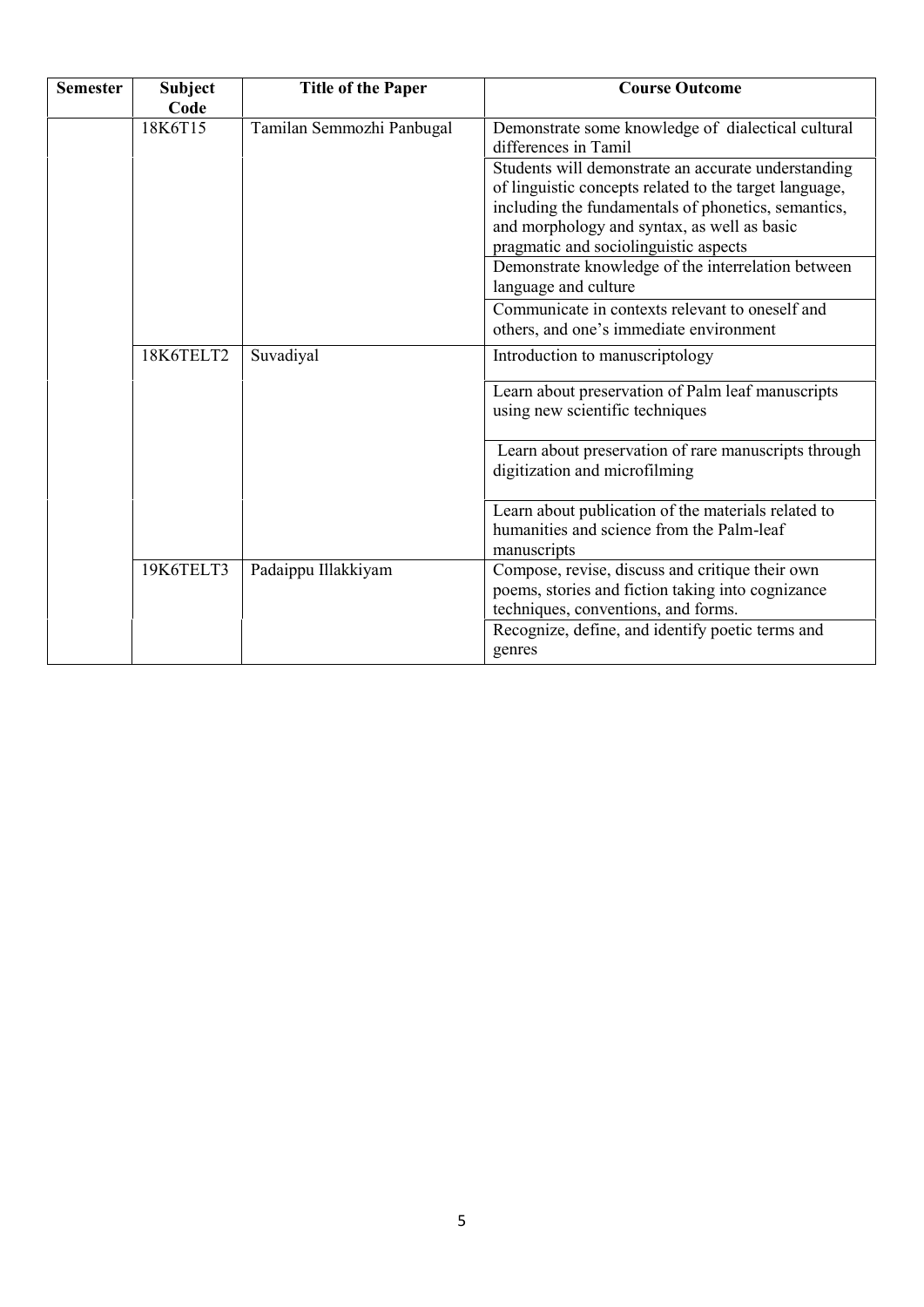## **KUNTHAVAI NAACCHIYAAR GOVERNMENT ARTS COLLEGE FOR WOMEN(A) THANJAVUR- 7 COURSE OUTCOME FOR THE SYLLABUS 2018 ONWARDS DEPARTMENT OF TAMIL- MA TAMIL LITERATURE**

| <b>Semester</b> | <b>Subject</b><br>Code | <b>Title of the Paper</b>        | <b>Course Outcome</b>                                                                                                                                                                   |
|-----------------|------------------------|----------------------------------|-----------------------------------------------------------------------------------------------------------------------------------------------------------------------------------------|
| I               | 18KP1T01               | Ikkala Illakkiyam- I             | Identify representative works of the modern literature<br>of Tamil Literature in terms of the historical, political<br>and cultural backgrounds                                         |
|                 |                        |                                  | Analyze representative works of the modern literature<br>of Tamil Literature in terms of the historical,<br>political and cultural backgrounds                                          |
|                 |                        |                                  | Identify literary aspects such as symbols, themes,<br>characters, point of view, mood, tone, setting, plot,<br>and style as found in the selected works of the authors<br>surveyed      |
|                 | 18KP1T02               | Ikkala Illakkiyam- II            | Identify representative works of the modern literature<br>of Tamil Literature in terms of the historical, political<br>and cultural backgrounds                                         |
|                 |                        |                                  | Analyze representative works of the modern literature<br>of Tamil Literature in terms of the historical,<br>political and cultural backgrounds                                          |
|                 |                        |                                  | Identify literary aspects such as symbols, themes,<br>characters, point of view, mood, tone, setting, plot,<br>and style as found in the selected works of the authors<br>surveyed      |
|                 | 18KP1T03               | Ara Illakkiyam                   | Acquaint the student with some important works of<br>systematic ethical philosophy and to bring to bear the<br>viewpoint of those works on the study of classic<br>works of literature. |
|                 | 18KP1T04               | Tholkkapiyam<br>Eluthuadhikaaram | Introduction to the work of grammar in Tamil<br>language<br>Demonstrate an awareness of the structural                                                                                  |
|                 |                        |                                  | combination of words<br>Introduction to the thoughts and ideologies of literary                                                                                                         |
|                 | 18KP1TELT1             | Sindhanaiiyal                    | and philosophical persona<br>Demonstrate an understanding of public speech<br>Imbibe the saliencies of thoughts in life                                                                 |
| $\prod$         | 18KP2T05               | Bakhti Illakkiyam                | Introduction to the Bhakti movement in India<br>Impact of the Bakti movement on literary works                                                                                          |
|                 |                        |                                  | Demonstrate an understanding of he Bhakti literature<br>reflects a new form of devotion to God <i>i.e.</i> , a personal<br>bond between the devotee and the deity                       |
|                 | 18KP2T06               | Kaapiyangal                      | Focus is on ancient Tamil epic poetry                                                                                                                                                   |
|                 |                        |                                  | Demonstrate an understanding of the saliencies of epic<br>poetry<br>Develop the techniques of literary criticism applied by<br>classical scholars to the study of the ancient texts     |
|                 |                        |                                  | An understanding of the internal structure and unity of<br>the individual epics studied                                                                                                 |
|                 |                        |                                  | Engagement with the central critical approaches<br>and scholarly theories concerning these works                                                                                        |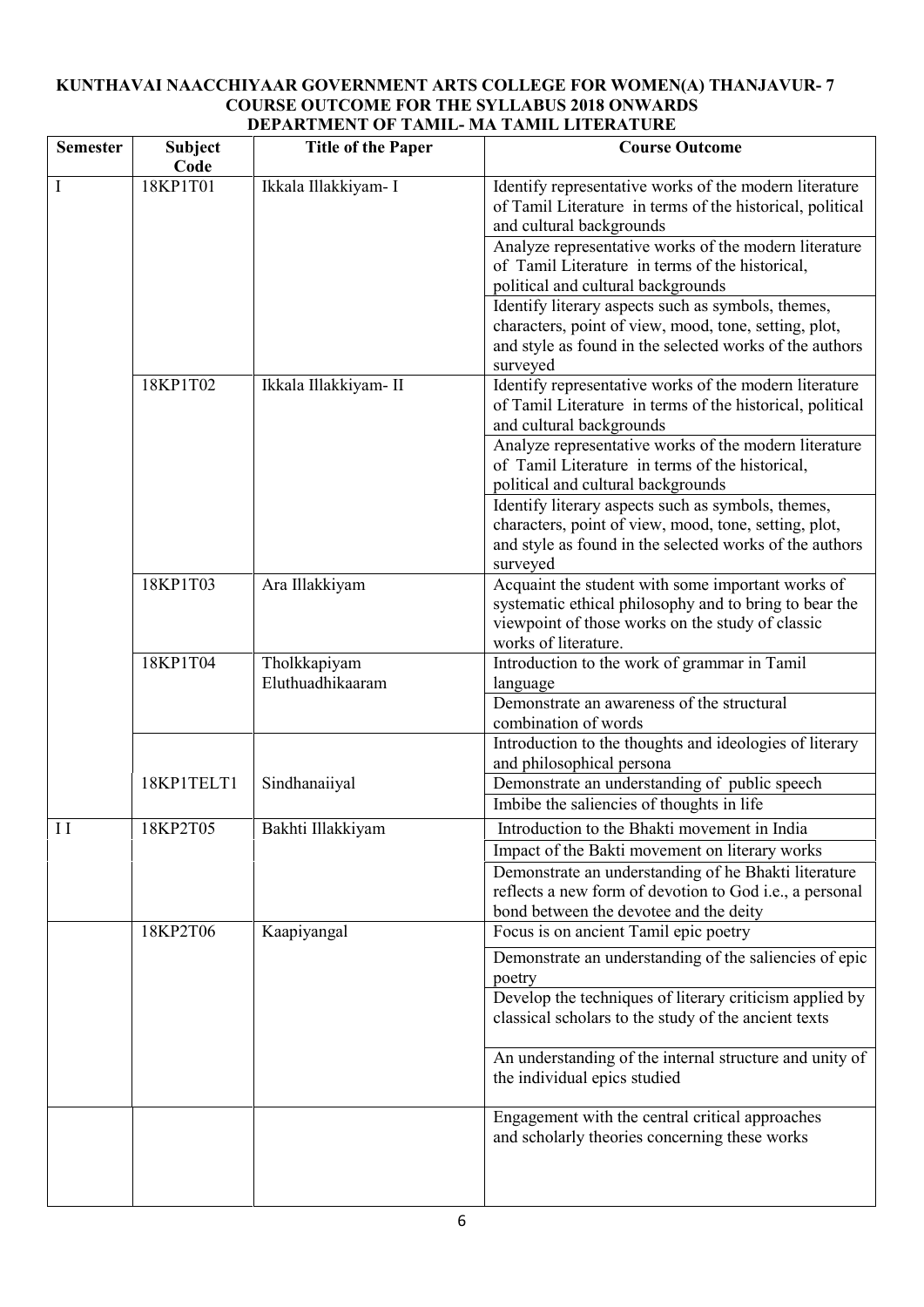| <b>Semester</b> | <b>Subject</b><br>Code | <b>Title of the Paper</b>                              | <b>Course Outcome</b>                                                                                                                                                                                                                                                                    |
|-----------------|------------------------|--------------------------------------------------------|------------------------------------------------------------------------------------------------------------------------------------------------------------------------------------------------------------------------------------------------------------------------------------------|
| $\mathbf{I}$    | 18KP2T07               | Tholkkapiyam Soladhikaaram                             | Deals with words and parts of speech                                                                                                                                                                                                                                                     |
|                 |                        |                                                        | Demonstrate understanding of tje classification of<br>Tamil words into four categories $-$ <i>iyar chol</i> (words in<br>common usage), thiri chol (words used in Tamil<br>literature), vada chol (words borrowed from<br>Sanskrit), thisai chol (words borrowed from other<br>languages |
|                 | 18KP2T08               | Mozhiiyal                                              | Grasp the complexity of language as a communication<br>system shaped by cognitive, biological, cultural, and<br>social factor                                                                                                                                                            |
|                 |                        |                                                        | Demonstrate understanding of the concepts, theories,<br>and methodologies used by linguists in qualitative and<br>quantitative analyses of linguistic structure, and<br>patterns of language use.                                                                                        |
|                 |                        |                                                        | Demonstrate understanding of processes of language<br>change and variation,                                                                                                                                                                                                              |
|                 | 18KP2TELT2             | Uraiaasiriyargal                                       | Demonstrate understanding grammatical discourse                                                                                                                                                                                                                                          |
|                 |                        |                                                        | Demonstrate understanding of literary discourse                                                                                                                                                                                                                                          |
|                 |                        |                                                        | Contributions made by eminent rhetoricians                                                                                                                                                                                                                                               |
|                 |                        |                                                        | Analyse the relevance of discourse in the present<br>scenario                                                                                                                                                                                                                            |
| $\mathbf{I}$    | 18KP2SST1              | Sorpolivu Kalai                                        | Develop and innovate effective writing processes to<br>compose texts for varied readers;                                                                                                                                                                                                 |
|                 |                        |                                                        | Recognize, explain, and apply various rhetorical<br>modes in writing                                                                                                                                                                                                                     |
|                 |                        |                                                        | Demonstrate an understanding of the ethical and<br>political responsibilities inherent in producing,<br>receiving, and assessing written discourse                                                                                                                                       |
|                 |                        |                                                        | Exhibit knowledge of digital technologies and<br>discourse and produce writing for audiences of digital<br>media                                                                                                                                                                         |
| $\mathbf{I}$    | 118KP3T09              | Tholkaapiyam<br>Poruladhikaaram (Mudhal 5<br>liyalgal) | Introduction to the work of grammar in Tamil<br>language                                                                                                                                                                                                                                 |
|                 |                        |                                                        | Classification of land types, and seasons and defines<br>modes of life for each of the combinations of land<br>types                                                                                                                                                                     |
|                 |                        |                                                        | Defines the modes of personal life i.e. life of couples                                                                                                                                                                                                                                  |
|                 |                        |                                                        | Defines the modes of one's public life                                                                                                                                                                                                                                                   |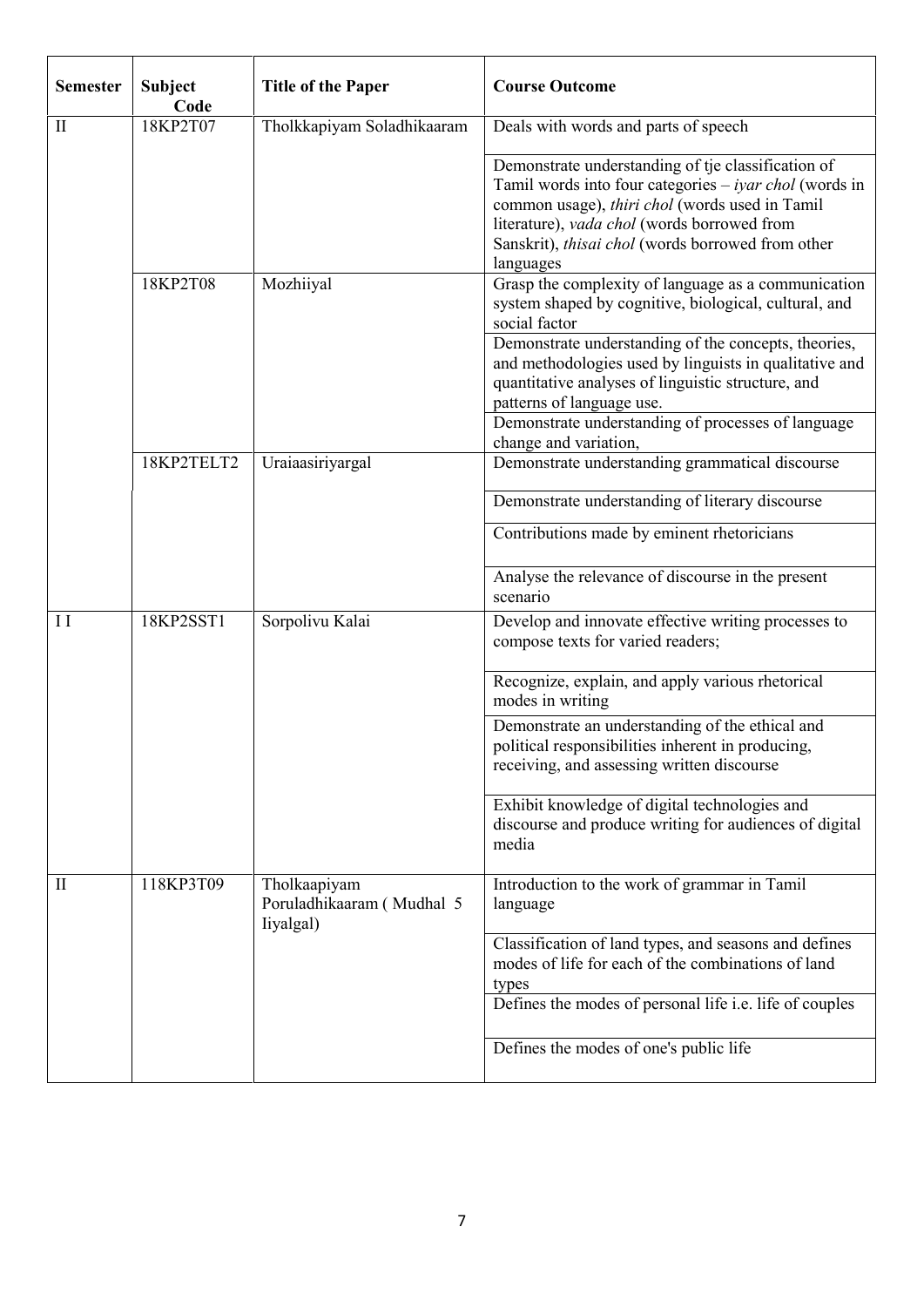| <b>Semester</b> | Subject<br>Code | <b>Title of the Paper</b> | <b>Course Outcome</b>                                                                                                                                                                                                           |
|-----------------|-----------------|---------------------------|---------------------------------------------------------------------------------------------------------------------------------------------------------------------------------------------------------------------------------|
|                 | 18KP3T10        | Molipeyarbiyal            | Critically apply theories, methodologies, and<br>knowledge to address fundamental questions in TS                                                                                                                               |
|                 |                 |                           | Demonstrate skills in oral and written communication<br>sufficient to publish and present work in TS and to<br>prepare grant proposals                                                                                          |
|                 |                 |                           | To enable students to engage in advanced study and<br>research with scholars in the field of Translation<br><b>Studies</b>                                                                                                      |
|                 |                 |                           | To foster original and scholarly research in the field                                                                                                                                                                          |
|                 | 18KP3TELT3      | Ariviyal Tamil            | To popularize science through Tamil and to make<br>aware of scientific achievements and technological<br>progress                                                                                                               |
|                 |                 |                           | To prepare Scientific Terminology in Tamil for<br>various science subjects like Physics, Chemistry,<br>Mathematics, Biology, Engineering                                                                                        |
|                 |                 |                           | To publish Scientific Tamil Text books for<br>professional courses                                                                                                                                                              |
| III             | 19KP3TELT4      | Oppillakkiyam             | Demonstrate knowledge in the interdisciplinary field<br>of comparative and world literature                                                                                                                                     |
|                 |                 |                           | Demonstrate an informed appreciation of cross-<br>cultural interconnections and diversity of literatures<br>and cultures across time and space                                                                                  |
|                 |                 |                           | Demonstrate expertise in two or three literary<br>traditions as defined by language; period, region,<br>genre, theme, or movement.                                                                                              |
|                 |                 |                           | Demonstrate advanced research and analytical skills                                                                                                                                                                             |
|                 | 18KP3SST2       | Thiraipada Varalaaru      | Introduction to the history of cinema                                                                                                                                                                                           |
|                 |                 |                           | Demonstrate an ability to analyze basic techniques<br>employed by screenwriters, filmmakers, and writers of<br>fiction and/or drama                                                                                             |
|                 |                 |                           | Analyze selected novels, plays, and short stories and<br>to compare them with corresponding film adaptations.<br>Evaluate the strengths and weaknesses of adapted<br>works in comparison with the original printed<br>versions. |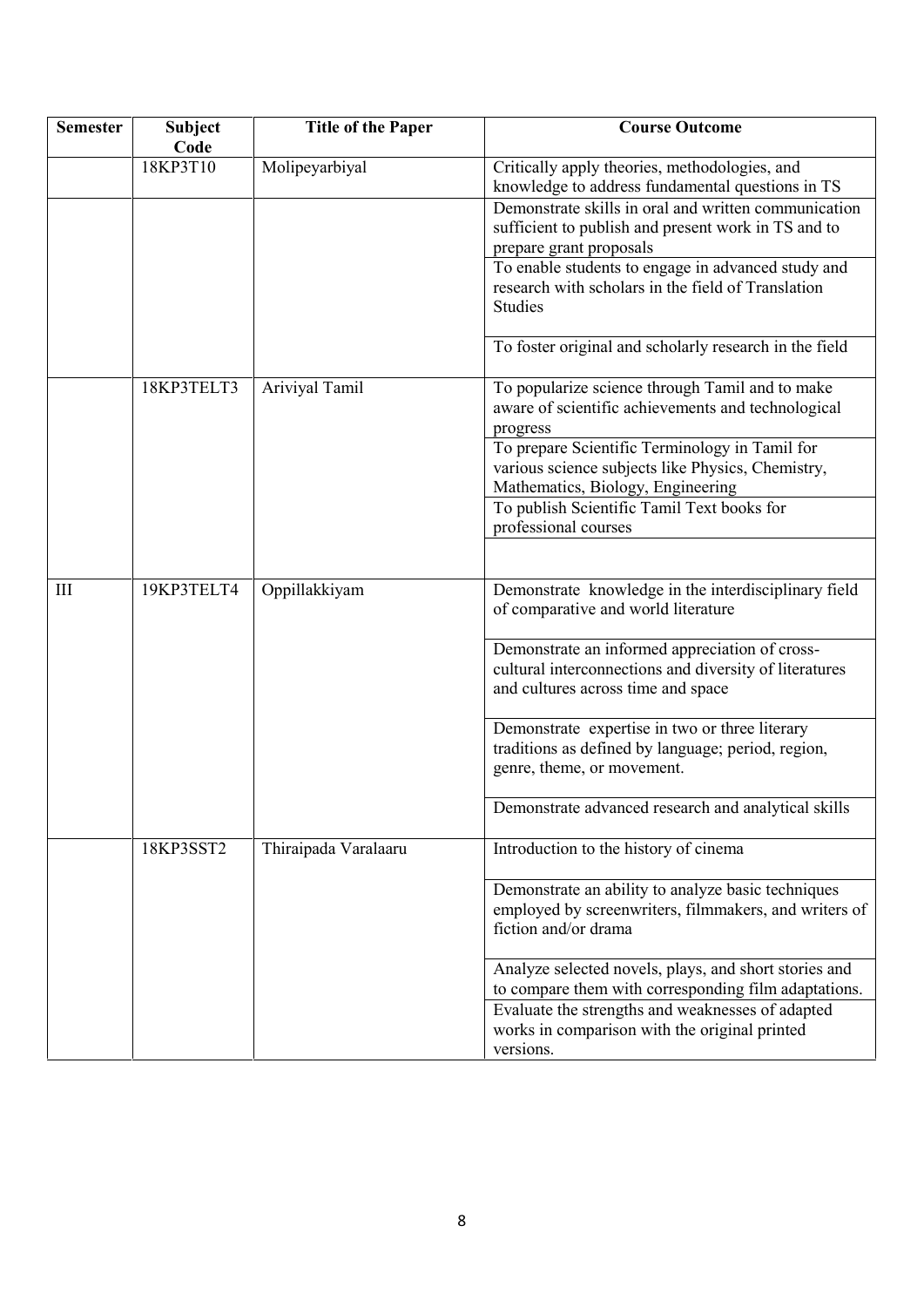| IV | 18KP4T12 | Tholkaapiyam<br>Poruladhikaaram (Pin Naangu<br>Illakkiyangal | Introduction to the work of grammar in Tamil<br>language                                                             |
|----|----------|--------------------------------------------------------------|----------------------------------------------------------------------------------------------------------------------|
|    |          |                                                              | Classification of land types, and seasons and defines<br>modes of life for each of the combinations of land<br>types |
|    |          |                                                              | Impact of feelings, a psychological views exposed in<br>ancient literatures                                          |
|    |          |                                                              | Deals with a grammar for classical Tamil poetry<br>based on principles of prosody                                    |
|    | 18KP4T13 | OppittuNokkil Ulaga<br>Semmoligal                            | Introduction to study of world classical languages                                                                   |
|    |          |                                                              | Demonstrate the ability to understand the origin of<br>languages                                                     |
|    |          |                                                              | Identity, Compare and Contrast the saliencies of<br>languages                                                        |
|    | 18KP4T14 | Aaraaitchi Nerimuraigal                                      | Understand some basic concepts of research and its<br>methodologies                                                  |
|    |          |                                                              | Identify appropriate research topics                                                                                 |
|    |          |                                                              | Ability to write analytically and lucidly.                                                                           |
|    |          |                                                              | Demonstrate proficiency with standard documentation<br>styles, <i>i.e</i>                                            |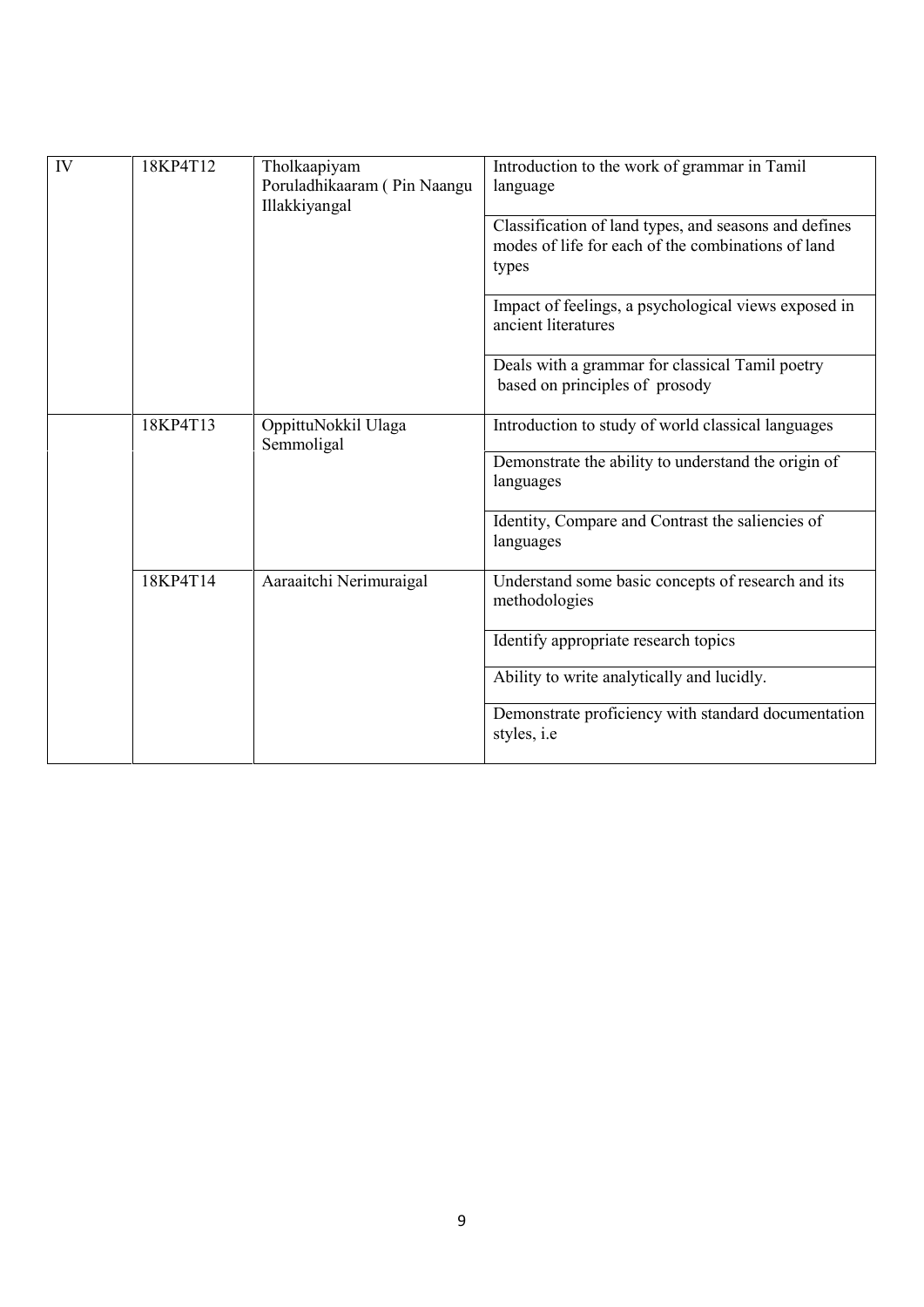## **KUNTHAVAI NAACCHIYAAR GOVERNMENT ARTS COLLEGE FOR WOMEN(A) THANJAVUR- 7 COURSE OUTCOME FOR THE SYLLABUS 2018 ONWARDS DEPARTMENT OF ENGLISH - BA ENGLISH LITERATURE**

| <b>Semester</b> | <b>Subject</b><br>Code                       | <b>Title of the Paper</b>                 | <b>Course Outcome</b>                                                               |
|-----------------|----------------------------------------------|-------------------------------------------|-------------------------------------------------------------------------------------|
| I               | 18K1E1                                       | English Made Easy -I                      | Develop productive and active skills                                                |
|                 |                                              |                                           | Understand and appreciate poetic and prose texts                                    |
|                 |                                              |                                           | Reinforcement of LSRW skills                                                        |
|                 |                                              |                                           | Use of grammar in day to day life                                                   |
|                 | 18K1E01                                      | Prose                                     | Develop reading and writing skills                                                  |
|                 |                                              |                                           | Improve vocabulary and writing skills                                               |
|                 |                                              |                                           | Introduced to literary prose pieces.                                                |
|                 | 18K1E02                                      | British Poetry: Chaucer to the<br>Moderns | Understand and appreciate poetry of different lierary<br>periods                    |
|                 |                                              |                                           | Introduced to literary movements                                                    |
|                 |                                              |                                           | Learn to write poems                                                                |
|                 |                                              |                                           | Learn to appreciate the content and form                                            |
|                 | <b>18K1EAE1</b><br>Social History of England | Know the historical events of England     |                                                                                     |
|                 |                                              |                                           | Know the social events and its impact on literature of<br>the period                |
|                 |                                              |                                           | Know the polico-economical events and its impact on<br>the literature of the period |
|                 |                                              |                                           | Learn the cultural and religious orientation of the<br>people of England.           |

| <b>Subject</b><br>Code | <b>Title of the Paper</b>        | <b>Course Outcome</b>                                 |
|------------------------|----------------------------------|-------------------------------------------------------|
| 18K2E2                 | English Made Easy-II             | Develop productive and active skills                  |
|                        |                                  | Understand and appreciate poetic and prose texts      |
|                        |                                  | Reinforcement of LSRW skills                          |
|                        |                                  | Use of grammar in day to day life                     |
| 18K2E03                | <b>Short Stories and Fiction</b> | Introduction to the genre of short story and fiction. |
|                        |                                  | Learn the techniques of short story and fiction       |
|                        |                                  | Learn to write short story                            |
|                        |                                  |                                                       |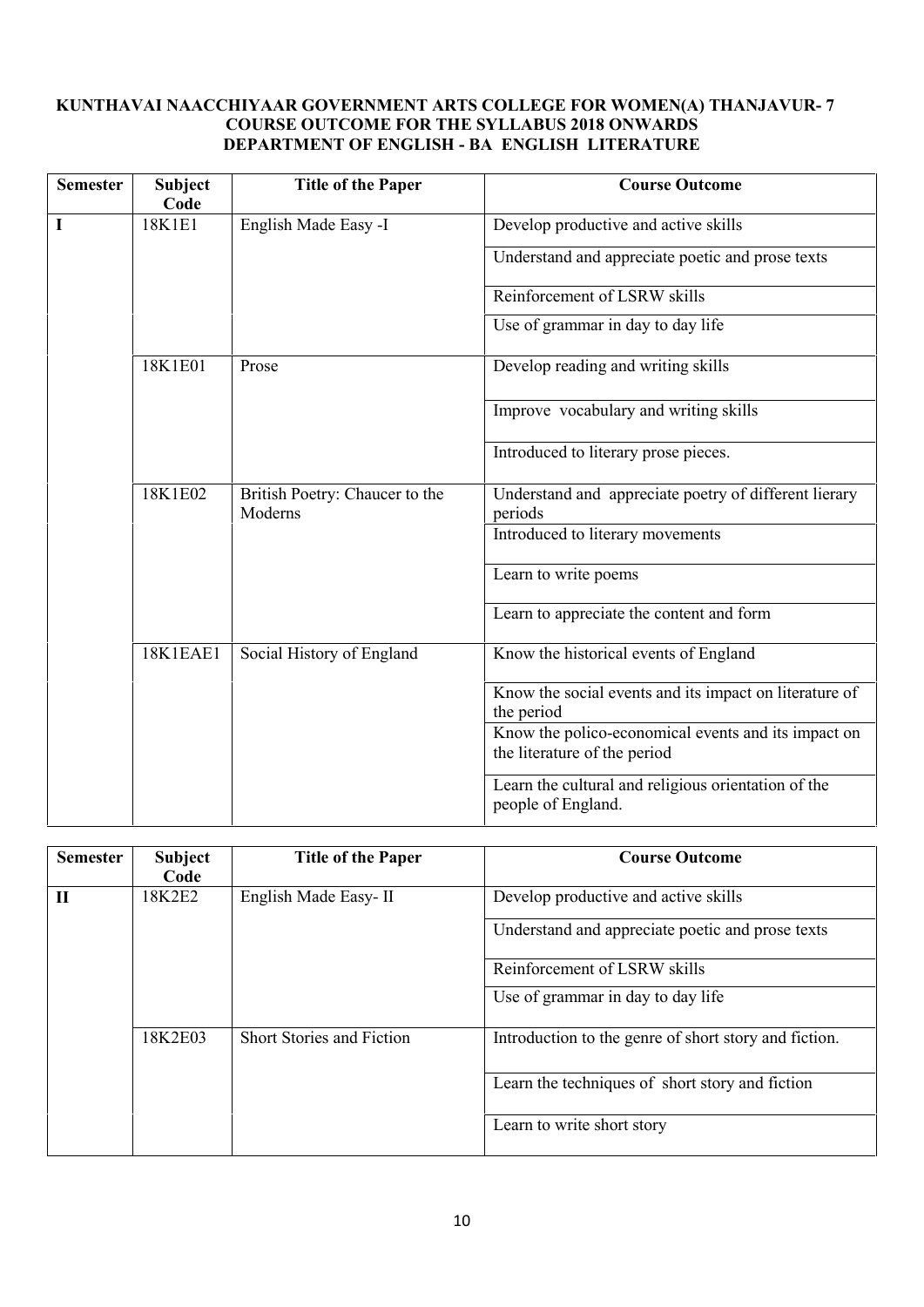| <b>Semester</b> | <b>Subject</b> | <b>Title of the Paper</b>        | <b>Course Outcome</b>                                                                  |
|-----------------|----------------|----------------------------------|----------------------------------------------------------------------------------------|
|                 | Code           |                                  |                                                                                        |
|                 | 18K2E04        | Literary Forms and Terms         | Introduction to literary genres                                                        |
|                 |                |                                  | Introduction to literary terms and forms                                               |
|                 | 18K2EAE2       | History of English Literature- I | Introduction to literary periods                                                       |
|                 |                |                                  | Understand the impact of socio-cultural and political<br>events on the literary texts. |
|                 |                |                                  | Introduction to literary writers and genres specific to<br>literary periods            |

| <b>Semester</b> | <b>Subject</b><br>Code | <b>Title of the Paper</b> | <b>Course Outcome</b>                                                                                                                                                    |
|-----------------|------------------------|---------------------------|--------------------------------------------------------------------------------------------------------------------------------------------------------------------------|
| III             | 18K3E3                 | Fluency in English -I     | Develop productive and active skills                                                                                                                                     |
|                 |                        |                           | Understand and appreciate poetic and prose texts                                                                                                                         |
|                 |                        |                           | Reinforcement of LSRW skills                                                                                                                                             |
|                 |                        |                           | Use of grammar in day to day life                                                                                                                                        |
|                 | 18K3E05                | <b>British Drama</b>      | Introduction the genre of drama                                                                                                                                          |
|                 |                        |                           | Learn the salient features of dramatic techniques                                                                                                                        |
|                 |                        |                           | Introduced to eminent British dramatists                                                                                                                                 |
|                 | 18K3E06                | American Literature       | Identify key ideas, representative authors and works,<br>significant historical or cultural events                                                                       |
|                 |                        |                           | Analyze literary works as expressions of individual or<br>communal values within the social, political, cultural,<br>or religious contexts of different literary periods |
|                 |                        |                           | Demonstrate knowledge of the different styles of<br>writing.                                                                                                             |
|                 |                        |                           | Articulate the aesthetic principles that guide the scope<br>and variety of works in the arts and humanities                                                              |
|                 |                        |                           |                                                                                                                                                                          |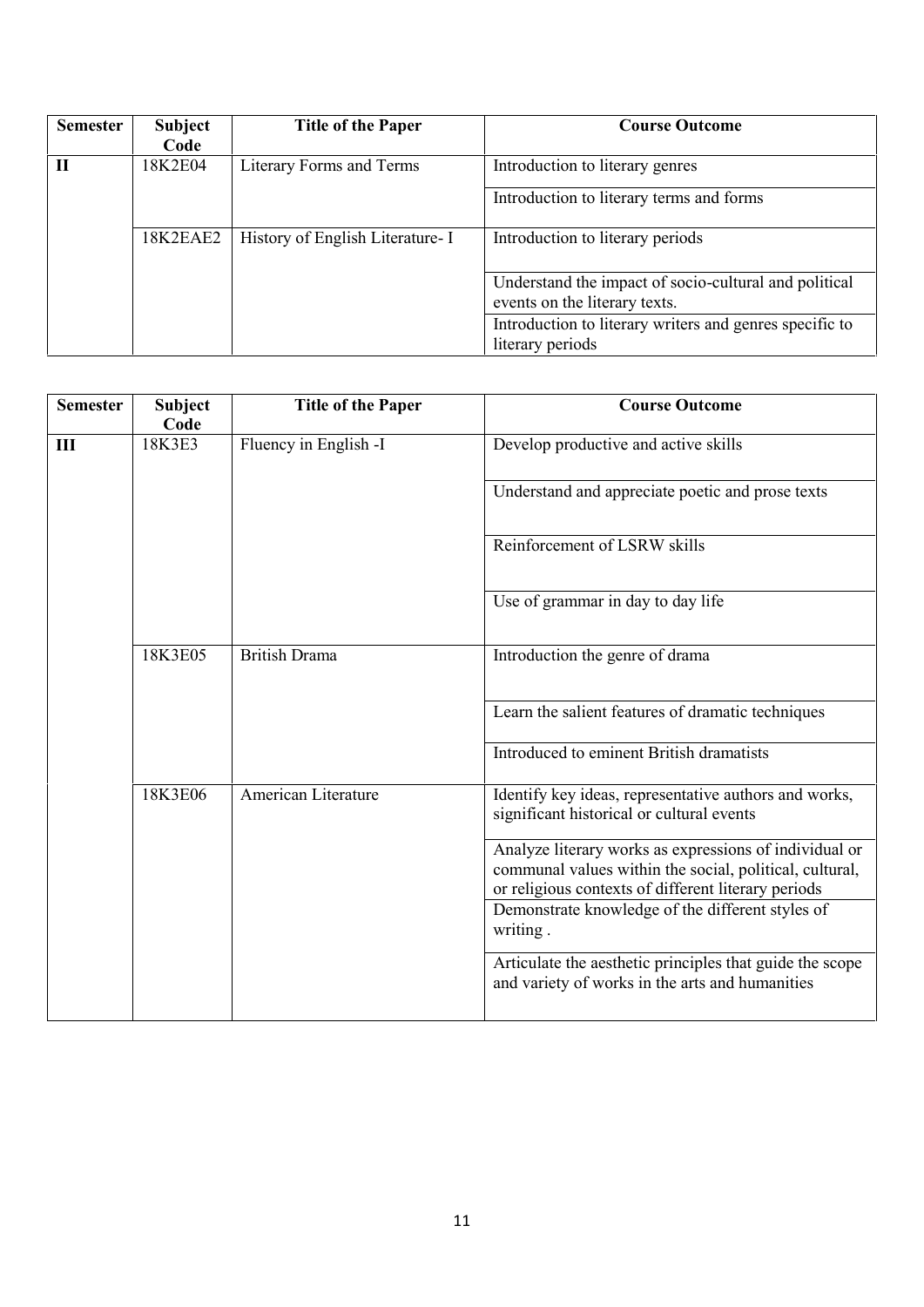| <b>Semester</b> | <b>Subject</b><br>Code | <b>Title of the Paper</b>                   | <b>Course Outcome</b>                                                                                                  |
|-----------------|------------------------|---------------------------------------------|------------------------------------------------------------------------------------------------------------------------|
| III             | 18K3EAE3               | History of English Literature-II            | Introduction to literary periods                                                                                       |
|                 |                        |                                             | Understand the impact of socio-cultural and political<br>events on the literary texts.                                 |
|                 |                        |                                             | Introduction to literary writers and genres specific to<br>literary periods                                            |
|                 | 18K3SSE1               | Single Author Study-<br>Rabindranath Tagore | Introduction to the literary oeuvre of Tagore                                                                          |
|                 |                        |                                             | Familiarise the students with the theme and socio-<br>cultural ethos of the writer.                                    |
|                 |                        |                                             | Learn to appreciate and critically analyse the salient<br>features of a literary text-form, language and<br>narration. |
|                 | 18K3EEL01              | Modern English and Usage - I                | Introduction to the basic grammar in English                                                                           |
|                 |                        |                                             | Introduction to the usage of common words in English                                                                   |
|                 |                        |                                             | Learn to grammatically write and speak in English                                                                      |

| <b>Semester</b> | <b>Subject</b><br>Code | <b>Title of the Paper</b> | <b>Course Outcome</b>                                                                                                                      |
|-----------------|------------------------|---------------------------|--------------------------------------------------------------------------------------------------------------------------------------------|
| IV              | 18K4E4                 | Fluency in English - II   | Develop productive and active skills                                                                                                       |
|                 |                        |                           | Understand and appreciate poetic and prose texts                                                                                           |
|                 |                        |                           | Reinforcement of LSRW skills                                                                                                               |
|                 |                        |                           | Use of grammar in day to day life                                                                                                          |
|                 | 18K4E07                | Indian Writing in English | Introduction to eminent literary writers of Indian<br>origin                                                                               |
|                 |                        |                           | Analyze literary works as expressions of individual or<br>communal values within the social, political, cultural,<br>or religious contexts |
|                 |                        |                           | Demonstrate knowledge and comprehension of the<br>literary texts                                                                           |
|                 |                        |                           | Read with interpretive and analytical proficiency-                                                                                         |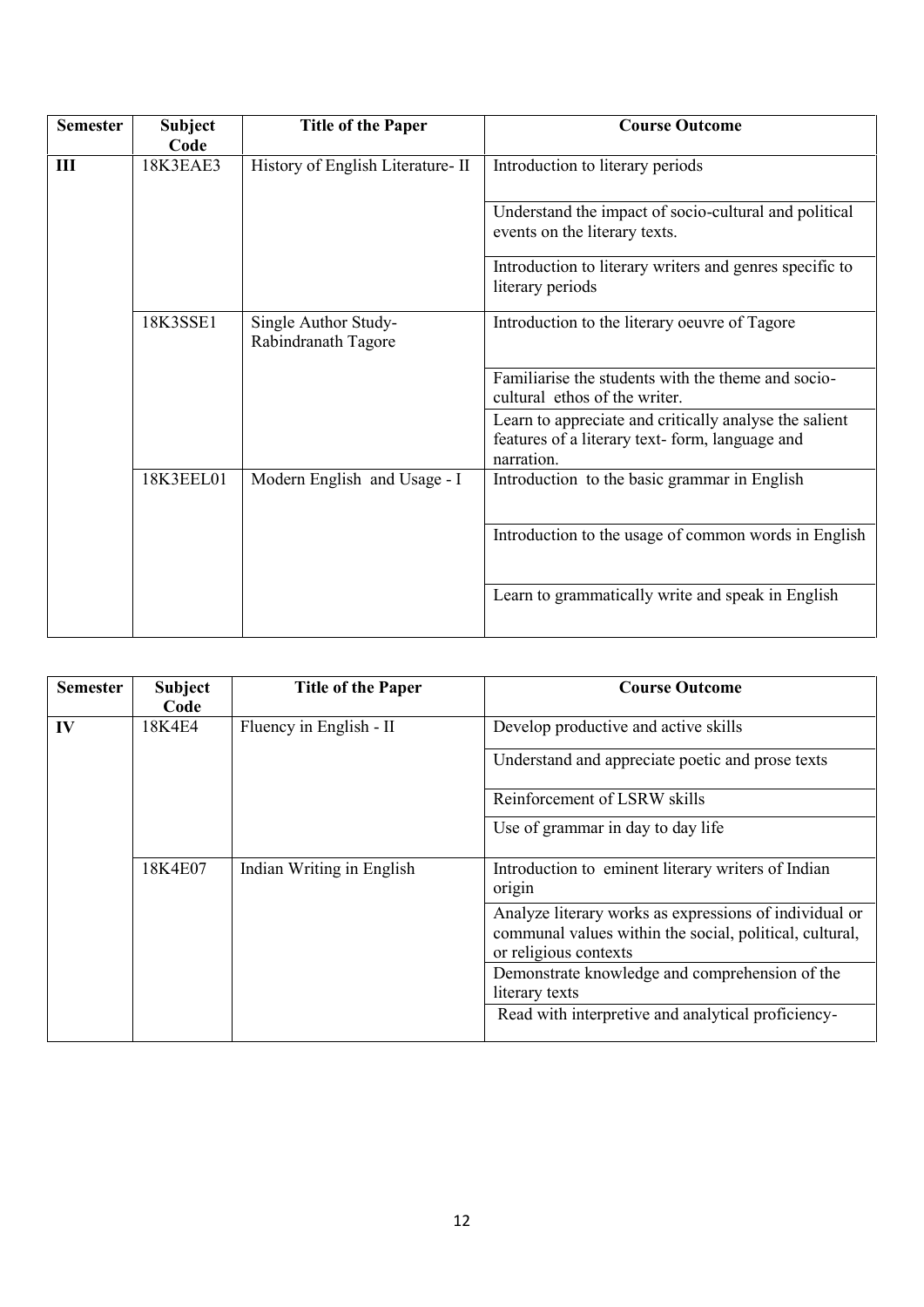| <b>Semester</b> | <b>Subject</b> | <b>Title of the Paper</b>                            | <b>Course Outcome</b>                                                                                                           |
|-----------------|----------------|------------------------------------------------------|---------------------------------------------------------------------------------------------------------------------------------|
|                 | Code           |                                                      |                                                                                                                                 |
| IV              | 18K4E08        | Literature and Environment                           | Analyse creative representations of human<br>relationships with the non-human world                                             |
|                 |                |                                                      | Compare environmental literary texts from a range of<br>periods, with attention to their contexts and their<br>formal qualities |
|                 |                |                                                      | Consider issues of environment from social,                                                                                     |
|                 |                |                                                      | historical, cultural and aesthetic perspective                                                                                  |
|                 |                |                                                      | Understand the interrelationship between man and<br>environment.                                                                |
|                 | 18K4EAE4       | History of English Language                          | Understand how the English language has changed<br>over time from its origins to the present day                                |
|                 |                |                                                      | Understand the relationship between the history of the<br>English language and social and political processes                   |
|                 | 18K4EEL02      | Modern English and Usage-II                          | Introduction to the basic grammar in English                                                                                    |
|                 |                |                                                      | Introduction to the usage of common words in English                                                                            |
|                 |                |                                                      | Learn to grammatically write and speak in English                                                                               |
|                 | 18K4SSE2       | Major Literary Movement and<br><b>Literary Terms</b> | Introduction to literary genres                                                                                                 |
|                 |                |                                                      | Introduction to literary terms and forms                                                                                        |
|                 |                |                                                      | Introduction to literary periods                                                                                                |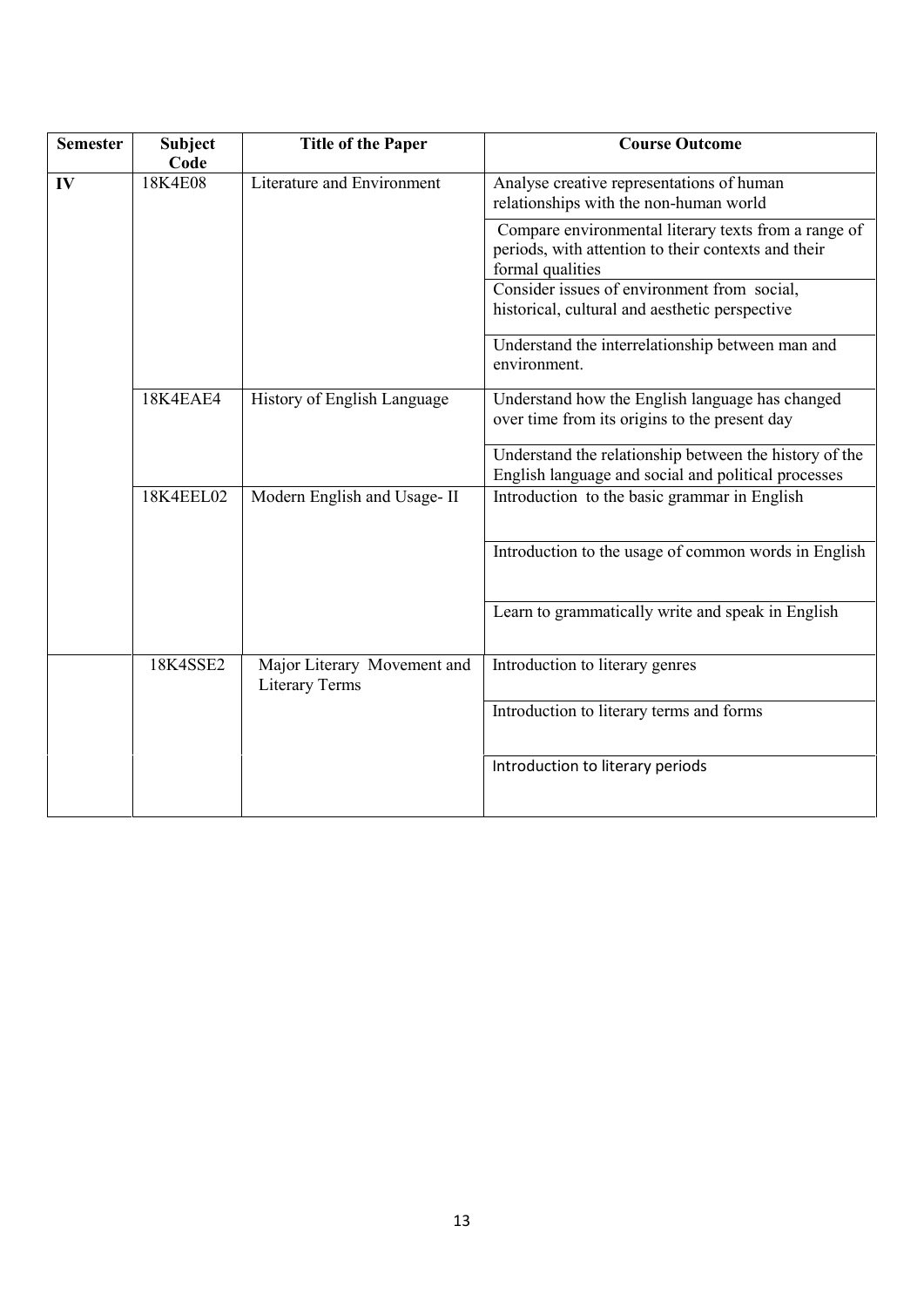| <b>Semester</b> | <b>Subject</b><br>Code | <b>Title of the Paper</b>                       | <b>Course Outcome</b>                                                                                                                                                                                                    |
|-----------------|------------------------|-------------------------------------------------|--------------------------------------------------------------------------------------------------------------------------------------------------------------------------------------------------------------------------|
| $\mathbf{V}$    | 18K5E09                | Literary Criticism: Aristotle to<br>T. S. Eliot | Identify major theoretical/critical movements and<br>theorists, as well as primary concepts with which they<br>are associated<br>Examine historical contexts for the development of<br>contemporary theory and criticism |
|                 |                        |                                                 | Evaluate and analyze strengths and limitations of<br>critical/theoretical arguments                                                                                                                                      |
|                 |                        |                                                 | Strengthen and deepen critical reading, writing, and<br>interpretive practices                                                                                                                                           |
|                 | 18K5E10                | National Literature in<br>Translation           | Discuss the origin and aspects of Indian writers in<br>Translation                                                                                                                                                       |
|                 |                        |                                                 | Analyze literary works as expressions of individual or<br>communal values within the social, political, cultural,<br>or religious contexts                                                                               |
|                 |                        |                                                 | Introduce theories of translation                                                                                                                                                                                        |
|                 |                        |                                                 | Demonstrate knowledge and comprehension of the<br>literary texts                                                                                                                                                         |
|                 | 18K5E11                | Subaltern Literature                            | Introduced to the socio-cultural and historical<br>nuances of the concept subaltern                                                                                                                                      |
|                 |                        |                                                 | Discuss the aspects of subaltern writing                                                                                                                                                                                 |
|                 |                        |                                                 | Analyze literary works as expressions of individual or<br>communal values within the social, political, cultural,<br>or religious contexts                                                                               |
|                 |                        |                                                 | Demonstrate knowledge and comprehension of the<br>literary texts                                                                                                                                                         |
|                 | 18K5E12                | Women's Writing in English                      | Discuss aspects of women's writing;                                                                                                                                                                                      |
|                 |                        |                                                 | Demonstrate understanding of critical and theoretical<br>debates surrounding women's writing                                                                                                                             |
|                 |                        |                                                 | Demonstrate awareness of cultural and intercultural<br>concerns relating to women's writing                                                                                                                              |
|                 |                        |                                                 | Interpret and analyse literary works by women                                                                                                                                                                            |
|                 | 18K5EELE1              | Comprehension Skills                            | Interpret and analyse literary works by women                                                                                                                                                                            |
|                 |                        |                                                 | Interpret and analyse literary works by women                                                                                                                                                                            |
|                 |                        |                                                 | To promote think aloud activity (reading for meaning)                                                                                                                                                                    |
|                 |                        |                                                 | To develop reading skills                                                                                                                                                                                                |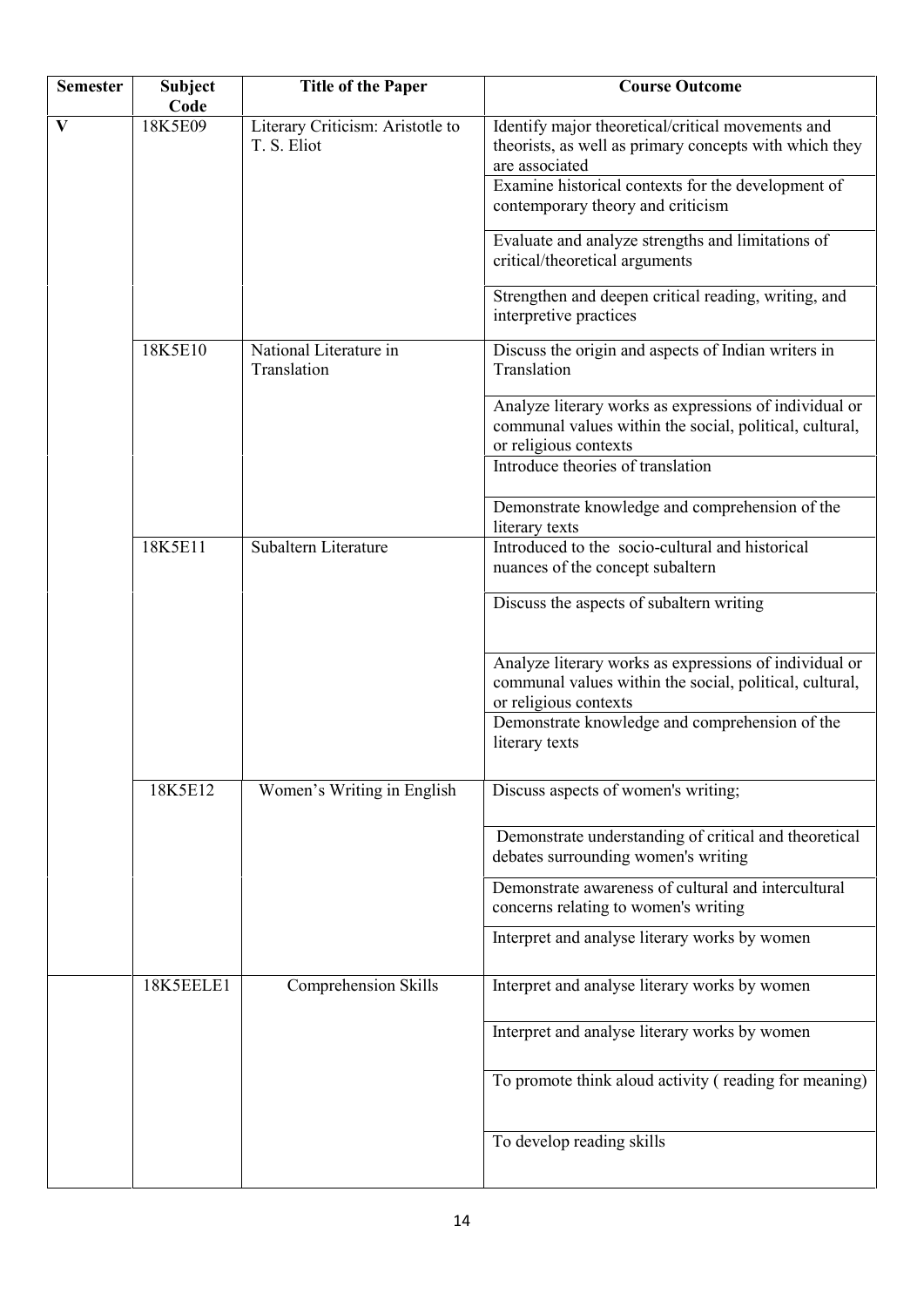| <b>Semester</b> | Subject<br>Code | <b>Title of the Paper</b>  | <b>Course Outcome</b>                                                                                                                                        |
|-----------------|-----------------|----------------------------|--------------------------------------------------------------------------------------------------------------------------------------------------------------|
| VI              | 18K6E13         | Shakespeare                | Gain an insight into the age of Shakespeare                                                                                                                  |
|                 |                 |                            |                                                                                                                                                              |
|                 |                 |                            | Understand the themes and techniques of                                                                                                                      |
|                 |                 |                            | Shakespearean plays and sonnets                                                                                                                              |
|                 |                 |                            | Analyse Shakespeare's works critically                                                                                                                       |
|                 |                 |                            | Analyze literary works as expressions of individual or<br>communal values within the social, political, cultural,<br>or religious contexts                   |
|                 | 18K6E14         | Diasporic Literature       | Create students' awareness of contemporary literature<br>written in English by Asian diasporic writers.                                                      |
|                 |                 |                            | Understanding of contemporary transnational and<br>transcultural themes and issues through a study of a<br>number of stories, non-fiction, and filmic texts. |
|                 |                 |                            | Students learn about the aspects of various Asian<br>diaspora experiences and issues surrounding<br>multiculturalism                                         |
|                 |                 |                            | Analyze literary works as expressions of individual or<br>communal values within the social, political, cultural,<br>or religious contexts                   |
|                 | 18K6E15         | Children's Literature      | Research the background, the history and the cultural<br>context of children's literature                                                                    |
|                 |                 |                            | Analyze literature for children                                                                                                                              |
|                 |                 |                            | Discuss and experiment with the art of storytelling                                                                                                          |
|                 |                 |                            | Student will analyze writing for children in terms of<br>literary and artistic elements and standard                                                         |
|                 | 18K6EELE2       | Common Errors in English   | Introduce the students to basic grammar in Englihs                                                                                                           |
|                 |                 |                            | Learn to use common words in English                                                                                                                         |
|                 |                 |                            | Learn to speak and write grammatically correct<br>English                                                                                                    |
|                 | 18K6EELE3       | News Reporting and Editing | Learn the basics of news gathering and news writing.                                                                                                         |
|                 |                 |                            | Demonstrate the ability to read, comprehend, and<br>analyze current events                                                                                   |
|                 |                 |                            | Identify and appreciate depth, balance, transparency,<br>and accountability in news coverage                                                                 |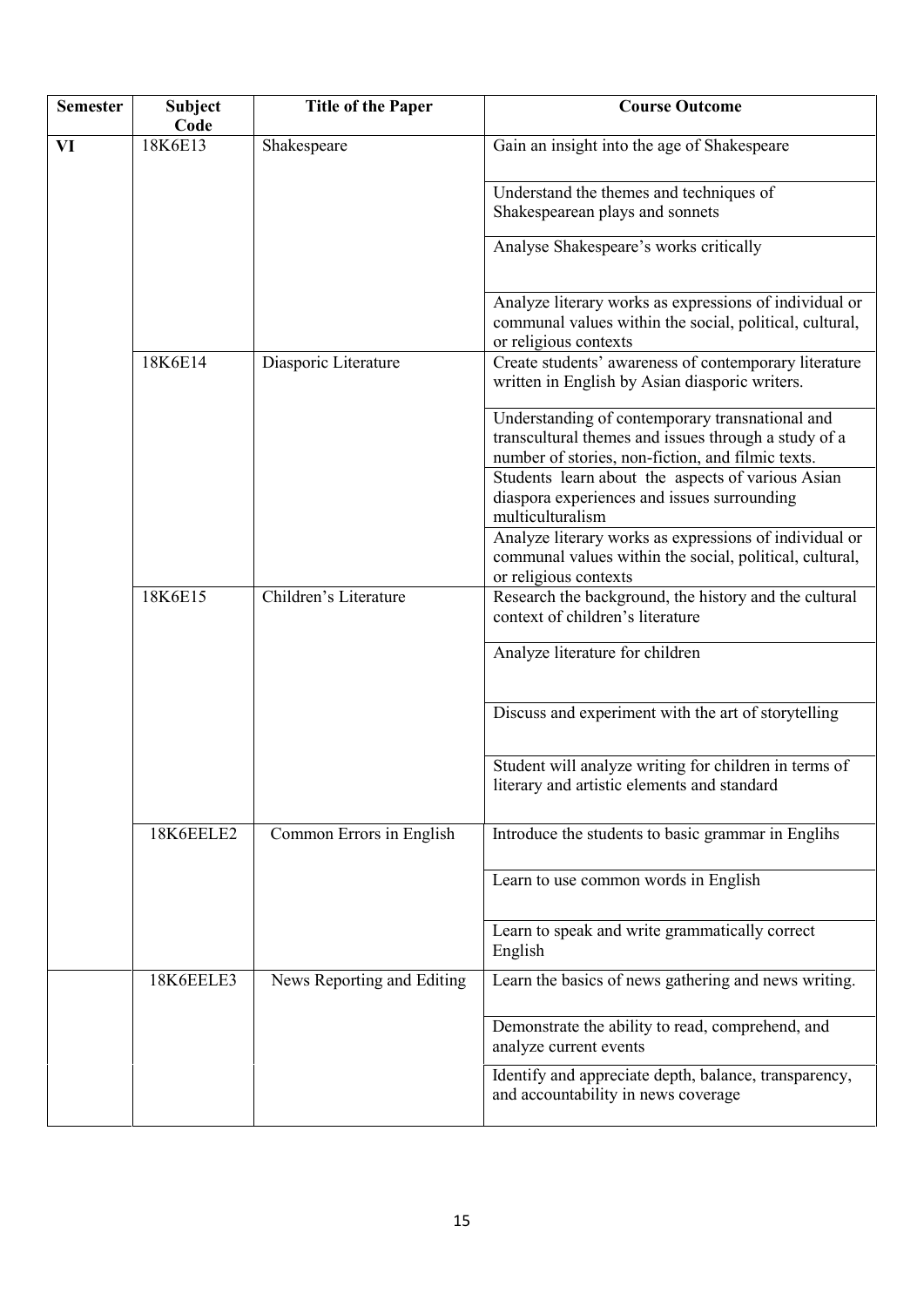## **KUNTHAVAI NAACCHIYAAR GOVERNMENT ARTS COLLEGE FOR WOMEN(A) THANJAVUR- 7 COURSE OUTCOME FOR THE SYLLABUS 2018 ONWARDS DEPARTMENT OF ENGLISH - MA ENGLISH LITERATURE**

| <b>Semester</b> | <b>Subject</b><br>Code | <b>Title of the Paper</b>                 | <b>Course Outcome</b>                                                                                                                                                                                                        |
|-----------------|------------------------|-------------------------------------------|------------------------------------------------------------------------------------------------------------------------------------------------------------------------------------------------------------------------------|
| I               | 18KP1E01               | British Literature I (1340-<br>1660)      | Identify key ideas, representative authors and works,<br>significant historical or cultural events                                                                                                                           |
|                 |                        |                                           | Analyze literary works as expressions of individual or<br>communal values within the social, political, cultural,<br>or religious contexts of different literary periods<br>Demonstrate knowledge of the different styles of |
|                 |                        |                                           | writing.                                                                                                                                                                                                                     |
|                 |                        |                                           | Articulate the aesthetic principles that guide the scope<br>and variety of works in the arts and humanities                                                                                                                  |
|                 | 18KP1E02               | Contemporary Indian Writing<br>in English | Introduction to eminent literary writers of Indian<br>origin                                                                                                                                                                 |
|                 |                        |                                           | Analyze literary works as expressions of individual or<br>communal values within the social, political, cultural,<br>or religious contexts                                                                                   |
|                 |                        |                                           | Demonstrate knowledge and comprehension of the<br>literary texts                                                                                                                                                             |
|                 |                        |                                           | Read with interpretive and analytical proficiency-                                                                                                                                                                           |
|                 | 18KP1E03A:*            | Linguistics: Theory and<br>Practice       | Grasp the complexity of language as a communication<br>system shaped by cognitive, biological, cultural, and<br>social factor                                                                                                |
|                 |                        |                                           | Demonstrate understanding of the concepts, theories,<br>and methodologies used by linguists in qualitative and<br>quantitative analyses of linguistic structure, and<br>patterns of language use.                            |
|                 |                        |                                           | Demonstrate understanding of processes of language<br>change and variation,                                                                                                                                                  |
|                 | 18KP1E03B              | <b>Applied Language Skills</b>            | Awareness of correct usage of English grammar in<br>writing and speaking                                                                                                                                                     |
|                 |                        |                                           | Improve their speaking ability in English both in terms<br>of fluency and<br>comprehensibility                                                                                                                               |
|                 |                        |                                           | Improve their reading fluency skills through extensive<br>reading                                                                                                                                                            |
|                 |                        |                                           | Students will attain and enhance competence in the<br>four modes of literacy: writing, speaking, reading and<br>listening                                                                                                    |
|                 | 18KP1E04               | Contemporary American<br>Literature       | Identify key ideas, representative authors and works,<br>significant historical or cultural events                                                                                                                           |
|                 |                        |                                           | Analyze literary works as expressions of individual or<br>communal values within the social, political, cultural,<br>or religious contexts of different literary periods                                                     |
|                 |                        |                                           | Demonstrate knowledge of the different styles of<br>writing.                                                                                                                                                                 |
|                 |                        |                                           | Articulate the aesthetic principles that guide the scope<br>and variety of works in the arts and humanities                                                                                                                  |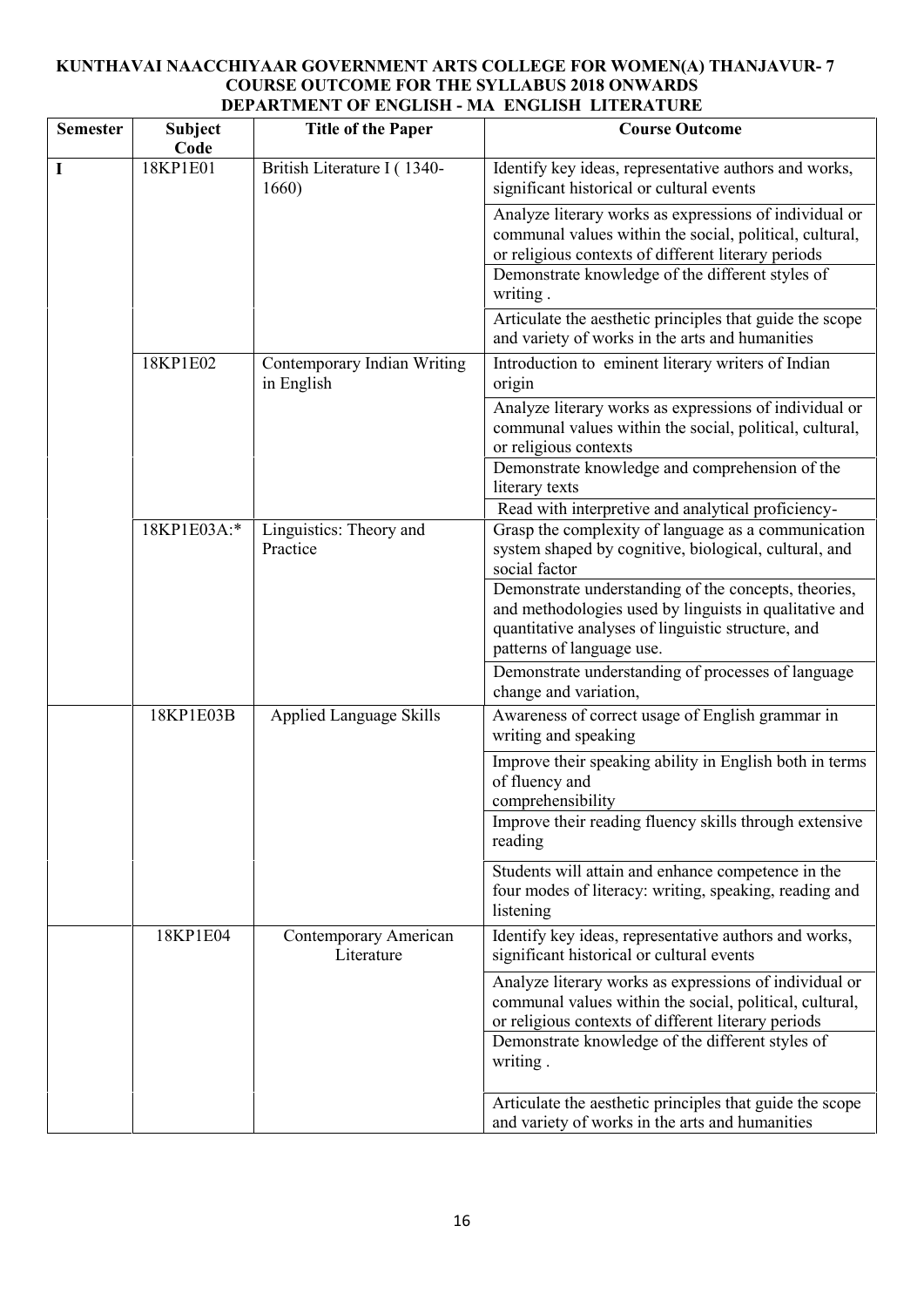| <b>Semester</b> | <b>Subject</b><br>Code | <b>Title of the Paper</b>             | <b>Course Outcome</b>                                                                                                                                                    |
|-----------------|------------------------|---------------------------------------|--------------------------------------------------------------------------------------------------------------------------------------------------------------------------|
| I               | 18KP1EELE1             | <b>Translation Studies</b>            | Critically apply theories, methodologies, and<br>knowledge to address fundamental questions in TS                                                                        |
|                 |                        |                                       | Demonstrate skills in oral and written communication<br>sufficient to publish and present work in TS and to<br>prepare grant proposals                                   |
|                 |                        |                                       | To enable students to engage in advanced study and<br>research with scholars in the field of Translation<br><b>Studies</b>                                               |
|                 |                        |                                       | To foster original and scholarly research in the field                                                                                                                   |
| <b>Semester</b> | Subject<br>Code        | <b>Title of the Paper</b>             | <b>Course Outcome</b>                                                                                                                                                    |
| $\mathbf{I}$    | 18KP2E05               | British Literature II (1660-<br>1798) | Identify key ideas, representative authors and works,<br>significant historical or cultural events                                                                       |
|                 |                        |                                       | Analyze literary works as expressions of individual or<br>communal values within the social, political, cultural,<br>or religious contexts of different literary periods |
|                 |                        |                                       | Demonstrate knowledge of the different styles of<br>writing.                                                                                                             |
|                 |                        |                                       | Articulate the aesthetic principles.                                                                                                                                     |
|                 | 18KP2E06               | Contemporary Literary Theory          | Appreciate the relevant value of theoretical models<br>in literary study                                                                                                 |
|                 |                        |                                       | Demonstrate an understanding of important theoretical<br>methodologies by summarising key concepts or<br>arguments.                                                      |
|                 |                        |                                       | Apply these concepts or arguments successfully in a<br>close reading of a literary text.                                                                                 |
|                 |                        |                                       | Examine important themes in literary interpretation<br>inclusive of character, voice, narrative, and genre                                                               |
|                 | 18KP2E07A*             | <b>English Language Teaching</b>      | To comprehend the concepts related to language and<br>the relationships between these concepts                                                                           |
|                 |                        |                                       | To develop new materials to be used in the teaching<br>process                                                                                                           |
|                 |                        |                                       | To select materials for classroom use according to<br>usefulness, , and students' age and language level                                                                 |
|                 |                        |                                       | To provide an atmosphere that enhances student<br>participation.                                                                                                         |
|                 | 18KP2E07B              | <b>English For Specific Purpose</b>   | Awareness of correct usage of English grammar in<br>writing and speaking                                                                                                 |
|                 |                        |                                       | Improve their speaking ability in English both in terms<br>of fluency and comprehensibility                                                                              |
|                 |                        |                                       | Attainment of competence in the four modes of<br>literacy: writing, speaking, reading and listening                                                                      |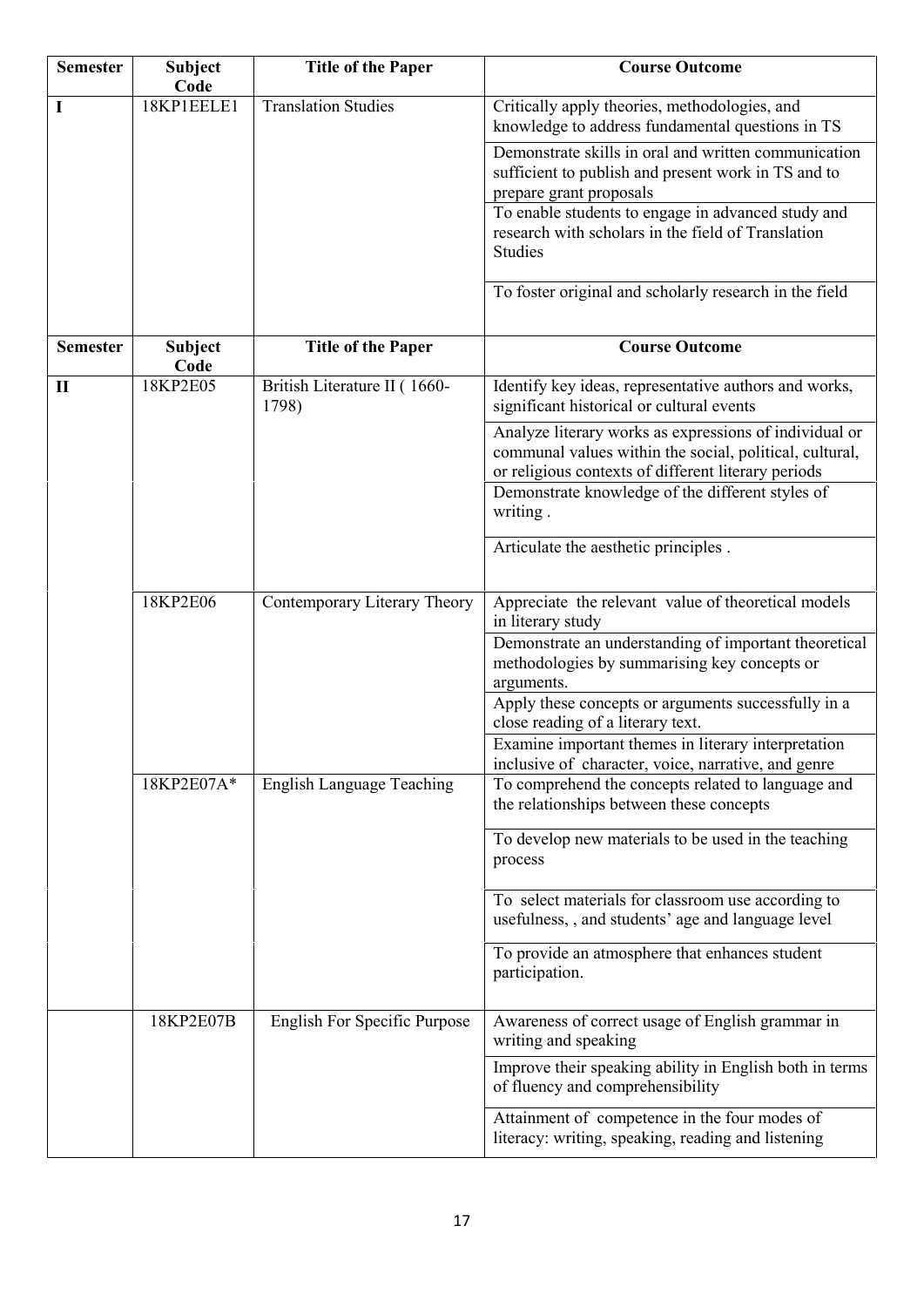| <b>Semester</b> | <b>Subject</b>   | <b>Title of the Paper</b>                | <b>Course Outcome</b>                                                                                                                      |
|-----------------|------------------|------------------------------------------|--------------------------------------------------------------------------------------------------------------------------------------------|
| $\mathbf{I}$    | Code<br>18KP2E08 | <b>World Classics in Translation</b>     | Discuss the origin and aspects of world wide writers<br>translated in English                                                              |
|                 |                  |                                          | Analyze literary works as expressions of individual or<br>communal values within the social, political, cultural,<br>or religious contexts |
|                 |                  |                                          | Introduce theories of translation                                                                                                          |
|                 |                  |                                          | Demonstrate knowledge and comprehension of the<br>literary texts                                                                           |
|                 | 18KP2EELE2       | South Asian Writing in<br>English        | Ability to demonstrate awareness of the wide range of<br>Asian cultures                                                                    |
|                 |                  |                                          | Introduction to eminent literary writers of South<br>Asian countries                                                                       |
|                 |                  |                                          | Analyze literary works as expressions of individual or<br>communal values within the social, political, cultural,<br>or religious contexts |
|                 |                  |                                          | ability to describe and analyze pre-eminent literary<br>texts                                                                              |
|                 | 18KP2SSE1        | Critical Terms and Literary<br>Movements | Demonstrate an understanding of important theoretical<br>terms                                                                             |
|                 |                  |                                          | Introduction to literary genres                                                                                                            |
|                 |                  |                                          | Introduction to literary terms and forms                                                                                                   |
|                 |                  |                                          | Introduction to literary periods                                                                                                           |
|                 |                  |                                          |                                                                                                                                            |

| <b>Semester</b> | Subject<br>Code | <b>Title of the Paper</b>      | <b>Course Outcome</b>                                                                                                                                                                                                                    |
|-----------------|-----------------|--------------------------------|------------------------------------------------------------------------------------------------------------------------------------------------------------------------------------------------------------------------------------------|
| Ш               | 18KP3E09        | British Literature (1798-2014) | Identify key ideas, representative authors and works,<br>significant historical or cultural events                                                                                                                                       |
|                 |                 |                                | Analyze literary works as expressions of individual or<br>communal values within the social, political, cultural,<br>or religious contexts of different literary periods<br>Demonstrate knowledge of the different styles of<br>writing. |
|                 |                 |                                | Articulate the aesthetic principles that guide the scope<br>and variety of works in the arts and humanities                                                                                                                              |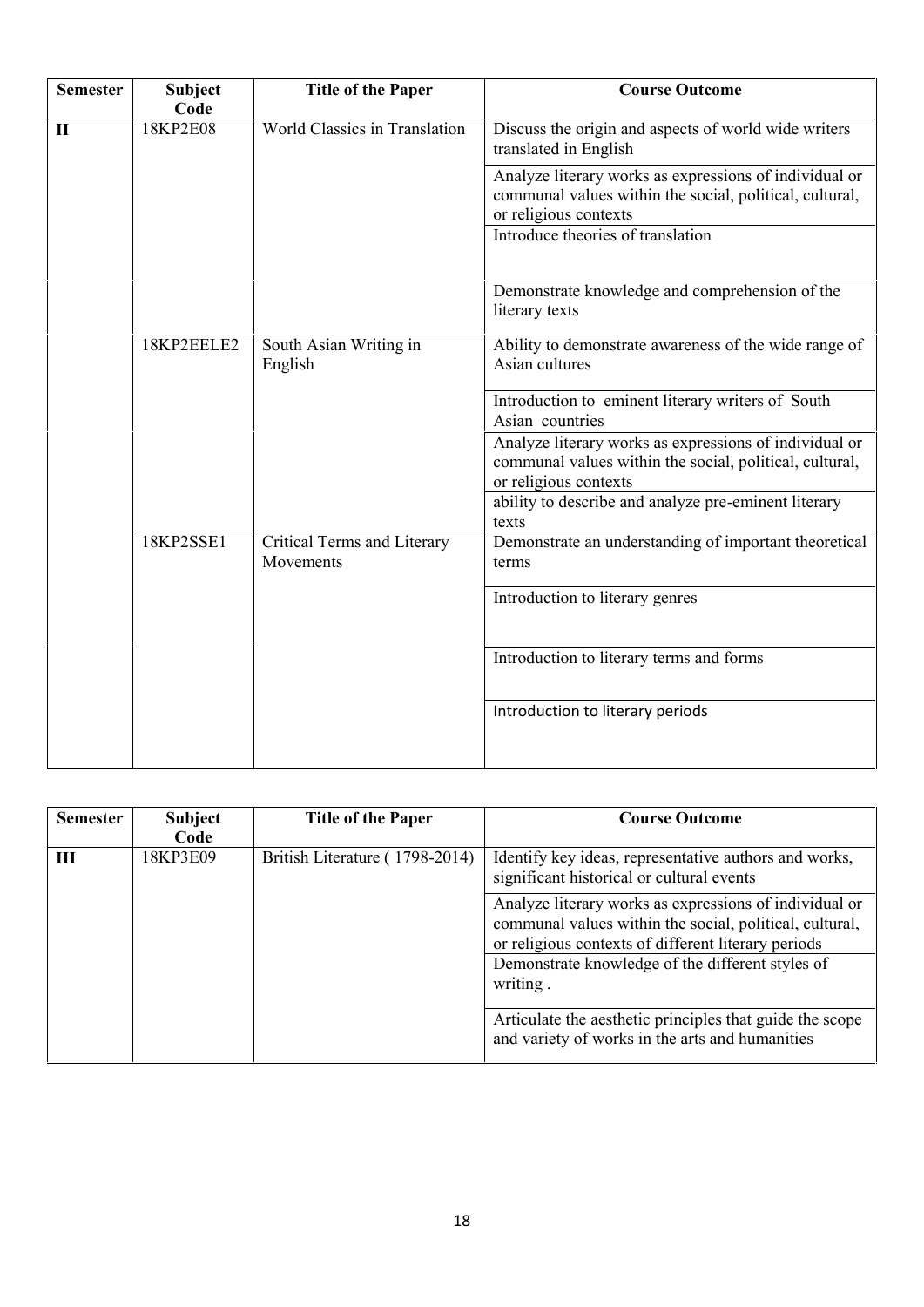| <b>Semester</b> | <b>Subject</b><br>Code | <b>Title of the Paper</b>           | <b>Course Outcome</b>                                                                                                                                                           |
|-----------------|------------------------|-------------------------------------|---------------------------------------------------------------------------------------------------------------------------------------------------------------------------------|
| $\mathbf{III}$  | 18KP3E10               | Comparative Literature              | Demonstrate knowledge in the interdisciplinary field<br>of comparative and world literature                                                                                     |
|                 |                        |                                     | Demonstrate an informed appreciation of cross-<br>cultural interconnections and diversity of literatures<br>and cultures across time and space                                  |
|                 |                        |                                     | Demonstrate expertise in two or three literary<br>traditions as defined by language; period, region,<br>genre, theme, or movement.                                              |
|                 |                        |                                     | Demonstrate advanced research and analytical skills                                                                                                                             |
|                 | 18KP3E11A*             | <b>Research Methodology</b>         | Understand some basic concepts of research and its<br>methodologies                                                                                                             |
|                 |                        |                                     | Identify appropriate research topics                                                                                                                                            |
|                 |                        |                                     | ability to write analytically and lucidly.                                                                                                                                      |
|                 |                        |                                     | demonstrate proficiency with standard documentation<br>styles, <i>i.e</i>                                                                                                       |
|                 | 18KP3E11B              | Rhetoric: Style and Writing         | Develop and innovate effective writing processes to<br>compose texts for varied readers;                                                                                        |
|                 |                        |                                     | Recognize, explain, and apply various rhetorical<br>modes in writing                                                                                                            |
|                 |                        |                                     | Demonstrate an understanding of the ethical and<br>political responsibilities inherent in producing,<br>receiving, and assessing written discourse                              |
|                 |                        |                                     | Exhibit knowledge of digital technologies and<br>discourse and produce writing for audiences of digital<br>media                                                                |
|                 | 18KP3EELE3             | Indian Literature in<br>Translation | Discuss the origin and aspects of Indian writers<br>translated in English                                                                                                       |
|                 |                        |                                     | Analyze literary works as expressions of individual or<br>communal values within the social, political, cultural,<br>or religious contexts<br>Introduce theories of translation |
|                 |                        |                                     | Demonstrate knowledge and comprehension of the<br>literary texts                                                                                                                |
|                 | 18KP3EELE4             | African Literature in English       | Ability to demonstrate awareness of the wide range of<br>African cultures                                                                                                       |
|                 |                        |                                     | Introduction to eminent literary writers of African<br>countries                                                                                                                |
|                 |                        |                                     | Analyze literary works as expressions of individual or<br>communal values within the social, political, cultural,<br>or religious contexts                                      |
|                 |                        |                                     | Ability to describe and analyze pre-eminent literary<br>texts                                                                                                                   |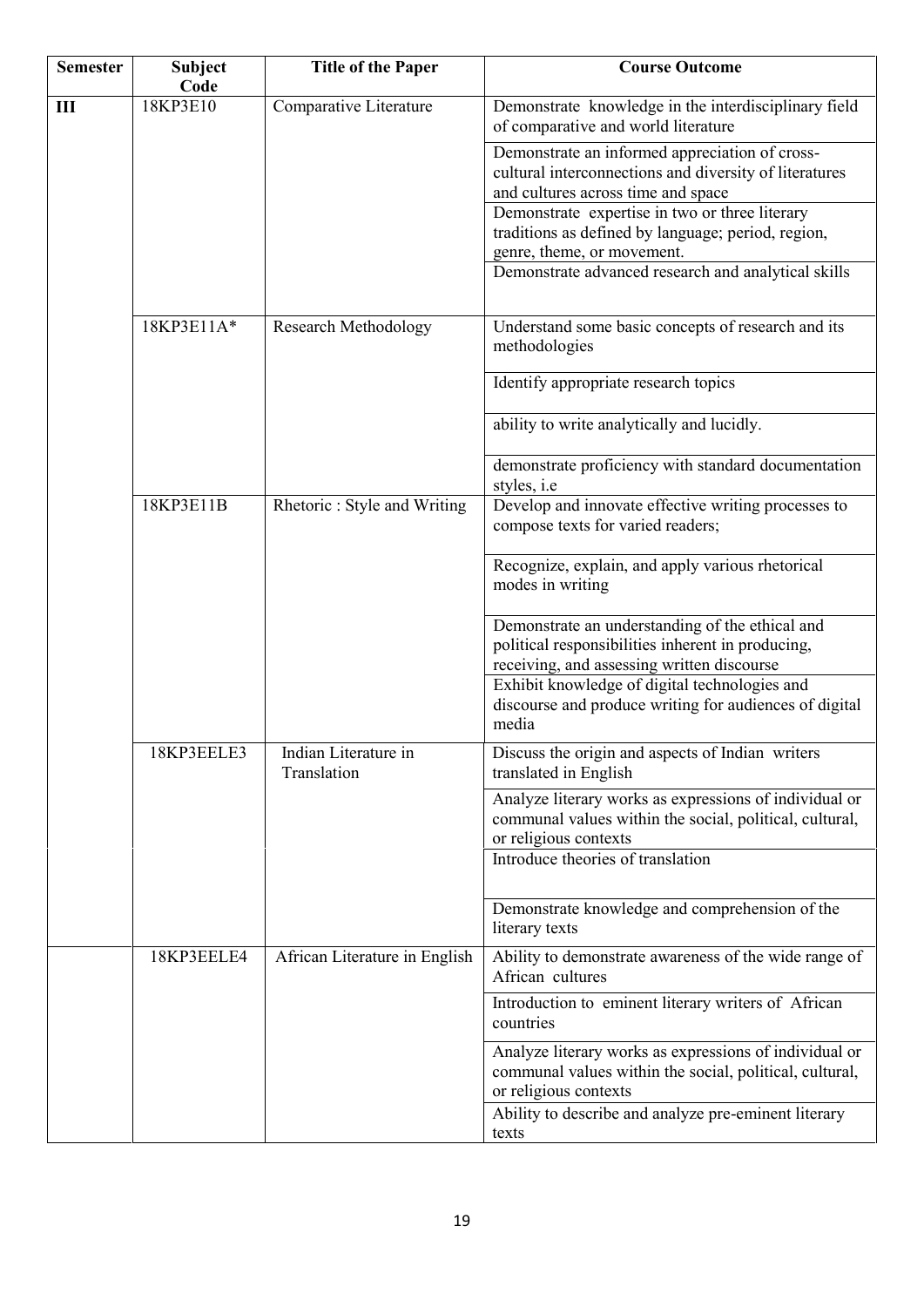## **KUNTHAVAI NAACCHIYAAR GOVERNMENT ARTS COLLEGE FOR WOMEN(A) THANJAVUR- 7 COURSE OUTCOME FOR THE SYLLABUS 2018 ONWARDS DEPARTMENT OF ENGLISH - MA ENGLISH LITERATURE**

| <b>Semester</b> | <b>Subject</b><br>Code | <b>Title of the Paper</b> | <b>Course Outcome</b>                                                                                                                                        |
|-----------------|------------------------|---------------------------|--------------------------------------------------------------------------------------------------------------------------------------------------------------|
|                 | 18KP3SSE2              | English For SET/NET       | Introduction to literary terms, genres, movements<br>Demonstrate comprehensive understanding of history<br>of literatures- British, American, New Literature |

| <b>Semester</b> | <b>Subject</b><br>Code | <b>Title of the Paper</b>                                                   | <b>Course Outcome</b>                                                                                                                           |
|-----------------|------------------------|-----------------------------------------------------------------------------|-------------------------------------------------------------------------------------------------------------------------------------------------|
| IV              | 18KP4E12               | Women's Writing in English                                                  | Discuss aspects of women's writing;                                                                                                             |
|                 |                        |                                                                             | Demonstrate understanding of critical and theoretical<br>debates surrounding women's writing                                                    |
|                 |                        |                                                                             | Demonstrate awareness of cultural and intercultural<br>concerns relating to women's writing                                                     |
|                 |                        |                                                                             | Interpret and analyse literary works by women                                                                                                   |
|                 | 18KP4E13               | Postmodern Literature                                                       | Analyze the relationship between modernism and<br>postmodernism as well as what differentiates the two<br>movements from a critical perspective |
|                 |                        |                                                                             | Critically respond to a range of theoretical debates<br>within modernism and postmodernism.                                                     |
|                 |                        | Examine some of the major works produced in the<br>context of postmodernism |                                                                                                                                                 |
|                 |                        |                                                                             | Apply postmodern l concepts or arguments<br>successfully in a close reading of a literary text                                                  |
|                 | 18KP4E14A*             | Postcolonial Literature                                                     | Discusses literary texts written by British authors<br>during the period of colonial and imperialist<br>expansion                               |
|                 |                        |                                                                             | Focuses on texts written by authors who live in a<br>country that was colonised, and who write in English.                                      |
|                 |                        |                                                                             | Know how race, class, gender, history, and identity<br>are presented and problematised in the literary text                                     |
|                 |                        |                                                                             | Apply postcolonial concepts or arguments<br>successfully in a close reading of a literary text                                                  |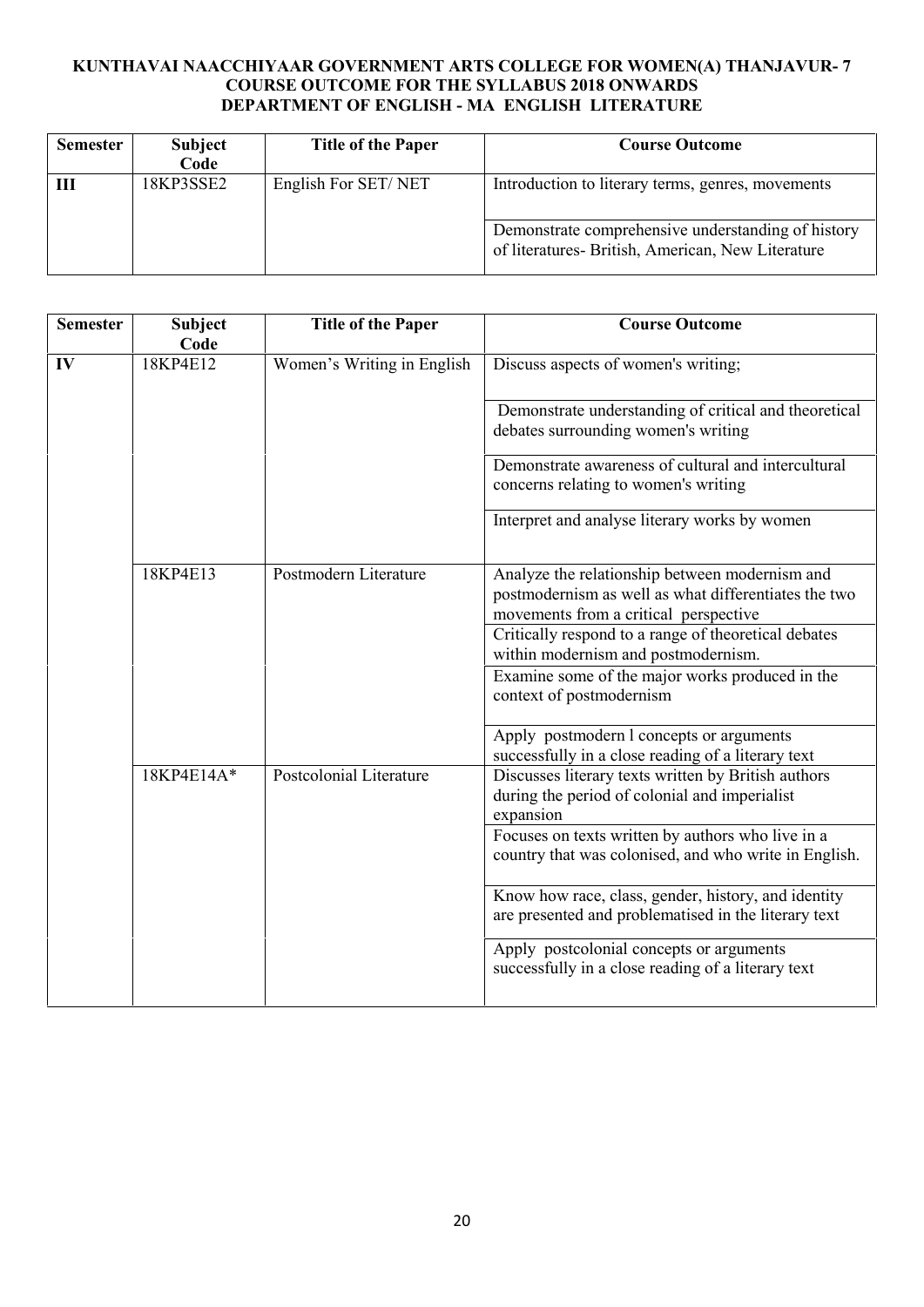| <b>Semester</b> | <b>Subject</b><br>Code | <b>Title of the Paper</b>   | <b>Course Outcome</b>                                                                                                                       |
|-----------------|------------------------|-----------------------------|---------------------------------------------------------------------------------------------------------------------------------------------|
| IV              | 18KP4E14B              | African American Literature | Analyze representative works of African American<br>literature in terms of its historical progression                                       |
|                 |                        |                             | Analyze representative works of African American<br>literature in terms of cultural, regional, and ethnic<br>considerations                 |
|                 |                        |                             | Analyze representative works of African American<br>literature in terms of unifying themes and motifs                                       |
|                 | 18KP4EELE5             | <b>Creative Writing</b>     | Compose, revise, discuss and critique their own<br>poems, stories and fiction taking into cognizance<br>techniques, conventions, and forms. |
|                 |                        |                             | Recognize, define, and identify poetic terms and                                                                                            |
|                 |                        |                             | genres                                                                                                                                      |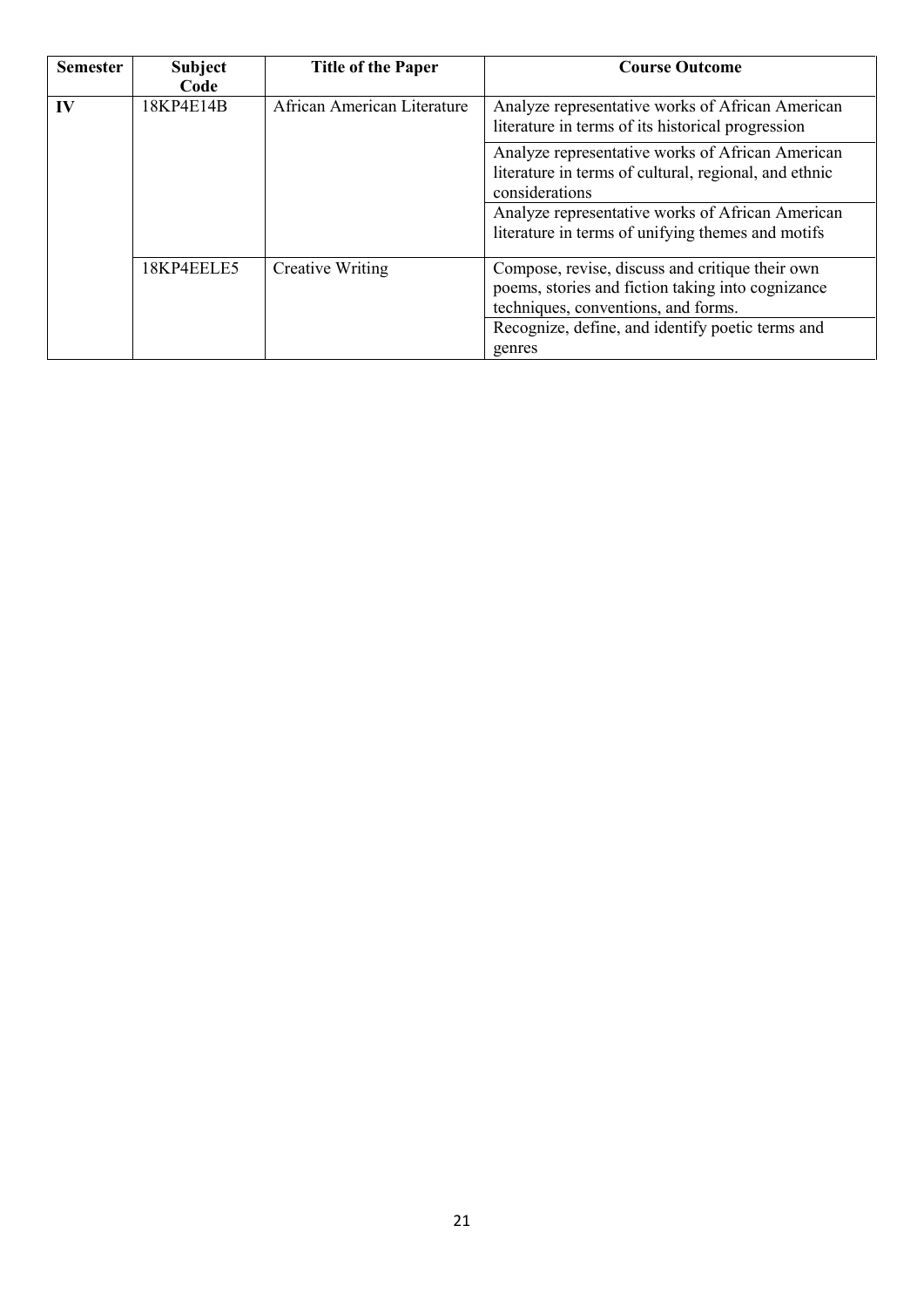| <b>Semester</b> | <b>Subject</b><br>Code  | <b>Title of the Paper</b>   | <b>Course Outcome</b>                                                                                                                                |
|-----------------|-------------------------|-----------------------------|------------------------------------------------------------------------------------------------------------------------------------------------------|
|                 | 18K1EC01                | Indian Economic Development | Develop ideas of the basic characteristics of Indian<br>economy, its potential on natural resources                                                  |
|                 |                         |                             | Understand the importance, causes and impact of<br>population growth and its distribution, translate and<br>relate them with economic development    |
|                 |                         |                             | Grasp the importance of planning undertaken by the<br>government of India                                                                            |
|                 |                         |                             | Understand agriculture as the foundation of economic<br>growth and developmen                                                                        |
|                 | 18K1EC02                | Micro Economics - I         | Develop ideas of the basic characteristics of Indian<br>economy, its potential on natural resources.                                                 |
|                 |                         |                             | Understand the importance, causes and impact of<br>population growth and its distribution                                                            |
|                 |                         |                             | Grasp the importance of planning undertaken by the<br>government of India                                                                            |
|                 |                         |                             | Understand agriculture as the foundation of economic<br>growth and development, analyse the progress and<br>changing nature of agricultural sector a |
|                 | 18K1ECAEC1<br>Marketing |                             | Identify core concepts of marketing and the role of<br>marketing in business and society.                                                            |
|                 |                         |                             | Ability to develop marketing strategies based on<br>product, price, place and promotion objectives.                                                  |
|                 |                         |                             | Ability to create an integrated marketing<br>communications plan which includes promotional<br>strategies and measures of effectiveness              |

| <b>Semester</b> | <b>Subject</b><br>Code | <b>Title of the Paper</b>     | <b>Course Outcome</b>                                                                                                                                                                                                                                                                                      |
|-----------------|------------------------|-------------------------------|------------------------------------------------------------------------------------------------------------------------------------------------------------------------------------------------------------------------------------------------------------------------------------------------------------|
| П               | 18K2EC03               | Micro Economics - II          | Identify the various types of investment function<br>analysis and understand the elements of social cost<br>benefit analysis<br>Understand international and inter regional trade,<br>identify and understand various trade theories, analyze<br>the various types of restrictions of international trade. |
|                 | 18K23C04               | Tamil Nadu Economy            | Understand the process of growth in Tamil Nadu<br>economy<br>Comprehend the specific economic issues pertaining                                                                                                                                                                                            |
|                 | 18K2ECAEC2             | <b>Advertising Management</b> | to the region<br>Explain the roles which advertising can play in the<br>contemporary marketing mix and marketing<br>environment.<br>Explain different theories of advertising effectiveness.                                                                                                               |
|                 |                        |                               | Explain the process of advertising planning                                                                                                                                                                                                                                                                |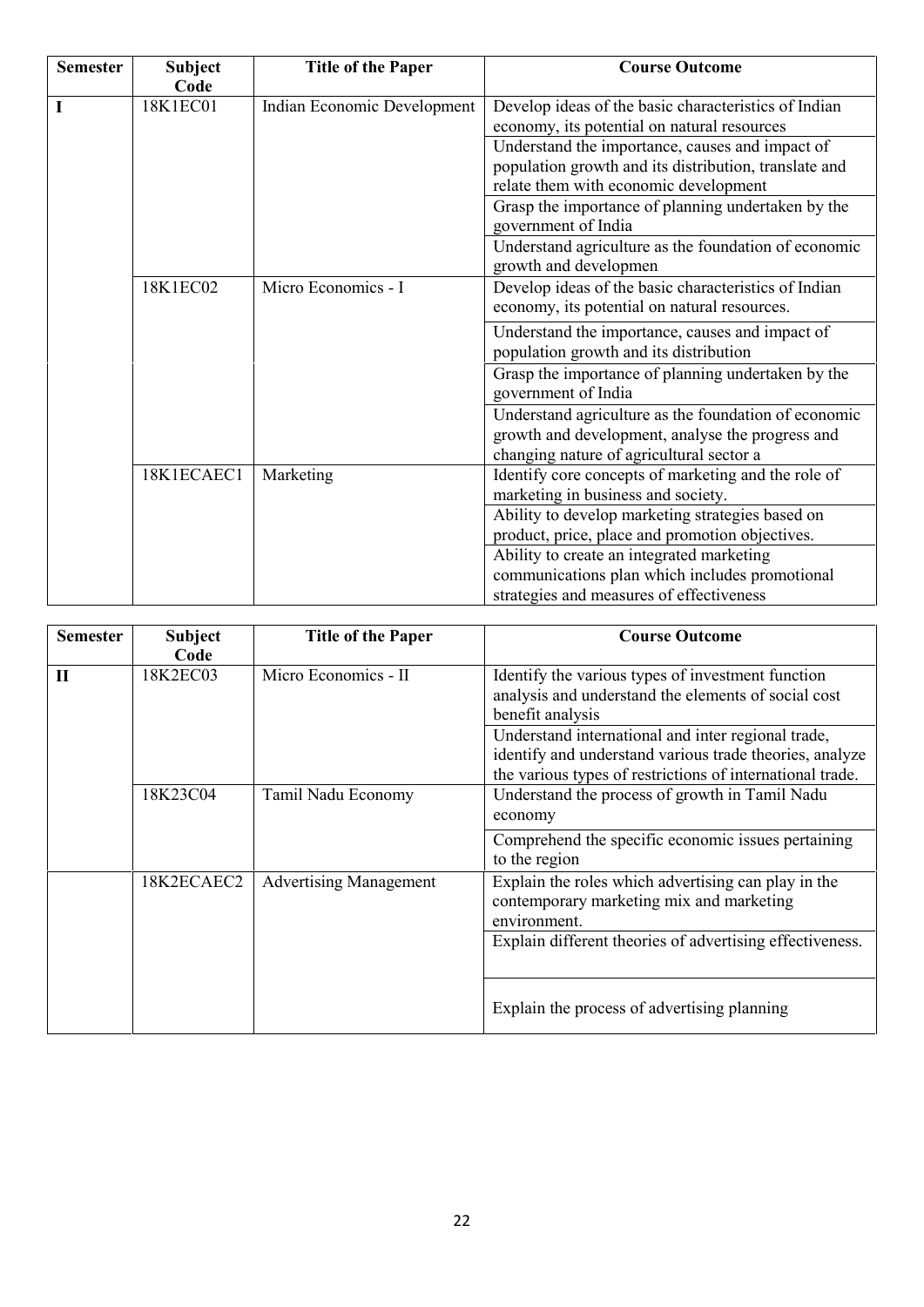| <b>Semester</b> | Subject<br>Code | <b>Title of the Paper</b>         | <b>Course Outcome</b>                                                                                                                                                                                                                                                                                                                                                                                                                                                                                                                                      |
|-----------------|-----------------|-----------------------------------|------------------------------------------------------------------------------------------------------------------------------------------------------------------------------------------------------------------------------------------------------------------------------------------------------------------------------------------------------------------------------------------------------------------------------------------------------------------------------------------------------------------------------------------------------------|
| Ш               | 18K3EC05        | Macro Economics                   | Define and explain the process of calculating national<br>income, identify its components, demonstrate circular<br>flow of income<br>Understand Say's law of market, classical theory of<br>employment and Keynes objection to the classical<br>theory, demonstrate the principle of effective demand<br>and income determination.<br>Explain the meaning of consumption function,<br>relationship between APC and MPC, consumption and<br>income<br>Understand the relationship between investment and<br>savings, demonstrate investment multiplier, and |
|                 | 18K3EC06        | <b>Agricultural Economics</b>     | understand the meaning of MEC and MEI.<br>Sensitize the overall development and engine of<br>growth in agriculture<br>Learn and identify the opportunities open/available in                                                                                                                                                                                                                                                                                                                                                                               |
|                 |                 |                                   | those flourishing sectors such as horticulture, fishing<br>and floriculture and forestry.<br>Gain knowledge of the causes of regional variations in<br>productivity and production, social and economic<br>inequality                                                                                                                                                                                                                                                                                                                                      |
|                 |                 |                                   | Make them aware of the availability of rich natural<br>endowments to achieve sustainable agricultural<br>development                                                                                                                                                                                                                                                                                                                                                                                                                                       |
|                 | 18K3ECAS1       | <b>Statistics For Economics-I</b> | To provide essential knowledge of the theory and key<br>properties of probability and random variables,<br>Facilitate an understanding of the main branches of<br>basic statistical inference<br>Introduction of the fundamental concepts statistical<br>modelling                                                                                                                                                                                                                                                                                         |
|                 | 18K3ECEL01      | <b>Risk Management</b>            | Demonstrate knowledge of the range of financial and<br>financial related risks facing organisations                                                                                                                                                                                                                                                                                                                                                                                                                                                        |
|                 |                 |                                   | Understand the approach to risk management through<br>risk identification, risk measurement and risk<br>management<br>Understand operational risk and how to manage it.                                                                                                                                                                                                                                                                                                                                                                                    |
|                 | 18K3SSEC1       | Economics of Transportation       | Think critically about transportation economics.                                                                                                                                                                                                                                                                                                                                                                                                                                                                                                           |
|                 |                 |                                   | Evaluate economic policies that affects the<br>transportation system.                                                                                                                                                                                                                                                                                                                                                                                                                                                                                      |
|                 |                 |                                   | Apply basic econometric methods to the analysis of<br>transportation data                                                                                                                                                                                                                                                                                                                                                                                                                                                                                  |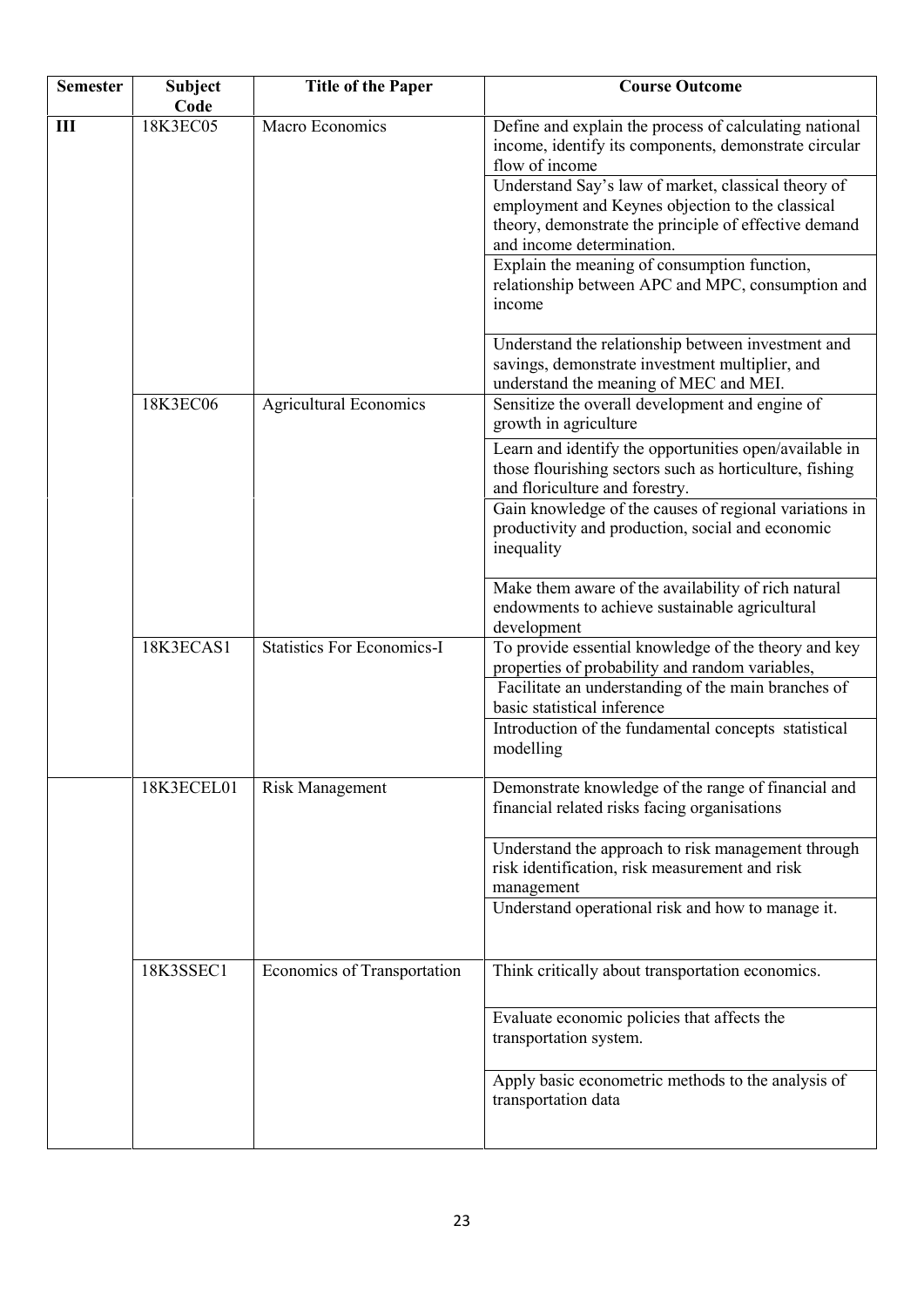| <b>Semester</b> | <b>Subject</b><br>Code | <b>Title of the Paper</b>           | <b>Course Outcome</b>                                                                                                                                                                                                                                                                                       |
|-----------------|------------------------|-------------------------------------|-------------------------------------------------------------------------------------------------------------------------------------------------------------------------------------------------------------------------------------------------------------------------------------------------------------|
| IV              | 18K4EC07               | Monetary Economics                  | Introduction to monetary economics: main questions<br>of monetary economics, the role of models<br>Econometric analysis of the monetary transmission<br>mechanism: empirical facts about monetary<br>economics<br>Studies uncertainty in monetary economics that is<br>pervasive in macroeconomic modelling |
|                 | 18K4EC08               | <b>Entrepreneurship Development</b> | Definition of entrepreneurship, historical background,<br>Gandhian philosophy, rural, village and cottage<br>industries<br>Develop an understanding of Entrepreneurship<br>scenario in the country<br>Ability to discern distinct entrepreneurial traits                                                    |
|                 | 18K4ECAS2              | <b>Statistics for Economics-II</b>  | To provide essential knowledge of the theory and key<br>properties of probability and random variables,<br>Facilitate an understanding of the main branches of<br>basic statistical inference<br>Introduction of the fundamental concepts statistical<br>modelling                                          |
|                 | 18K4ECEL02             | <b>Energy Economics</b>             | Understand the role of energy in economic activity<br>Have a knowledge of methods to assess alternative<br>energy projects, technologies, and policies<br>Know what key factors and principles need to be<br>considered in evaluating alternative energy policy<br>options                                  |
|                 | 18K4SSEC2              | Regional Economics                  | Explores how economic activity is distributed across<br>space<br>Investigates the implications of including spatial<br>aspects in economic analysis.<br>Apply economic theory to topical issues of regional<br>economics                                                                                    |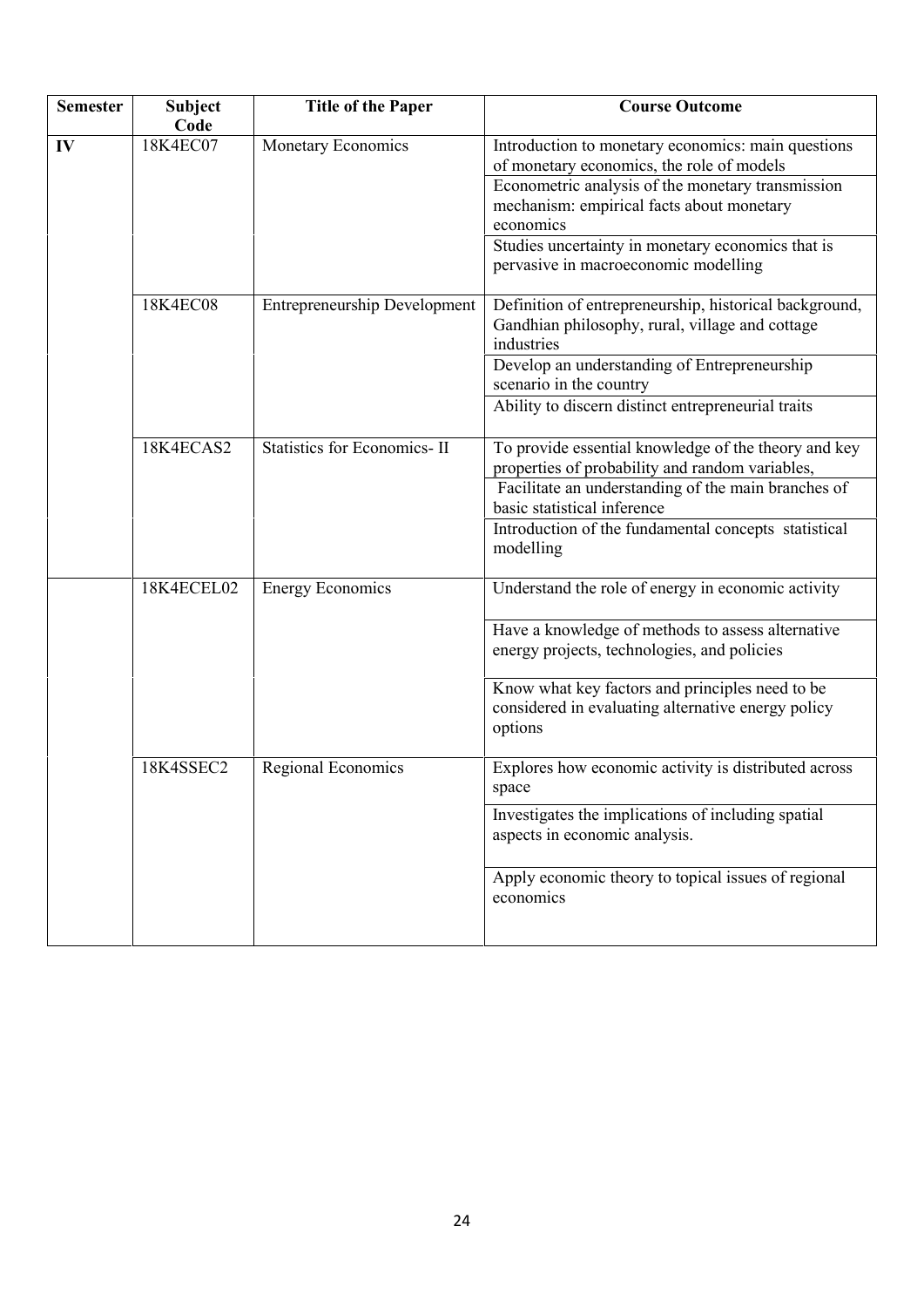| <b>Semester</b> | <b>Subject</b><br>Code | <b>Title of the Paper</b>          | <b>Course Outcome</b>                                                                                                                                   |
|-----------------|------------------------|------------------------------------|---------------------------------------------------------------------------------------------------------------------------------------------------------|
| $\mathbf{V}$    | 18K5EC09               | <b>Fiscal Economics</b>            | Assess how tax implications affect public budgeting<br>and finance.                                                                                     |
|                 |                        |                                    | Evaluate the notion of tax equity and how public<br>administrators strive for balance and fairness.                                                     |
|                 |                        |                                    | Discuss various impacts of fiscal policy on the<br>execution of budgeting process                                                                       |
|                 | 18K5EC10               | Economic Growth and<br>Development | Acquire a basic understanding of the issues and on-<br>going debates on development economics.                                                          |
|                 |                        |                                    | Apply an analytical framework to understand the<br>important structural characteristics of development                                                  |
|                 |                        |                                    | Acquire skills in conducting research related to<br>development issues                                                                                  |
|                 | 18K5EC11               | <b>International Economics</b>     | To be familiar with the main economic theories and<br>models of international trade, -                                                                  |
|                 |                        |                                    | Understand economists' arguments concerning trade<br>policy and its analysis                                                                            |
|                 |                        |                                    | Apply economic reasoning to issues of the day<br>surrounding globalization                                                                              |
| V               | 18K5EC12               | History of Economic<br>Thought     | Understand key models and concepts of the history of<br>economic thought                                                                                |
|                 |                        |                                    | Understand scholarly articles concerned the history of<br>economic thought                                                                              |
|                 |                        |                                    | Historical consciousness of economic ideas.                                                                                                             |
|                 | 18K5ECELEC1            | <b>Tourism Economics</b>           | Demonstrating knowledge and understanding of the<br>basic principles of tourism in all its dimensions and<br>areas                                      |
|                 |                        |                                    | Identify and evaluate the elements of the tourism<br>system and its interaction with the environment as<br>well as their impact.                        |
|                 |                        |                                    | Determining the economic impact generated by<br>tourism                                                                                                 |
| VI              | 18K6EC13               | Managerial Economics               | Understand the different costs of production and how<br>they affect short and long run decisions                                                        |
|                 |                        |                                    | Understand economies of scale, diseconomies of scale,<br>economies of scope, and cost complementarities, and<br>how each affects the cost of production |
|                 |                        |                                    | Apply the economic way of thinking to individual<br>decisions and business decisions                                                                    |
|                 | 18K6EC14               | <b>Capitalist Market</b>           | Explain the basic concepts about capital market                                                                                                         |
|                 |                        |                                    | Analyze the capital market institutions                                                                                                                 |
|                 |                        |                                    | Analyze bond and other capital market instruments                                                                                                       |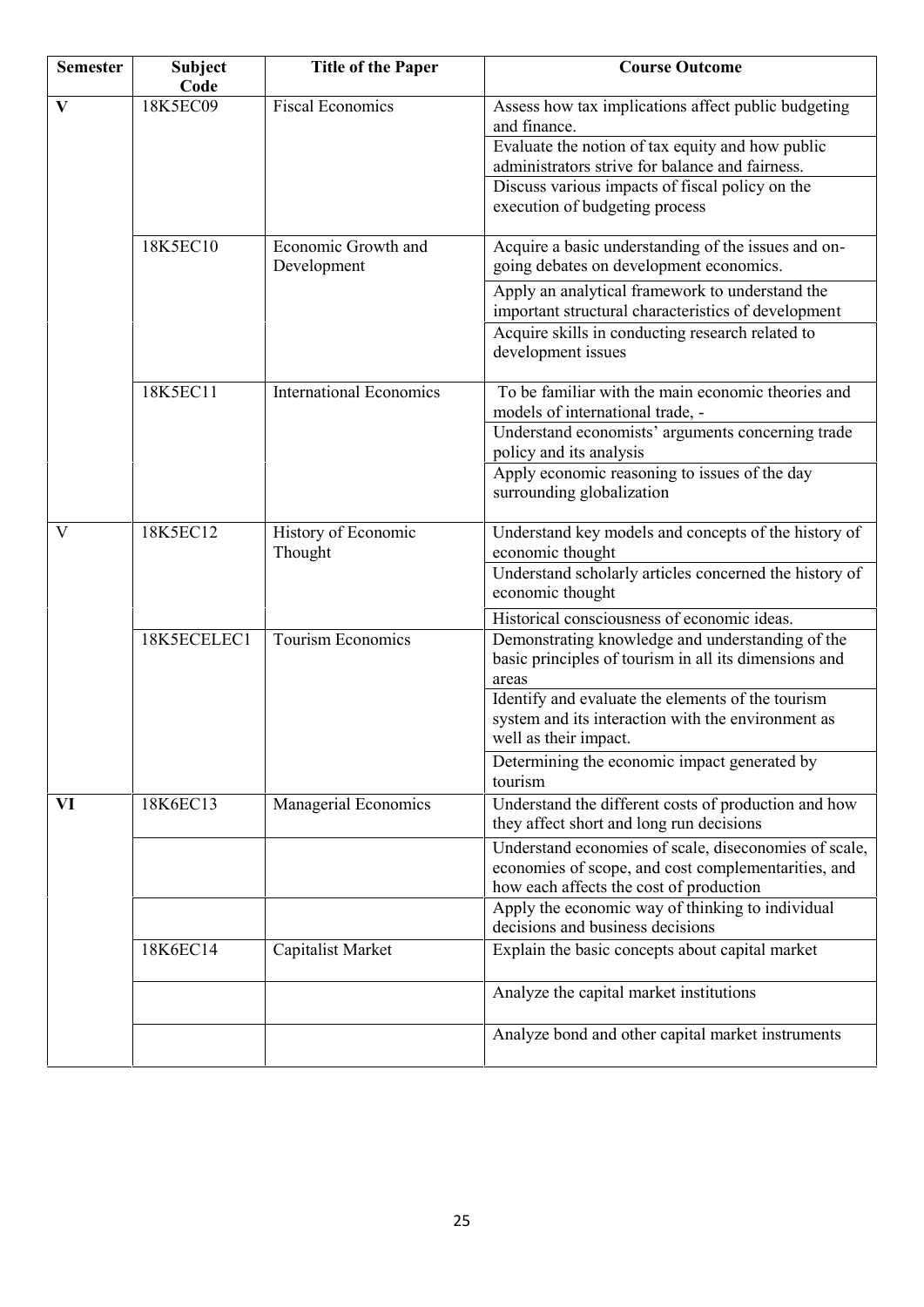| <b>Semester</b> | <b>Subject</b> | <b>Title of the Paper</b>     | <b>Course Outcome</b>                                                                                                                 |
|-----------------|----------------|-------------------------------|---------------------------------------------------------------------------------------------------------------------------------------|
|                 | Code           |                               |                                                                                                                                       |
| VI              | 18K6EC15       | Economic System               | Learn about the complex system of modern economy                                                                                      |
|                 |                |                               | Define market, planned and command economy                                                                                            |
|                 |                |                               | Define and explain the characteristics of a competitive<br>market                                                                     |
|                 | 18K6ECELEC2    | Economics of Insurance        | Understand the concepts and principles of insurance                                                                                   |
|                 |                |                               | To know the various types of insurance and insurance<br>business in India                                                             |
|                 |                |                               | To become aware of insurance legislation in India                                                                                     |
|                 | 18K6ECELEC3    | Human Resource<br>Development | Differentiate between human resource development<br>(HRD) and other human resource management<br>functions                            |
|                 |                |                               | Explain the strategic importance of HRD in the<br>success of organisations within the context of social<br>and environmental pressure |
|                 |                |                               | Develop skills in identifying HRD needs and in<br>designing, implementing and evaluating HRD<br>programs.                             |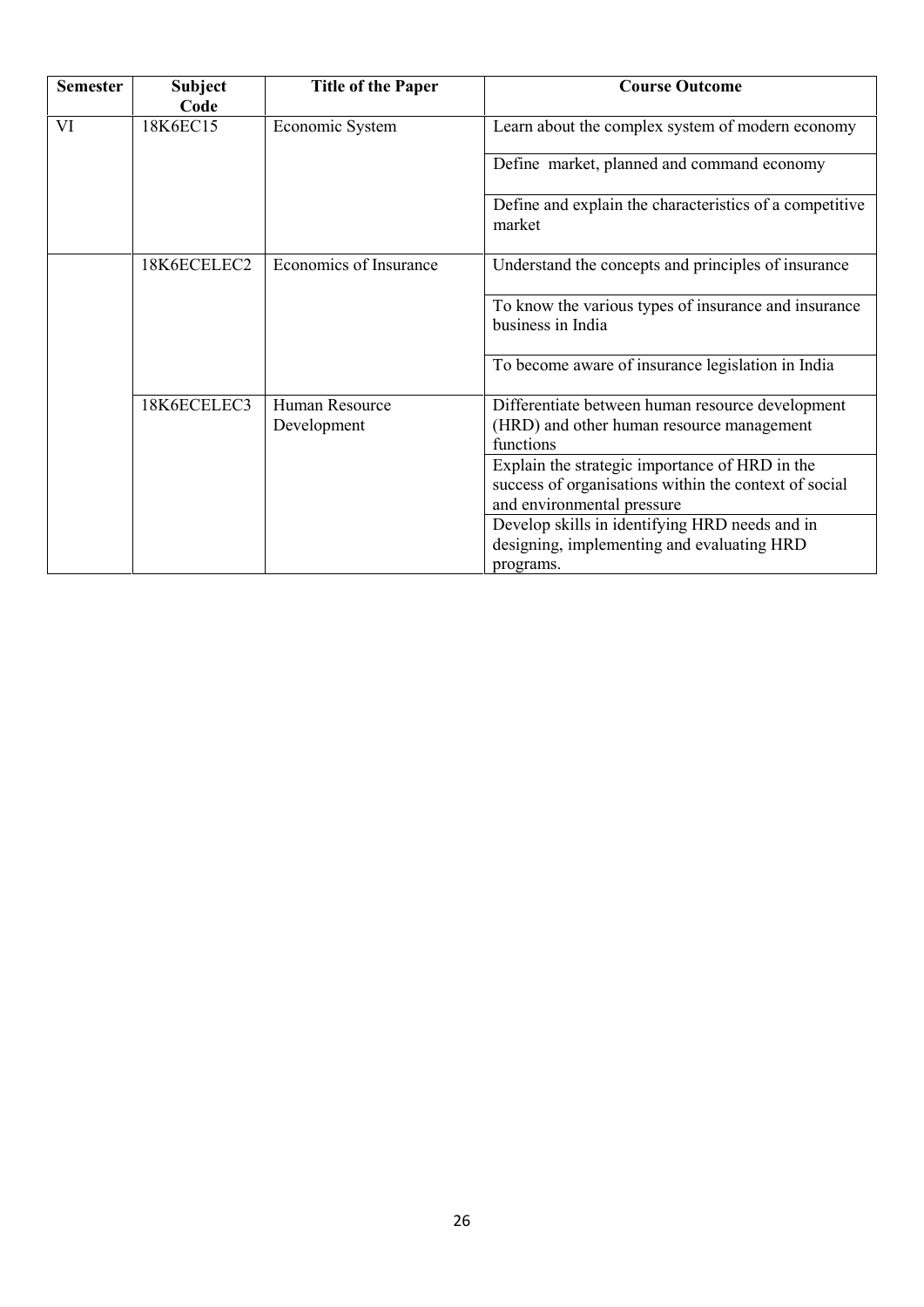## **KUNTHAVAI NAACCHIYAAR GOVERNMENT ARTS COLLEGE FOR WOMEN(A) THANJAVUR- 7 COURSE OUTCOME FOR THE SYLLABUS 2018 ONWARDS DEPARTMENT OF ECONOMICS - MA ECONOMICS**

| Code         |                                                                 |                                                                                                                                                                                                |
|--------------|-----------------------------------------------------------------|------------------------------------------------------------------------------------------------------------------------------------------------------------------------------------------------|
| 18KP1EC01    | Micro Economics-I                                               | Demonstrate marginal productivity theory of<br>distribution, theory of wages, identify different types<br>of rent                                                                              |
|              |                                                                 | Understand how factor market works, illustrate basic<br>tools in welfare economics, and illustrate the concept<br>of social welfare functions and compensation<br>principles                   |
|              |                                                                 | Identify the various types of investment function<br>analysis and understand the elements of social cost<br>benefit analysis.                                                                  |
| 18KP1EC02    | Macro Economics - I                                             | Demonstrate the meaning and function of money, high<br>powered money, monetary and paper system                                                                                                |
|              |                                                                 | Identify types of banks, explain the meaning and<br>function of commercial banks, illustrate how banks<br>create credit, and suggest the instruments to control<br>credit.                     |
|              |                                                                 | Analyze different phases of trade cycle, demonstrate<br>various trade cycle theories                                                                                                           |
|              |                                                                 | Illustrate the meaning of inflation, deflation,<br>stagflation and reflation, identify different kinds of<br>inflation, causes and effects of inflation on different<br>sectors of the economy |
| 18KP1EC03    | Methods for Economic<br>Analysis $-I($<br>Mathematical Methods) | Examine basic economic problems facing society<br>while applying simple microeconomic theory to<br>practical problems                                                                          |
|              |                                                                 | Evaluate the major economic aggregates and<br>determine how they are measured                                                                                                                  |
|              |                                                                 | Analyze and discuss the nature of business cycles to<br>justify decision making in a professional context                                                                                      |
| 18KP1EC04    | Indian Economic                                                 | Understand the various aspects of India's economy                                                                                                                                              |
|              |                                                                 | Develop a perspective on the different problems and<br>approaches to economic planning and development in<br>India                                                                             |
|              |                                                                 | Understand the role of the Indian Economy in the<br>global context, and how different factors have affected<br>this process                                                                    |
| 18KP1ECELEC1 | <b>Environmental Economics</b>                                  | Realize the importance and influence of environment<br>on the economy including the quality of manpowe<br>Understand that environmental problem is not the                                     |
|              |                                                                 | problem of a single country or region but a global<br>problem.                                                                                                                                 |
|              |                                                                 | Demonstrate the scientific management of waste<br>materials; realize the role and importance of<br>individuals to keep the environment clean                                                   |
|              |                                                                 | Development                                                                                                                                                                                    |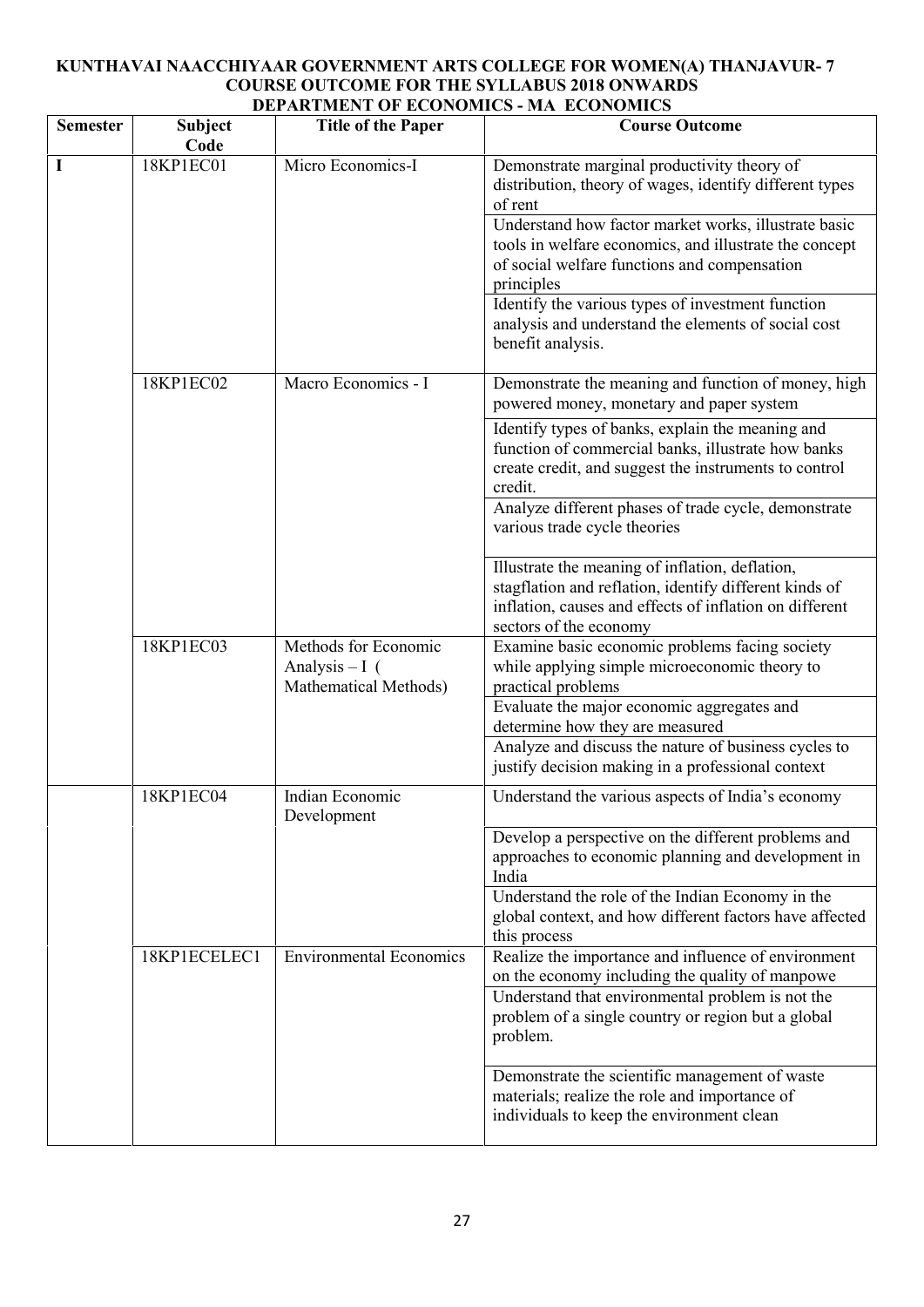| <b>Semester</b> | <b>Subject</b><br>Code | <b>Title of the Paper</b>                         | <b>Course Outcome</b>                                                                                                                                                                                 |
|-----------------|------------------------|---------------------------------------------------|-------------------------------------------------------------------------------------------------------------------------------------------------------------------------------------------------------|
| $\mathbf{I}$    | 18KP2EC05              | Micro Economics - II                              | Define and calculate consumer, producer and total<br>surplus; graphically illustrate consumer, producer and<br>total surplus                                                                          |
|                 |                        |                                                   | Differentiate between marginal utility and total utility                                                                                                                                              |
|                 |                        |                                                   | Analyze different strategies to control monopolies,<br>including natural monopolies                                                                                                                   |
|                 | 18KP2EC06              | Macro Economics-II                                | Define the term "economic indicator;" identify the<br>major economic indicators used to assess the state of<br>the macroeconomy                                                                       |
|                 |                        |                                                   | Describe the relationships among GDP, net domestic<br>product, national income, personal income, and<br>disposable income                                                                             |
|                 |                        |                                                   | Connect globalization, international trade, and<br>international finance.                                                                                                                             |
|                 | 18KP2EC07              | Methods for Economic<br>Analysis- II (Statistical | Introduce statistical methods and provide an insight<br>into their uses in economics                                                                                                                  |
|                 |                        | Methods)                                          | Demonstrate application of a range of statistical<br>techniques to economic problems                                                                                                                  |
|                 |                        |                                                   | Ability to relate statistical methodology to economic<br>enquiry                                                                                                                                      |
|                 | 18KP2EC08              | <b>International Economics</b>                    | Introduction to the main economic theories and<br>models of international trade                                                                                                                       |
|                 |                        |                                                   | Understanding of open-economy macroeconomics and<br>the determinants of exchange rates and the balance of<br>payments<br>Apply economic reasoning to issues of the day<br>surrounding globalization   |
|                 | 18KP2ECELEC2           | <b>Agricultural Economics</b>                     | Student learn to list and explain different agricultural<br>economic fields, including the food industry, demand<br>theory                                                                            |
|                 |                        |                                                   | To be able to combine various theories and concepts<br>of economics for evaluation of measures for agrarian<br>and rural development policies;                                                        |
|                 |                        |                                                   | To be able to integrate various theories of economics<br>and marketing for performing research in and<br>forecasting of the local, regional, and international<br>agricultural and foodstuff markets; |
|                 | 18KSSEC1               | Personnel Management                              | Explain the importance of human resources and their<br>effective management in organizations                                                                                                          |
|                 |                        |                                                   | Evaluate, interpret issues of international training,<br>development and compensation                                                                                                                 |
|                 |                        |                                                   | Demonstrate the ability to use conflict resolution skills<br>in practical situations                                                                                                                  |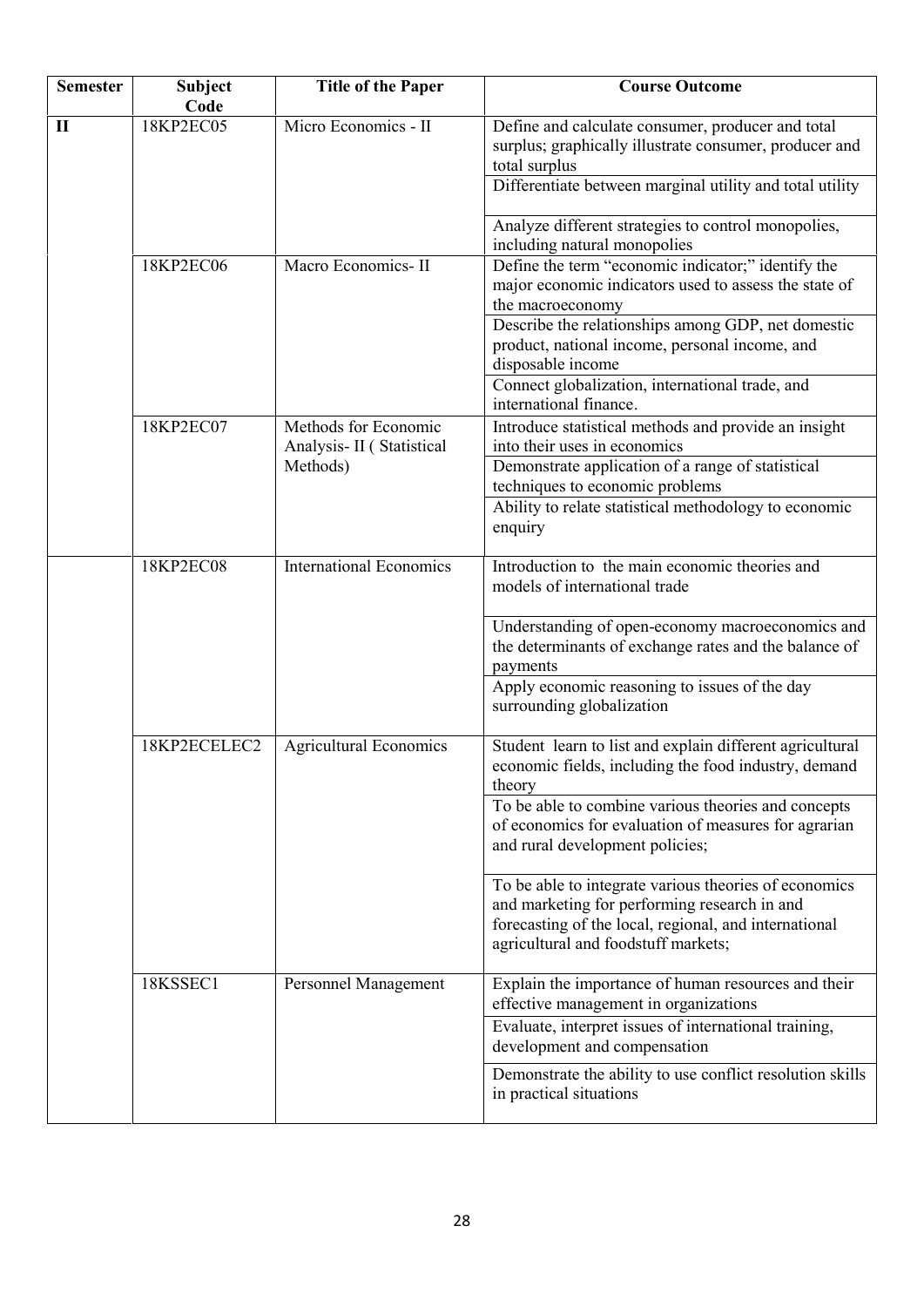| <b>Semester</b> | Subject<br>Code | <b>Title of the Paper</b>                 | <b>Course Outcome</b>                                                                                                                                                                                                                                             |
|-----------------|-----------------|-------------------------------------------|-------------------------------------------------------------------------------------------------------------------------------------------------------------------------------------------------------------------------------------------------------------------|
| III             | 18KP3EC09       | <b>Fiscal Economics</b>                   | Assess how tax implications affect public budgeting<br>and finance.<br>Evaluate the notion of tax equity and how public<br>administrators strive for balance and fairness<br>Discuss various impacts of fiscal policy on the<br>execution of budgeting processes. |
|                 | 18KP3EC10       | <b>Research Methodology</b>               | Understand some basic concepts of research and its<br>methodologies                                                                                                                                                                                               |
|                 |                 |                                           | Select and define appropriate research problem and<br>parameters                                                                                                                                                                                                  |
|                 |                 |                                           | Organize and conduct research (advanced project) in a<br>more appropriate manner                                                                                                                                                                                  |
|                 | 18KP3EC11       | Econometrics                              | A broad knowledge of regression analysis relevant for<br>analysing economic data.                                                                                                                                                                                 |
|                 |                 |                                           | Interpretation and critical evaluation of the outcomes<br>of empirical analysis                                                                                                                                                                                   |
|                 |                 |                                           | Elementary procedures for model validation in the<br>single equation context                                                                                                                                                                                      |
| III             | 18KP3ECELEC3    | Economics for Competitive<br>Examinations | Learn to compete and succeed in competitive<br>examinations                                                                                                                                                                                                       |
|                 | 18KP3ECELEC4    | Human Resource<br>Management              | Develop, implement, and evaluate employee<br>orientation, training, and development programs.                                                                                                                                                                     |
|                 |                 |                                           | Present and evaluate communication messages and<br>processes related to the human resources function of<br>the organization                                                                                                                                       |
|                 |                 |                                           | Facilitate and communicate the human resources<br>component of the organization's business plan.                                                                                                                                                                  |
|                 | 18KP3SSEC2      | <b>Rural Economics</b>                    | Gain insight into the socio-economic structure of rural<br>India                                                                                                                                                                                                  |
|                 |                 |                                           | Understand the prospects and problems of rural<br>development in India                                                                                                                                                                                            |
| IV              | 18KP4EC12       | Entrepreneurship<br>Development           | Understand different innovation and entrepreneurship<br>theories and their implications                                                                                                                                                                           |
|                 |                 |                                           | Understand the various scientific research methods<br>commonly used to study innovation, entrepreneurship<br>and new technology                                                                                                                                   |
|                 |                 |                                           | Students will be able to define, identify and/or apply<br>the principles of new venture financing, growth<br>financing, and growth financing for existing<br>businesses                                                                                           |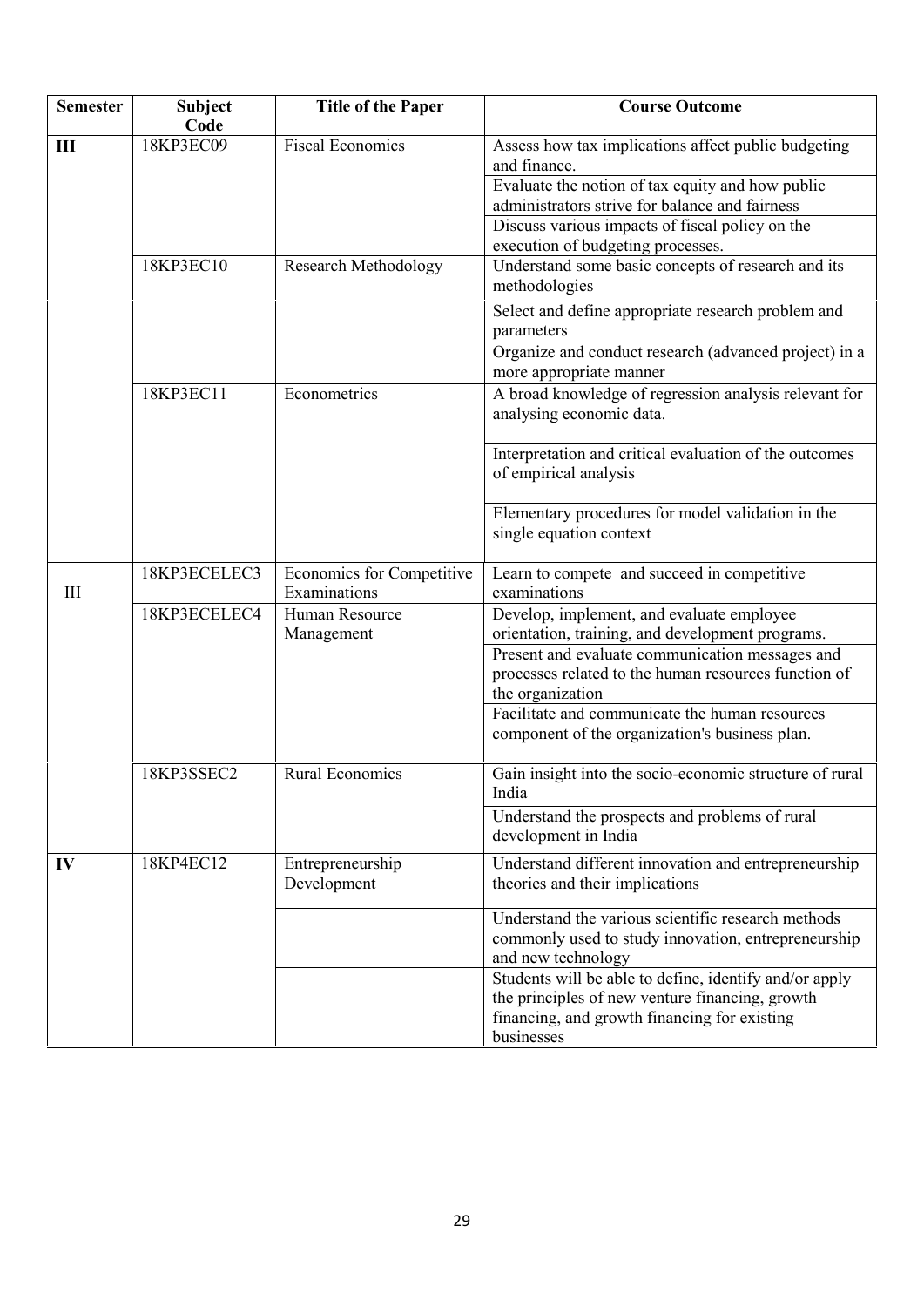| <b>Semester</b> | <b>Subject</b><br>Code | <b>Title of the Paper</b>             | <b>Course Outcome</b>                                                                                                                                                              |
|-----------------|------------------------|---------------------------------------|------------------------------------------------------------------------------------------------------------------------------------------------------------------------------------|
|                 | 18KP4EC13              | <b>Industrial Economics</b>           | Identify and compare different market structures                                                                                                                                   |
|                 |                        |                                       | Describe and apply the fundamentals of game theory<br>and its application to entry deterrence.                                                                                     |
|                 |                        |                                       | Describe and compare different views of profits<br>persistence based on market structure and innovation                                                                            |
|                 | 18KP4EC14              | <b>Banking</b>                        | Describe the context of banking: the financial system                                                                                                                              |
|                 |                        |                                       | Explain the principles of banking                                                                                                                                                  |
|                 |                        |                                       | Analyse and explain the basic raison d'etre for banks.                                                                                                                             |
|                 | 18KP4ECELEC5           | Computer Applications in<br>Economics | The student should be able to analyze, evaluate, and<br>make recommendations regarding business technology                                                                         |
|                 |                        |                                       | Students will be required to not only identify problems<br>but also generate solutions and make<br>recommendations based on a logical and thorough<br>analysis of the alternatives |
|                 |                        |                                       | Students will work collaboratively, demonstrating<br>courtesy, using appropriate etiquette, in preparing and<br>presenting presentations and cases                                 |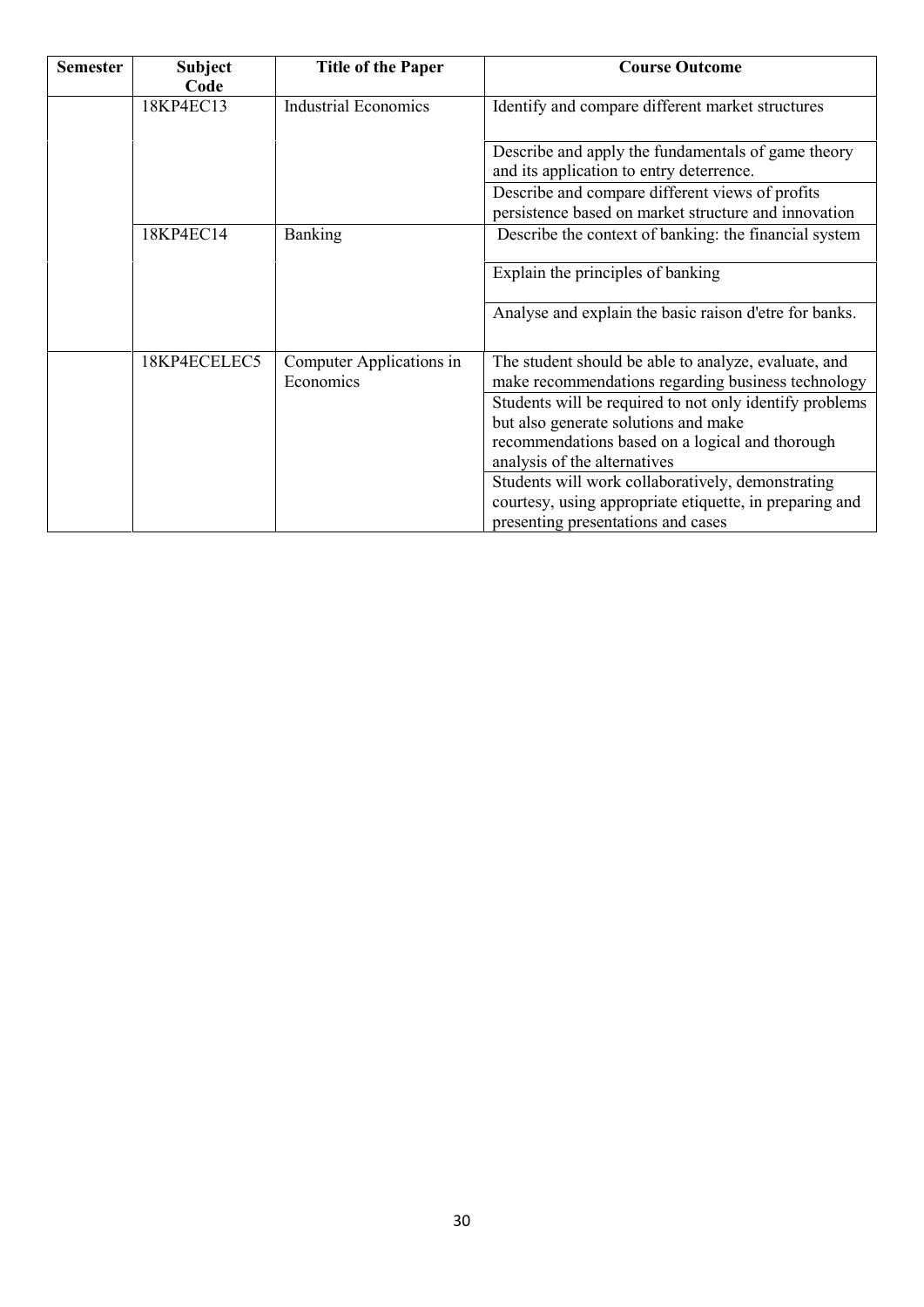# **KUNTHAVAI NAACCHIYAAR GOVERNMENT ARTS COLLEGE FOR WOMEN(A) THANJAVUR- 7 COURSE OUTCOME FOR THE SYLLABUS 2018 ONWARDS DEPARTMENT OF HISTORY - BA HISTORY**

| <b>Semester</b> | Subject<br>Code | <b>Title of the Paper</b>                                         | <b>Course Outcome</b>                                                                                                     |
|-----------------|-----------------|-------------------------------------------------------------------|---------------------------------------------------------------------------------------------------------------------------|
| I               | 18K1H01         | History of India up to 1206<br>C.E                                | Understand the salient features of Indus valley<br>civilization II                                                        |
|                 |                 |                                                                   | Evaluate the features of Buddhism and Jainism                                                                             |
|                 | 18K1H02         | History of Tamil Nadu up to<br>1800 C.E                           | Understand the socio, economic and cultural condition<br>of the Sangam age                                                |
|                 |                 |                                                                   | Identify the contribution of Pallavas to art and<br>architecture                                                          |
|                 | 18K1HAH1        | Modern Governments - I                                            | Demonstrate understanding basic facts about the<br>historical origin of government                                        |
|                 |                 |                                                                   | Demonstrate a generalized understanding of the<br>dynamic relationship between politics and economics<br>globally         |
| $\mathbf{I}$    | 18K2H03         | History of India from 1206 to<br>1707 C.E                         | Identify the condition of India under the Mughal<br>Empire. IV                                                            |
|                 |                 |                                                                   | Explain the Administration and art and architecture of<br>Mughal                                                          |
|                 | 18K2H04         | History of Tamil Nadu from<br>1801 to 1967 C.E                    | Evaluate the establishment of the British rule in Tamil<br>Nadu and Vellore mutin                                         |
|                 |                 |                                                                   | Identify the socio-religious reform movements in<br>Tamil Nadu.                                                           |
|                 | 18K2HAH2        | Modern Governments- II                                            | Understand the theoretical and practical roles of state<br>legislatures as policymaking institutions                      |
|                 |                 |                                                                   | Demonstrate an understanding of common ethical<br>problems that arise in contemporary politic                             |
| III             | 18K3H05         | History of India From 1707 to<br>1857 C.E                         | Discuss the advent of Europeans and their<br>administration II                                                            |
|                 |                 |                                                                   | Evaluate the Anglo-Mysore wars and Anglo-Sikh war                                                                         |
|                 | 18K3H06         | History of Europe from 1453<br>to 1789 C.E                        | Describe the Geographical discoveries and the<br>Renaissance movement in Europe. II-                                      |
|                 |                 |                                                                   | Assess the causes and effects of Reformation and<br>Counter-Reformation movements.                                        |
|                 | 18K3HAH3        | Public Administration - I                                         | Imparting the knowledge, skills, and values necessary<br>to effectively lead public service organizations;                |
|                 |                 |                                                                   | Providing students with opportunities to explore and<br>identify career choices and achieve their public<br>service goals |
|                 | 18K3HELO1       | History of Freedom<br>Movement in India from<br>1885 to 1947 C. E | Understand modern Indian history                                                                                          |
|                 |                 |                                                                   | Identify the importance and the legacy of Freedom<br>Movement                                                             |
|                 | 18K3SSH1        | Principles and Methods of<br>Museology                            | Demonstrate a critical awareness of how museums<br>communicate complex ideas to a general audience.                       |
| IV              | 18K4H07         | History of India from 1858 to<br>1947 C. E                        | Evaluate the Anglo-Mysore wars and Anglo-Sikh<br>wars.                                                                    |
|                 |                 |                                                                   | Realise the Permanent Revenue system and Lord<br>Ripon's Local Self Government                                            |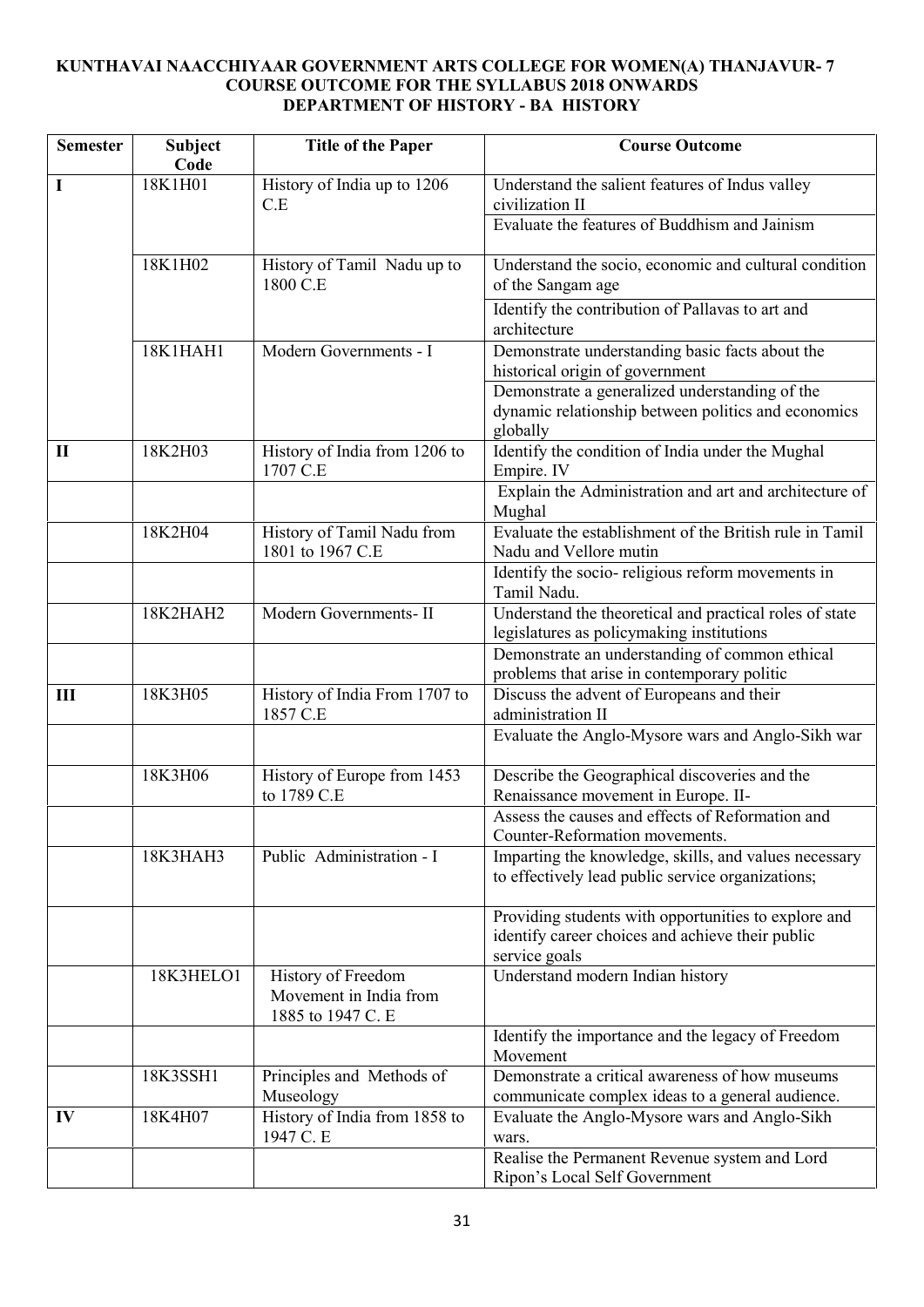| <b>Semester</b> | Subject<br>Code | <b>Title of the Paper</b>                            | <b>Course Outcome</b>                                                                                                                                                                                                                            |
|-----------------|-----------------|------------------------------------------------------|--------------------------------------------------------------------------------------------------------------------------------------------------------------------------------------------------------------------------------------------------|
| IV              | 18K4H08         | History of Modern Europe<br>from 1789 to 1945 C.E    | Describe the Geographical discoveries and the<br>Renaissance movement in Europe                                                                                                                                                                  |
|                 |                 |                                                      | Assess the causes and effects of Reformation and<br><b>Counter-Reformation movements</b>                                                                                                                                                         |
|                 | 18K4HAH4        | Public Administration-II                             | Students will be able to lead and manage in public<br>governance                                                                                                                                                                                 |
|                 |                 |                                                      | Students will be able to communicate and interact<br>productively with a diverse and changing workforce<br>and citizenry.                                                                                                                        |
| IV              | 18K4HELO2       | Panchayatraj with Special<br>Reference to Tamil Nadu | Understand the ancient panchayatraj system under the<br>Cholas                                                                                                                                                                                   |
|                 |                 |                                                      | . Narrate the reforms of Lord Ripon to Local<br>Government                                                                                                                                                                                       |
|                 | 18K4SSH2        | Indian History for Competitive<br>Examinations       | Evaluate the intelligence, creativity and assessment in<br>Competitive examinations.                                                                                                                                                             |
|                 |                 |                                                      | Understand the verbal abilities and Fluency                                                                                                                                                                                                      |
| $\mathbf{V}$    | 18K5H09         | History of India from 1947 to<br>1997 C.E            | Recognise the integration of Indian states and<br>SardarVallabai Patel's effort for this.                                                                                                                                                        |
|                 |                 |                                                      | Examine the internal and external policy of Jawaharlal<br>Nehru, LalBahadurSastri and Indhira Gandh                                                                                                                                              |
|                 | 18K5H10         | History of USA from<br>Colonization to 1865 C.E.     | Discuss the Causes for the American war of<br>Independence                                                                                                                                                                                       |
|                 |                 |                                                      | Debate the achievements of George Washington                                                                                                                                                                                                     |
|                 | 18K5H11         | History of China and Japan<br>from 1894 to 1970 C.E. | This course imparted students the knowledge of the<br>political developments and the important events<br>related to it in the 19th and early 20th centuries in<br>China. • It imparted knowledge on the economy and<br>society of the said perio |
|                 |                 |                                                      | • It imparted knowledge on the economy and society<br>of the said period                                                                                                                                                                         |
|                 | 18K5H12         | History of Russia up to 1991<br>C.E                  | Understand the role of Peter the Great and Catherine<br>II in Russia                                                                                                                                                                             |
|                 |                 |                                                      | Discuss the implementation of Five Year Plan by<br>Stalin                                                                                                                                                                                        |
|                 | 18K5HELH1       | Archaeology                                          | Understand the various Kinds of Archaeology II.                                                                                                                                                                                                  |
|                 |                 |                                                      | Study of the important Archaeologists                                                                                                                                                                                                            |
|                 |                 |                                                      |                                                                                                                                                                                                                                                  |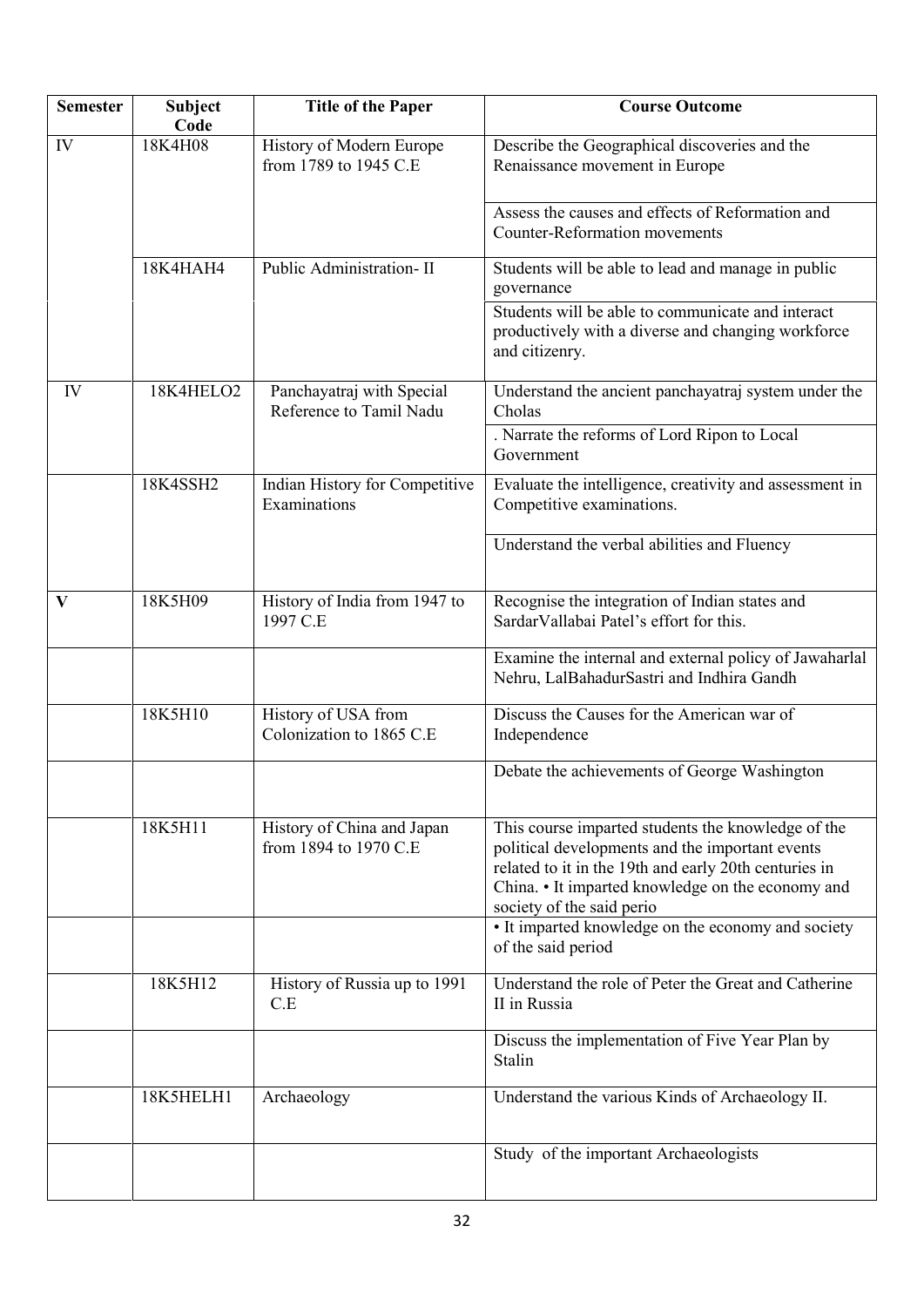| <b>Semester</b> | <b>Subject</b><br>Code | <b>Title of the Paper</b>                   | <b>Course Outcome</b>                                                                                                                                                                                                |
|-----------------|------------------------|---------------------------------------------|----------------------------------------------------------------------------------------------------------------------------------------------------------------------------------------------------------------------|
| VI              | 18K6H13                | History of Science and<br>Technology        | Trace the achievements of Plato and Aristotle II.<br>Highlight the contributions of Great Persons to<br>Science and Technology                                                                                       |
|                 | 18K6H14                | Introduction to Historiography              | The course introduced to the students 'what exactly is<br>history'. • It teaches the students, how to study history.                                                                                                 |
|                 |                        |                                             | It teaches the students, how to study history                                                                                                                                                                        |
|                 | 18K6H15                | History of England from 1603<br>to 1760 C.E | Learn about the history of British Colonisation.                                                                                                                                                                     |
|                 |                        |                                             | Lean the impact of colonisation on States                                                                                                                                                                            |
|                 | 19K6HELH2              | Journalism                                  | Students will be able to write a variety of mass media<br>products, including news stories, press releases, and<br>advertising copy, following accepted journalistic<br>standards, including Associated Press style. |
|                 |                        |                                             | Students will be able to create and design emerging<br>media products, including blogs, digital audio, digital<br>video, social media, digital photography, and<br>multimedia.                                       |
|                 | 18K6HELH3              | Human Rights                                | Students identify problems and issues related to<br>human rights                                                                                                                                                     |
|                 |                        |                                             | The role of human rights in contemporary issues                                                                                                                                                                      |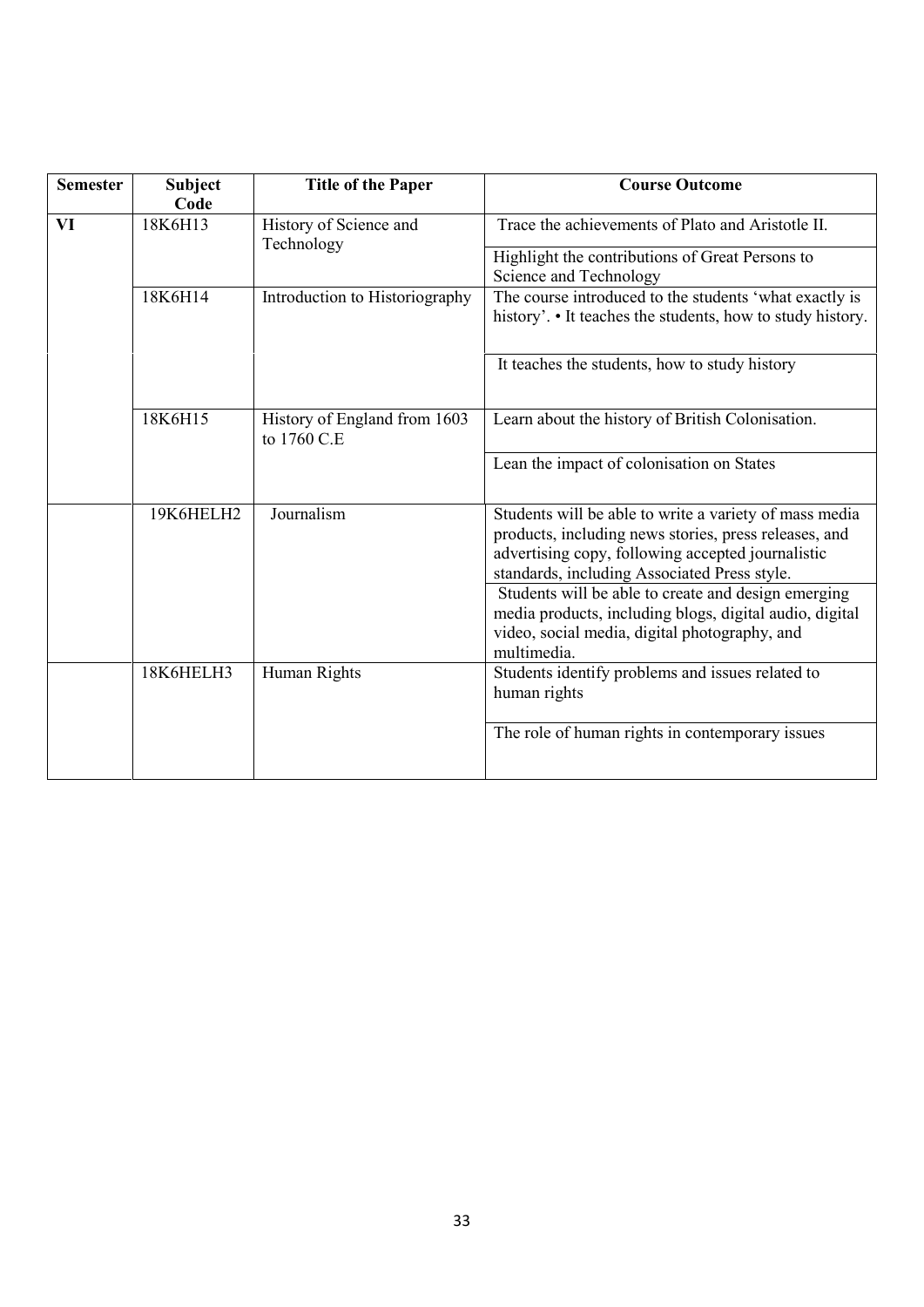# **KUNTHAVAI NAACCHIYAAR GOVERNMENT ARTS COLLEGE FOR WOMEN(A) THANJAVUR- 7 COURSE OUTCOME FOR THE SYLLABUS 2018 ONWARDS DEPARTMENT OF HISTORY - MA HISTORY**

| <b>Semester</b> | <b>Subject</b><br>Code | <b>Title of the Paper</b>                                                           | <b>Course Outcome</b>                                                                                                                                                       |
|-----------------|------------------------|-------------------------------------------------------------------------------------|-----------------------------------------------------------------------------------------------------------------------------------------------------------------------------|
| 1               | 18KP1H01               | Socio-Economic and Cultural<br>History of India up to 1206 C.<br>Ε                  | Identify the administration of Guptas and their<br>contribution to Nalanda University.<br>Examine the Arab conquest of Sindu and the battle of<br>Tarain                    |
|                 | 18KP1H02               | Socio-Economic and Cultural<br>History of Indian from 1206<br>to 1707 C.E.          | Recognise the Socio, economic and religious<br>conditions under Vijayanagar Empire.                                                                                         |
|                 |                        |                                                                                     | Identify the condition of India under the Mughal<br>Empire                                                                                                                  |
|                 | 18KP1H03               | Socio-Economic and Cultural<br>History of Tamil Nadu from<br>Sangam Age to 1800 C.E | Narrate the socio, economic condition of Tamil Nadu<br>under the rule of Chola                                                                                              |
|                 |                        |                                                                                     | Describe the advent of Islam in Tamil Nadu                                                                                                                                  |
|                 | 18KP1H04               | World Civilization up to 1453<br>C.E (Excluding India)                              | This paper balances political, economic, religious, and<br>cultural history of Continental Europe till the early<br>modern period.                                          |
|                 |                        |                                                                                     | Beginning with the fifteenth-century conquest of the<br>"Atlantic Mediterranean", it imparts the knowledge on<br>the emergence of Europe as the first truly global<br>power |
|                 | 18KP1HELH1             | Human Rights                                                                        | Understand the historical growth of the idea of<br>human rights                                                                                                             |
|                 |                        |                                                                                     | Demonstrate an awareness of the international context<br>of human rights                                                                                                    |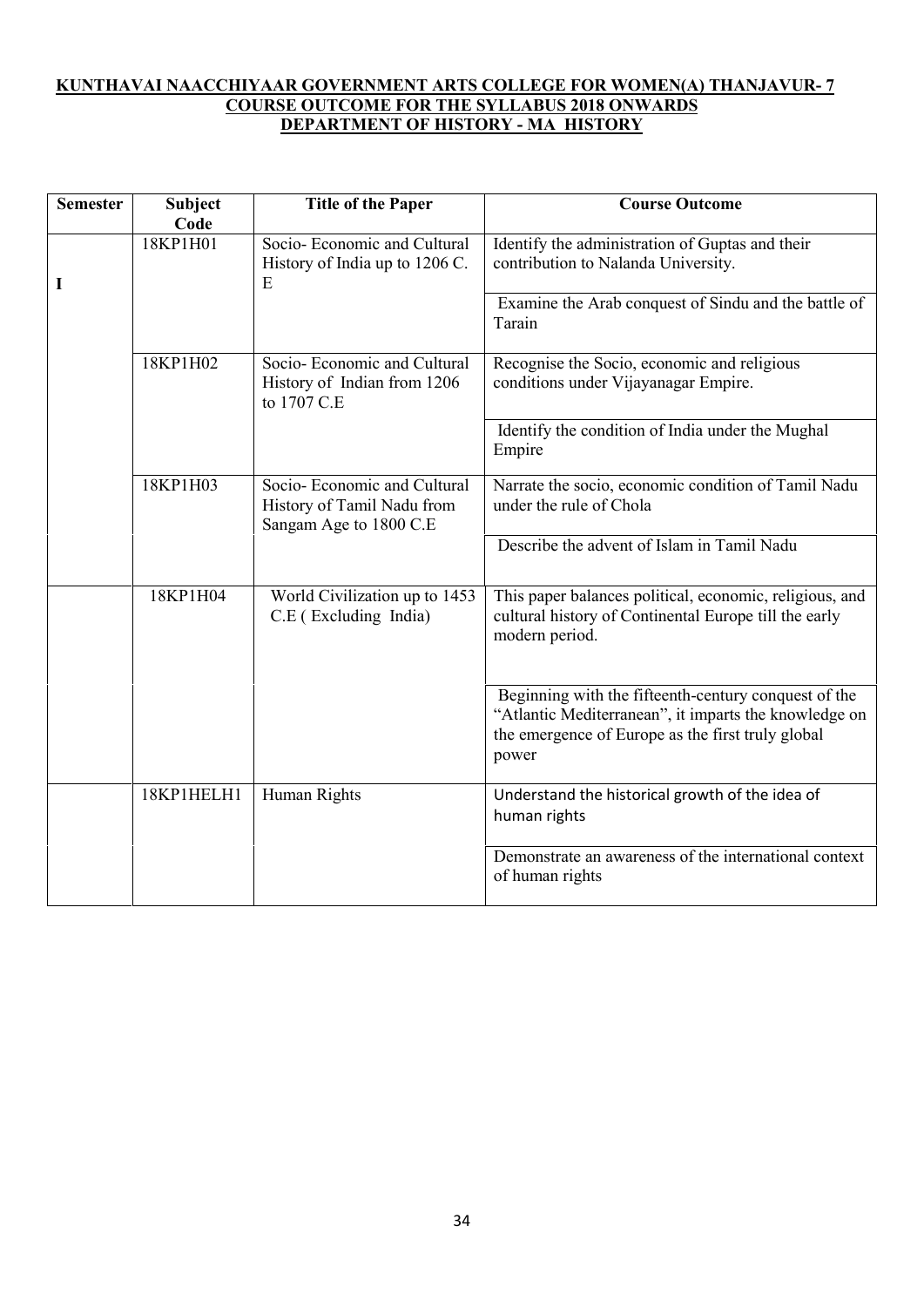| <b>Semester</b>    | Subject<br>Code | <b>Title of the Paper</b>                                                                  | <b>Course Outcome</b>                                                                                                           |
|--------------------|-----------------|--------------------------------------------------------------------------------------------|---------------------------------------------------------------------------------------------------------------------------------|
| $\mathbf{I}$       | 18KP2H05        | History of India from 1707 to<br>1857 C.E                                                  | Understand about the Socio-religious reform<br>movements in 19th century.                                                       |
|                    |                 |                                                                                            | State the role of moderates and extremists in the<br>freedom movement                                                           |
|                    | 18KP2H06        | Socio- Economic and Cultural<br>History of Tamil Nadu from<br>1800 C.E to the present day. | Know the significance of South Indian Rebellion                                                                                 |
|                    |                 |                                                                                            | Understand the role of Tamil Freedom Fighters in<br>National Movement                                                           |
|                    | 18KP2H07        | History of Europe from 1453<br>to 1789 C.E                                                 | Visualise the importance of revolt of 1830 and 1848 in<br>France and the efforts of Bismarck for the unification<br>of Germany. |
|                    |                 |                                                                                            | Understand the causes and results for the First world<br>war                                                                    |
|                    | 18KP2H08        | History of Science and<br>Technology                                                       | Bring out the significance of Atomic Energy.                                                                                    |
|                    |                 |                                                                                            | Analyse the progress of Science and Technology in<br>modern India                                                               |
|                    | 18KP2HELH2      | Principles and Methods of<br>Archaeology                                                   | Trace the Megalithic cultural sites in Tamil Nadu V.                                                                            |
|                    |                 |                                                                                            | Analyse the archaeological sites in South India                                                                                 |
| Ш                  | 18KP2SSH1       | <b>Hospitality Management</b>                                                              | Assess the leadership, supervisory, and human<br>relations skills within the hospitality industry                               |
|                    |                 |                                                                                            | Apply knowledge of convention management skills.                                                                                |
| $\mathop{\rm III}$ | 18KP3H09        | Colonialism and Nationalism<br>in Modern India                                             | Knowledge of the social, economic, cultural and<br>administrative changes in India between 1780 and<br>1965.                    |
|                    |                 |                                                                                            | A clear understanding of the various historiographical<br>currents in South Asian historY                                       |
|                    | 18KP3H10        | History of Modern Europe<br>From 1789 to 1919 C.E                                          | Realize the cause and results of French Revolution<br>and the achievements of Napolean Bonaparte                                |
|                    |                 |                                                                                            | Visualise the importance of revolt of 1830 and 1848 in<br>France and the efforts of Bismarck for the unification<br>of German   |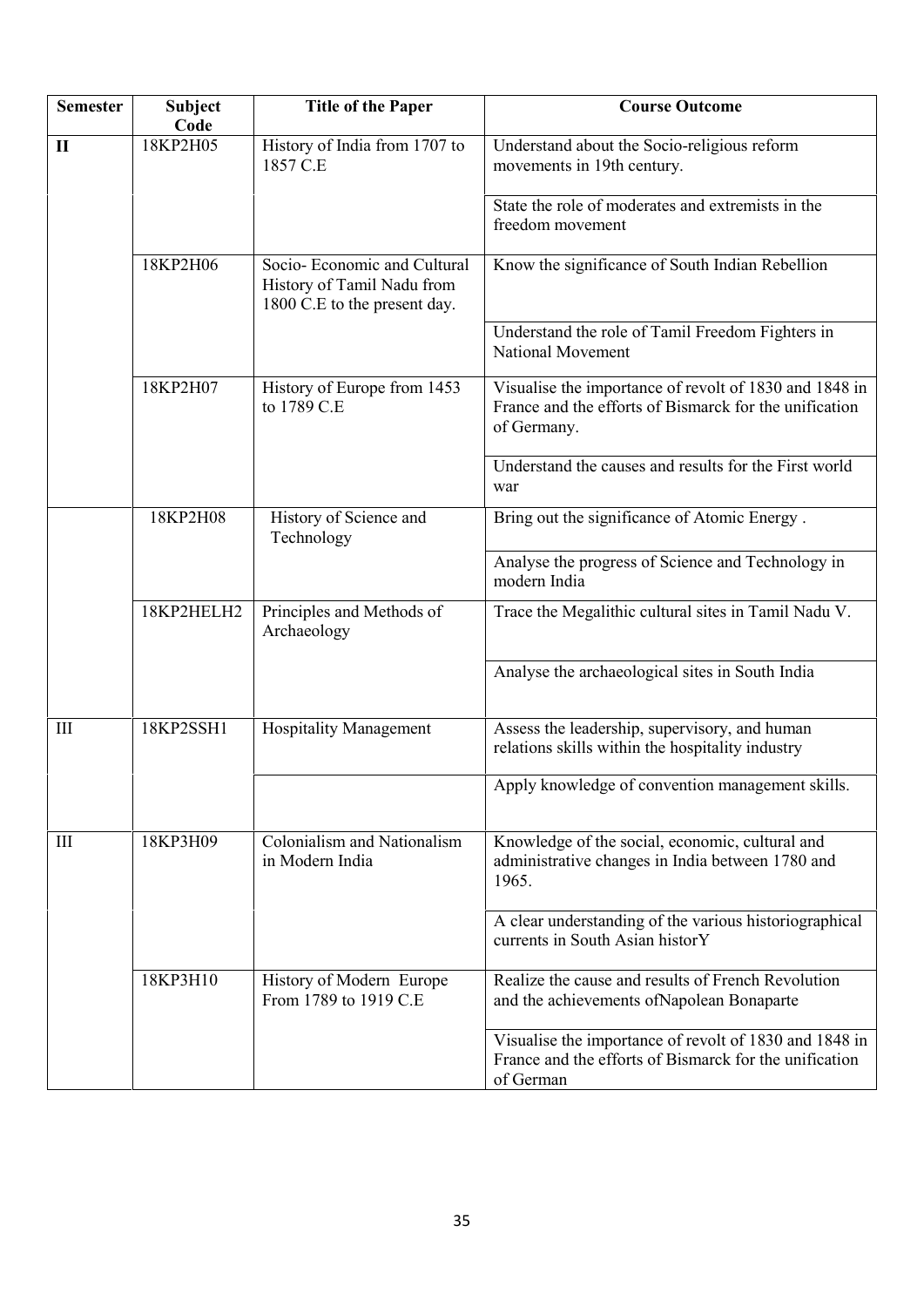| <b>Semester</b> | <b>Subject</b><br>Code | <b>Title of the Paper</b>                        | <b>Course Outcome</b>                                                                                         |
|-----------------|------------------------|--------------------------------------------------|---------------------------------------------------------------------------------------------------------------|
|                 | 18KP3H11               | Historiography                                   | Study the scope and purpose of history                                                                        |
|                 |                        |                                                  | Compare the uses and abuses of history                                                                        |
|                 | 18KP3HELH3             | Women's Studies                                  | Study the concept of Gender justice                                                                           |
|                 |                        |                                                  | Describe the abolition of Devadasi system in Tamil<br>Nadu                                                    |
| IV              | 18KP3HELH4             | <b>Environmental History</b>                     | Describe the field of environmental history                                                                   |
|                 |                        |                                                  | Explain how historical events have been influenced by<br>the natural environment                              |
|                 | 18KP3SSH2              | <b>History For Competitive</b><br>Examinations   | Narrate the spatial and perceptual abilities and<br>situation reaction test                                   |
|                 |                        |                                                  | State the memory and inductive reasoning for<br>competitive examinations                                      |
| IV              | 18KP4H12               | History of U.S. A from 1865<br>to 1974 C.E       | Elucidate rise of USA as a World Power V.                                                                     |
|                 |                        |                                                  | Illustrate the participation of USA in the World Wars                                                         |
|                 | 18JP4H13               | <b>International Relations</b><br>since 1919 C.E | Evaluate the causes of the Cold War III. Discuss the<br>origin and achievements of Common Wealth of<br>Nation |
|                 |                        |                                                  | Discuss the origin and achievements of Common<br>Wealth of Nation                                             |
|                 | 18KP4H14               | History of Thanjavur up to<br>1947 C.E           | To understand the scope of ancient history of India                                                           |
|                 |                        |                                                  | To understand the socio-cultural and religious import<br>of Thanjavur                                         |
| $\mathbf{IV}$   | 18KP4HELH5             | Intellectual History of<br>Modern India          | Recognise the integration of Indian states and<br>SardarVallabai Patel's effort for this.                     |
|                 |                        |                                                  | Examine the internal and external policy of Jawaharlal<br>Nehru, LalBahadurSastri and Indhira Gandhi.         |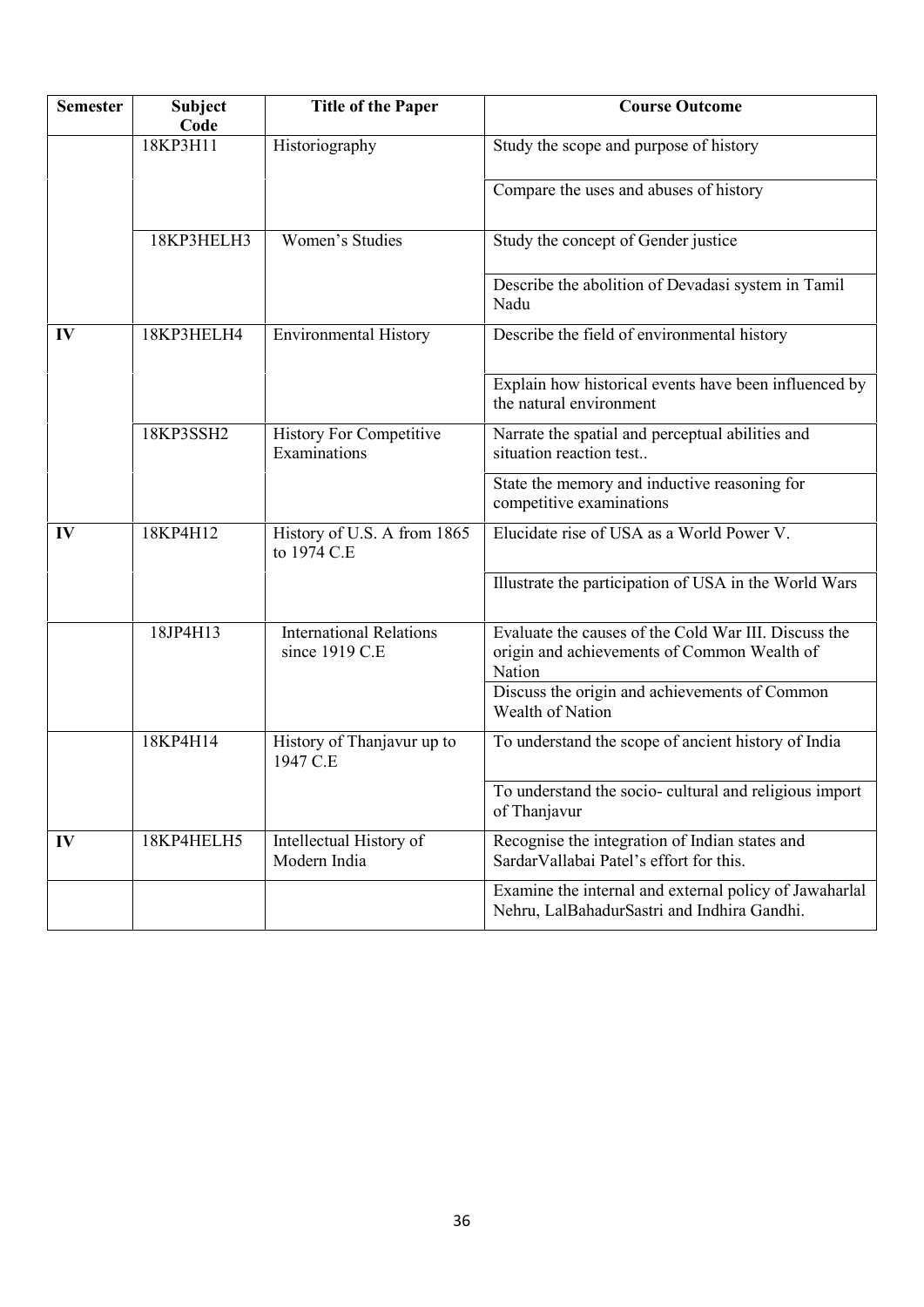#### **KUNTHAVAI NAACCHIYAAR GOVERNMENT ARTS COLLEGE FOR WOMEN(A) THANJAVUR- 7 COURSE OUTCOME FOR THE SYLLABUS 2018 ONWARDS DEPARTMENT OF COMMERCE – B.COM**

| <b>Semester</b> | <b>Subject</b><br>Code | <b>Title of the Paper</b> | <b>Course Outcome</b>                                                                     |
|-----------------|------------------------|---------------------------|-------------------------------------------------------------------------------------------|
|                 | 18K1CO01               | Principles of Accountancy | Know about basic accounting                                                               |
|                 |                        |                           | Learn the accounting practices for the preparation of<br>final accounts                   |
|                 |                        |                           | Learn about consignment and joint venture<br>Learn the accounting methods for non-trading |
|                 |                        |                           | organisation                                                                              |
|                 | 18K1CO02               | <b>Business Law</b>       | Learn about business laws                                                                 |
|                 |                        |                           | Understand the relation between law and contract                                          |
|                 |                        |                           | Learn about the interrelation among law indemnity<br>and guarantee                        |
|                 |                        |                           | Understand about the contract of sales of Goods Act                                       |
|                 | 18K1COAC01             | <b>Business Economics</b> | Introduction to business economics                                                        |
|                 |                        |                           | Understand the production function and law of<br>Returns                                  |
|                 |                        |                           | Learn about pricing under monopoly                                                        |
|                 |                        |                           | Learn about the theory of distribution                                                    |

| <b>Semester</b> | <b>Subject</b><br>Code                               | <b>Title of the Paper</b>                    | <b>Course Outcome</b>                                     |
|-----------------|------------------------------------------------------|----------------------------------------------|-----------------------------------------------------------|
| $\mathbf{I}$    | 18K2CO03                                             | <b>Business Tools For Decision</b><br>Making | Learn the basics of Statistics                            |
|                 |                                                      |                                              | Understand the relation of Statistics to that of business |
|                 |                                                      |                                              | Understand the concepts of correlation and regression     |
|                 | 18K2CO04                                             | <b>Auditing</b>                              | Learn the methods and principles of auditing              |
|                 |                                                      |                                              | Learn about Internal check and audit                      |
|                 |                                                      |                                              | Learn about vouching of cash transaction                  |
|                 |                                                      |                                              | Learn about the auditor's report                          |
|                 | 18K2COAC02<br>Business Environment and<br>Management | Understand the emerging issues in Business   |                                                           |
|                 |                                                      |                                              | Understand the concept of MBO and MBE                     |
|                 |                                                      |                                              | Learn about the functions of management                   |
|                 |                                                      |                                              | Learn about the preparation of budgeting                  |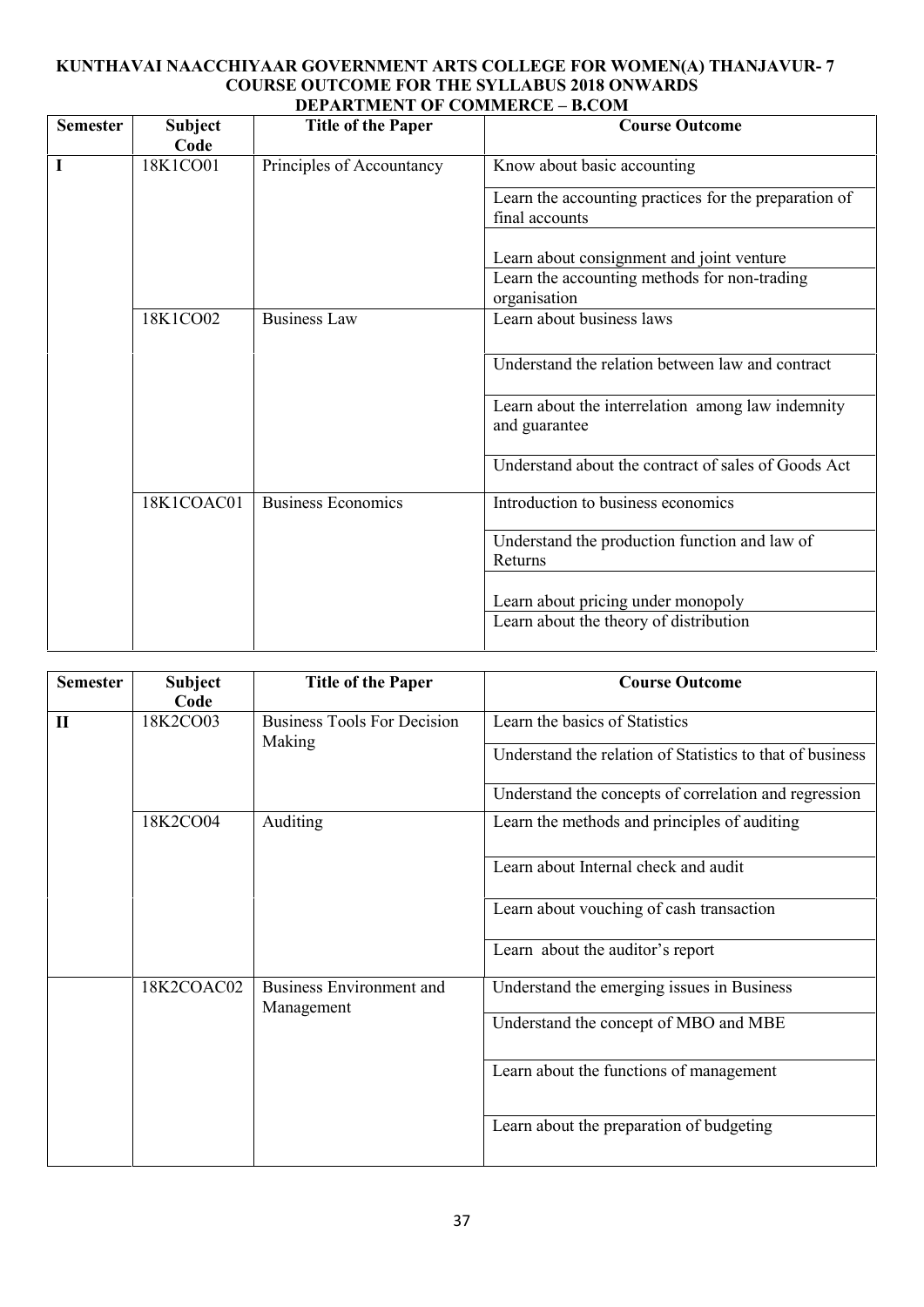| <b>Semester</b> | <b>Subject</b><br>Code | <b>Title of the Paper</b>                | <b>Course Outcome</b>                                                               |
|-----------------|------------------------|------------------------------------------|-------------------------------------------------------------------------------------|
| $\mathbf{III}$  | 18K3CO05               | <b>Financial Accounting</b>              | Understand the nature and concept of partnership<br>account                         |
|                 |                        |                                          | Creates a working knowledge of partnership account<br>brand account royalty account |
|                 |                        |                                          | Learn about the dissolution and insolvency of a firm                                |
|                 | 18K3CO06               | <b>Business Organisation</b>             | Students learn about the role of business<br>organisations                          |
|                 |                        |                                          | Learn about different types of business organisation                                |
|                 |                        |                                          | Understand the concept of location and LPG and<br>regulation of SEBI                |
|                 |                        |                                          | Introduced to trade unions and Chambers of<br>Commerce                              |
|                 | 18K3COAC03             | <b>Business Communication</b>            | Develop effective business communication skills                                     |
|                 |                        |                                          | Introduced to the types of business letters                                         |
|                 |                        |                                          | Learn to draft letters about agents and bank<br>correspondences                     |
|                 |                        |                                          | Learn to draft business report                                                      |
|                 | 18K3COEL01             | <b>Banking Practices</b>                 | Practical knowledge of banking                                                      |
|                 |                        |                                          | Learn about the types of bank accounts and procedures                               |
|                 |                        |                                          | Learn about the modern services of banking and their<br>uses                        |
|                 |                        |                                          | Learn about negotiating matters like bill and cheque                                |
|                 | 18K3SSCO1              | <b>Advanced Accounting</b><br>Techniques | Students hone varied accounting skills                                              |
|                 |                        |                                          | Learn about pay roll accounting and stores accounting                               |
|                 |                        |                                          | Learn about sales accounting and accounts receivable<br>balances                    |
|                 |                        |                                          | Learn about current assets accounting and fixed asset<br>accounting                 |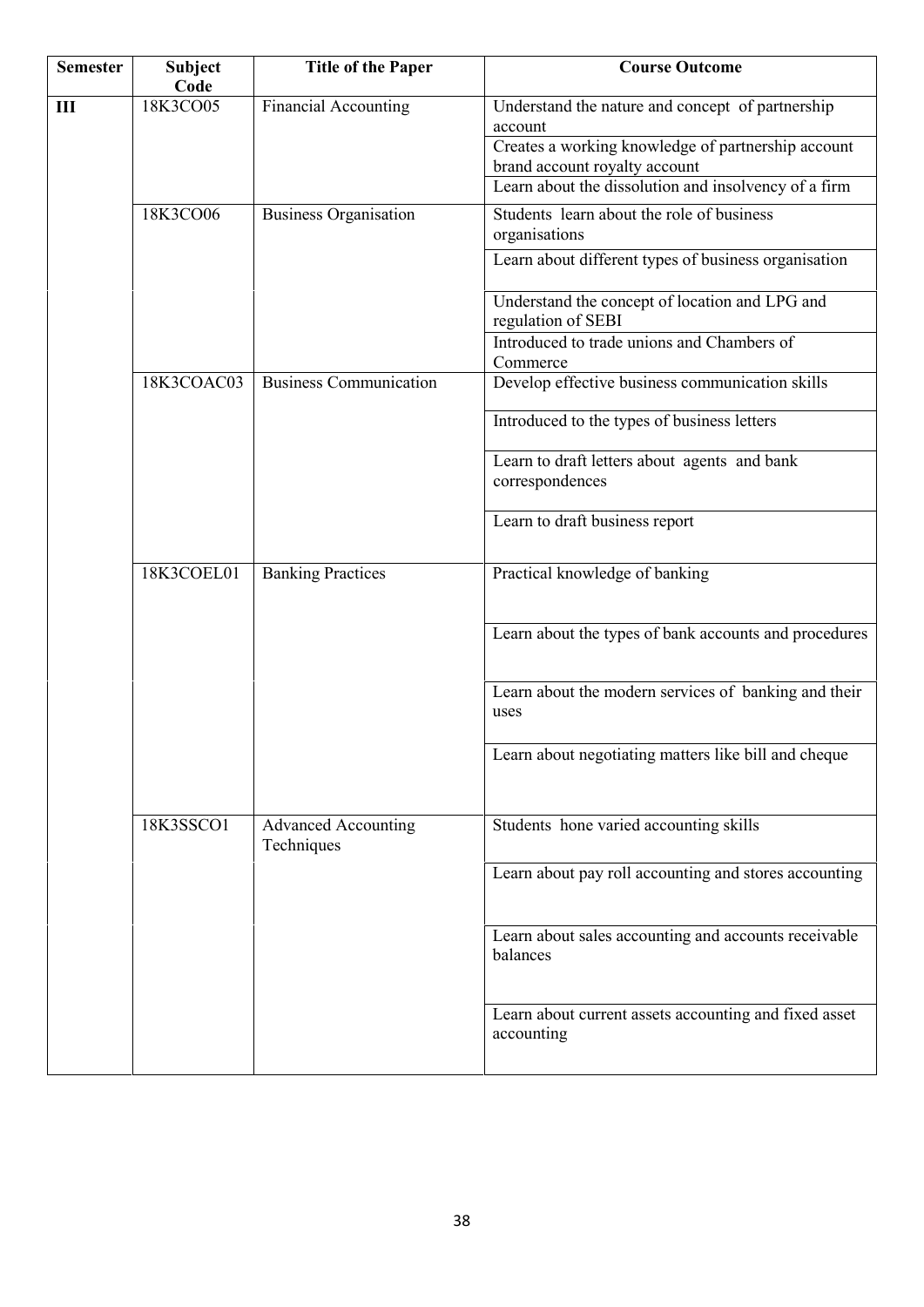| <b>Semester</b> | Subject<br>Code | <b>Title of the Paper</b>           | <b>Course Outcome</b>                                        |
|-----------------|-----------------|-------------------------------------|--------------------------------------------------------------|
| IV              | 18K4CO07        | <b>Cost Accounting</b>              | Learn the definition of Cost                                 |
|                 |                 |                                     | Learn about the principles of cost accounting                |
|                 |                 |                                     | Learn to prepare cost statement                              |
|                 |                 |                                     | Learn to analyse cost                                        |
|                 | 18K4CO08        | Marketing                           | Introduced to the concept of marketiong                      |
|                 |                 |                                     | Know about the pricing strategy                              |
|                 |                 |                                     | Learn about the nuances of promotion strategy                |
|                 |                 |                                     | Learn about the consumers, their psychology and<br>behaviour |
|                 | 18K4COAC04      | Company Law                         | Know about the provisions of Company Act                     |
|                 |                 |                                     | Learn the litigations related to Companies                   |
|                 |                 |                                     | Conceptual learning of shares and debuntures                 |
|                 |                 |                                     | Know the legal provisions of Company Act                     |
|                 | 18K4COEL02      | General Commercial<br>Knowledge     | Introduced to the varied types of business                   |
|                 |                 |                                     | Learn about the different types of business<br>communication |
|                 |                 |                                     | Introduced to the varied levels of management                |
|                 |                 |                                     | Learn about business activity and etiquette                  |
|                 | 18K4SSCO2       | Statutory Compliance in<br>Taxation | Introduced to the concept of taxation                        |
|                 |                 |                                     | Know about the export and import procedures                  |
|                 |                 |                                     | Understand the working of small scale industries             |
|                 |                 |                                     | Gain practical knowledge of the procedures of<br>taxation    |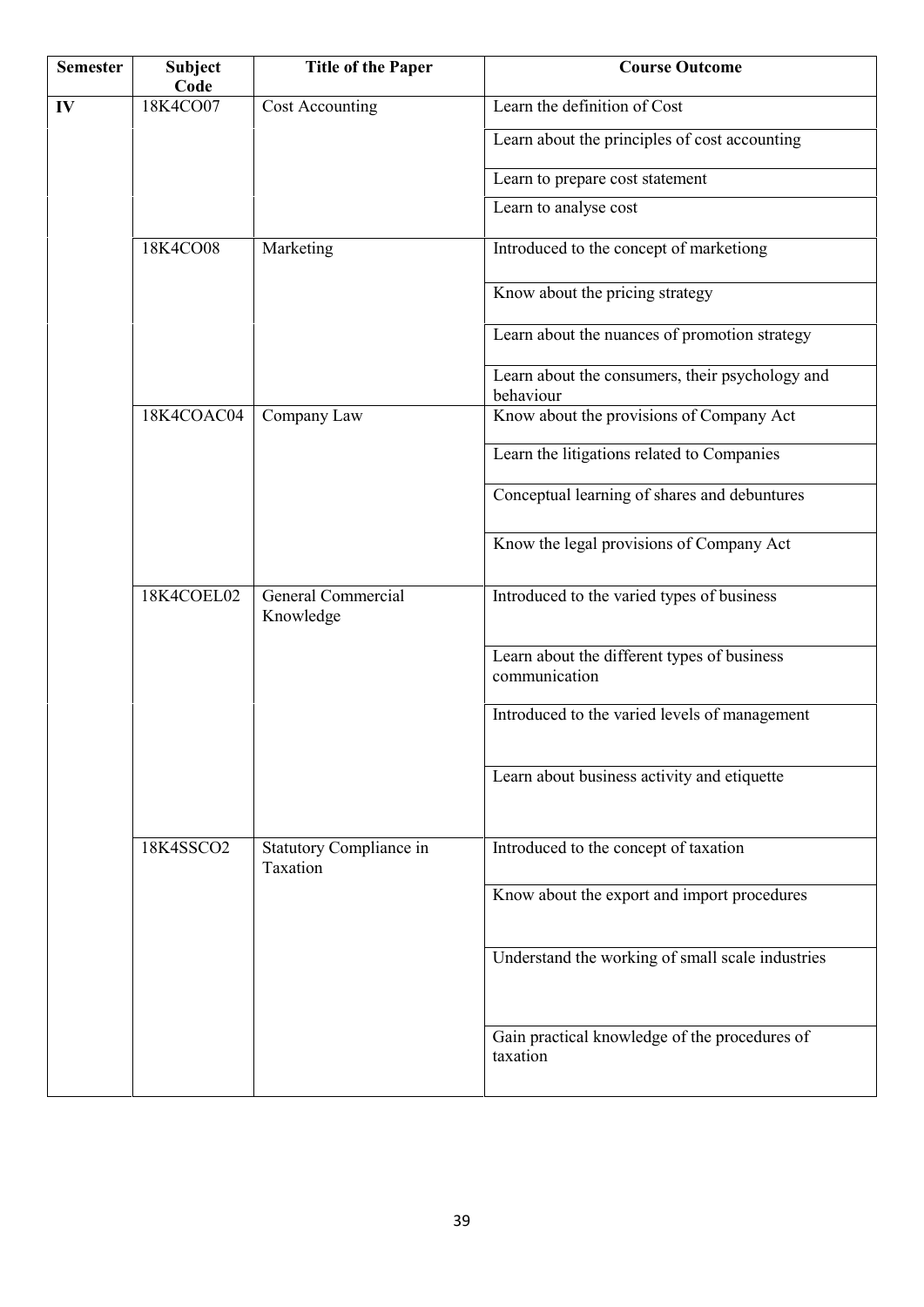| <b>Semester</b> | <b>Subject</b><br>Code | <b>Title of the Paper</b>                                         | <b>Course Outcome</b>                                                          |
|-----------------|------------------------|-------------------------------------------------------------------|--------------------------------------------------------------------------------|
| $\mathbf{V}$    | 18K5CO09               | <b>Corporate Accounting</b>                                       | Learn about company accounts                                                   |
|                 |                        |                                                                   | Learn about the procedural issues of shares and<br>debuntures                  |
|                 |                        |                                                                   | Learn to prepare the accounts for companies                                    |
|                 |                        |                                                                   | Understand the procedures of accounting for banking<br>and insurance companies |
|                 | 18K5CO010              | Management Accounting                                             | Analyse and interpret financial statement                                      |
|                 |                        |                                                                   | Learn to prepare varied financial statements                                   |
|                 |                        |                                                                   | Understand marginal costing and prepare budgets                                |
|                 |                        |                                                                   | Apply accounting techniques for management<br>decisions                        |
|                 | 18K5CO11P              | Computer Applications in<br><b>Business Practices- Practicals</b> | Understand the usage of computer in business                                   |
|                 |                        |                                                                   | Learn to prepare edit and format word documents                                |
|                 |                        |                                                                   | Learn to prepare, format and edit excel worksheet                              |
|                 |                        |                                                                   | Generate various accounting reports using Tally                                |
|                 | 18K5COELC01            | Basics of E-Commerce                                              | Learn to differentiate between traditional commerce<br>and e-commerce          |
|                 |                        |                                                                   | Learn the B2B concept and trade cycle                                          |
|                 |                        |                                                                   | Learn the application of e commerce                                            |
| <b>Semester</b> | <b>Subject</b><br>Code | <b>Title of the Paper</b>                                         | <b>Course Outcome</b>                                                          |
| VI              | 18K6CO12               | Income Tax Law and<br>Practices                                   | Introduced to the basic concepts of direct tax                                 |
|                 |                        |                                                                   | Learn to computes income from salary                                           |
|                 |                        |                                                                   | Learn to compute income from home property                                     |
|                 |                        |                                                                   | Learn to compute income from capital gain and other<br>sources                 |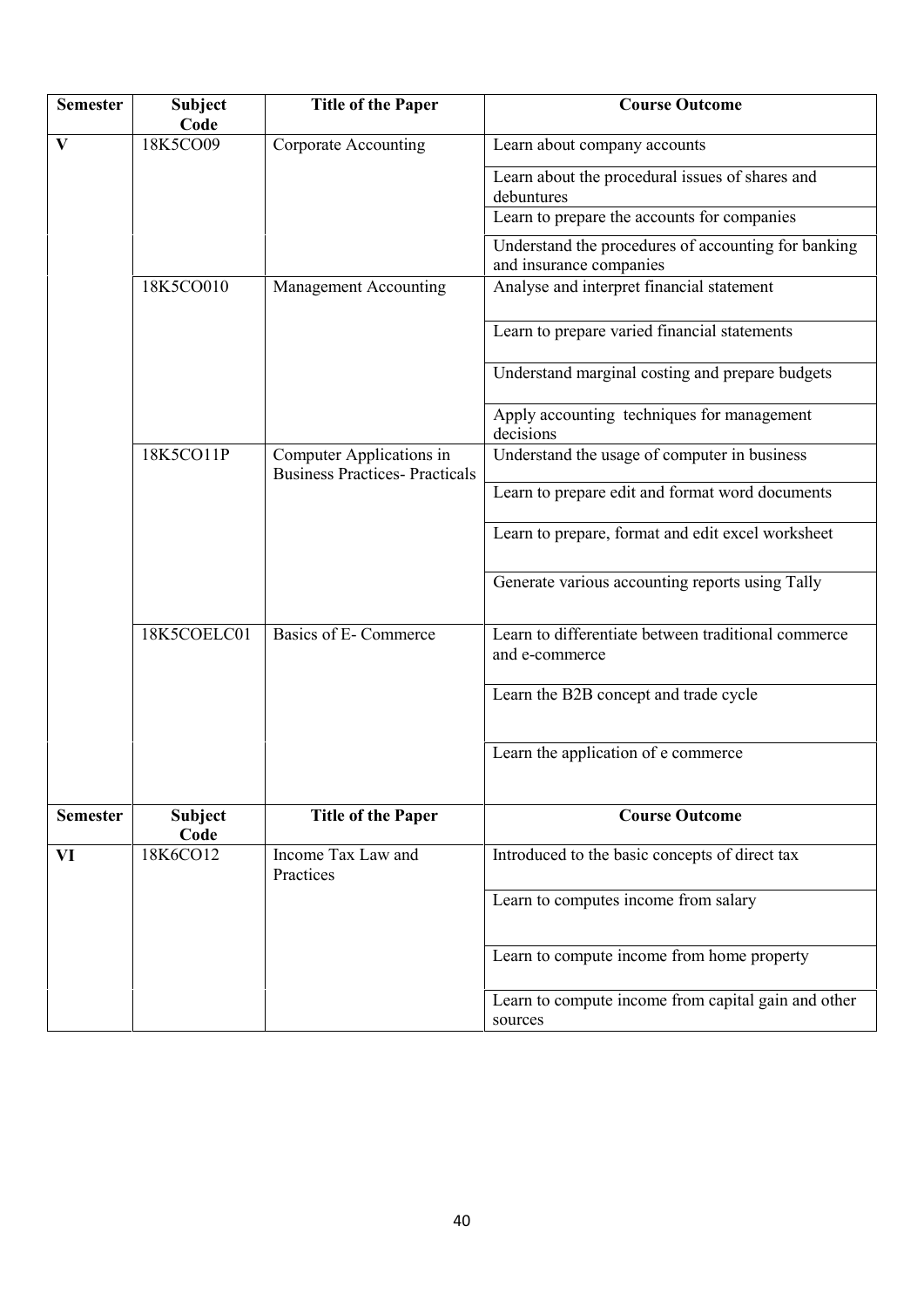| <b>Semester</b> | <b>Subject</b><br>Code | <b>Title of the Paper</b>          | <b>Course Outcome</b>                                                                                      |
|-----------------|------------------------|------------------------------------|------------------------------------------------------------------------------------------------------------|
| VI              | 18K6CO13               | <b>Personnel Management</b>        | Introduced to the concept of personnel management                                                          |
|                 |                        |                                    | Differentiate between personnel management, human<br>resource management and human resource<br>development |
|                 |                        |                                    | Students learn to prepare manpower planning                                                                |
|                 |                        |                                    | Students learn to face interviews with confidence                                                          |
|                 | 18K6CO14               | <b>Financial Management</b>        | Introduction to financial decision making processes                                                        |
|                 |                        |                                    | Learn about the value of money as a tool for making<br>financial decisions                                 |
|                 |                        |                                    | Apply leverages as a tool for financial decisions                                                          |
|                 |                        |                                    | Introduced to the concept of WC and its role in<br>financial management                                    |
|                 | 18K6CO15               | Banking Theory Law and<br>Practice | Introduced to the concept of banking as a concept in<br>business                                           |
|                 |                        |                                    | Understand various rates that influence the credit<br>quantum of an organism                               |
|                 |                        |                                    | To inculcate independent handling of financial<br>transactions                                             |
|                 |                        |                                    | Learn to use mobile and internet bamking                                                                   |
|                 | 18K6COELC02            | <b>Entrepreneurial Development</b> | Understand the role of entrepreneurs in economic<br>development                                            |
|                 |                        |                                    | Understand the problems encountered in becoming an<br>entrepreneur                                         |
|                 |                        |                                    | Understand the role of entrepreneurship as a way<br>towards personal development.                          |
|                 |                        |                                    | Know about the support extended by the central and<br>state government to budding entrepreneurs            |
|                 | 18K6COELC03            | Financial Market and<br>Services   | Introduced to the financial system of India                                                                |
|                 |                        |                                    | To acquaint the students with the financial market and<br>services available in India                      |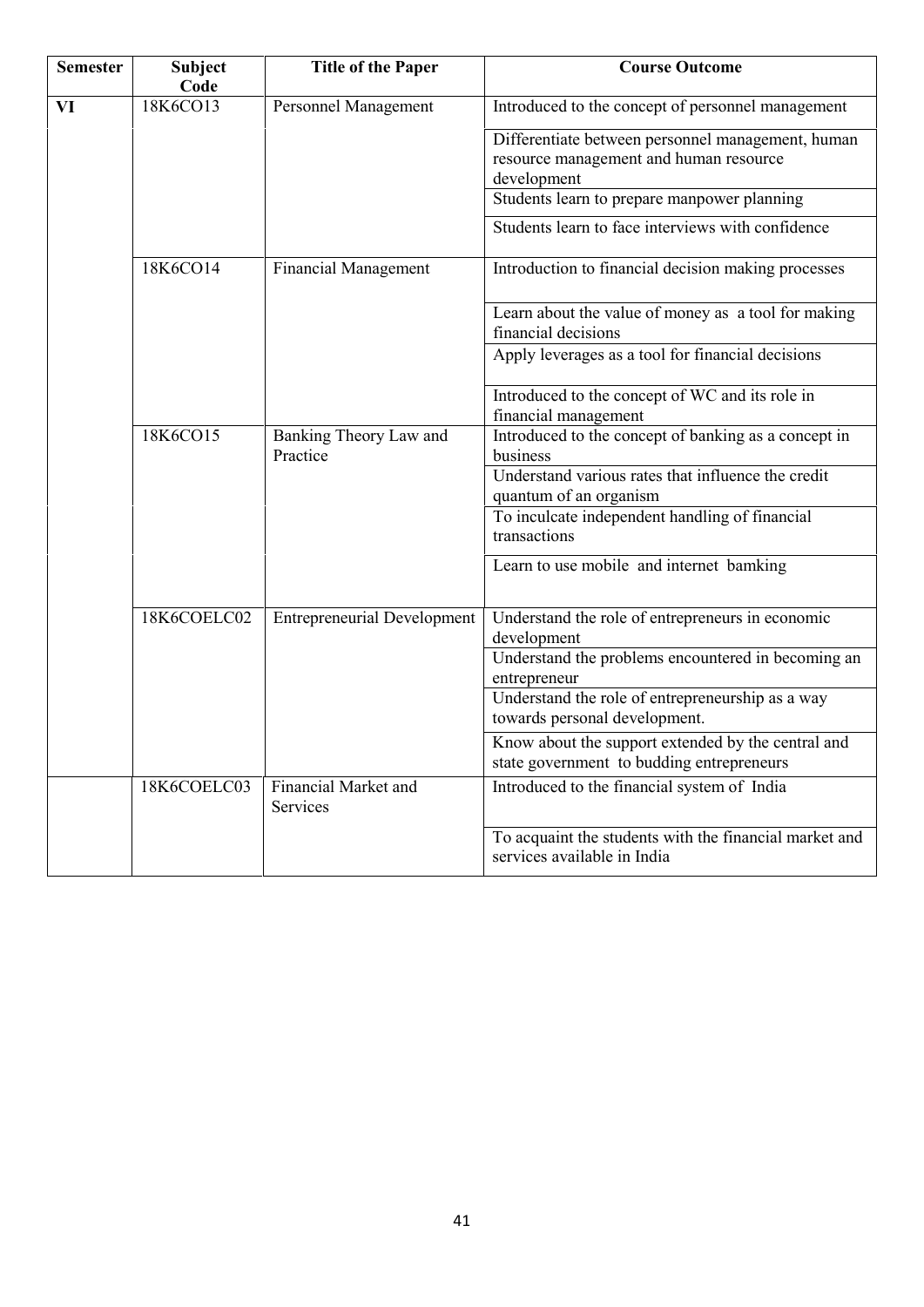# **KUNTHAVAI NAACCHIYAAR GOVERNMENT ARTS COLLEGE FOR WOMEN(A) THANJAVUR- 7 COURSE OUTCOME FOR THE SYLLABUS 2018 ONWARDS DEPARTMENT OF COMMERCE – M. COM**

| <b>Semester</b> | Subject<br>Code | <b>Title of the Paper</b>                    | <b>Course Outcome</b>                                                                                 |
|-----------------|-----------------|----------------------------------------------|-------------------------------------------------------------------------------------------------------|
| I               | 18KP1CO01       | Project Management                           | Learn the definition of what a project is?                                                            |
|                 |                 |                                              | Learn the guidelines to prepare a project.                                                            |
|                 |                 |                                              | Learn the procedural factors involved in the collection<br>of data from primary and secondary sources |
|                 |                 |                                              | Learn about the various project appraisal methods                                                     |
|                 | 18KP1CO02       | Quantitative Techniques                      | Gain knowledge about hypothesis testing                                                               |
|                 |                 |                                              | Learn about Typel I and Type II error.                                                                |
|                 |                 |                                              | Learn about the various tools for testing hypothesis                                                  |
|                 |                 |                                              | Under quantitative techniques                                                                         |
|                 | 18KP1CO03       | <b>Strategic Management</b>                  | Introduction to strategic management                                                                  |
|                 |                 |                                              | Learn to prepare the vision, mission of an organisation                                               |
|                 |                 |                                              | Learn about the strategies of survival in an<br>organisation                                          |
|                 | 18KP1CO04       | <b>International Business</b><br>Environment | Introduced to the environ of international business                                                   |
|                 |                 |                                              | Access to various international economic institutions                                                 |
|                 |                 |                                              | Analysis of globalisation from an Indian perspective                                                  |
|                 |                 |                                              | Analysis of the MNC and FDI from Indian perspective                                                   |
|                 | 18KP1COELC01    | <b>Managerial Economics</b>                  | Students learn to use economic tools                                                                  |
|                 |                 |                                              | Understand about production function as a resource of<br>an organisation                              |
|                 |                 |                                              | To understand about business cycle for the betterment<br>of an organisation                           |
|                 |                 |                                              |                                                                                                       |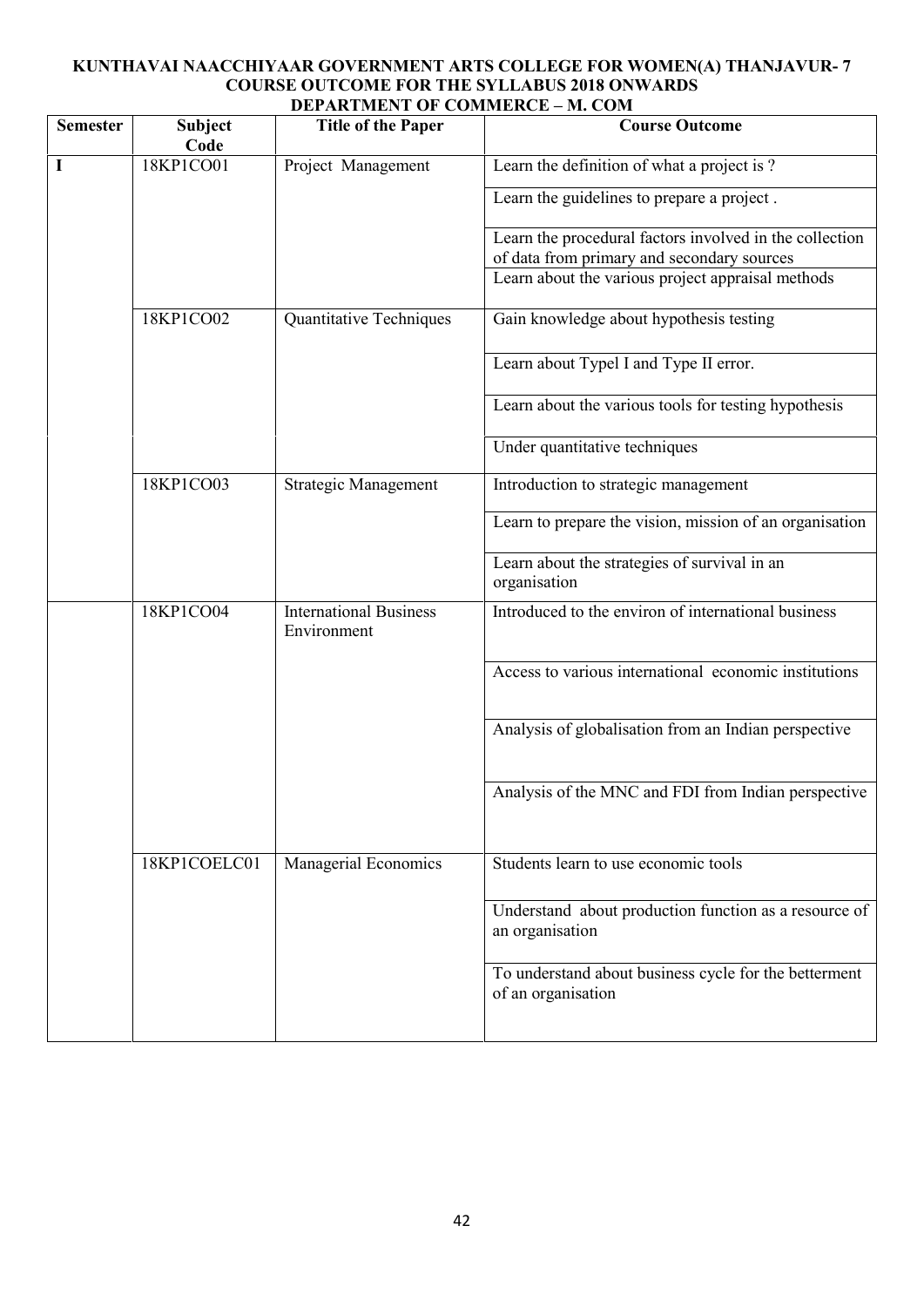| <b>Semester</b> | <b>Subject</b><br>Code | <b>Title of the Paper</b>                  | <b>Course Outcome</b>                                                     |
|-----------------|------------------------|--------------------------------------------|---------------------------------------------------------------------------|
| $\mathbf{I}$    | 18KP2CO05              | <b>Advanced Corporate</b><br>Accounting    | Students learn the features of shares and debuntures                      |
|                 |                        |                                            | Given an exposure to company final accounts                               |
|                 |                        |                                            | Learn about internal reconstruction                                       |
|                 | 18KP2CO06              | <b>Business Finance</b>                    | Understand the role of finance in an organisation                         |
|                 |                        |                                            | Understand the different types of markets institutions<br>and individuals |
|                 |                        |                                            | Understand the types of risk factors                                      |
|                 | 18KP2CO07              | <b>Customer Relationship</b><br>Management | Understand the role of customer in business<br>organisation               |
|                 |                        |                                            | Learn about customer service with in the global<br>market place.          |
|                 |                        |                                            | Students hone effective communication skills                              |
|                 |                        |                                            | Learn about the role of business ethics                                   |
|                 | 18KP2CO08              | Corporate Law                              | Study the evolution of company law in India                               |
|                 |                        |                                            | Learn the formation of companies                                          |
|                 | 18KP2COELC02           | Management Information<br>System           | Role of information in business system                                    |
|                 |                        |                                            | Learn about computer hardware and software<br>platforms                   |
|                 | 18KP2SSCO1             | <b>Research Practices</b>                  | To formulate research problems                                            |
|                 |                        |                                            | Learn to design a questionairre                                           |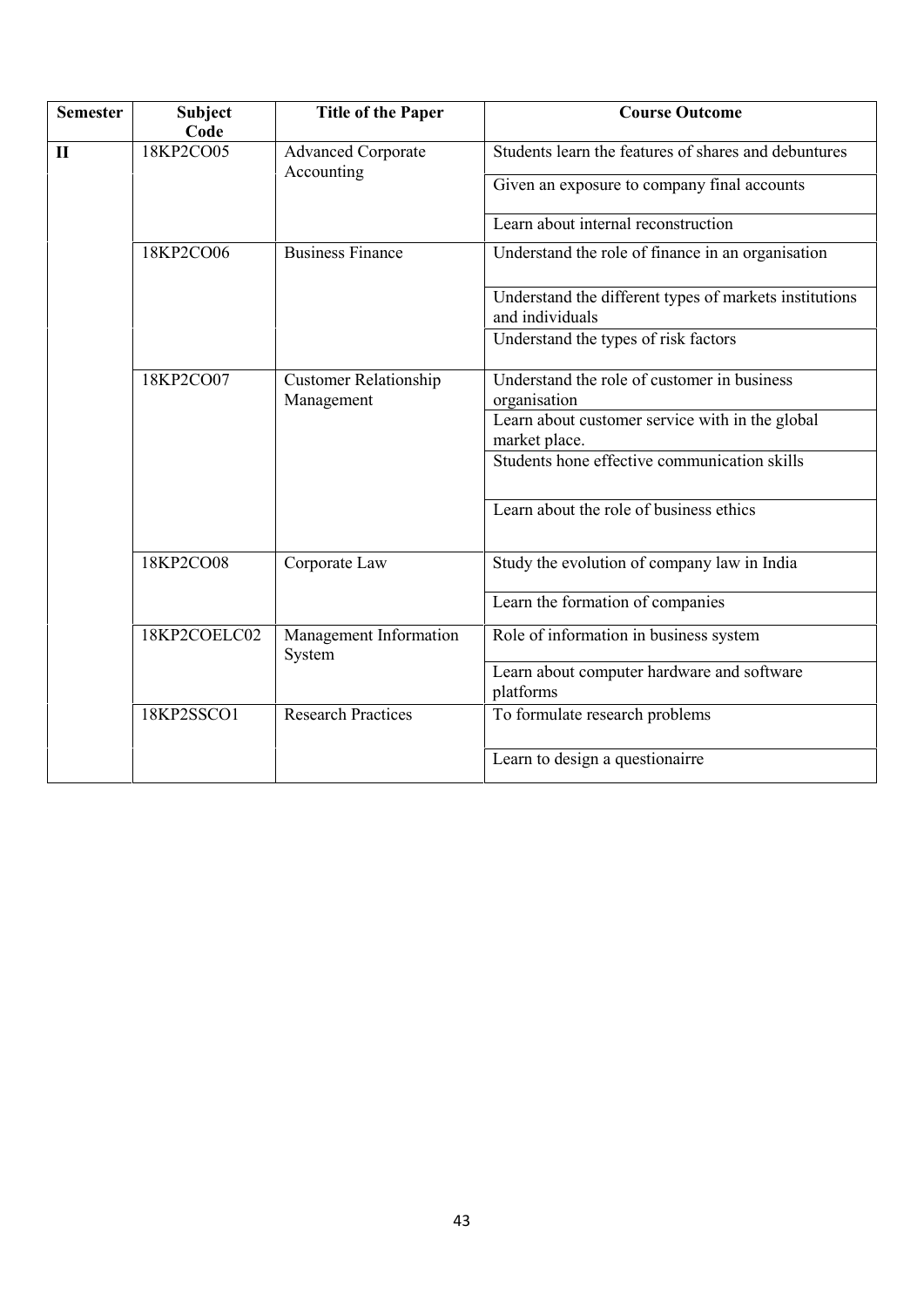| <b>Semester</b> | Subject<br>Code | <b>Title of the Paper</b>                     | <b>Course Outcome</b>                                                                          |
|-----------------|-----------------|-----------------------------------------------|------------------------------------------------------------------------------------------------|
| Ш               | 18KP3CO09       | <b>Research Methodology</b>                   | Introduction to methods in research                                                            |
|                 |                 |                                               | Learn about the types of sampling                                                              |
|                 |                 |                                               | Develop a comprehensive research methodology for a<br>research question                        |
|                 |                 |                                               | Learn to decipher and differentiate appropriate<br>research designs and methods                |
|                 | 18KP3CO10       | <b>Production and Materials</b><br>Management | Learn the importance of Material Management                                                    |
|                 |                 |                                               | Learn the basics of the production of goods                                                    |
|                 |                 |                                               | Know about issues pertaining to management like<br>stores, receipt, traffic and transportation |
|                 |                 |                                               | Know about warehousing and physical distribution                                               |
|                 | 18KP3CO11P      | <b>Accounting Software-</b><br>Practicals     | Introduced to accounting software                                                              |
|                 |                 |                                               | Learn practical accounting skills                                                              |
|                 |                 |                                               | Learn the use of accounting software to record and<br>report business transactions             |
|                 |                 |                                               | Analysis of financial data through critical thinking<br>skills                                 |
|                 | 18KP3COELC03    | <b>Services Marketing</b>                     | Introduced to the concept of services                                                          |
|                 |                 |                                               | Understand the mix strategies and trends of service<br>marketing                               |
|                 |                 |                                               | Understand the role of quality in services                                                     |
|                 |                 |                                               | Understand the role of physical evidence, people and<br>service process                        |
|                 | 18KP3CO3LC04    | <b>Total Quality Management</b>               | Introduced to quality management                                                               |
|                 |                 |                                               | Learn about the techniques of quality management                                               |
|                 |                 |                                               | Know about the quality tools used in management                                                |
|                 | 18KP3SSCO2      | Competitive Skills                            | Develop cognitive skills to take up competitive<br>examinations                                |
|                 |                 |                                               | Quantitative and numerical                                                                     |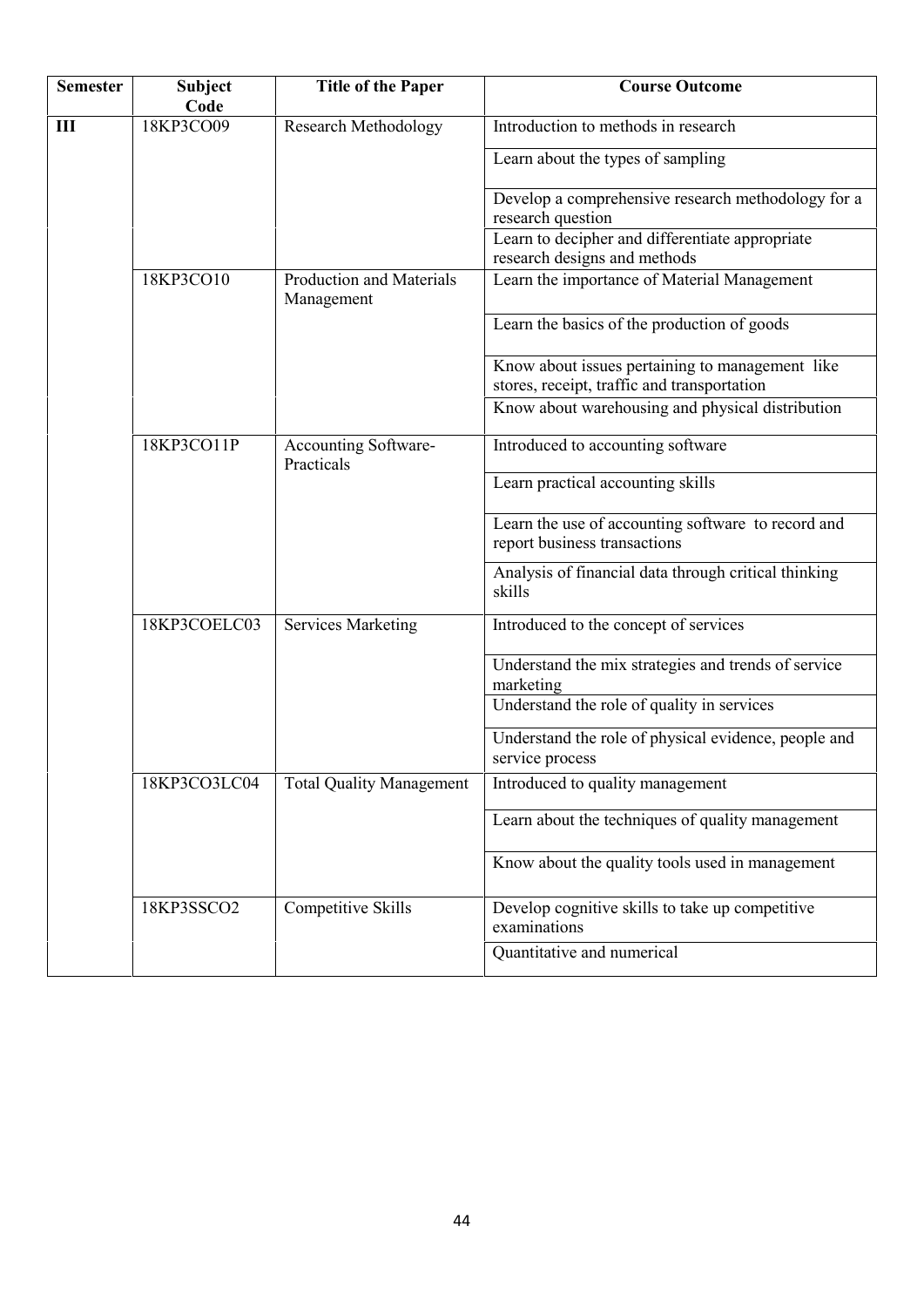| <b>Semester</b> | <b>Subject</b><br>Code | <b>Title of the Paper</b>                     | <b>Course Outcome</b>                                                    |
|-----------------|------------------------|-----------------------------------------------|--------------------------------------------------------------------------|
| IV              | 18KP4CO12              | Security Analysis and<br>Portfolio Management | Introduction to security analysis                                        |
|                 |                        |                                               | To create an awareness about risk and return of<br>different investments |
|                 |                        |                                               | Introduce the evolution of securities and derivatives                    |
|                 |                        |                                               | Understand the investment decisions and portfolio<br>performance         |
|                 | 18KP4CO13              | <b>Export Management</b>                      | Identify major product decisions that are relevant for<br>export matters |
|                 |                        |                                               | Know about procedures involved in export                                 |
|                 |                        |                                               | Learn about the formalities to start an export business                  |
|                 |                        |                                               | Learn about the various incentives of exporters                          |
|                 | 18KP4CO14              | Human Resource<br>Management                  | Introduction to human resource management                                |
|                 |                        |                                               | Introduction to placement and training                                   |
|                 |                        |                                               | Know about performance appraisal methods                                 |
|                 |                        |                                               | Know about different compensation policies                               |
|                 | 18KP4COELC05           | <b>Marketing Management</b>                   | Learn about marketing and its functions                                  |
|                 |                        |                                               | Learn about the behaviour of consumers                                   |
|                 |                        |                                               | Introduction to pricing policies                                         |
|                 |                        |                                               | Introduction to the concept of sales forecast                            |
|                 | 18KP4CO15PW            | Project                                       | Learn to formulate a research problems                                   |
|                 |                        |                                               | Understand research designs                                              |
|                 |                        |                                               | To determine data sources                                                |
|                 |                        |                                               | Learn to design a questionaire                                           |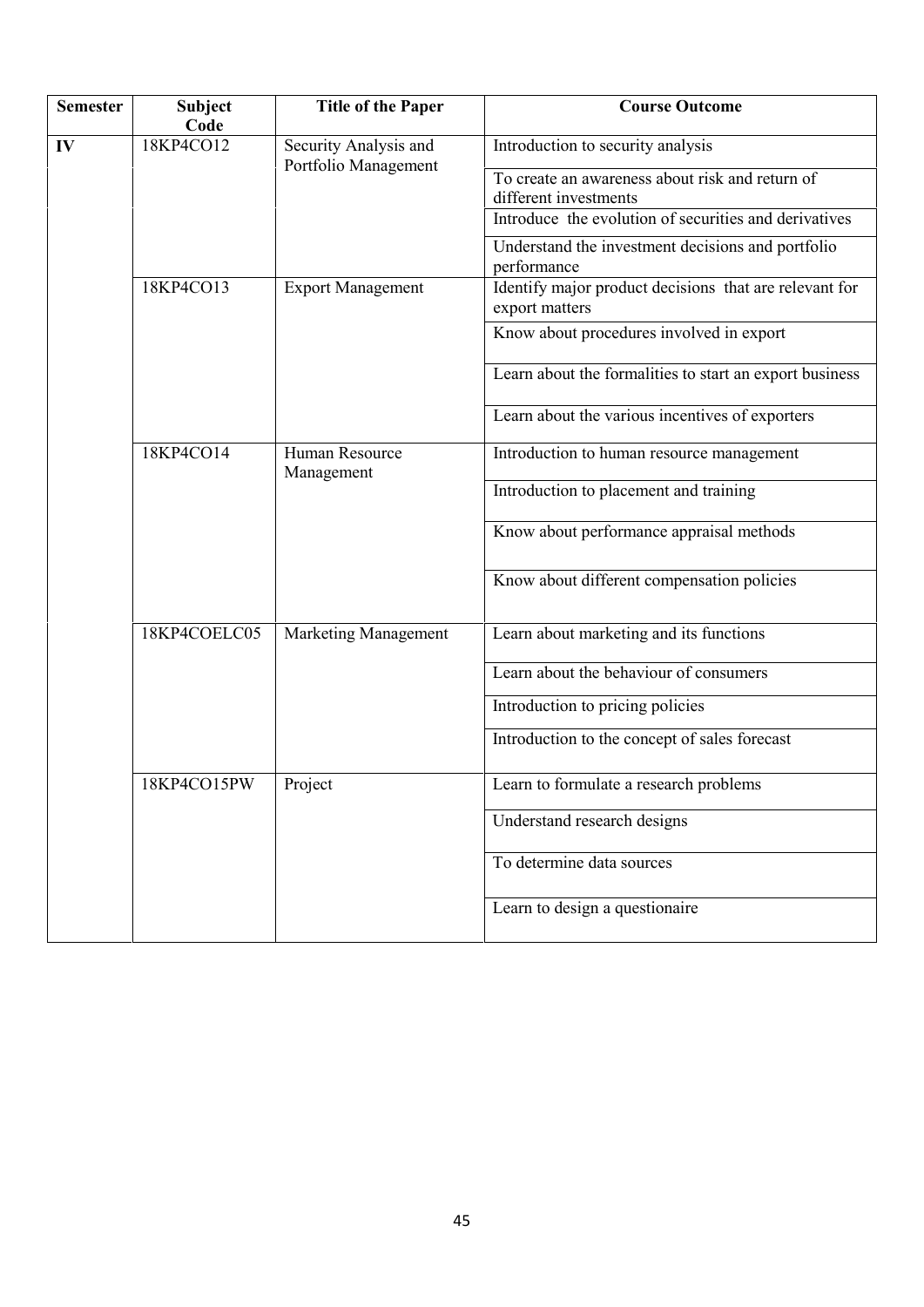#### **KUNTHAVAI NAACCHIYAAR GOVERNMENT ARTS COLLEGE FOR WOMEN(A) THANJAVUR- 7 COURSE OUTCOME FOR THE SYLLABUS 2018 ONWARDS DEPARTMENT OF COMMERCE – M. PHIL**

| <b>Semester</b> | <b>Subject</b><br>Code | <b>Title of the Paper</b>                                   | <b>Course Outcome</b>                                                         |
|-----------------|------------------------|-------------------------------------------------------------|-------------------------------------------------------------------------------|
| $\mathbf I$     | 18KM1CO1               | <b>Research Methodology</b>                                 | Understand sampling and its types                                             |
|                 |                        |                                                             | Describe research process an types of scales                                  |
|                 |                        |                                                             | Describe hypothesis testing                                                   |
|                 |                        |                                                             | To practice correlation and regression                                        |
|                 | 18KM1CO2               | <b>Statistical Analysis For</b><br><b>Business Research</b> | Learn the techniques to analyse business data                                 |
|                 |                        |                                                             | Describe data analysis                                                        |
|                 |                        |                                                             | Learn to interpret business data                                              |
|                 |                        |                                                             | Present report findings and give suggestions to<br>business                   |
|                 | 18KM1CO3               | <b>Advanced Functional</b>                                  | Introduced to functional management                                           |
|                 |                        | Management (Theory only)                                    | Identify the cause of stress in managerial life                               |
|                 |                        |                                                             | Identify managerial activities that contribute to<br>managerial effectiveness |
|                 | 18KM1CO4               | Teaching and Learning Skills<br>(Common Paper)              | Learn the contextual application of knowledge and<br>skills                   |
|                 |                        |                                                             | Identify a range of the works of art and artists.                             |
|                 |                        |                                                             | Learn to assess and evaluate                                                  |
|                 |                        |                                                             | Know to evaluate and defend their response.                                   |
| $\mathbf{II}$   | Dissertation &         |                                                             | Understanding of various sampling techniques used                             |
|                 | Viva Voce              |                                                             | for data collections                                                          |
|                 |                        |                                                             | Describe data analysis                                                        |
|                 |                        |                                                             | Learn to communicate the research results and follow<br>ups                   |

.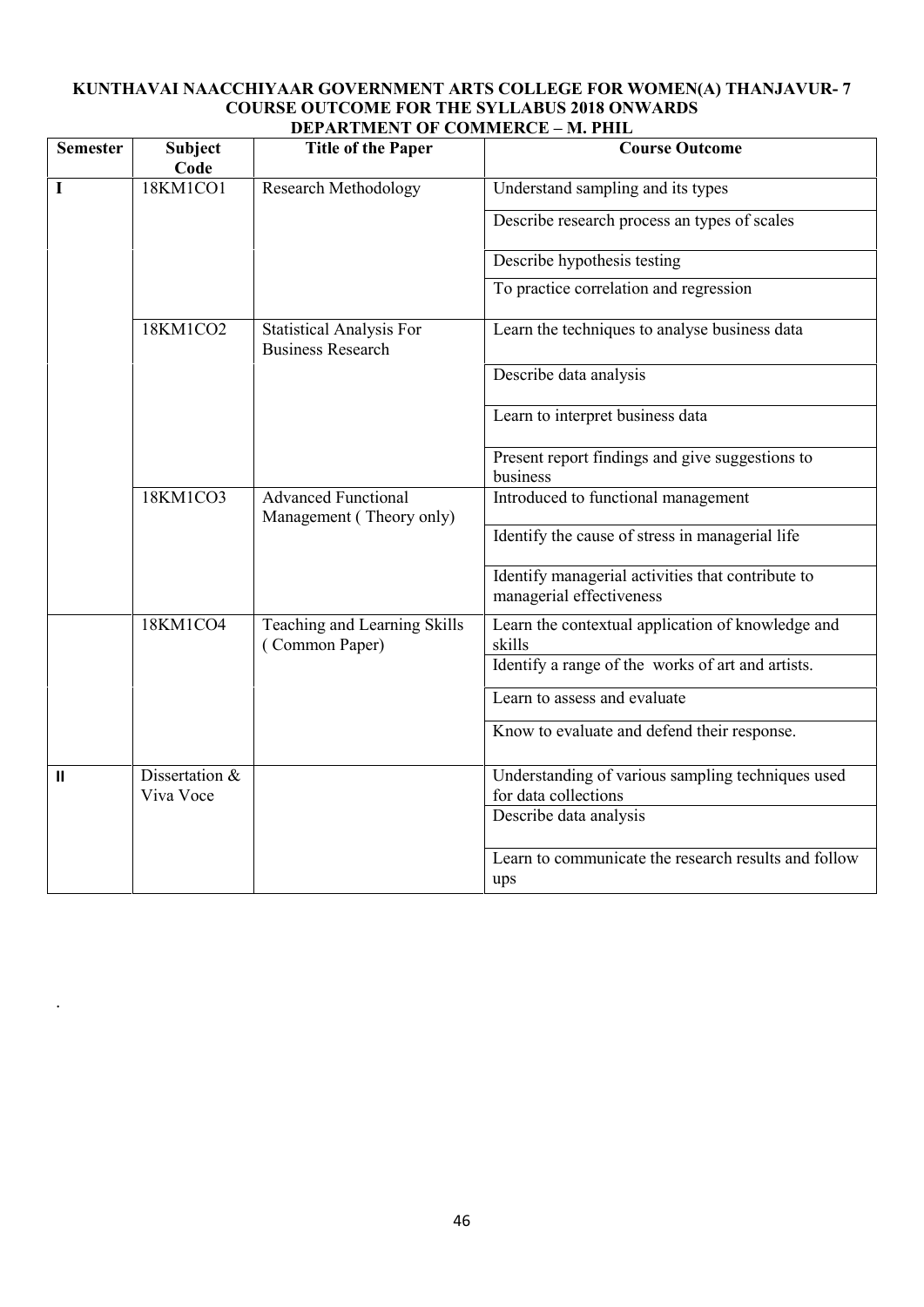# **KUNTHAVAI NAACCHIYAAR GOVERNMENT ARTS COLLEGE FOR WOMEN (A) THANJAVUR -7**

# **COURSE OUTCOME FOR THE SLLABUS 2018 ONWARDS DEPARTMENT OF BBA**

| <b>SEMESTER</b> | <b>SUBECT</b> | <b>TITLE OF THE</b> | <b>COURSE OUTCOME</b>                                  |
|-----------------|---------------|---------------------|--------------------------------------------------------|
|                 | <b>CODE</b>   | <b>PAPER</b>        |                                                        |
|                 | 18K1BB01      | Principles Of       | Introduction to the evolution of Management and its    |
|                 |               | Management          | affect on the managers                                 |
|                 |               |                     | students to know the functions of<br>Enable the        |
|                 |               |                     | Management                                             |
|                 |               |                     | Insight into decision making process.                  |
|                 |               |                     | Enables the student to learn how to delegate the task  |
|                 |               |                     | effectively                                            |
|                 | 18K1BB02      | Marketing           | Introduction to the basics of Marketing concepts       |
|                 |               | Management          | To make known the factors influencing buyer            |
|                 |               |                     | behaviour                                              |
|                 |               |                     | Introduction to the concepts of segmentation and       |
|                 |               |                     | targeting                                              |
|                 |               |                     | Introduction to the techniques for making pricing      |
|                 |               |                     | decisions                                              |
|                 | 18K1BBBB1     | Managerial Skills   | To assist the students to know their strength and      |
|                 |               |                     | weakness through SWOT Analysis                         |
|                 |               |                     | To enable the students to identify the ways to         |
|                 |               |                     | improve relationships                                  |
|                 |               |                     | To foster an understanding of Lateral thinking         |
|                 |               |                     | Introduction to the techniques for conflict resolution |

| <b>SEMESTER</b> | <b>SUBECT</b> | <b>TITLE OF THE</b>          | <b>COURSE OUTCOME</b>                                              |
|-----------------|---------------|------------------------------|--------------------------------------------------------------------|
|                 | <b>CODE</b>   | <b>PAPER</b>                 |                                                                    |
| $\mathbf{I}$    | 18K2BB03      | Human Resource<br>Management | Introduction to the understanding of recruitment and<br>selection  |
|                 |               |                              | To learn the effective application of human resources<br>theory    |
|                 |               |                              | Introduction to the performance evaluation method                  |
|                 |               |                              | Introduction to the grievance handling procedure                   |
|                 | 18K2BB04      | <b>Business Law</b>          | Introduction to Indian Legal system on business                    |
|                 |               |                              | Students learn the knowledge of legal environment in               |
|                 |               |                              | which she has to operate                                           |
|                 |               |                              | Students are acquainted with legal aspects of various              |
|                 |               |                              | legislations                                                       |
|                 |               |                              | Students will the prerequisites of doing a partnership<br>business |
|                 | 18K2BB1S1     | <b>Statistics And</b>        | Students learn to apply statistics in decision making              |
|                 |               | Management                   | Introduction to basic statistical skills needed for                |
|                 |               |                              | business analysis                                                  |
|                 |               |                              | To develop the ability to interpret and analyse data in            |
|                 |               |                              | order to make business decisions                                   |
|                 |               |                              | Introduction to basic mathematics needed for business<br>analysis. |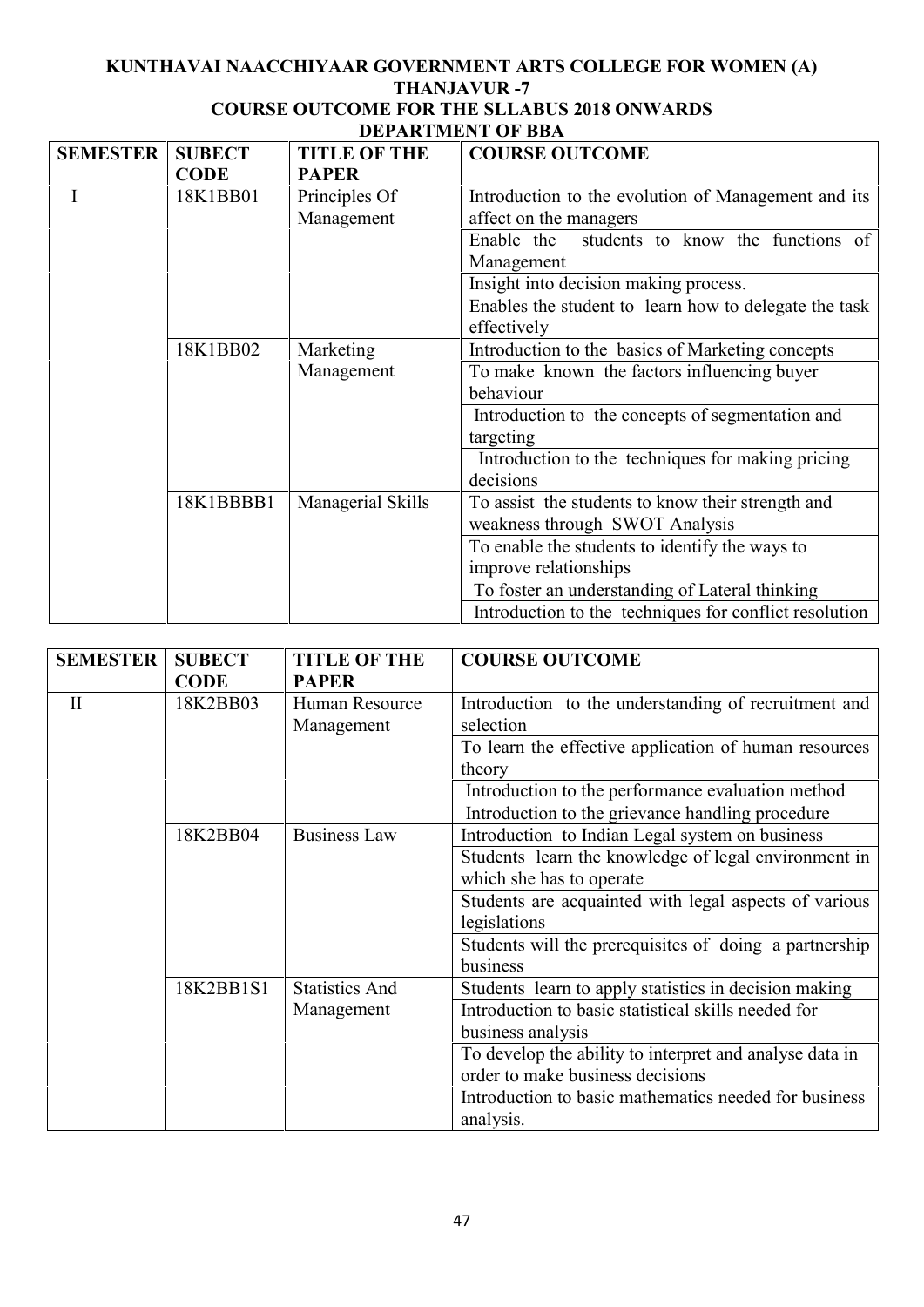| <b>SEMESTER</b>    | <b>SUBECT</b><br><b>CODE</b> | <b>TITLE OF THE</b><br><b>PAPER</b>       | <b>COURSE OUTCOME</b>                                                               |
|--------------------|------------------------------|-------------------------------------------|-------------------------------------------------------------------------------------|
| $\mathop{\rm III}$ | 18K3BB05                     | Financial $\&$<br>Management              | To develop an understanding of Accounting<br>Principles                             |
|                    |                              | Accounting                                | Interpretation of financial statements                                              |
|                    |                              |                                           | To develop an understanding of accounting<br>information to make economic decisions |
|                    |                              |                                           | To understand the role of accounting in modern                                      |
|                    |                              |                                           | business                                                                            |
|                    | 18K3BB06                     | Managerial Economics                      | Introduction to economic theory.                                                    |
|                    |                              |                                           | To Understand the concepts of demand                                                |
|                    |                              |                                           | Students learn to analyse the different market<br>structure                         |
|                    |                              |                                           | To understand the different techniques of                                           |
|                    |                              |                                           | demand forecasting                                                                  |
|                    | 18K3BBBB2                    | <b>Advertising And Sales</b><br>Promotion | Students learn the basic concepts of advertising<br>and sales promotion             |
|                    |                              |                                           | Students examine the relationship between<br>advertising and product life cycle     |
|                    |                              |                                           | Students learn the methods of sales promotion                                       |
|                    |                              |                                           | To understand the concepts of pull and push                                         |
|                    |                              |                                           | strategy                                                                            |
|                    | 18K3BBELO1                   | An Introduction To<br>Principles Of       | Introduction to the contribution of experts to<br>management thought                |
|                    |                              | Management                                | Analysis of the problems in decision making                                         |
|                    |                              |                                           | Students learn how to delegate a work                                               |
|                    |                              |                                           | Students<br>of<br>understanding<br>gain<br>an<br>Organizational structure           |
|                    | 18K3SSBB1                    | <b>English And Logical</b>                | Students learn how to analyse a business situation                                  |
|                    |                              | Reasoning                                 | Students<br>develop the<br>skill of reading                                         |
|                    |                              |                                           | comprehension                                                                       |
|                    |                              |                                           | The importance of reasoning skill is underscored.                                   |
|                    |                              |                                           | Students learn to compete for competitive exams                                     |
| IV                 | 18K4BB07                     | <b>RETAIL</b><br><b>MANAGEMENT</b>        | Students leant to identify and understands the<br>concepts in retailing             |
|                    |                              |                                           | To develop an understanding<br>of the type of                                       |
|                    |                              |                                           | retailers and retail formats                                                        |
|                    |                              |                                           | Students learn to analyse the steps and problems                                    |
|                    |                              |                                           | in site selection<br>Introduction to the                                            |
|                    |                              |                                           | importance of branding in<br>retail management.                                     |
|                    |                              |                                           |                                                                                     |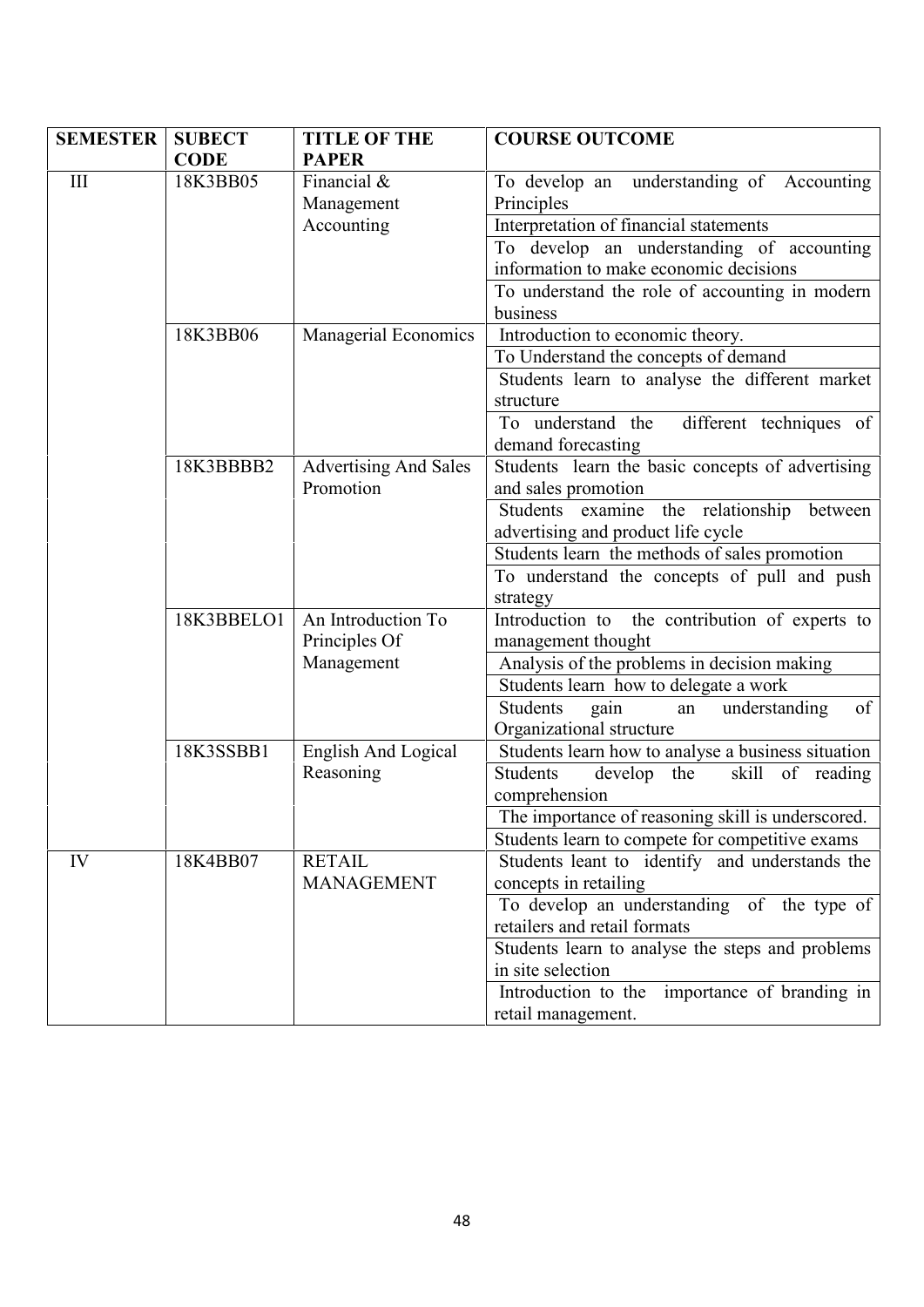| <b>SEMESTER</b> | <b>SUBECT CODE</b> | <b>TITLE OF THE</b>                               | <b>COURSE OUTCOME</b>                                                                                                                                                 |  |
|-----------------|--------------------|---------------------------------------------------|-----------------------------------------------------------------------------------------------------------------------------------------------------------------------|--|
|                 |                    | <b>PAPER</b>                                      |                                                                                                                                                                       |  |
|                 | 18K4BB08           | Organizational<br>Behaviour                       | Students develop a basic understanding<br>of individual behaviour                                                                                                     |  |
|                 |                    |                                                   | Exploration of the theories and issues in<br>motivation                                                                                                               |  |
|                 |                    |                                                   | Students learn to analyse the behaviour<br>of individuals in an organisation                                                                                          |  |
|                 |                    |                                                   | To develop an understanding of the<br>concept of power and authority                                                                                                  |  |
|                 | 18K4BBABB3         | Company Law                                       | Introduction to the basic concepts of<br><b>Business law</b><br>Introduction to the relation between law<br>and bnsiness.                                             |  |
|                 |                    |                                                   | Morandum<br>Introduction<br>of<br>to<br>Association and Articles of Association<br>$CO4$ – Identify the application<br>of<br>prospectus and concepts of share         |  |
|                 | 18K4BBELO2         | An Introduction To<br>Organizational<br>Behaviour | To foster an understanding of<br>the<br>individual<br>that influence<br>factors<br>behaviour<br>Students learn to examine the steps to                                |  |
|                 |                    |                                                   | improve morale in organization<br>theories of<br>Introduction to<br>the<br>motivation<br>Students imbibe the<br>qualities of<br>effective leadership                  |  |
|                 | 18K4SSBB2          | Quantitative Aptitude                             | Students<br>for<br>learn<br>to<br>preparee<br>competitive exams                                                                                                       |  |
|                 |                    |                                                   | Introduction to time related problems<br>Introduction to<br>the<br>of<br>concepts<br>divisibility<br>partnership related<br>and<br>problems                           |  |
| V               | 18K5BB09           | <b>Research Methodology</b>                       | Students learn to interpret data<br>Students learn to define a problem<br>Students learn to identify a research<br>problem                                            |  |
|                 |                    |                                                   | Students learn to develop a sample<br>design                                                                                                                          |  |
|                 |                    |                                                   | Students understands<br>and develops a<br>research proposal or plan.                                                                                                  |  |
|                 | 18K5BB10           | Retail Management Ii                              | Students<br>understand<br>and<br>applies<br>consumer behaviour in retailing<br>Students learn to identify the problems<br>in retail selection process                 |  |
|                 |                    |                                                   | Students analyses the<br>key areas in<br>merchandise management<br>Students learn to identify the unfair<br>practices and understands the<br>trade<br>business ethics |  |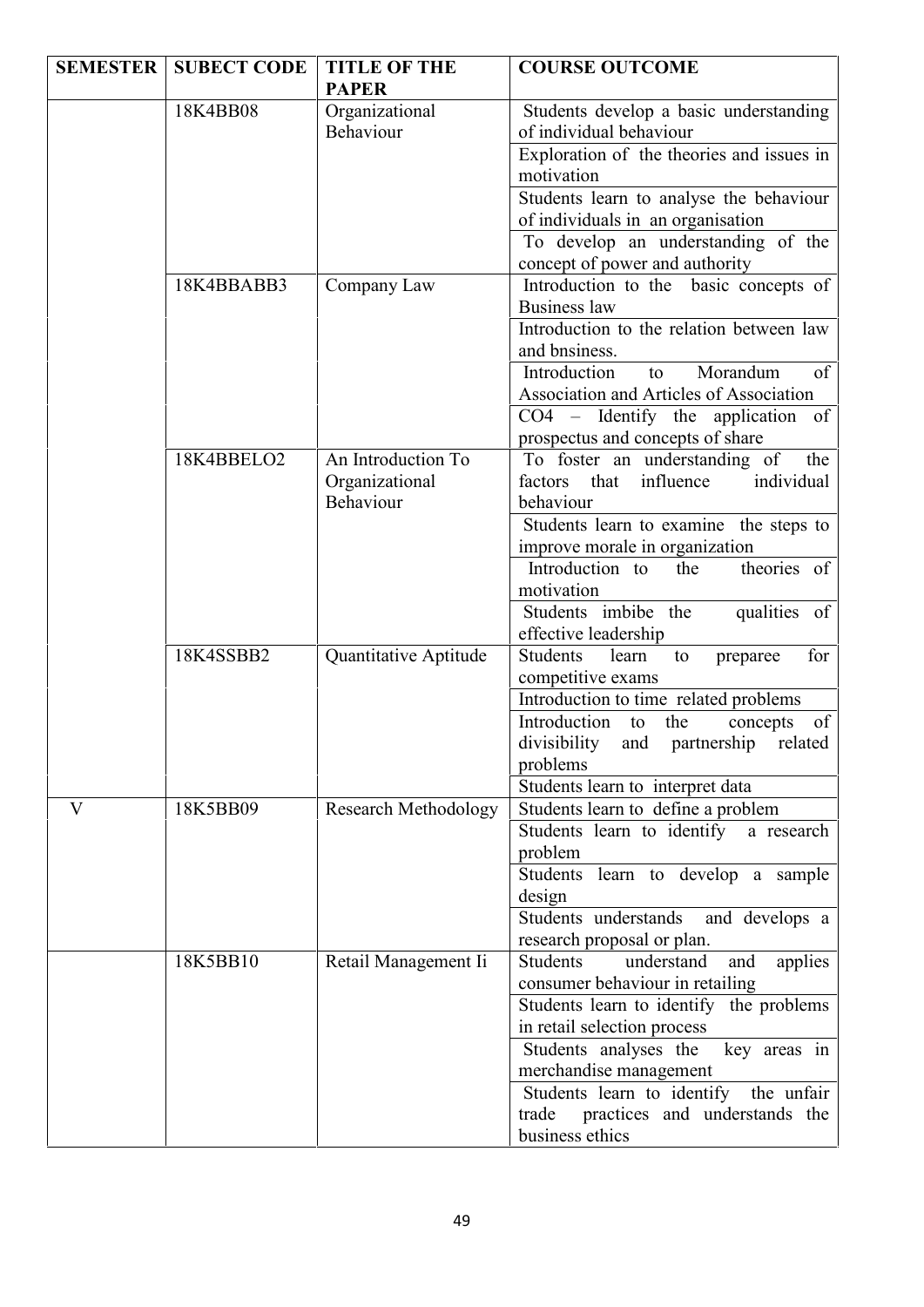| <b>SEMESTER</b> | <b>SUBECT</b> | <b>TITLE OF THE</b>           | <b>COURSE OUTCOME</b>                         |
|-----------------|---------------|-------------------------------|-----------------------------------------------|
|                 | <b>CODE</b>   | <b>PAPER</b>                  |                                               |
|                 | 18K5BB011     | <b>International Business</b> | Students identifies the complexity<br>1n      |
|                 |               | Management                    | International business                        |
|                 |               |                               | Students analyze the International market     |
|                 |               |                               | entry strategies                              |
|                 |               |                               | International<br>Introduction to<br>pricing   |
|                 |               |                               | methods and terms                             |
|                 |               |                               | Students learn about the actors to finalize   |
|                 |               |                               | a joint venture agreement                     |
|                 | 18K5BBELBB1   | Entrepreneural                | Introduction to the world of business         |
|                 |               | Development                   | Students learn to identify the problems       |
|                 |               |                               | faced by women entrepreneurs and how to       |
|                 |               |                               | overcome it                                   |
|                 |               |                               | Students learn the preparation of a business  |
|                 |               |                               | plan                                          |
|                 |               |                               | Students learn to analyse and formulate a     |
|                 |               |                               | business plan                                 |
| VI              | 18K6BB12      | Retail Marketing &            | Students learn to undertand the factors       |
|                 |               | <b>Sales Promotion</b>        | influencing retail planning                   |
|                 |               |                               | Students learn to identify the problems in    |
|                 |               |                               | supply chain                                  |
|                 |               |                               | Introduction to the strategies in retailing   |
|                 |               |                               | about the method to<br>Students learn         |
|                 |               |                               | proceed with complaints management            |
| VI              | 18K6BB13      | Production                    | Introduction to the theories of production    |
|                 |               | Management                    | Introduction to the problems of managing      |
|                 |               |                               | production                                    |
|                 |               |                               | To develop an understanding of the            |
|                 |               |                               | process of New product development            |
|                 |               |                               | Students learn how to select a plant          |
|                 |               |                               | location and plant layout                     |
| $\rm V$         | 18K6BB14      | <b>Business</b>               | Introduction to the concepts of media in      |
|                 |               | Communication                 | communication                                 |
|                 |               |                               | Analysis of the barriers to listening and the |
|                 |               |                               | tips for effective listening                  |
|                 |               |                               | Students learn to write business letters and  |
|                 |               |                               | application letters                           |
|                 |               |                               | Students learn the nuances of conducting      |
|                 |               |                               | meeting                                       |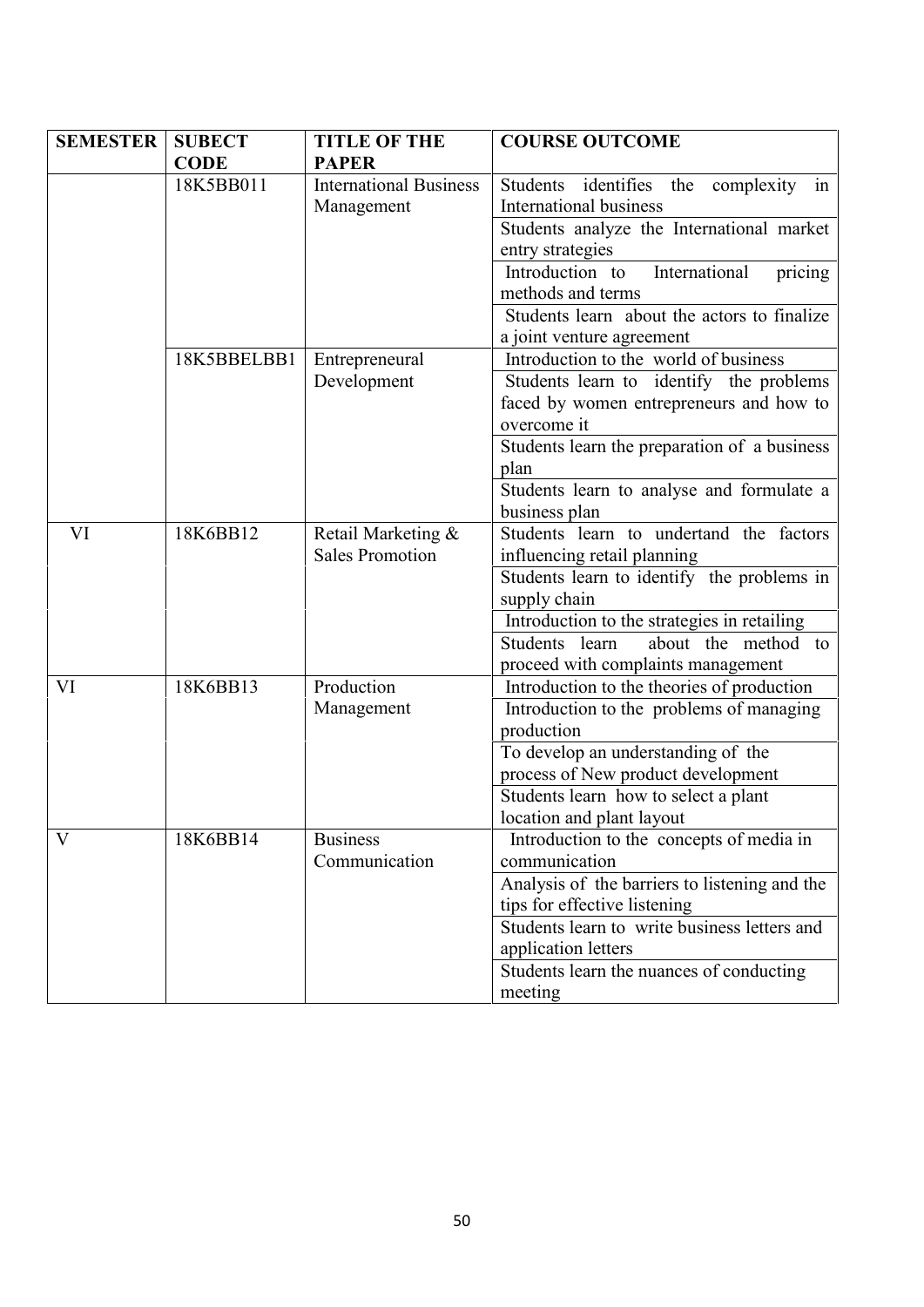| <b>SEMESTER</b> | <b>SUBECT</b> | <b>TITLE OF THE</b>       | <b>COURSE OUTCOME</b>                      |
|-----------------|---------------|---------------------------|--------------------------------------------|
|                 | <b>CODE</b>   | <b>PAPER</b>              |                                            |
|                 | 18K6BB15      | Project                   | To develop an understanding of the link    |
|                 |               |                           | between various departments of an          |
|                 |               |                           | organization                               |
|                 |               |                           | Students learn to understand the real time |
|                 |               |                           | business                                   |
|                 |               |                           | Students learns the application of SWOT in |
|                 |               |                           | business                                   |
|                 |               |                           | Students learn about the process of how    |
|                 |               |                           | production is carried out in a firm        |
|                 | 18K6BBELBB2   | Computer Literacy         | To develop an understanding of the         |
|                 |               | For Managers              | Understands the basics of computer         |
|                 |               |                           | Students learn how to work in Ms Word      |
|                 |               |                           | Students understands the application of    |
|                 |               |                           | <b>EXCEL</b> in business                   |
|                 |               |                           | Students learns how to prepare a business  |
|                 |               |                           | power point presentation                   |
|                 | 18K6BBELBB3   | <b>Financial Services</b> | Students understand the concept of         |
|                 |               |                           | financial services                         |
|                 |               |                           | Students learn the benefits mutual funds   |
|                 |               |                           | Students learn to analyse the concept of   |
|                 |               |                           | Hire purchase                              |
|                 |               |                           | Introduction to the steps in leasing       |
|                 |               |                           | transaction                                |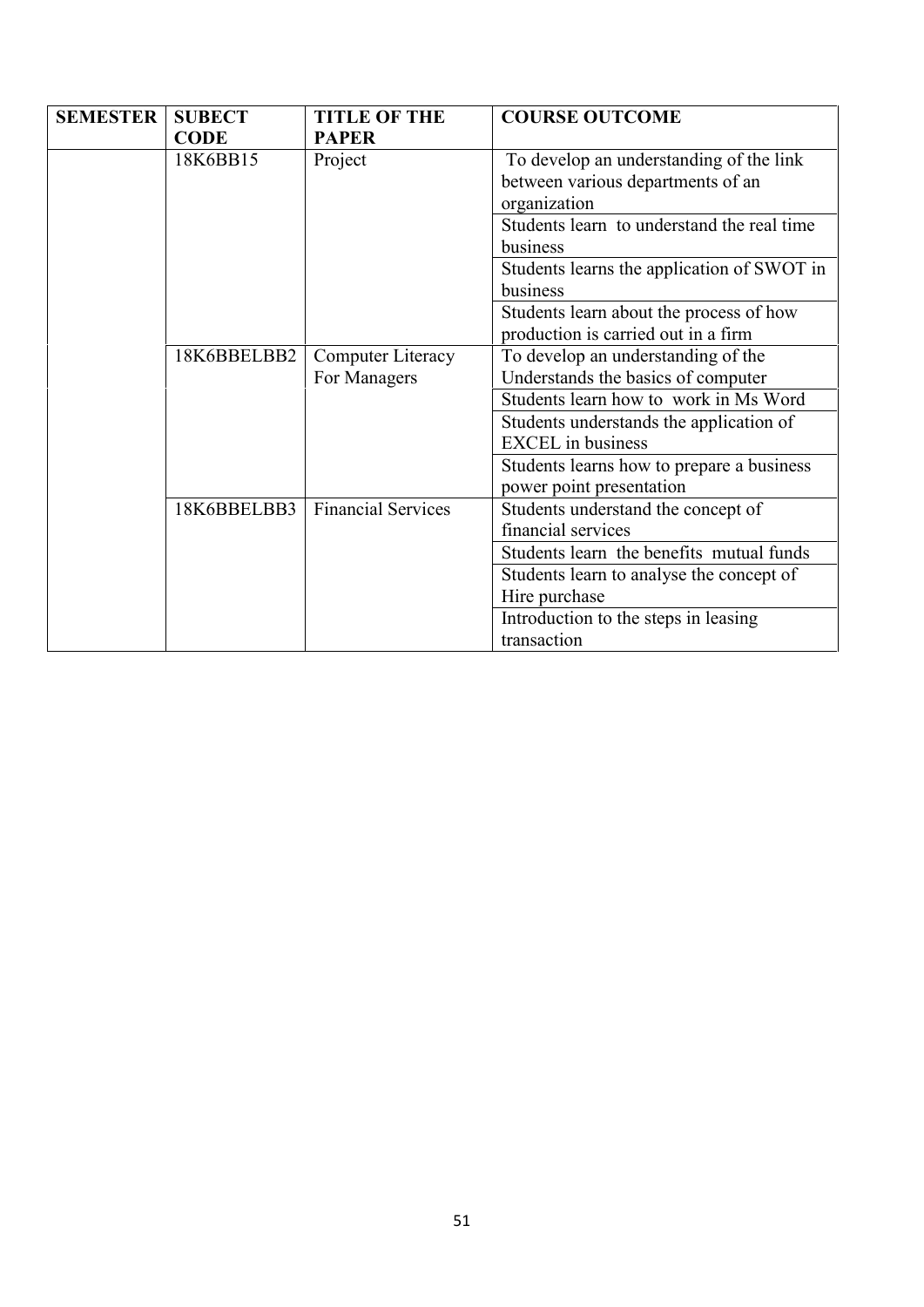# **KUNTHAVAI NAACCHIYAAR GOVERNMENT ARTS COLLEGE FOR WOMEN(A) THANJAVUR- COURSE OUTCOME FOR THE SYLLABUS 2018 ONWARDS**

# **DEPARTMENT OF ZOOLOGY- B.SC ZOOLOGY**

| <b>Semester</b> | <b>Subject</b><br>Code | <b>Title of the Paper</b>                  | <b>Course Outcome</b>                                                                       |
|-----------------|------------------------|--------------------------------------------|---------------------------------------------------------------------------------------------|
| Ι               | 18K1ZO1                | Invertebrata                               | Introduction to the basics of animal kingdom                                                |
|                 |                        |                                            | Introduction to the classification of animals                                               |
|                 |                        |                                            | Students learn to understand the relationship of the<br>organs and its functions            |
|                 |                        |                                            | Students learn about the diseases caused by the<br>invertebrates                            |
| П               | 18K2ZO3                | Chordata                                   | I Introduction to the evolution of Chordates                                                |
|                 |                        |                                            | Students learn about the Parental care and Biological<br>significances.                     |
|                 |                        |                                            | Students learn to identify pPoisonous and non<br>poisonous species of snake.                |
|                 |                        |                                            | Students understand birds migration and dentition<br>in mammals.                            |
| III             | 18K3ZO4                | Cell And Molecular Biology                 | Students learn about the differentiation of primitive<br>cell and developed cell            |
|                 |                        |                                            | Introduction to cell organelles                                                             |
|                 |                        |                                            | Introduction to cell division                                                               |
|                 |                        |                                            | Students understand the importance of DNA as<br>genetic material and synthesis of proteins  |
|                 | 18K3ZO5                | <b>Genetics And Evolution</b>              | Introduction to the Mendelian Principles                                                    |
|                 |                        |                                            | Students learn to study the family tree based on<br>hereditary diseases                     |
|                 |                        |                                            | Students acquire knowledge about gene transfer and<br>sudden changes occurring in the genes |
|                 |                        |                                            | Students gain knowledge about the origin of life and<br>evolutionary theories               |
| III             | 18K3SSZ1               | <b>Economic Entomology</b><br>(Self Study) | Introduction to the lifecycle of insects                                                    |
|                 |                        |                                            | Students understand the importance of insects in<br>Agriculture and Pest management.        |
|                 |                        |                                            | Students understand the interrelationship between<br>insects and Public health              |
|                 |                        |                                            | Students learn about the economic importance of<br>insects.                                 |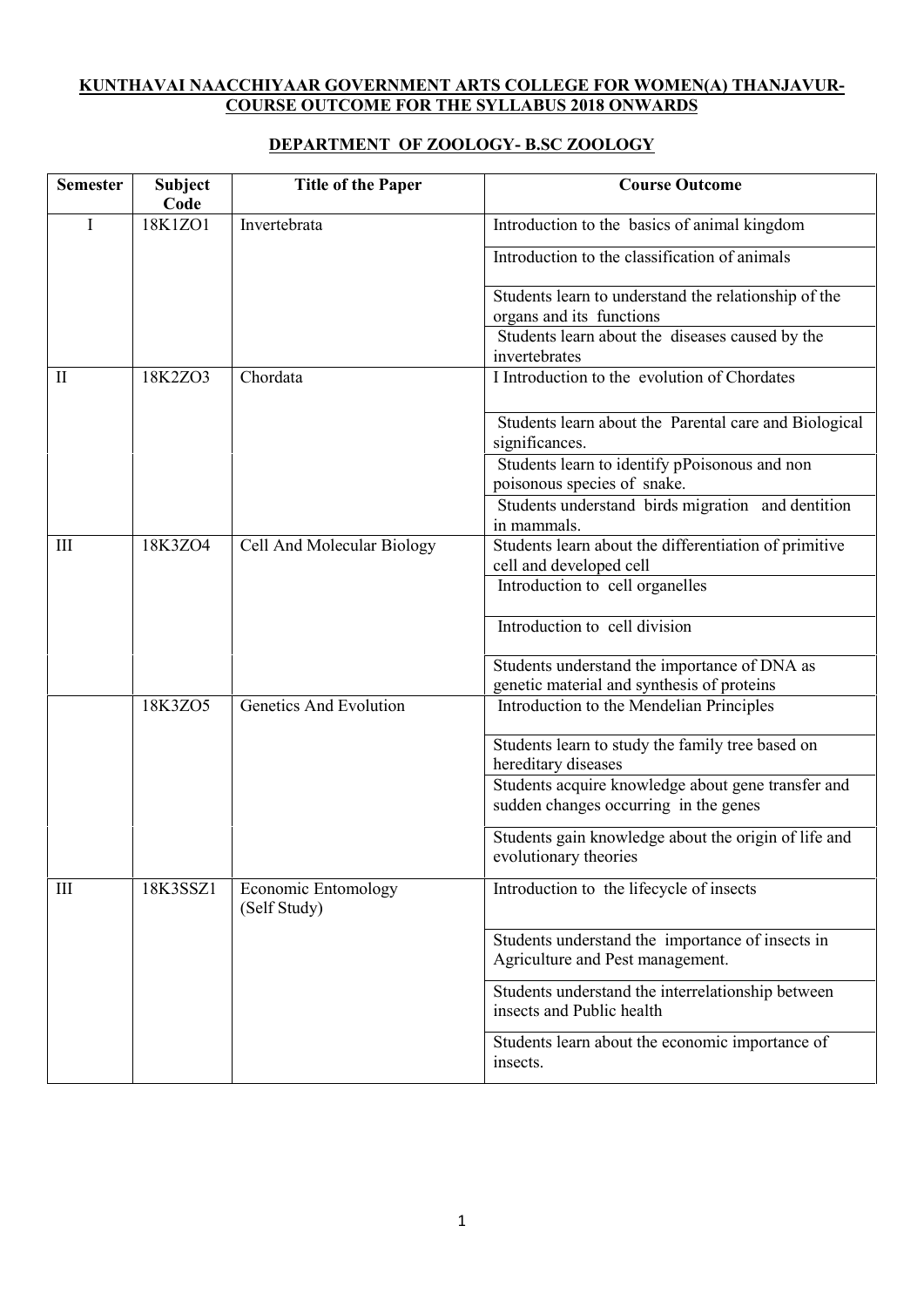| <b>Semester</b> | <b>Subject</b><br>Code | <b>Title of the Paper</b>             | <b>Course Outcome</b>                                                                     |
|-----------------|------------------------|---------------------------------------|-------------------------------------------------------------------------------------------|
| III             | 18K3ZELZO1             | Poultry Science                       | Introduction to the types of Poultry and their<br>economic importance                     |
|                 |                        |                                       | Introduction to the rearing of the desirable species                                      |
|                 |                        |                                       | Students learn about the diseases of poultry                                              |
|                 |                        |                                       | Students learn how to market and grade poultry<br>products                                |
| IV              | 18K4Z07                | <b>Biological Techniques</b>          | Students learn about different types of microscopes                                       |
|                 |                        |                                       | Students learn about the preservation methods of<br>living cells and organisms            |
|                 |                        |                                       | Students learn about the separation of cellular and<br>molecular components               |
|                 |                        |                                       | Students understand the principle and<br>applications<br>of analytical instruments        |
| IV              | 18K4ZELZO2             | Vermiculture                          | Introduction to the characteristics of indigenous and<br>exogenous species of earth worm. |
|                 |                        |                                       | Introduction to Vermiculture                                                              |
|                 |                        |                                       | Students learn about the Steps of vermicompost                                            |
|                 |                        |                                       | Students learn about the factors that affect<br>vermicompost                              |
| IV              | 18K4SSZ2               | Medical Zoology                       | Introduction to the history of medical zoology.                                           |
|                 |                        |                                       | Introduction to the lifecycle of parasites                                                |
|                 |                        |                                       | Introduction to the life cycle of vectors                                                 |
|                 |                        |                                       | Introduction to clinical diagnosis                                                        |
| V               | 18K5Z08                | Animal Physiology And<br>Biochemistry | Students understand the concept of Nutrition and<br>Respiration                           |
|                 |                        |                                       | Students learn to compare the types of circulation and<br>metabolic waste products        |
|                 |                        |                                       | Introduction to the concept of nerve and muscle<br>Physiology                             |
|                 |                        |                                       | Introduction to the structure and properties of<br><b>Biological molecules</b>            |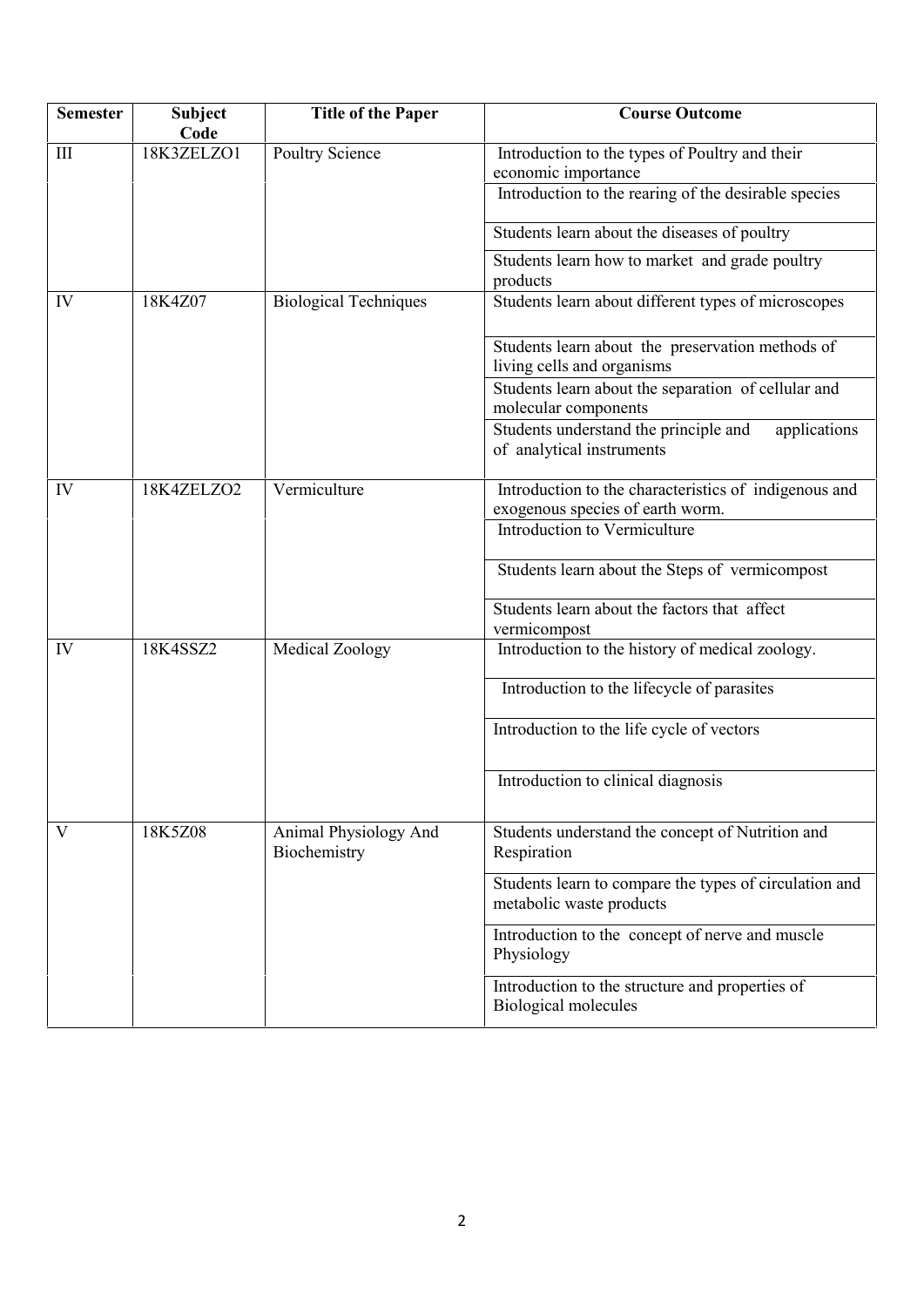| <b>Semester</b> | <b>Subject</b><br>Code | <b>Title of the Paper</b>                            | <b>Course Outcome</b>                                                                       |
|-----------------|------------------------|------------------------------------------------------|---------------------------------------------------------------------------------------------|
| V               | 18K5Z09                | Developmental Biology                                | Introduction to the theories of development                                                 |
|                 |                        |                                                      | Introduction to the process of Gametogenesis                                                |
|                 |                        |                                                      | Students learn about the developmental process of<br>various organs.                        |
|                 |                        |                                                      | Introduction to the concept of nuclear transplantation                                      |
| V               | 18K5ZELZ1              | Microbiology                                         | Introduction to the concept of microbes                                                     |
|                 |                        |                                                      | Introduction to the culturing of microbes                                                   |
|                 |                        |                                                      | Students learn about microbial metabolism and<br>generation of ATP                          |
|                 |                        |                                                      | Students study the interaction of microbes                                                  |
| VI              | 18K6Z11                | Immunology                                           | Introduction to Immunology                                                                  |
|                 |                        |                                                      | Introduction to cells of immune system                                                      |
|                 |                        |                                                      | Students learn to differentiate the antigen and<br>antibody                                 |
|                 |                        |                                                      | Students learn about the concept of autoimmunity                                            |
| VI              | 18K6Z12                | <b>Environmental Biology And</b><br>Animal behaviour | Students understand the concept of the interaction<br>between the animal and their habitat. |
|                 |                        |                                                      | Introduction to biogeochemical cycle and<br>characteristics of the community.               |
|                 |                        |                                                      | Students learn learning behavior                                                            |
|                 |                        |                                                      | Students learn about the concept of reproductive<br>behaviour.                              |
| VI              | 18K6ZELZ2              | Biotechnology                                        | Introduction to the concept of genetic Engineering.                                         |
|                 |                        |                                                      | Students learn blotting techniques.                                                         |
|                 |                        |                                                      | Introduction to the concept of enzyme technology.                                           |
|                 |                        |                                                      | Introduction to the principle of industrial and<br>Agricultural biotechnology.              |
| VI              | 18K6ZELZ3              | Sericulture                                          | Introduction to the milestones in Sericulture and<br>status in India.                       |
|                 |                        |                                                      | Students learn about the process of mulberry<br>cultivation.                                |
|                 |                        |                                                      | Introduction to the life cycle of silk worm.                                                |
|                 |                        |                                                      | Introduction to sericulture.                                                                |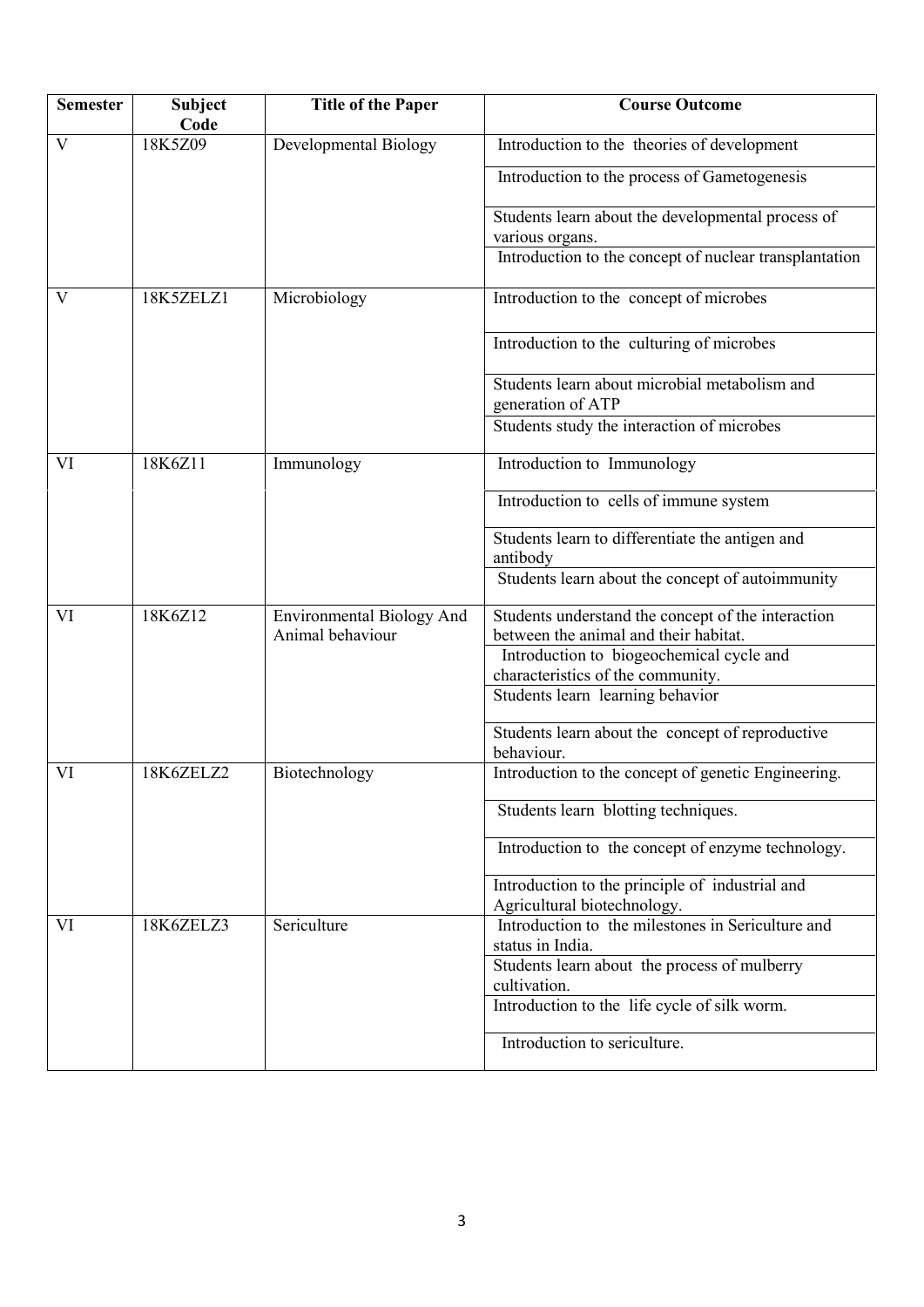# **KUNTHAVAI NAACCHIYAAR GOVERNMENT ARTS COLLEGE FOR WOMEN(A) THANJAVUR- 7 COURSE OUTCOME FOR THE SYLLABUS 2018 ONWARDS**

# **DEPARTMENT OF ZOOLOGY- M.SC ZOOLOGY**

| <b>Semester</b> | <b>Subject</b><br>Code                                                 | <b>Title of the Paper</b>                                | <b>Course Outcome</b>                                                      |
|-----------------|------------------------------------------------------------------------|----------------------------------------------------------|----------------------------------------------------------------------------|
| $\bf{I}$        | 18KP1Z01<br>Functional Morphologyand<br>Palaeontology Of Invertebrates | Introduction to the concept of binominal<br>nomenclature |                                                                            |
|                 |                                                                        |                                                          | Introduction to various physiological activities.                          |
|                 |                                                                        |                                                          | Students learn about minor phyla.                                          |
|                 |                                                                        |                                                          | Introduction to invertebrate fossils.                                      |
| I               | 18KP1Z02                                                               | Functional Morphologyand<br>Palaeontology Of Chordata    | Introduction to the conceptual origin of Chordate<br>origin.               |
|                 |                                                                        |                                                          | Students learn about the evolutionary significance.                        |
|                 |                                                                        |                                                          | Introduction to ornithology.                                               |
|                 |                                                                        |                                                          | Introduction to a comparative study of various organ<br>system.            |
| I               | 18KP1Z03                                                               | <b>Cytology And Genitics</b>                             | Introduction to cellular components.                                       |
|                 |                                                                        |                                                          | Introduction to the concept of giant chromosome.                           |
|                 |                                                                        |                                                          | Introduction to gene and its composition.                                  |
|                 |                                                                        |                                                          | Introduction to population genetics.                                       |
| I               | 18KP1ZELZ1                                                             | <b>Avian Biology</b>                                     | Introduction to the history of Avifauna.                                   |
|                 |                                                                        |                                                          | Introduction to Birds of biological importance.                            |
|                 |                                                                        |                                                          | Students learn about the role of birds in Agriculture<br>and Horticulture. |
|                 |                                                                        |                                                          | Students learn to understand the concept of migratory<br>birds.            |
| $\mathbf{I}$    | 18KP2Z06                                                               | <b>Animal Physiology</b>                                 | Introduction to metabolic pathways.                                        |
|                 |                                                                        |                                                          | Introduction to the concept of Circulation and<br>Excretion                |
|                 |                                                                        |                                                          | Introduction to photo biological processes                                 |
|                 |                                                                        |                                                          | Introduction to Reproductive and endocrine system of<br>animals            |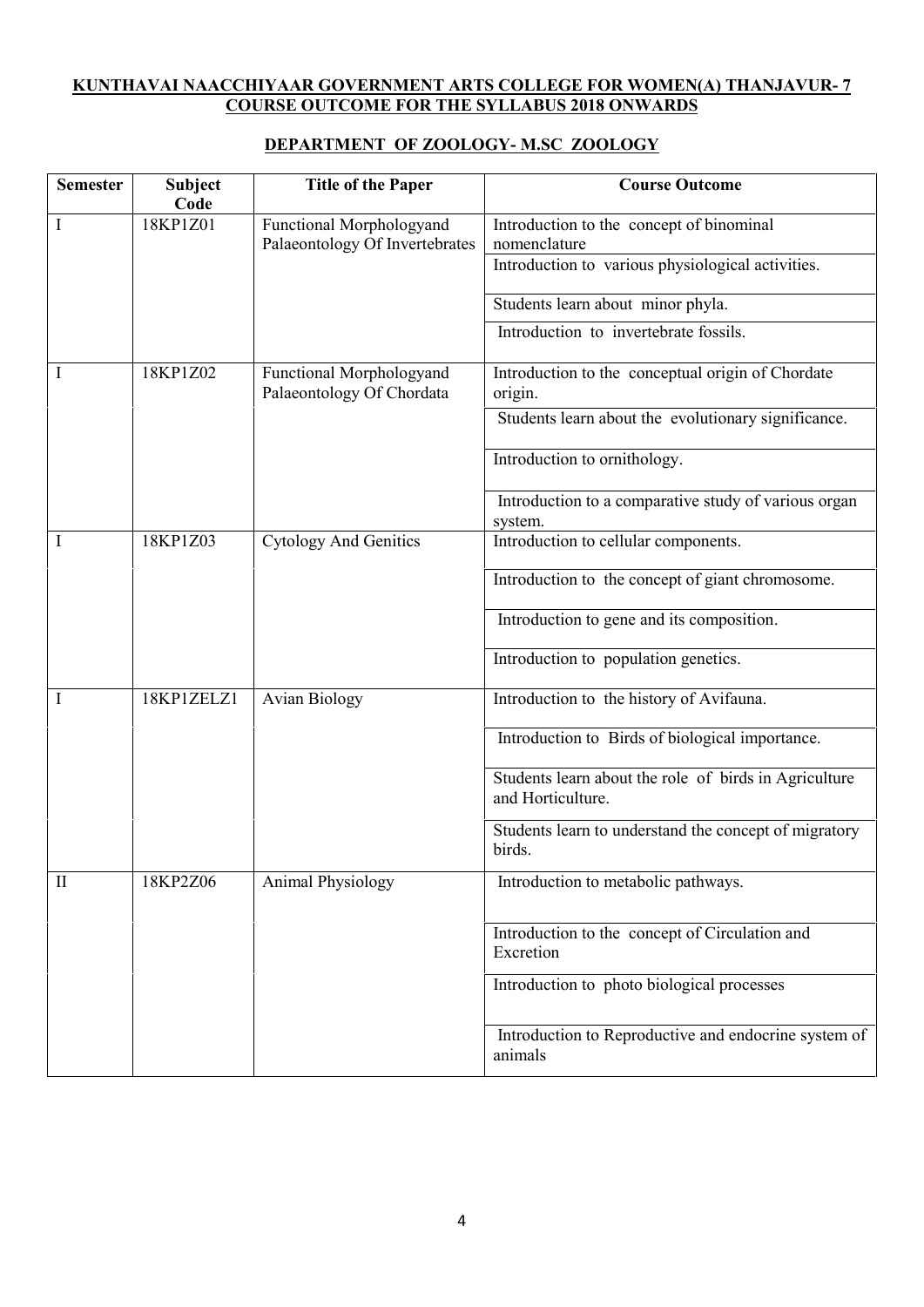| <b>Semester</b> | Subject<br>Code | <b>Title of the Paper</b>                         | <b>Course Outcome</b>                                        |
|-----------------|-----------------|---------------------------------------------------|--------------------------------------------------------------|
| П               | 18KP2Z07        | Microbiology                                      | Knowledge about the history of microbiology.                 |
|                 |                 |                                                   | Understand the concept of sterilization.                     |
|                 |                 |                                                   | Comprehend the knowledge about biofertilizer.                |
|                 |                 |                                                   | Perceive information about the disease diagnosis.            |
| $\mathbf{I}$    | 18KP2ZELZ2      | Apiculture                                        | Derive knowledge about the history of apiculture.            |
|                 |                 |                                                   | Interpret the information about bees and bee colony.         |
|                 |                 |                                                   | Learn about the enemies of bee.                              |
|                 |                 |                                                   | Extrapolate the information of economics of<br>apiculture.   |
| $\mathbf{I}$    | 18KP2SSL1       | Nanotechnology                                    | Learn about nanomaterials.                                   |
|                 |                 |                                                   | Learn about the properties of nanomaterials.                 |
|                 |                 |                                                   | Know about the characterization of nanoparticles.            |
|                 |                 |                                                   | Assimilate the applications of nanomaterials.                |
| III             | 18KP3Z09        | <b>Biotechnology And</b><br><b>Bioinformatics</b> | Learn e about biotechnology.                                 |
|                 |                 |                                                   | Cognize the blotting techniques.                             |
|                 |                 |                                                   | Infer knowledge about animal tissue culture.                 |
|                 |                 |                                                   | Derive knowledge about bioinformatics tools.                 |
| III             | 18KP3Z10        | Developmental Biology And<br>Immunology           | Comprehend the basic knowledge about development.            |
|                 |                 |                                                   | Learn about organogenesis and human welfare.                 |
|                 |                 |                                                   | Learn about histocompatibility.                              |
|                 |                 |                                                   | Learn about immunotechniques.                                |
| III             | 18KP3ZELZ3      | Aquaculture                                       | Understand the history of aquaculture.                       |
|                 |                 |                                                   | Learn about pond construction and pond<br>management.        |
|                 |                 |                                                   | Learn about cultivable species of fishes.                    |
|                 |                 |                                                   | Learn about disease control and economics of<br>Aquaculture. |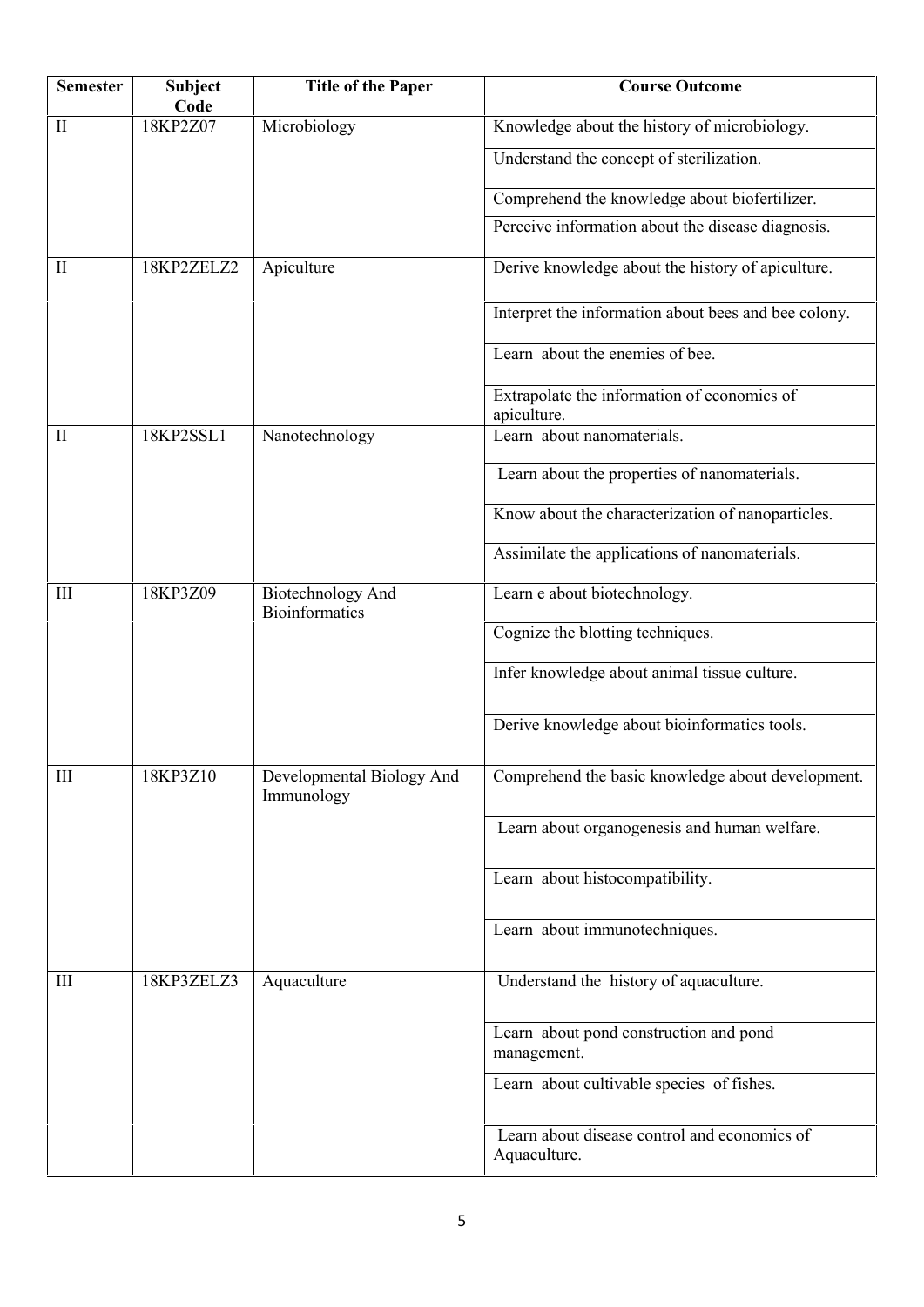| <b>Semester</b> | <b>Subject</b><br>Code | <b>Title of the Paper</b>                        | <b>Course Outcome</b>                                                               |
|-----------------|------------------------|--------------------------------------------------|-------------------------------------------------------------------------------------|
| III             | 18KP3ZELZ4             | Public Health And Hygiene                        | Learn about public health and hygiene                                               |
|                 |                        |                                                  | Understand environment and health.                                                  |
|                 |                        |                                                  | Learn about various diseases.                                                       |
|                 |                        |                                                  | Introduction to health education.                                                   |
| Ш               | 18KP3SSZ2              | <b>Environmental Toxicology</b>                  | Learn to identify the types of toxic substances.                                    |
|                 |                        |                                                  | Learn to identify and interpret toxicants in the<br>Environment.                    |
|                 |                        |                                                  | Learn about environmental diseases.                                                 |
|                 |                        |                                                  | Introduction to environmental health and Risk<br>assessment                         |
| IV              | 18KP4Z12               | <b>Environmental Management</b>                  | Learn about Environmental Education.                                                |
|                 |                        | Learn about the derivative knowledge of MAB.     |                                                                                     |
|                 |                        | Introduction to the measures of biodiversity.    |                                                                                     |
|                 |                        |                                                  | Introduction to the conservation strategies and wild<br>life conservation projects. |
| IV              | 18KP4Z13               | Research Methodology And<br><b>Biostatistics</b> | Introduction to the t selection of research problem.                                |
|                 |                        |                                                  | Introduction to micro technique.                                                    |
|                 |                        |                                                  | Introduction to analytical techniques.                                              |
|                 |                        |                                                  | Introduction to statistical analysis.                                               |
| IV              | 18KP4ZELZ5             | Clinical Laboratory<br>Technology                | Introduction to clinical lab.                                                       |
|                 |                        |                                                  | Introduction to haematology.                                                        |
|                 |                        |                                                  | Introduction to disease diagnosis.                                                  |
|                 |                        |                                                  | Know the idea prenatal diagnosis.                                                   |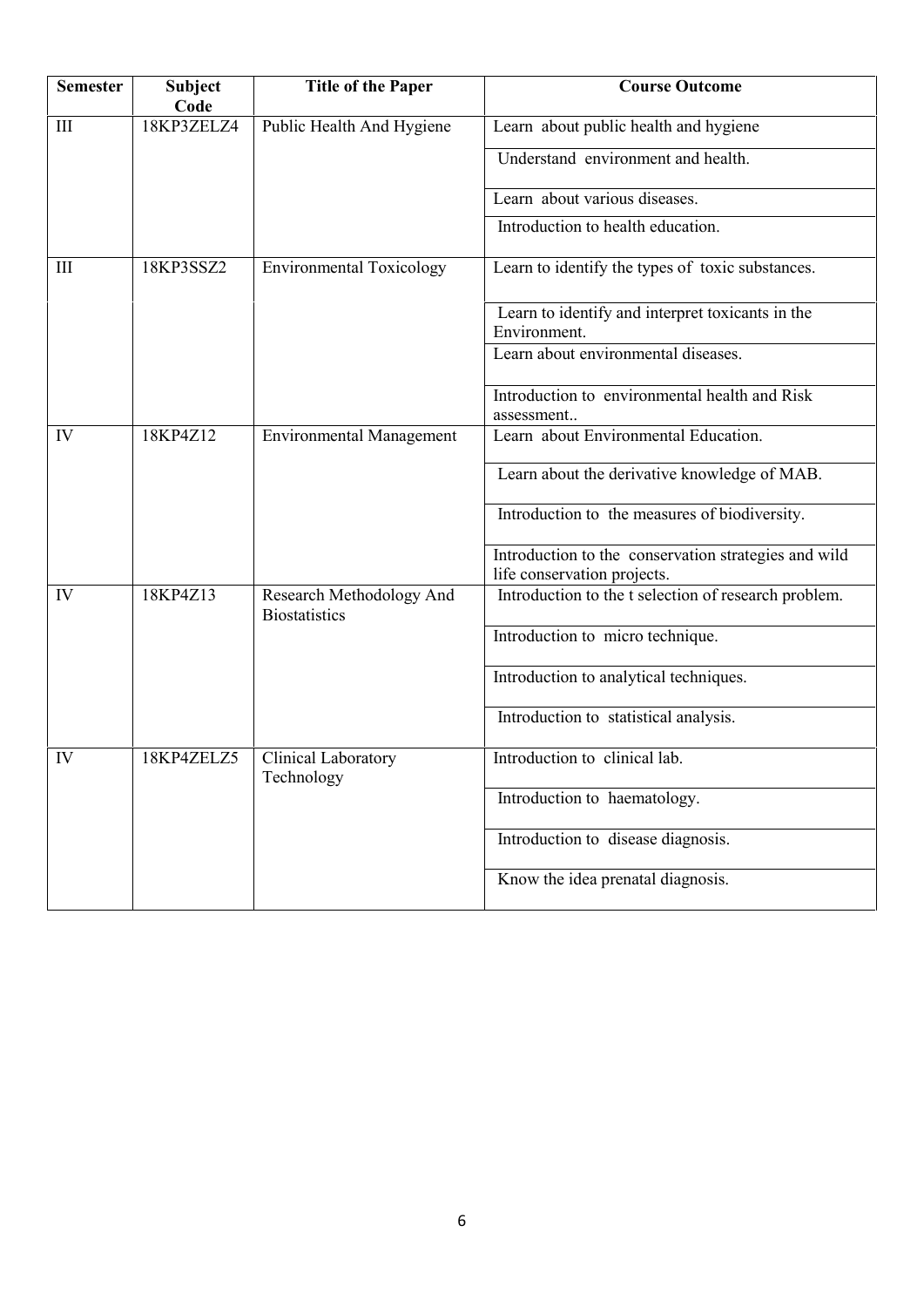#### **KUNTHAVAI NAACCHIYAAR GOVERNMENT ARTS COLLEGE FOR WOMEN(A) THANJAVUR- 7 COURSE OUTCOME FOR THE SYLLABUS 2018 ONWARDS DEPARTMENT OF BOTANY B.SC BOTANY**

|                 |                        | DEI ANTIJERT OF DOTART DOC DOTART                                            |                                                                                                                                                                          |
|-----------------|------------------------|------------------------------------------------------------------------------|--------------------------------------------------------------------------------------------------------------------------------------------------------------------------|
| <b>Semester</b> | <b>Subject</b><br>Code | <b>Title of the Paper</b>                                                    | <b>Course Outcome</b>                                                                                                                                                    |
| $\bf{I}$        | 18K1B01                | Algae, Fungi and Lichens                                                     | Introduction to the classification and structure of algae                                                                                                                |
|                 |                        |                                                                              | To learn about classification and structure of fungi and<br>Lichens                                                                                                      |
|                 |                        |                                                                              | Learn about the reproductive importance of fungi and<br>lichens                                                                                                          |
|                 |                        |                                                                              | Introduction to the life cycle and economic importance<br>of algae                                                                                                       |
| 1               | 18K1ZAB1               | Allied Botany: Thallophytes,<br>Bryophytes, Pteridophytes and                | Introduction to the classification and structure of algae a<br>fungi                                                                                                     |
|                 |                        | Gymnosperms                                                                  | Introduction to the structure of Bryophytes                                                                                                                              |
|                 |                        |                                                                              | Introduction to the Bryophtes and Pteridophytes                                                                                                                          |
|                 |                        |                                                                              | Introduction to Gymnosperms                                                                                                                                              |
| $\mathbf{I}$    | 18K2B03                | Bryophytes, Pteridophytes,<br>Gymnosperms and Paleobotany                    | To learn about classification, general characters, structu<br>internal structures, life cycle and economic importance<br>Bryophytes, Pteridophytes and Gymnosperms       |
|                 |                        | To study the methods of fossilization and fossil plants                      |                                                                                                                                                                          |
| $\mathbf{I}$    | 18K2ZAB3               | Allied Botany: Taxonomy,<br>Anatomy, Embryology,<br>Horticulture and Ecology | To identify all the kinds of plants with their names,<br>distributions, habit characteristics & affinities                                                               |
|                 |                        |                                                                              | Students understand complete details about fertilization,<br>structure and development of embryo, types of<br>endosperms                                                 |
|                 |                        |                                                                              | To acquaint the student with the broad field of<br>horticulture including greenhouse and nursery crops                                                                   |
|                 |                        |                                                                              | To understand the interactions of organisms $\&$ their<br>environments and the consequences of these<br>interactions for population, community and<br>ecosystem dynamics |
| Ш               | 18K3B04                | Anatomy and Embryology                                                       | To learn about internal features of stem (normal and<br>anomalous) root and leaf (dicot and monocot).                                                                    |
|                 |                        |                                                                              | To know about fertilization and their significance                                                                                                                       |
|                 |                        |                                                                              | To study the structure and development of dicot and<br>monocot Embryo                                                                                                    |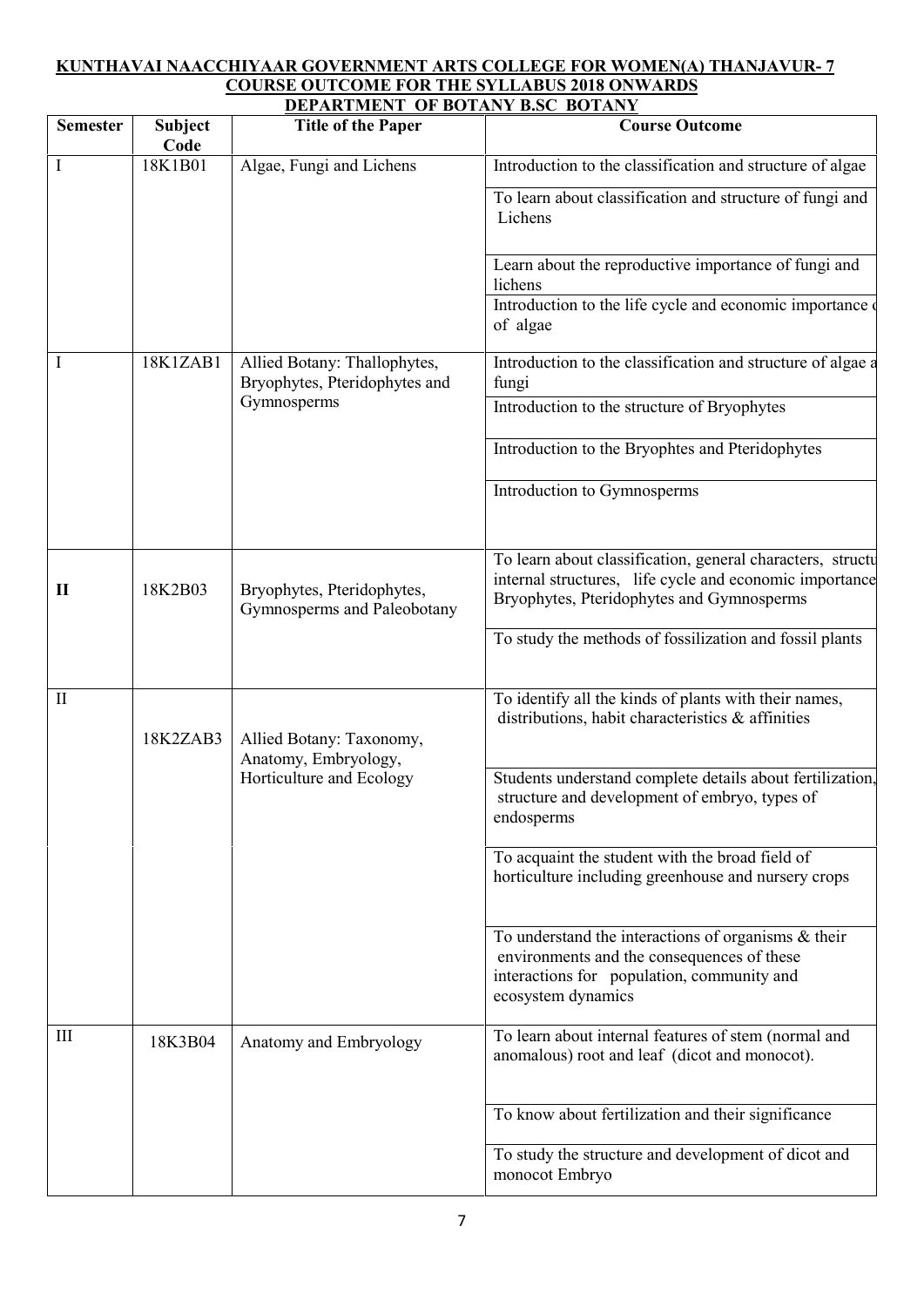| <b>Semester</b>         | Subject<br>Code | <b>Title of the Paper</b>                       | <b>Course Outcome</b>                                                                                                                        |
|-------------------------|-----------------|-------------------------------------------------|----------------------------------------------------------------------------------------------------------------------------------------------|
| $\mathop{\rm III}$      | 18K3BEL01       | Medicinal Botany                                | To know about history and relevance of herbal drugs in<br>Indian systems of medicine                                                         |
|                         |                 |                                                 | To learn the macroscopic and microscopic characters,<br>chemical constituents, therapeutical and<br>pharmaceutical uses of medicinal plants. |
| IV                      | 18K4B06         | General Microbiology and Plant<br>Pathology     | To learn about classification, characteristics,<br>ultrastructure of prokaryotic microbes.                                                   |
|                         |                 |                                                 | To know about organisms and causal factors responsible<br>plant diseases                                                                     |
| IV                      | 18K4BEL02       | Biofertilizer and Edible<br>Mushroom Technology | To learn about classification, characteristics,<br>ultrastructure of prokaryotic microbes                                                    |
|                         |                 |                                                 | To know about organisms and causal factors<br>responsible for plant diseases                                                                 |
|                         |                 |                                                 | To know the knowledge and skills of edible $\&$<br>poisonous mushrooms which allow them to establish<br>a mushroom cultivation               |
| V                       | 18K5B07         | Morphology, Taxonomy and<br>Economic Botany     | Students will acquire knowledge about the<br>morphology of plants                                                                            |
|                         |                 |                                                 | To identify all the kinds of plants with their names,<br>distributions, habit characteristics $\&$ affinities                                |
|                         |                 |                                                 | To give an accumulated information $&$ scientific<br>knowledge of the plants resources                                                       |
| $\overline{\mathsf{V}}$ | 18K5BELB1       | Cytogenetics and Molecular<br><b>Biology</b>    | Students will recognize plant responses to changing<br>environment conditions                                                                |
|                         |                 |                                                 | To acquaint the student with the broad field of<br>horticulture including greenhouse and nursery crops,<br>ornamental horticulture           |
|                         |                 |                                                 | To know the varieties, yield, quality, disease<br>resistance, drought frost tolerance and important<br>characteristics of crops              |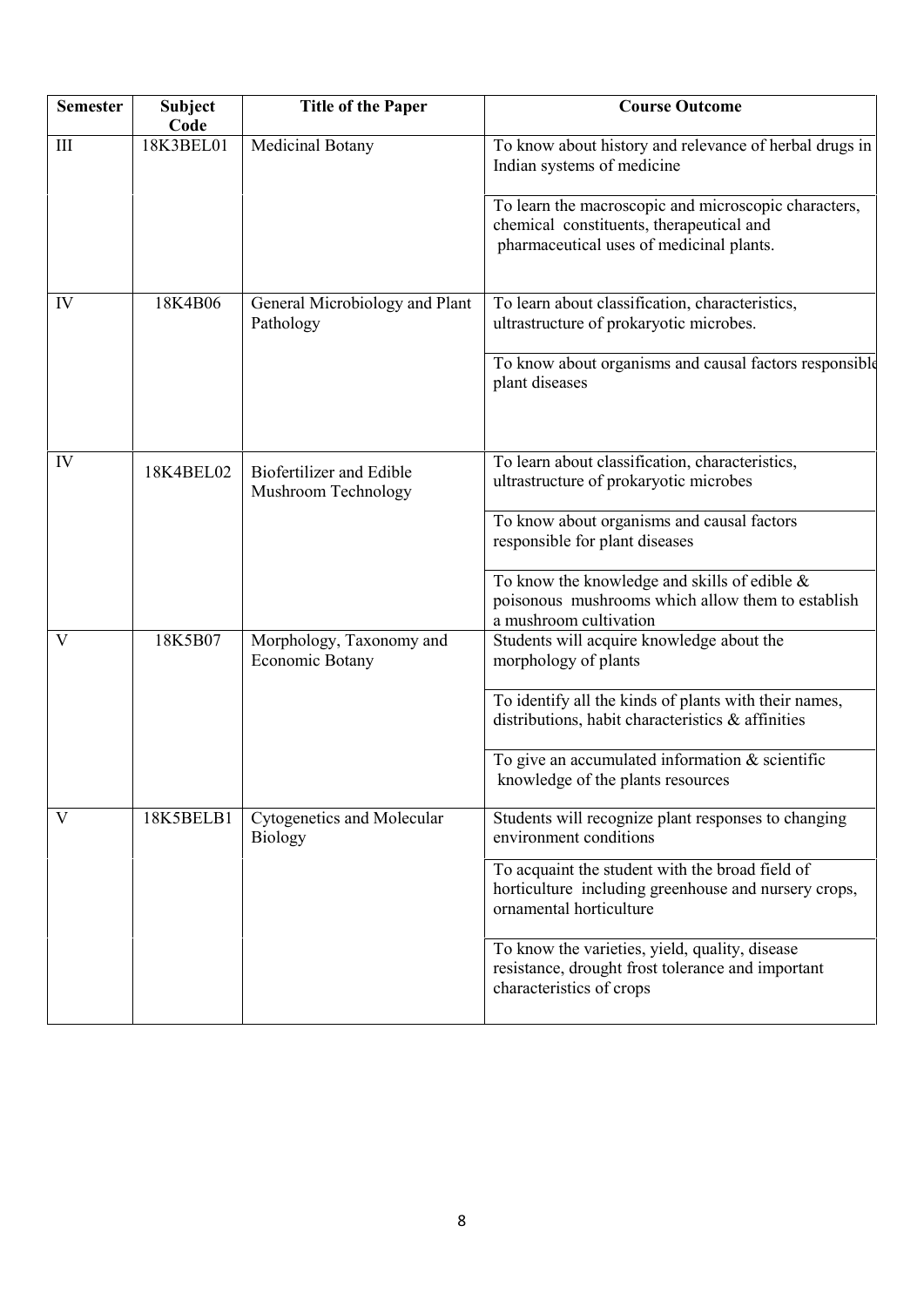| <b>Semester</b> | <b>Subject</b><br>Code | <b>Title of the Paper</b>                  | <b>Course Outcome</b>                                                                                                                                                                           |
|-----------------|------------------------|--------------------------------------------|-------------------------------------------------------------------------------------------------------------------------------------------------------------------------------------------------|
| VI              | 18K6B10                | <b>Plant Physiology</b>                    | To learn the structure, function of plants and their<br>metabolic activities.                                                                                                                   |
|                 |                        |                                            | To know about the mineral nutrition for plant growth                                                                                                                                            |
|                 |                        |                                            | To understand the process of photosynthesis and<br>respiration                                                                                                                                  |
|                 |                        |                                            | To learn about photobiology                                                                                                                                                                     |
| VI              | 18K6B11                | Biophysics and Biochemistry                | An interdisciplinary science that applies the<br>approaches and methods traditionally uses in physics<br>to study biological phenomena                                                          |
|                 |                        |                                            | Understanding of fundamentals, biochemical<br>principles such as the structure, functions of<br>biomolecules, metabolic pathways and the regulation<br>of biological and biochemical processes. |
| VI              | 18K6B12                | Plant Ecology and<br>Phytogeography        | To understand the distribution and abundance of<br>living things in the environment                                                                                                             |
|                 |                        |                                            | To understand the interactions of organisms $\&$ their<br>environments and the consequences of these<br>interactions for population, community and ecosystem<br>dynamics.                       |
|                 |                        |                                            | To learn about endemism and distributional ranges of<br>species                                                                                                                                 |
| VI              | 18K6BELB2              | Biotechnology - Concepts and<br>Techniques | Students will gain and apply knowledge of science of<br>biotechnology and engineering concepts to solve the<br>problems rebooted to field of biotechnology                                      |
|                 |                        |                                            | Introduction to biological knowledge                                                                                                                                                            |
| VI              | 18K6BELB3              | <b>Bioresources and Biostatistics</b>      | To understand renewable and non-renewable<br>resources                                                                                                                                          |
|                 |                        |                                            | Students will have knowledge of statistical methods<br>for analysis of biological data                                                                                                          |
|                 |                        |                                            |                                                                                                                                                                                                 |
|                 |                        |                                            |                                                                                                                                                                                                 |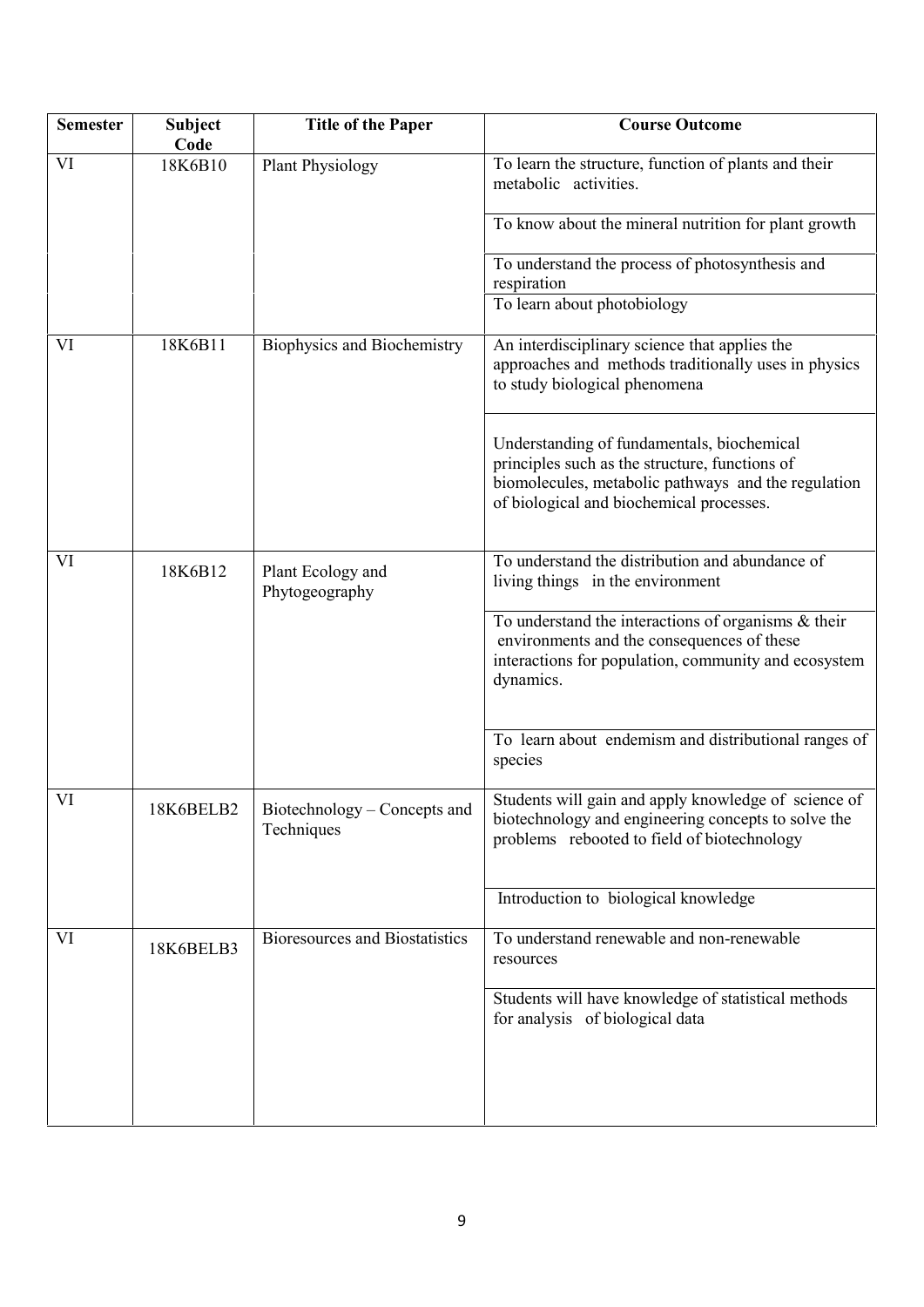## **KUNTHAVAI NAACCHIYAAR GOVERNMENT ARTS COLLEGE FOR WOMEN(A) THANJAVUR- 7 COURSE OUTCOME FOR THE SYLLABUS 2018 ONWARDS DEPARTMENT OF BOTANY – M.SC. BOTANY**

| <b>Semester</b> | <b>Subject</b><br>Code | <b>Title of the Paper</b>                                          | <b>Course Outcome</b>                                                                                                                                              |
|-----------------|------------------------|--------------------------------------------------------------------|--------------------------------------------------------------------------------------------------------------------------------------------------------------------|
| I               | 18KP1B01               | Plant Diversity-I (Algae, Fungi<br>and Bryophytes)                 | Learn about the structure, pigmentation, food reserves<br>and methods of reproduction and life cycle of Algae                                                      |
|                 |                        |                                                                    | Learn about the structure, pigmentation, food reserves<br>and of reproduction of Algae                                                                             |
|                 |                        |                                                                    | Know about structure, life history of major groups<br>and economic importance of Bryophytes                                                                        |
| 1               | 18KP1B02               | Plant Diversity-II (Pteridophytes,<br>Gymnosperms and Paleobotany) | To learn about classification, general characters, structu<br>internal structures, life cycle and economic importance<br>Bryophytes, Pteridophytes and Gymnosperms |
|                 |                        |                                                                    | To study the methods of fossilization and fossil plants                                                                                                            |
| 1               | 18KP1B03               | Analytical Techniques in Plant                                     | Gain skill on working principles of various                                                                                                                        |
|                 |                        | Sciences                                                           | instruments<br>Learn the techniques of electrophoresis and<br>chromatography                                                                                       |
| I               | 18KP1BEL<br>B1         | <b>Biofertilizer and Mushroom</b><br>Technology                    | To introduce the application of biofertilizer                                                                                                                      |
|                 |                        |                                                                    | To create self employment opportunities                                                                                                                            |
|                 |                        |                                                                    | To know the knowledge and skills of edible &<br>poisonous mushrooms which allow them to establish<br>a mushroom cultivation                                        |
| $\mathbf{I}$    | 18KP2B05               | Anatomy, Embryology and<br>Microtechniques                         | To learn about internal features of stem (normal and<br>anomalous ) root and leaf (dicot and monocot).                                                             |
|                 |                        |                                                                    | To know about fertilization and their significance                                                                                                                 |
|                 |                        |                                                                    | To study the structure and development of dicot and<br>monocot Embryo                                                                                              |
|                 |                        |                                                                    | Gain knowledge on fixation, dehydration, embedding,<br>hand sectioning, microtome sectioning                                                                       |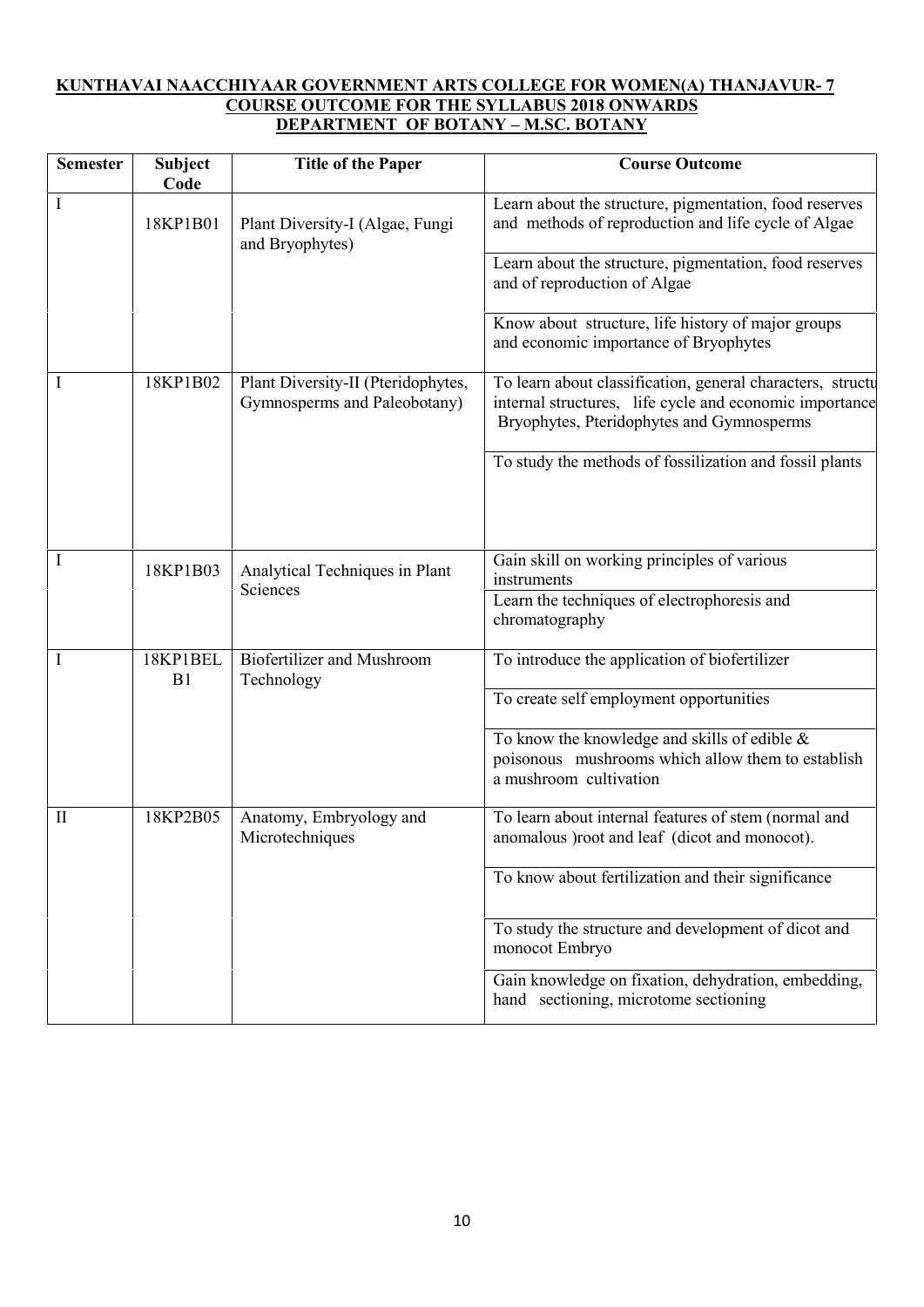| <b>Semester</b>    | <b>Subject</b><br>Code | <b>Title of the Paper</b>                      | <b>Course Outcome</b>                                                                                                                                                                                |
|--------------------|------------------------|------------------------------------------------|------------------------------------------------------------------------------------------------------------------------------------------------------------------------------------------------------|
| $\mathbf{I}$       | 18KP2B06               | Genetics and Molecular<br><b>Biology</b>       | Learn about Mendelien principles, blood grouping,<br>linkage, crossing over, mutation and polyploidy                                                                                                 |
|                    |                        |                                                | To enhance the knowledge about central dogma of<br>molecular biology, bio molecules, cell signalling,<br>cell cycle and cell line protein, molecular cloning,<br>macromolecule blotting, probing etc |
| $\mathbf{I}$       | 18KP2B07               | Plant Physiology and<br>Biochemistry           | To learn the structure, function of plants and their<br>metabolic activities                                                                                                                         |
|                    |                        |                                                | Understanding of fundamentals, biochemical<br>principles such as the structure, functions of<br>biomolecules, metabolic pathways and the regulation<br>of biological and biochemical processes       |
| $\mathbf{I}$       | 18KP2BELB2             | Herbal Science                                 | Students will have the opportunity to explore the uses<br>of plants as medicine, ranging from traditional<br>indigenous approaches for treating ailments                                             |
|                    |                        |                                                | Students learn about the biology of medicinal plants<br>and gain insight as to what makes them useful in<br>treating everything from common cold to cancer                                           |
| $\mathop{\rm III}$ | 18KP3B09               | Plant systematic and Economic<br><b>Botany</b> | To identify all kinds of plants, distribution, habit<br>characteristics and affinities                                                                                                               |
|                    |                        |                                                | Naming of plants according to the International Code<br>of Nomenclature                                                                                                                              |
|                    |                        |                                                | Documentation which includes the preservation of<br>living or fossil flora via herbarium                                                                                                             |
|                    |                        |                                                | To give an accumulated information $&$ scientific<br>knowledge of the plants resources                                                                                                               |
| Ш                  | 18KP3B10               | Horticulture and Ecology                       | Students recognize plant responses to changing<br>environment conditions                                                                                                                             |
|                    |                        |                                                | To acquaint the student with the broad field of<br>horticulture including greenhouse and nursery crops,<br>ornamental horticulture                                                                   |
|                    |                        |                                                | To understand the distribution and abundance of<br>living things in the environment                                                                                                                  |
|                    |                        |                                                | To understand the interactions of organisms $\&$ their<br>environments and the consequences of these<br>interactions for population, community and ecosystem<br>dynamics                             |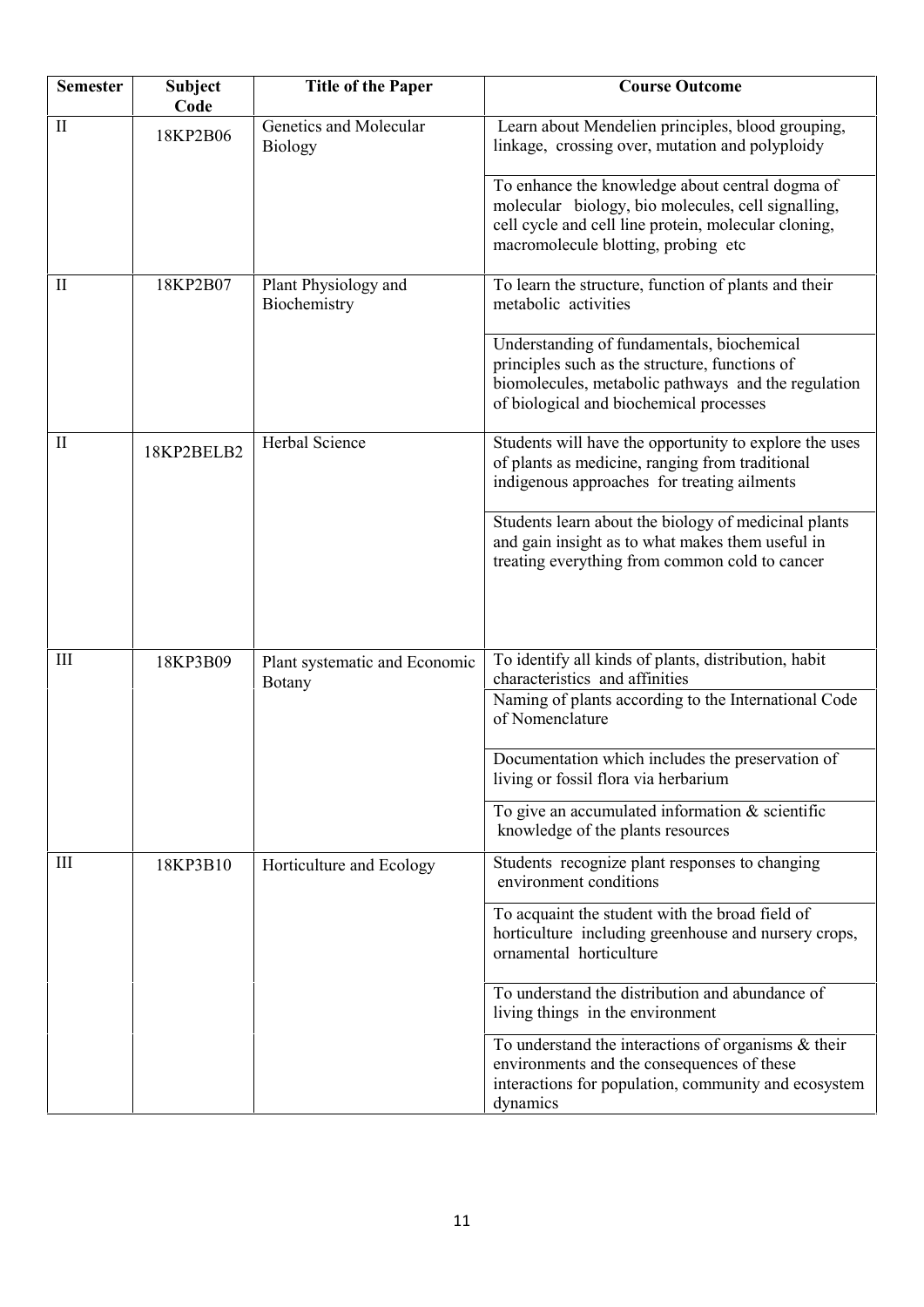| <b>Semester</b> | <b>Subject</b><br>Code | <b>Title of the Paper</b>                        | <b>Course Outcome</b>                                                                                                                                                                                                                  |
|-----------------|------------------------|--------------------------------------------------|----------------------------------------------------------------------------------------------------------------------------------------------------------------------------------------------------------------------------------------|
| III             | 18KP3BELB3             | Pharmacognosy                                    | To learn the study of crude drugs                                                                                                                                                                                                      |
|                 |                        |                                                  | To know the uses of various naturally occurring drugs,<br>its history, sources, distribution, method of cultivation,<br>active constituents, medicinal uses, identification and<br>preservation of drugs, substituent and adulterants. |
| III             | 18KP3BELB4             | Food Technology                                  | To learn the production process which makes foods                                                                                                                                                                                      |
|                 |                        |                                                  | To know the process of food preservation                                                                                                                                                                                               |
| IV              | 18KP4B12               | Microbiology and Plant<br>Pathology              | To learn about classification, characteristics,<br>ultrastructure of prokaryotic microbes                                                                                                                                              |
|                 |                        |                                                  | To know about organisms and causal factors<br>responsible for plant diseases                                                                                                                                                           |
|                 |                        |                                                  | To learn about parasitism and host-parasite<br>interactions                                                                                                                                                                            |
| IV              | 18KP4B13               | Biotechnology and<br><b>Bioinformatics</b>       | Students gain and apply knowledge of science of<br>biotechnology and engineering concepts to solve the<br>problems rebooted to field of biotechnology                                                                                  |
|                 |                        |                                                  | Broad range of biological knowledge                                                                                                                                                                                                    |
|                 |                        |                                                  | Application of laboratory skills                                                                                                                                                                                                       |
|                 |                        |                                                  | Students will be able to predict the secondary and<br>tertiary structures of protein sequences                                                                                                                                         |
| IV              | 18KP3BELB5             | Research Methodology and<br><b>Biostatistics</b> | It is the process used to collect information and data<br>for the purpose of research                                                                                                                                                  |
|                 |                        |                                                  | Students learn about research, surveys & other<br>research techniques, paper publications                                                                                                                                              |
|                 |                        |                                                  | . Students learn about statistical methods for analysis<br>of biological data                                                                                                                                                          |
|                 |                        |                                                  |                                                                                                                                                                                                                                        |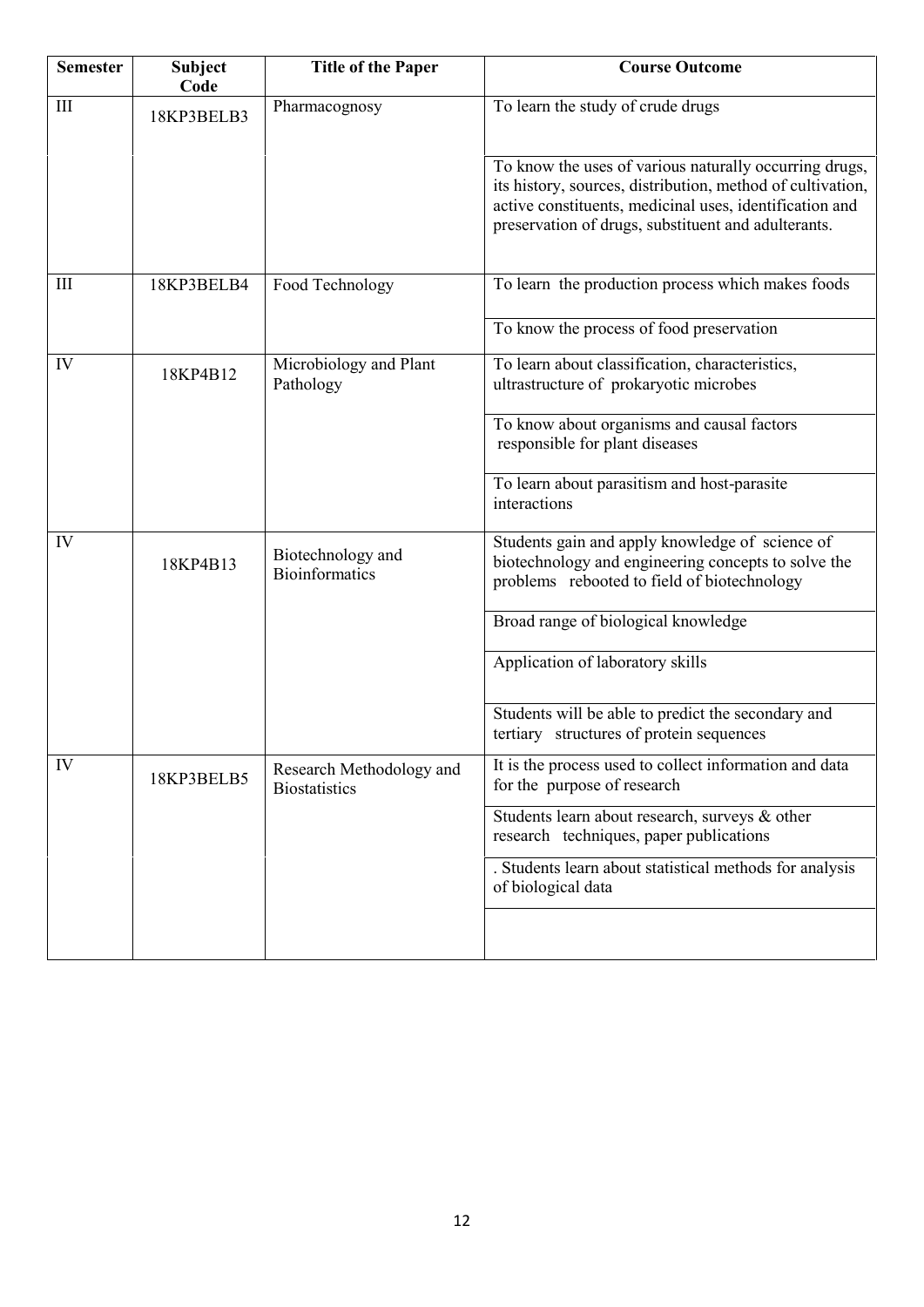# **KUNTHAVAI NAACCHIYAAR GOVERNMENT ARTS COLLEGE FOR WOMEN(A) THANJAVUR- 7 COURSE OUTCOME FOR THE SYLLABUS 2018 ONWARDS DEPARTMENT OF BOTANY- M.PHIL**

| <b>Semester</b> | <b>Subject</b><br>Code | <b>Title of the Paper</b>           | <b>Course Outcome</b>                                                                                                                                                                                        |
|-----------------|------------------------|-------------------------------------|--------------------------------------------------------------------------------------------------------------------------------------------------------------------------------------------------------------|
| I               | 18KM1BT1               | <b>Research Methodology</b>         | It is the process used to collect information and data<br>for the purpose of research                                                                                                                        |
|                 |                        |                                     | Students learn about research, surveys & other<br>research techniques, paper publications etc.                                                                                                               |
| $\mathbf{I}$    | 18KM1BT2               | Advances in Botany                  | To develop an understanding of plant growth and<br>function under challenging environmental<br>conditions                                                                                                    |
|                 |                        |                                     | Application of the knowledge will allow development<br>of plants with enhanced tolerance to environmental<br>stresses and help to establish sustainable agriculture<br>systems in arid regions of the world. |
| I               | 18KM1BT3               | Research Trends in Plant<br>Science | Students learn about transgenic plants, production of<br>secondary metabolites                                                                                                                               |
|                 |                        |                                     | To learn about industrial botany, genetic<br>recombination and gene transfer methods in plant cells                                                                                                          |
|                 | 18KM1BT4               | Teaching and Learning Skills        | To acquire the programme specification at the level of<br>award like the tripos, M.Phil. or at a major<br>subdivisions                                                                                       |
|                 |                        |                                     |                                                                                                                                                                                                              |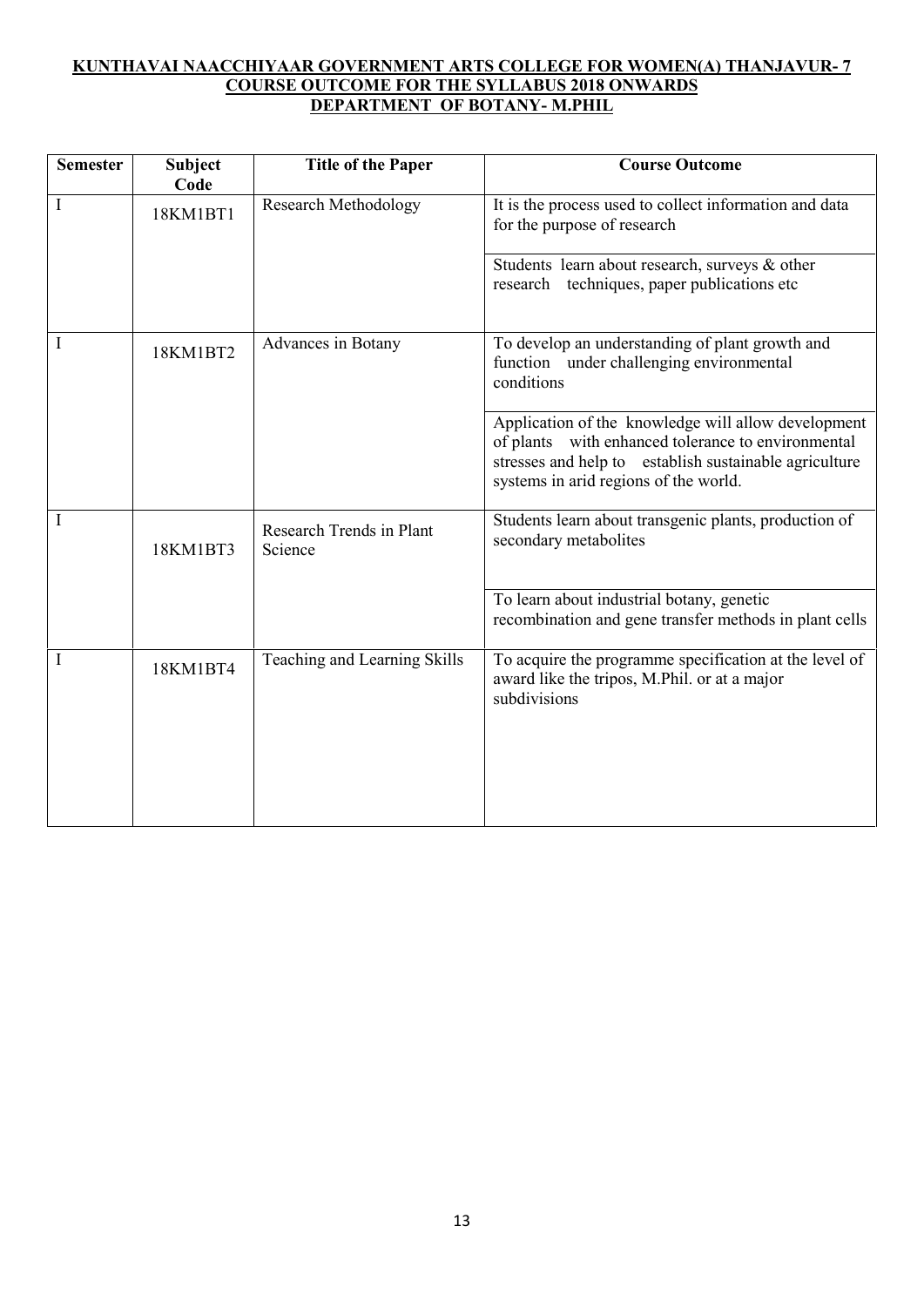# **KUNTHAVAI NAACCHIYAAR GOVERNMENT ARTS COLLEGE FOR WOMEN(A) THANJAVUR- 7 COURSE OUTCOME FOR THE SYLLABUS 2018 ONWARDS DEPARTMENT OF PHYSICS- B.SC PHYSICS**

| <b>Semester</b> | <b>Subject</b><br>Code | <b>Title of the Paper</b>       | <b>Course Outcome</b>                                                    |
|-----------------|------------------------|---------------------------------|--------------------------------------------------------------------------|
| I               | 18K1PO1                | Properties of matter            | To understand the properties of materials                                |
|                 |                        |                                 | To study the elastic behavior of beams and<br>pendulums                  |
|                 |                        |                                 | To understand the surface tension and viscosity of<br>fluids             |
|                 |                        |                                 | To study the basic properties of sound waves and<br>ultrasonics          |
| $\mathbf{I}$    | 18K2PO2P               | Physics Practical -I            | To understand the elastic behavior of materials                          |
|                 |                        |                                 | To understand the working of optical lenses                              |
|                 |                        |                                 | To understand the heating behavior of elements                           |
|                 |                        |                                 | To understand the laws of transverse vibrations in<br>strings            |
| $\mathbf{I}$    | 18K2PO3                | Mechanics and Relativity        | To know about dynamics and gravitation                                   |
|                 |                        |                                 | To study the behavior of rigid body dynamics                             |
|                 |                        |                                 | To analyse the performance of hydrostatic and<br>hydrodynamics           |
|                 |                        |                                 | To gain knowledge in theory of relativity                                |
| Ш               | 18K3PO4                | <b>Optics and Laser Physics</b> | To understands the various theories of light                             |
|                 |                        |                                 | To understand the properties of light like<br>reflection, refraction etc |
|                 |                        |                                 | To understand the resolving power of different<br>optical instruments    |
|                 |                        |                                 | To gain knowledge of applications of light in<br>various fields          |
| IV              | 18K4PO5P               | Physics Practical -II           | To study the diode characteristics                                       |
|                 |                        |                                 | To study the wavelength of light                                         |
|                 |                        |                                 | To understand the specific heat capacity                                 |
|                 |                        |                                 | To learn to calibrate ammeter and voltmeter                              |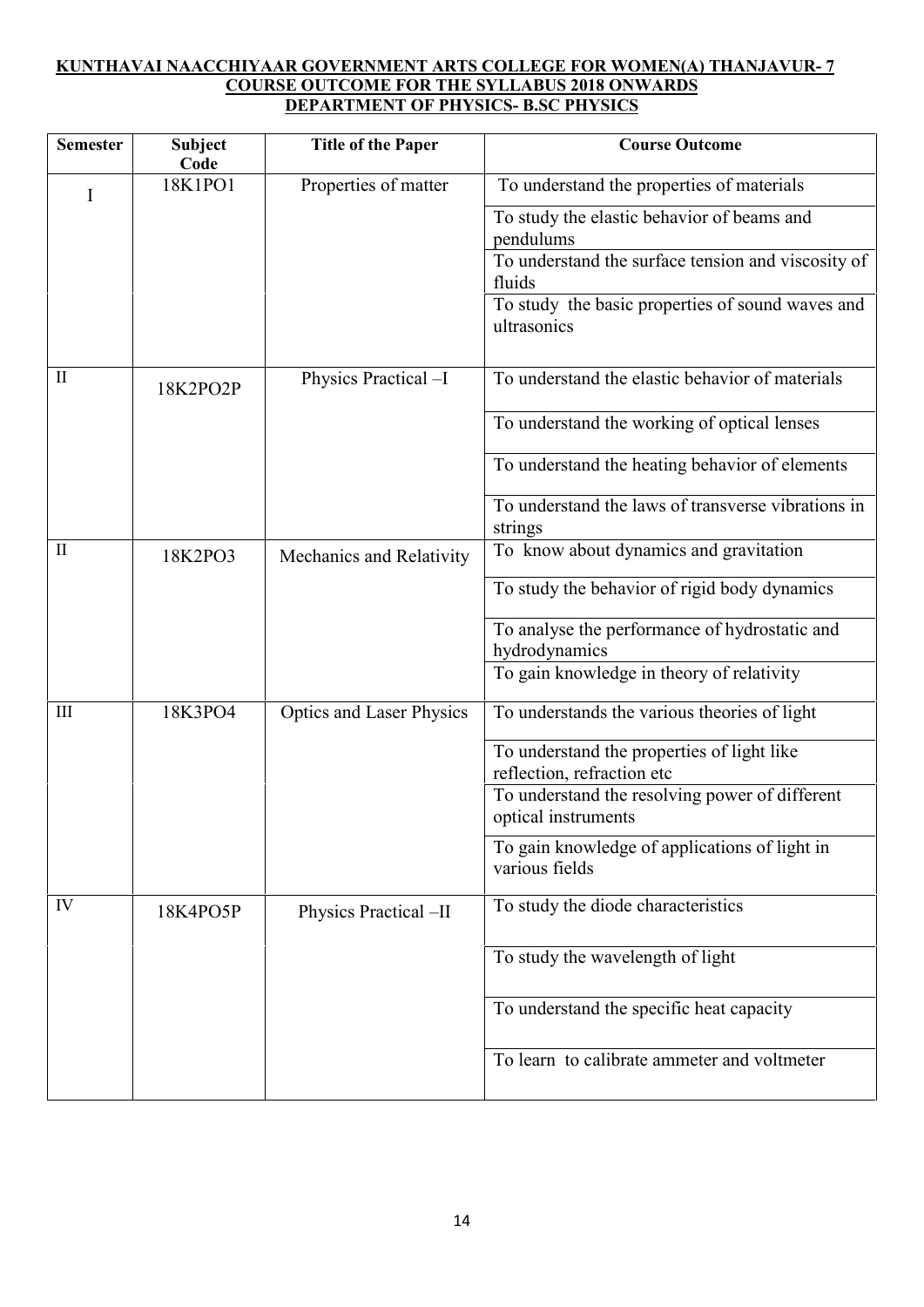| <b>Semester</b> | <b>Subject</b><br>Code | <b>Title of the Paper</b>             | <b>Course Outcome</b>                                                                                                            |
|-----------------|------------------------|---------------------------------------|----------------------------------------------------------------------------------------------------------------------------------|
| V               | 18K4PO6                | <b>Thermal and Statistical</b>        | To-gain knowledge in kinetic theory of gases                                                                                     |
|                 |                        | physics                               | To understand the nature of thermodynamic<br>properties like enthalpy, entropy, etc.<br>To understand the laws in thermodynamics |
|                 |                        |                                       | To understand the statistical method to solve<br>practical problems                                                              |
| V               | 18K5PO7                | <b>Electricity and Magnetism</b>      | To gain knowledge about the basic concepts of<br>electric and magnetic fields                                                    |
|                 |                        |                                       | To analyse the chemical and heating effect of<br>current                                                                         |
|                 |                        |                                       | To understand the faradays law of induction                                                                                      |
|                 |                        |                                       | To gain knowledge on nature of magnetic<br>materials                                                                             |
| V               | 18K5PO8                | Analog Electronics                    | To understand the basics of diode                                                                                                |
|                 |                        |                                       | To analyse the characteristic of transistors                                                                                     |
|                 |                        |                                       | To study the working of amplifiers and oscillators                                                                               |
|                 |                        |                                       | To understand the application of amp and IC's                                                                                    |
| V               | 18K5PO9                | Wave mechanics and<br>nuclear physics | To understand the wave particle duality and<br>postulates of quantum theory                                                      |
|                 |                        |                                       | To learn the application of Schrodinger wave<br>equation                                                                         |
|                 |                        |                                       | To understand the basics of nucleus                                                                                              |
|                 |                        |                                       | Students learn about fission and fusion and<br>nuclear power energy.                                                             |
| V               | 18K5PELP1              | <b>Numerical Methods</b>              | To understand the basic elements of numerical<br>methods with application                                                        |
|                 |                        |                                       | Students learn to find a stable algorithm for<br>solving mathematical problems                                                   |
|                 |                        |                                       | To create, analyze and implements algorithms for<br>numerical solutions                                                          |
|                 |                        |                                       | Introduction to differential and integral<br>equations                                                                           |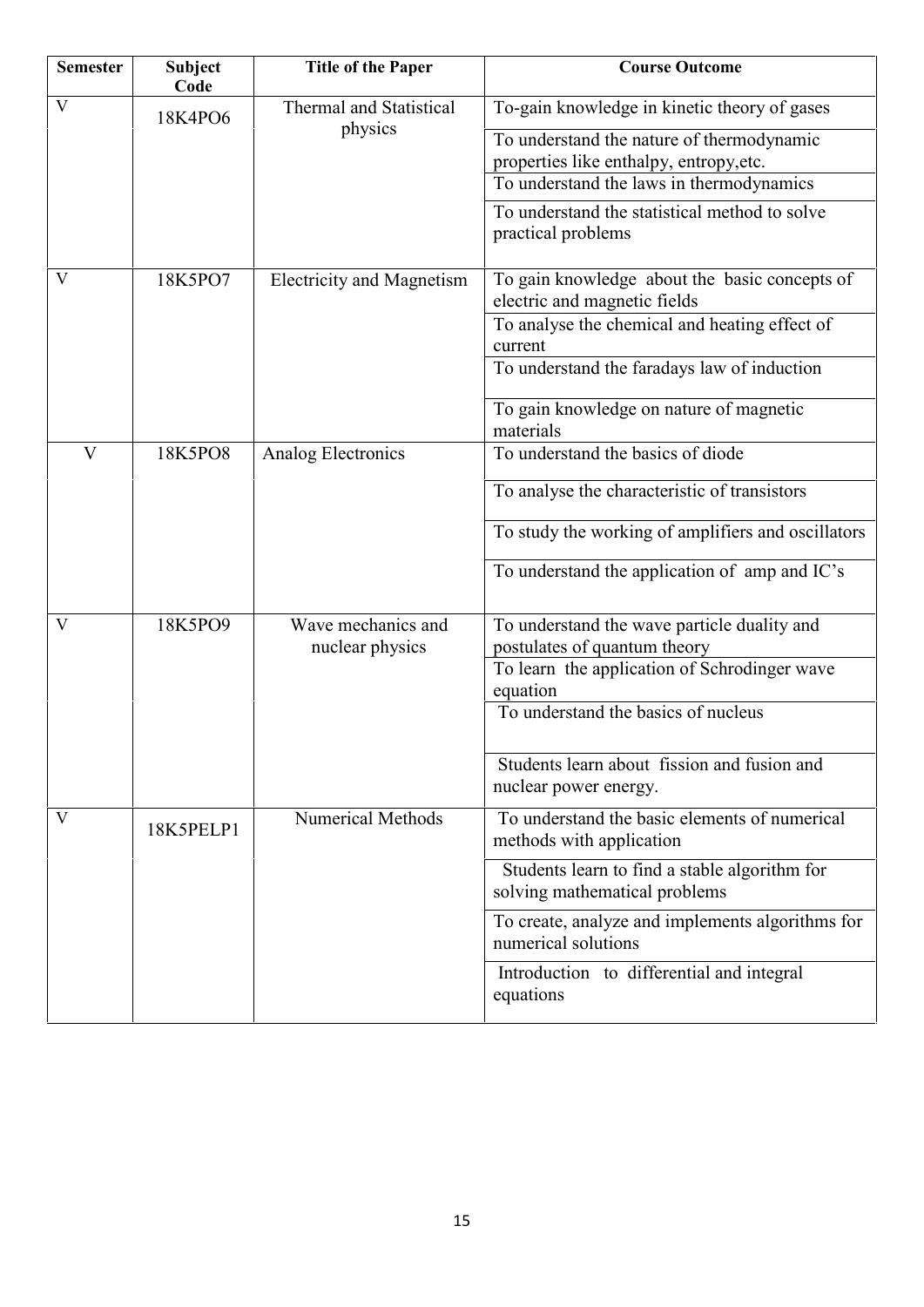| <b>Semester</b> | <b>Subject</b><br>Code | <b>Title of the Paper</b>              | <b>Course Outcome</b>                                                   |
|-----------------|------------------------|----------------------------------------|-------------------------------------------------------------------------|
| VI              | 18K6P10P               | Physics Practical - III                | Introduction to the optical properties of prism                         |
|                 |                        |                                        | To know and understand the behavior of<br>thermocouple                  |
|                 |                        |                                        | Introduction to self inductance and mutual                              |
|                 |                        |                                        | inductance                                                              |
|                 |                        |                                        | To know about the behavior of magnets                                   |
| VI              | 18K6P11P               | Physics Practical – IV                 | To understand the logic functions                                       |
|                 |                        |                                        | To understand the performance of                                        |
|                 |                        |                                        | microprocessor                                                          |
|                 |                        |                                        | To understand number systems and codes                                  |
|                 |                        |                                        | To understand oscillators and pumps                                     |
| VI              | 18K6P12                | Microprocessor and<br>Programming in C | To understand the basic concepts of operators and<br>expressions        |
|                 |                        |                                        | To analyse the relationships between various<br>statements              |
|                 |                        |                                        | To study the different types of arrays, structures.                     |
|                 |                        |                                        | To write programs for solving problems                                  |
| VI              | 18K6P13                | <b>Digital Electronics</b>             | To gain knowledge on number systems                                     |
|                 |                        |                                        | To gain knowledge on logic circuits                                     |
|                 |                        |                                        | Introduction to Boolean algebra and k-maps                              |
|                 |                        |                                        | To learn about microprocessor                                           |
| VI              | 18K6PELP2              | Atomic and Solid state<br>physics      | To learn about the basic concepts of force<br>between atoms and bonding |
|                 |                        |                                        | To understand the behaviour of conductors and<br>insulators             |
|                 |                        |                                        | To understand the properties of dielectric<br>materials                 |
|                 |                        |                                        |                                                                         |
|                 |                        |                                        | To study the crystal system                                             |
|                 |                        |                                        |                                                                         |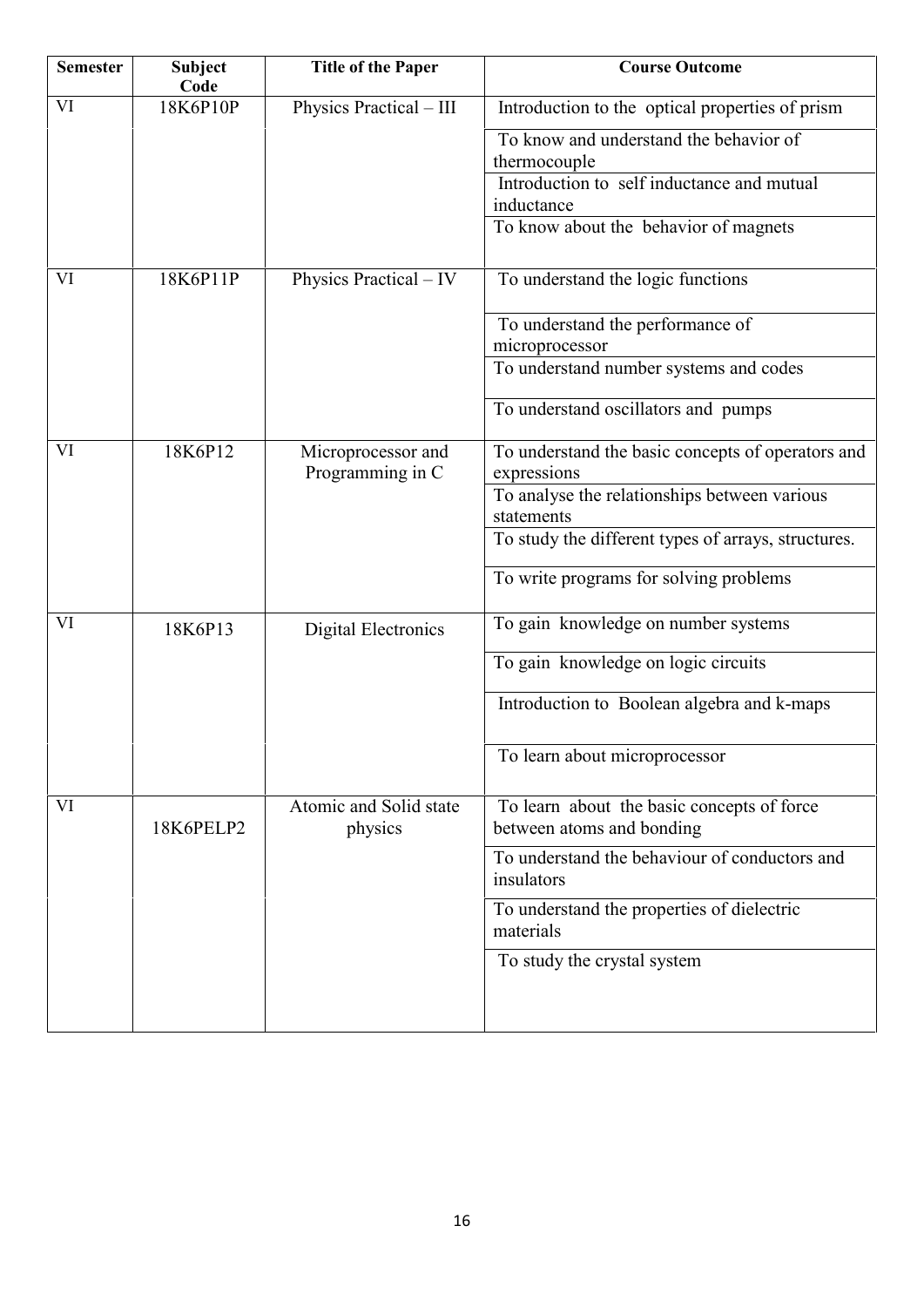| <b>Semester</b> | <b>Subject</b><br>Code | <b>Title of the Paper</b> | <b>Course Outcome</b>                      |
|-----------------|------------------------|---------------------------|--------------------------------------------|
| VI              | 18K6PELP3              | <b>Advanced Physics</b>   | Introduction to Solar energy applications  |
|                 |                        |                           | To understand the renewable energy sources |
|                 |                        |                           | To gain knowledge on thin films            |
|                 |                        |                           | To study the properties of nano materials. |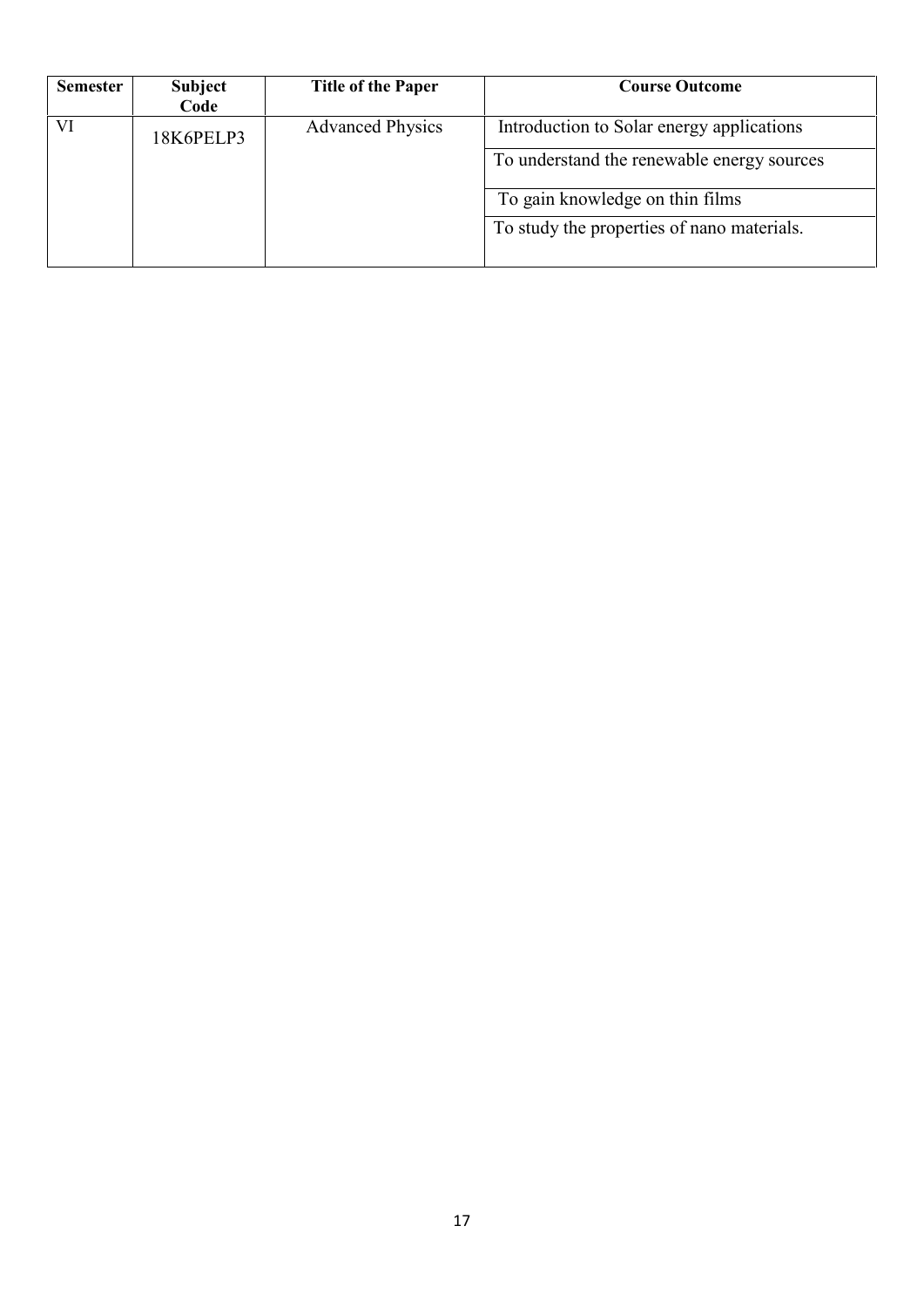## **KUNTHAVAI NAACCHIYAAR GOVERNMENT ARTS COLLEGE FOR WOMEN(A) THANJAVUR- 7 COURSE OUTCOME FOR THE SYLLABUS 2018 ONWARDS DEPARTMENT OF PHYSICS- M.SC PHYSICS**

| <b>Semester</b> | <b>Subject</b><br>Code | <b>Title of the Paper</b>                   | <b>Course Outcome</b>                                           |
|-----------------|------------------------|---------------------------------------------|-----------------------------------------------------------------|
| I               | 18KP1PO1               | <b>Mathematical Physics</b>                 | To understands the fundamental principles of<br>physics         |
|                 |                        |                                             | To understand mathematics to solve applied<br>problems          |
|                 |                        |                                             | To understand matrices group theory and tensor                  |
|                 |                        |                                             | To solve non-routine physical problems.                         |
|                 | 18KP1PO2               | <b>Classical Dynamics and</b><br>Relativity | To understand the mechanical concepts of system<br>of particles |
|                 |                        |                                             | To understand the rotational motion of rigid<br>bodies          |
|                 |                        |                                             | To understands the Lagrangian and Hamiltonian<br>formalism      |
|                 |                        |                                             | To understands special and general theory of<br>relativity      |
| I               | 18KP1PO3               | <b>Statistical Physics</b>                  | To gain knowledge on microscopic properties of<br>system        |
|                 |                        |                                             | To correlate classical mechanics with<br>thermodynamics         |
|                 |                        |                                             | To understands the different statistics<br>(FD, BE, MB)         |
|                 |                        |                                             | To understands canonical ensembles                              |
| Ι               | 18KP1PO4P              | Practical I                                 | To understand the elasticity of materials                       |
|                 |                        |                                             | To understand the electric and magnetic fields                  |
|                 |                        |                                             | To understand the use of spectrometer and<br>spherometer        |
| I               | 18KP1PELP1             | Analog and digital<br>electronics           | To understand the basics of diode, transistors<br>amplifiers    |
|                 |                        |                                             | To analyse the application of amp and IC's                      |
|                 |                        |                                             | To gain knowledge on sequential logic circuits                  |
|                 |                        |                                             | To gain knowledge on microprocessor and<br>microcontrollers     |
|                 |                        |                                             |                                                                 |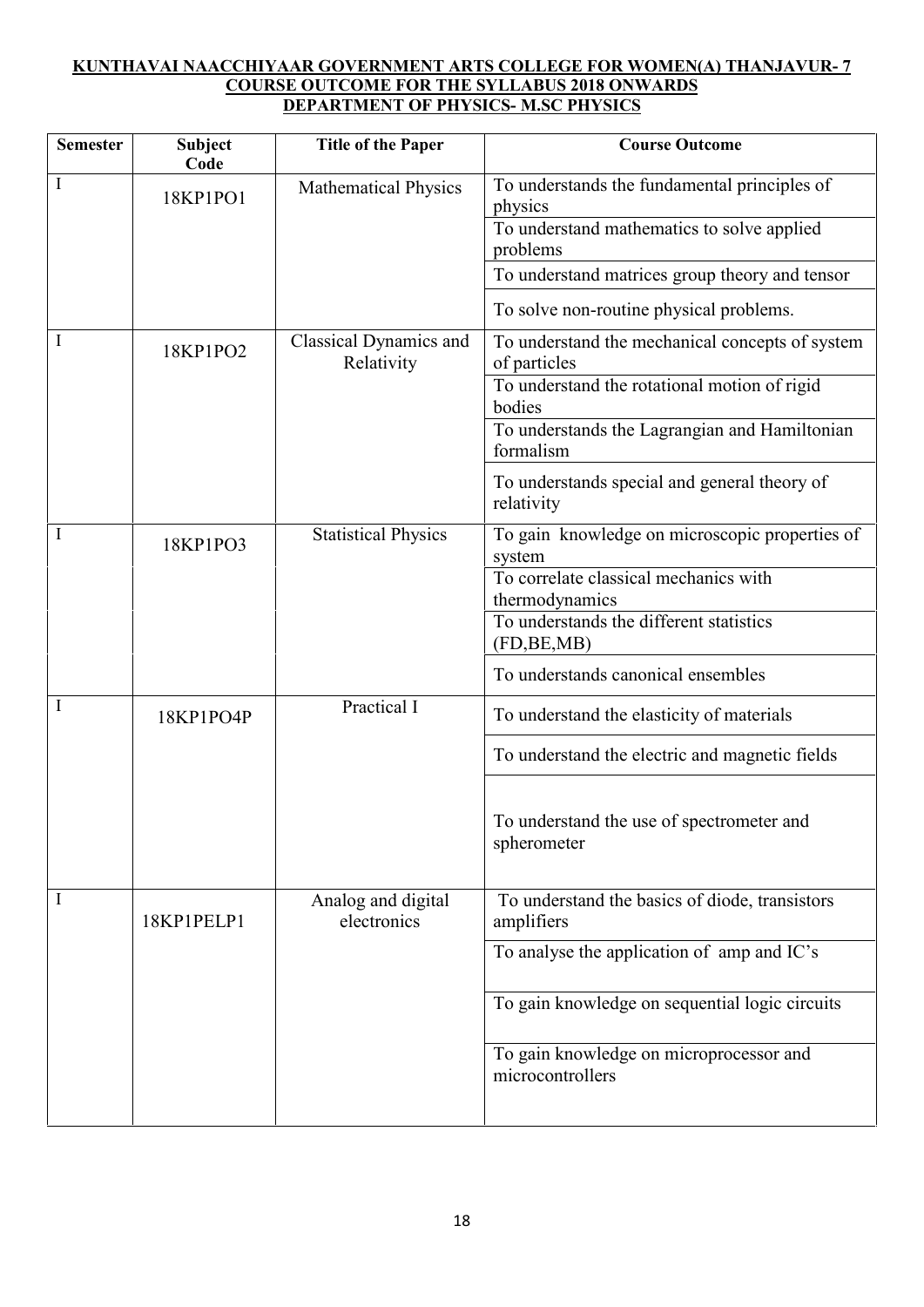| <b>Course Outcome</b>                               |
|-----------------------------------------------------|
| To gain knowledge of mathematical concept of        |
| To learn about electric field lines                 |
| To learn about magnetic field characteristics       |
| To know on transmission lines                       |
| To understand the discrete behavior of particle     |
| To understand exactly solvable systems              |
| To gain knowledge on scattering theory              |
| To understand relativistic quantum mechanics        |
| To understand the crystallography                   |
| To understand the behaviour of conductors and       |
| To understand the properties of dielectric          |
| To understand the superconducting materials         |
| To understand the elasticity of materials           |
| To understand the electric and magnetic fields      |
| To understand the use of spectrometer and           |
| To study the working of transistor                  |
| To understand the basic of numerical methods        |
| To find a stable algorithm for solving              |
| To analyze and implements algorithms for            |
| To study the solution for differential and integral |
|                                                     |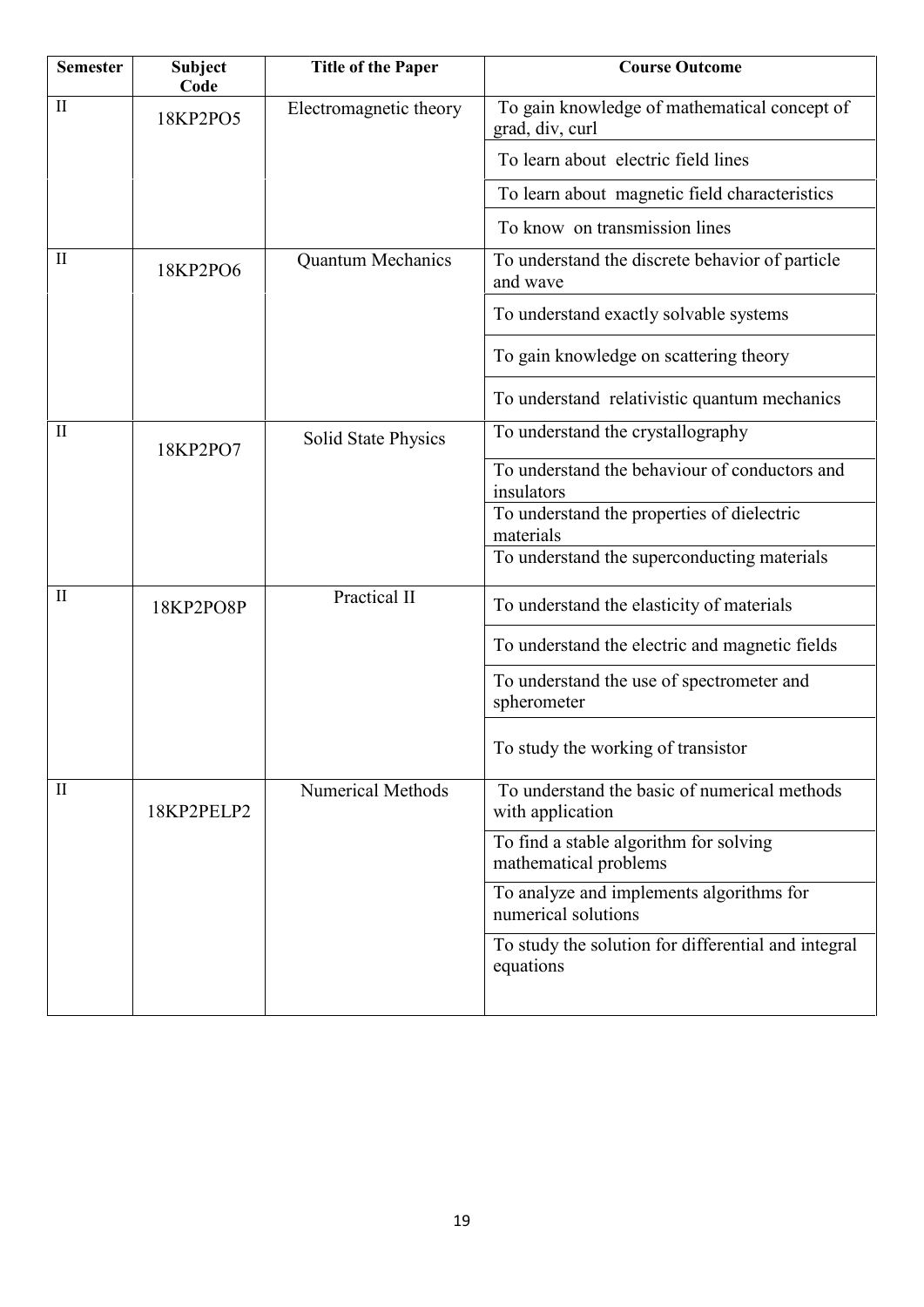| <b>Semester</b> | <b>Subject</b><br>Code | <b>Title of the Paper</b>    | <b>Course Outcome</b>                                                  |
|-----------------|------------------------|------------------------------|------------------------------------------------------------------------|
| $\mathbf{I}$    | 18KP2PELP2             | <b>Numerical Methods</b>     | To understand the basic of numerical methods<br>with application       |
|                 |                        |                              | To find a stable algorithm for solving                                 |
|                 |                        |                              | mathematical problems                                                  |
|                 |                        |                              | To analyze and implement algorithms for<br>numerical solutions         |
|                 |                        |                              | To study the solution for differential and integral<br>equations       |
| $\mathbf{I}$    | 18KP2SSP1              | <b>Laser Physics</b>         | To understand the interaction of light with matter                     |
|                 |                        |                              | To understand the principle of laser                                   |
|                 |                        |                              | To gain knowledge on different types of laser                          |
|                 |                        |                              | To understand the applications of laser in<br>different fields         |
| III             | 18KP3PO9               | Spectroscopy                 | Introduction to spectroscopy                                           |
|                 |                        |                              | To analyze and interpret the spectroscopic data                        |
|                 |                        |                              | To study the use of spectroscopic techniques with<br>systematic skills |
|                 |                        |                              | To gain knowledge on analysis of complex<br>molecules                  |
| III             | 18KP3P10               | Nuclear and Particle Physics | To acquire knowledge of basic properties of<br>nucleus                 |
|                 |                        |                              | To understand theoretical background of nuclear<br>energy              |
|                 |                        |                              | To understands the application of nuclear energy                       |
|                 |                        |                              | To understand the particle physics and<br>classification of particles. |
| Ш               | 18KP3P11P              | Practical III                | To gains knowledge on o amps circuits                                  |
|                 |                        |                              | To understands the behavior of IC and flipflops                        |
|                 |                        |                              | To writes C programs for various numerical<br>problems                 |
|                 |                        |                              | To understands memory circuits and<br>microprocessor                   |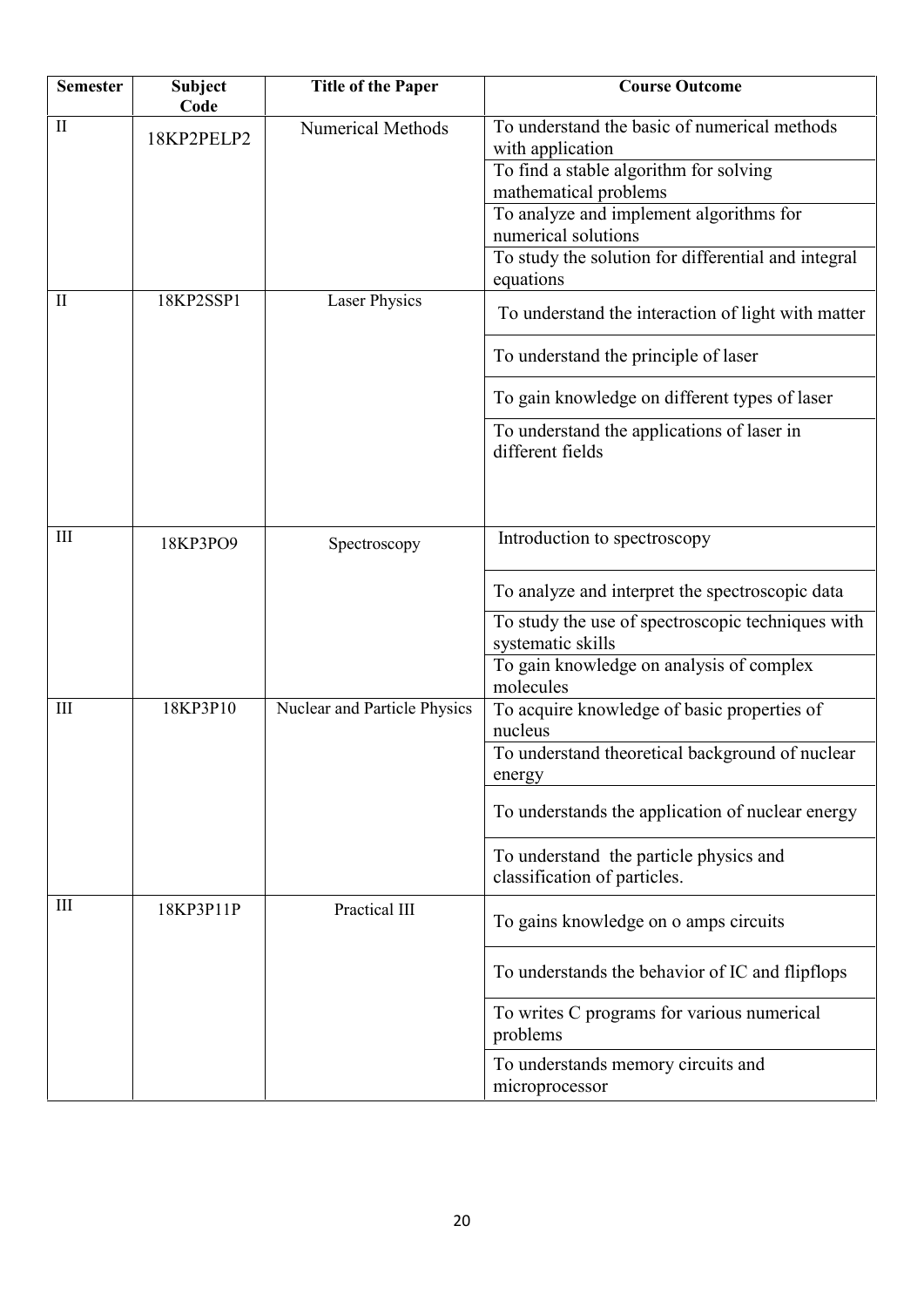| <b>Semester</b> | <b>Subject</b><br>Code | <b>Title of the Paper</b>             | <b>Course Outcome</b>                                                                                 |
|-----------------|------------------------|---------------------------------------|-------------------------------------------------------------------------------------------------------|
| III             | 18KP3PELP3             | Communication<br>electronics          | To understand the communication systems                                                               |
|                 |                        |                                       | To gain knowledge on microwaves and its<br>applications<br>To understands optical fiber communication |
|                 |                        |                                       | system                                                                                                |
|                 |                        |                                       | To understand satellite and cellular<br>communication                                                 |
| III             | 18KP3PELP4             | Microprocessor and<br>microcontroller | To understand the microprocessor architecture                                                         |
|                 |                        |                                       | To gain knowledge on programming using<br>microprocessor                                              |
|                 |                        |                                       | To understands the microcontrollers and<br>communication                                              |
|                 |                        |                                       | To gain knowledge on applications of<br>microprocessors                                               |
| III             | 18KP3PSSP2             | <b>Solar Energy</b>                   | To understand the structure of sun                                                                    |
|                 |                        |                                       | To gain knowledge on various solar collectors                                                         |
|                 |                        |                                       | To study solar cell and its types                                                                     |
|                 |                        |                                       | To know the application of solar energy                                                               |
| IV              | 18KP4P12               | Nano Physics                          | To understands the types of nanomaterial                                                              |
|                 |                        |                                       | Introduction to nanostructures                                                                        |
|                 |                        |                                       | To know about the synthesis of nanomaterials                                                          |
|                 |                        |                                       | To learn the applications of nanomaterials                                                            |
| IV              | 18KP4P13               | Thin Film Physics                     | To gain basic knowledge on thin films                                                                 |
|                 |                        |                                       | To study the various deposition techniques                                                            |
|                 |                        |                                       | To gain knowledge of the properties on thin<br>films                                                  |
|                 |                        |                                       | To understand the various applications of thin<br>films                                               |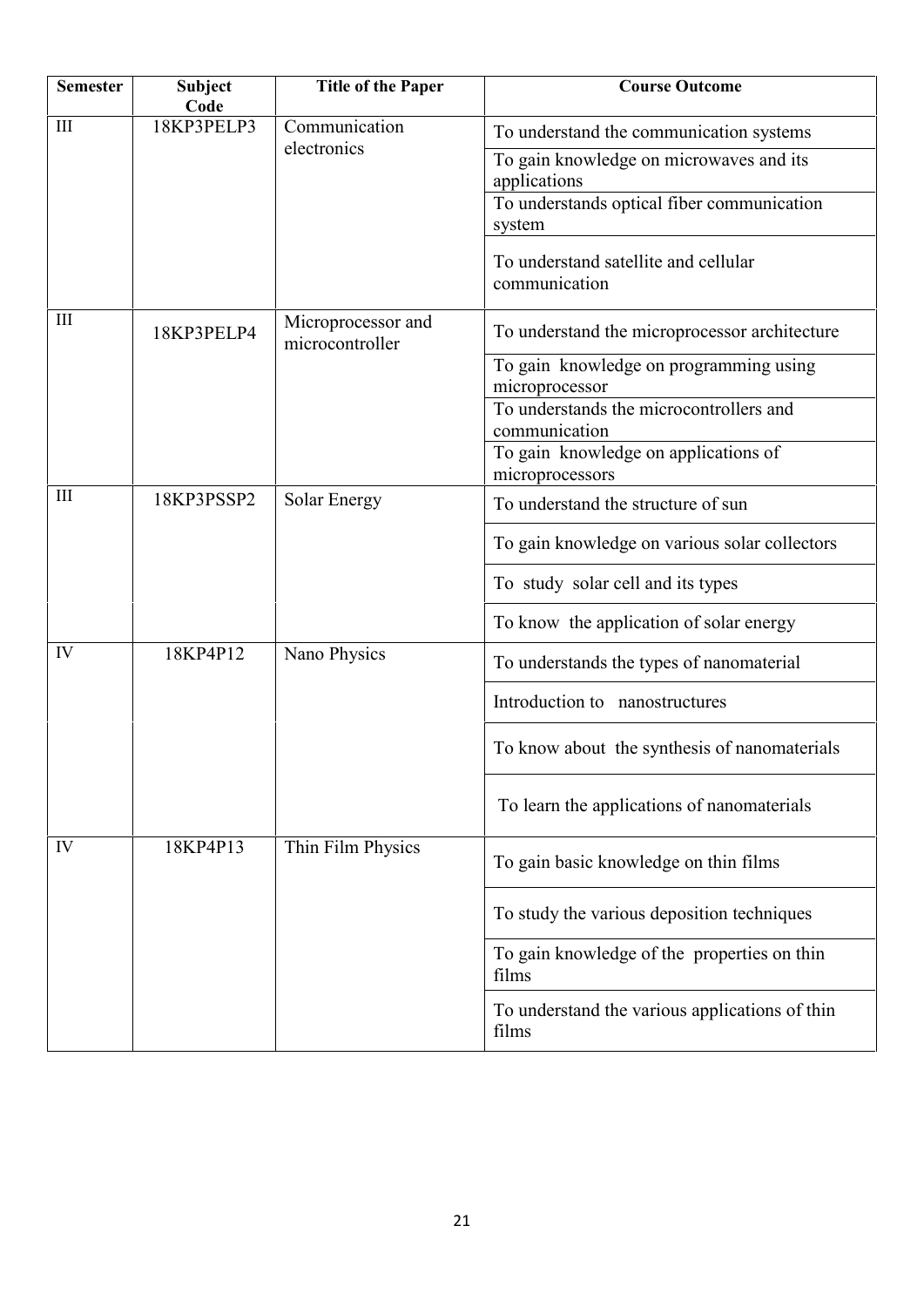| <b>Semester</b> | <b>Subject</b><br>Code | <b>Title of the Paper</b> | <b>Course Outcome</b>                                               |
|-----------------|------------------------|---------------------------|---------------------------------------------------------------------|
| IV              | 18KP4P14P              | Practical IV              | To gain knowledge on o amps circuits                                |
|                 |                        |                           | To understands the behavior of IC and flipflops                     |
|                 |                        |                           | To writes C programs for various numerical<br>problems              |
|                 |                        |                           | To understands memory circuits and<br>microprocessor                |
| IV              | 18KP4PELP5             | <b>Medical Physics</b>    | To understand the method of developing new<br>disease control tools |
|                 |                        |                           | Introduction to medical diagnostic imaging                          |
|                 |                        |                           | To understand the ultrasound imaging                                |
|                 |                        |                           | To understand the use of x-ray                                      |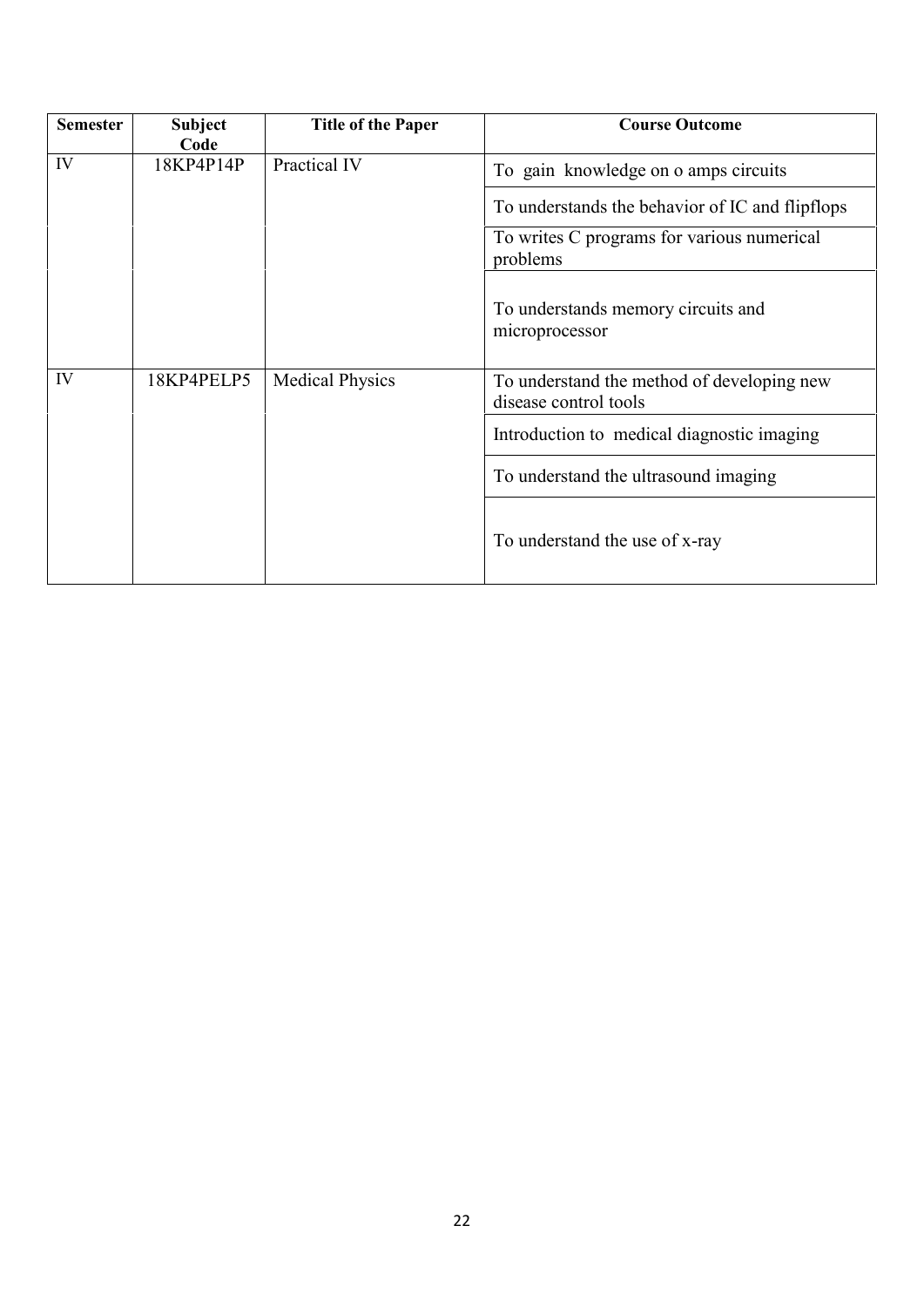## **KUNTHAVAI NAACCHIYAAR GOVERNMENT ARTS COLLEGE FOR WOMEN(A) THANJAVUR- 7 COURSE OUTCOME FOR THE SYLLABUS 2018 ONWARDS DEPARTMENT OF CHEMISTRY- B.SC CHEMISTRY**

| <b>Semester</b>    | <b>Subject</b><br>Code        | <b>Title of the Paper</b>    | <b>Course Outcome</b>                                                             |
|--------------------|-------------------------------|------------------------------|-----------------------------------------------------------------------------------|
| I                  | 18K1CH01                      | Inorganic, Organic and       | To know the arrangement of elements in                                            |
|                    |                               | Physical chemistry- I        | the periodic table and the periodic properties                                    |
|                    |                               |                              | To understand the geometry and the method of                                      |
|                    |                               |                              | naming organic compounds                                                          |
|                    |                               |                              | To learn the various methods of preparations of                                   |
|                    |                               |                              | aliphatic hydrocarbons                                                            |
|                    |                               |                              | To appreciate the basics of gaseous and colloidal<br>states                       |
| $\mathbf{I}$       | 18K2CH02P                     | Inorganic Qualitative        | To enable the students to develop analytical                                      |
|                    |                               | Analysis                     | skill in inorganic qualitative analysis                                           |
|                    |                               | <b>Chemistry Practical I</b> | To learn and appreciate the various coloured<br>chemical reactions of metal ions. |
|                    | 18K2CH03                      | Inorganic, Organic and       | To identify the nature of chemical bond in a                                      |
|                    |                               | Physical chemistry-II        | given inorganic compound                                                          |
|                    |                               |                              | To know the nature of compounds formed by p-                                      |
|                    |                               |                              | block elements                                                                    |
|                    |                               |                              | To introduce the students to the basics of                                        |
|                    |                               |                              | organic polymers                                                                  |
|                    |                               |                              | To understand the concept of thermodynamics                                       |
| $\mathop{\rm III}$ | 18K3CH04                      | Inorganic, Organic and       | To understand the different kinds of                                              |
|                    |                               | Physical chemistry-III       | chemical forces in molecules                                                      |
|                    |                               |                              | To learn the preparation and mechanism of<br>organic halide compounds             |
|                    |                               |                              | Introduction to the basic principles of quantum<br>chemistry                      |
|                    |                               |                              |                                                                                   |
|                    |                               |                              | To know the relation between colligative                                          |
|                    |                               |                              | properties and molecular weight of solutes                                        |
|                    | 18K3B/P/ZA<br>CH <sub>1</sub> | Allied Chemistry-I           | Introduction to the basic concepts of chemistry                                   |
|                    |                               |                              | To facilitate pursuit of a career in chemistry.                                   |
|                    |                               |                              |                                                                                   |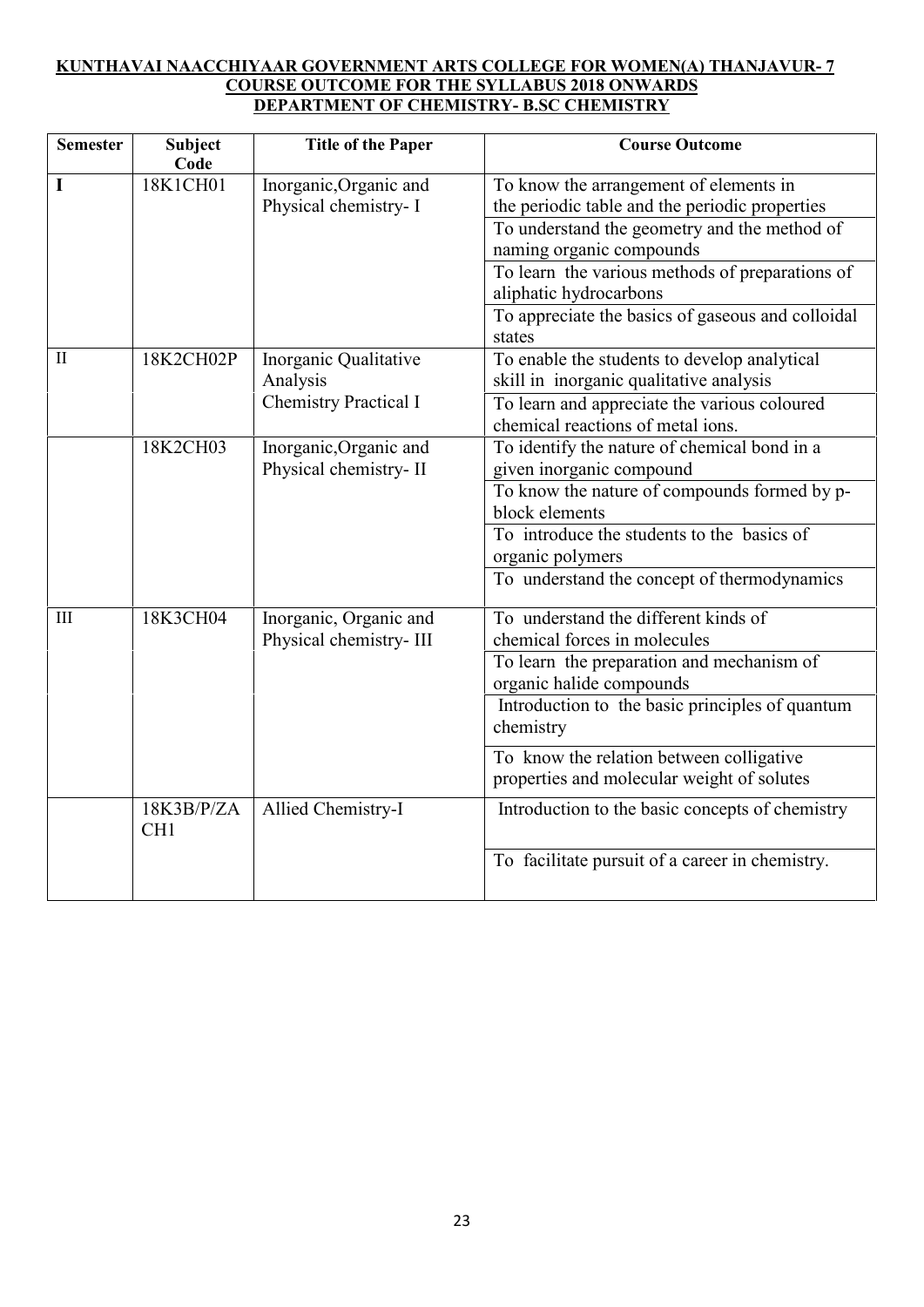| <b>Semester</b> | <b>Subject</b><br>Code | <b>Title of the Paper</b>                            | <b>Course Outcome</b>                                                                                         |
|-----------------|------------------------|------------------------------------------------------|---------------------------------------------------------------------------------------------------------------|
| III             | 18K3CHEL01             | Agro Chemistry                                       | Understand the principles and properties of soil                                                              |
|                 |                        |                                                      | Importance of agricultural chemistry                                                                          |
|                 |                        |                                                      | Understand the use chemicals in improvement of<br>agricultural crops                                          |
|                 |                        |                                                      | An exposure to find, analyse and find the suitable<br>method to cultivate and promote agricultural<br>methods |
| Ш               | 18K3SSCH1              | Food Chemistry                                       | Introduction to basics of Food Chemistry                                                                      |
|                 |                        |                                                      | Know the nutritional values of food                                                                           |
|                 |                        |                                                      | Awareness on the food spoilage and adulteration                                                               |
|                 |                        |                                                      | Gain knowledge in food analysis                                                                               |
| IV              | 18K3CH05P              | Volumetric Analysis<br><b>Chemistry Practical II</b> | Enable the students to acquire the quantitative<br>skills in volumetric analysis                              |
|                 |                        |                                                      | At the end of the course, the students should be<br>able to plan experimental projects and execute<br>them    |
| IV              | 18K4CH06               | Inorganic, Organic<br>and Physical                   | Know the nature of compounds<br>formed by halogens and noble gases                                            |
|                 |                        | chemistry-IV                                         | Understand the mechanism of reactions of<br>aromatic hydrocarbons                                             |
|                 |                        |                                                      | Learn the preparation of organic compounds of<br>oxygen based functional groups                               |
|                 |                        |                                                      | Enable the students to understand the effect of<br>pressure and temperature on phase equilibrium              |
| IV              | 18K4B/P/ZACH2P         | Allied Chemistry II<br>Practical                     | Enable the students to acquire the<br>quantitative skills in volumetric analysis                              |
|                 |                        |                                                      | Understand better the concepts of organic<br>analysis                                                         |
|                 |                        |                                                      | Appreciate the chemistry of various<br>functionalized organic compounds through<br>analysis                   |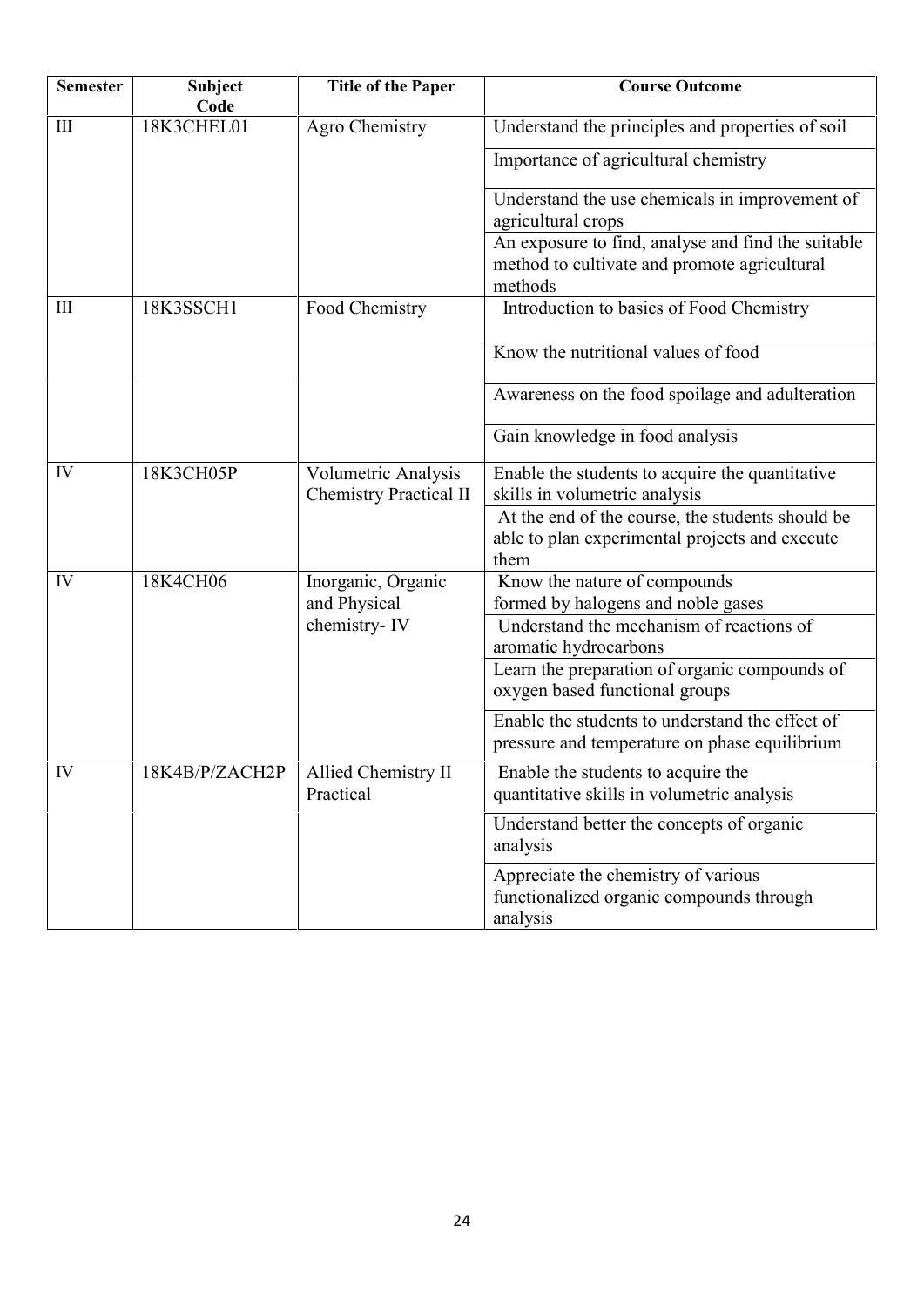| <b>Semester</b> | <b>Subject</b><br>Code | <b>Title of the Paper</b> | <b>Course Outcome</b>                                                           |
|-----------------|------------------------|---------------------------|---------------------------------------------------------------------------------|
| IV              | 18K4B/P/ZACH3          | Allied Chemistry III      | Introduction to the basic concepts of chemistry                                 |
|                 |                        |                           | To enable the students to pursue careers related to<br>chemistry                |
| IV              | 18K4CHEL02             | Hydro Chemistry           | Understanding of water quality parameters                                       |
|                 |                        |                           | Methods employed for purification of water for<br>industry and home             |
|                 |                        |                           | Know about pollutants, pollution and<br>toxic effects                           |
|                 |                        |                           | Know about water borne diseases                                                 |
| IV              | 18K4SSCH2              | Dairy Chemistry           | Importance of nutritional values of milk                                        |
|                 |                        |                           | Know about the composition and processing of<br>milk                            |
|                 |                        |                           | Know about the milk products and its<br>preservation                            |
| $\mathbf{V}$    | 18K5CH07               | Inorganic Chemistry- I    | Know the occurrence of lanthanides and<br>actinides in nature and their uses    |
|                 |                        |                           | Understand the basic concept of co-ordination<br>compounds and early theories   |
|                 |                        |                           | Know the existence of special types of<br>compounds through $\pi$ -acid ligands |
|                 |                        |                           | Know the industrial applications of binary<br>compounds                         |
| V               | 18K5CH08               | Organic Chemistry-I       | Understand the stereochemistry of optically<br>active compounds                 |
|                 |                        |                           | Understand the physical and chemical properties<br>of carbonyl compounds        |
|                 |                        |                           | Learn and practice the mechanism of above such<br>reactions                     |
|                 |                        |                           | Learn the basic aspects of<br>heterocyclic compounds                            |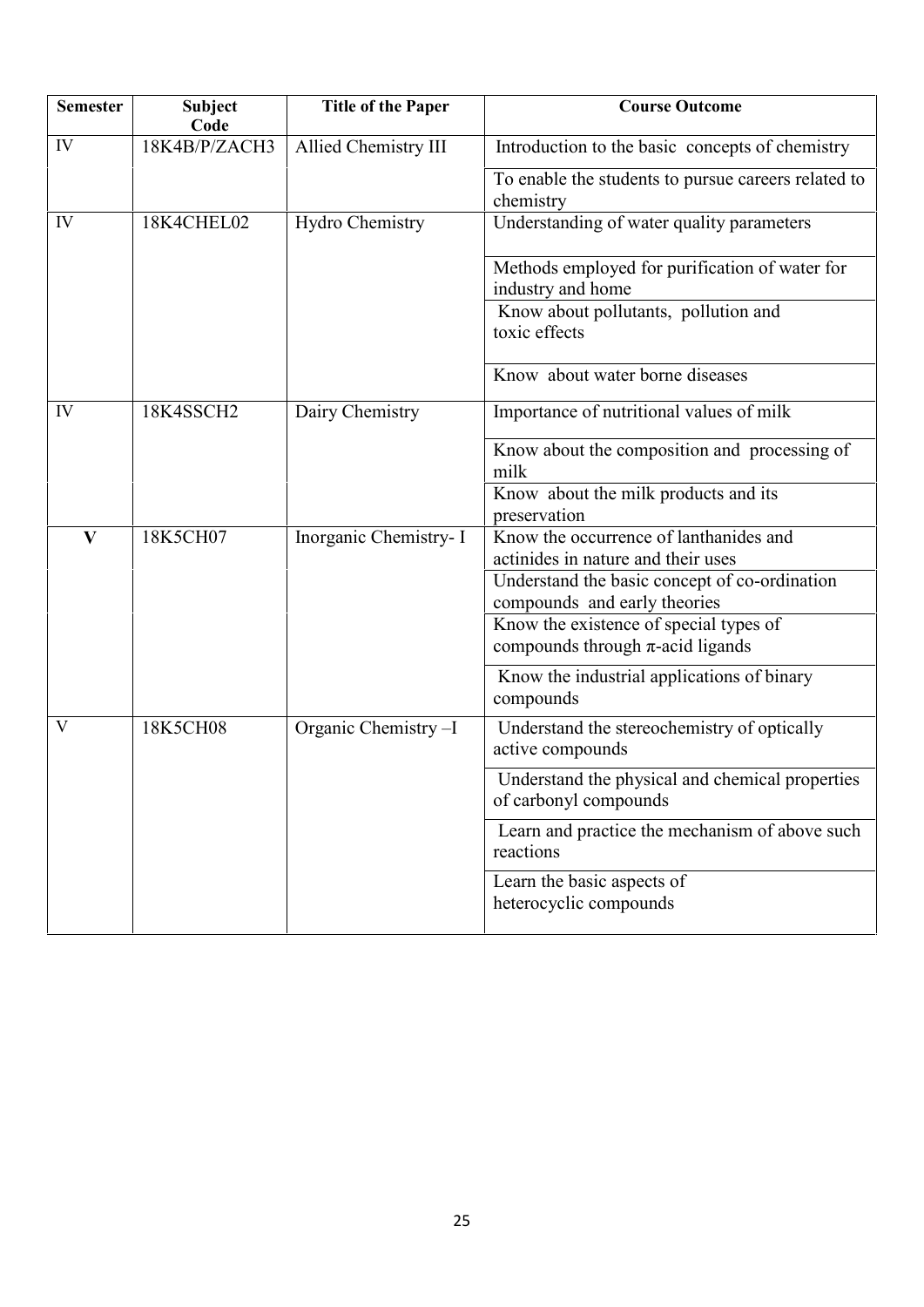| <b>Semester</b> | <b>Subject</b><br>Code | <b>Title of the Paper</b> | <b>Course Outcome</b>                                                                     |
|-----------------|------------------------|---------------------------|-------------------------------------------------------------------------------------------|
| V               | 18K5CH09               | Physical Chemistry-I      | Understand the concepts of thermodynamics and<br>apply it to physical and chemical system |
|                 |                        |                           | Enable to explain the concepts of reaction                                                |
|                 |                        |                           | mechanism from experimental data                                                          |
|                 |                        |                           | Relate the rates of reactions with different                                              |
|                 |                        |                           | temperatures                                                                              |
|                 |                        |                           | Understand the photochemical activation and                                               |
|                 |                        |                           | deactivation of molecules                                                                 |
|                 |                        |                           | Develop an attitude of critical thinking                                                  |
|                 |                        |                           | Learn the basic analytical methods                                                        |
|                 |                        |                           | Appreciate what is involved in an analysis                                                |
| VI              | 18K5CH10P              | Gravimetric & Organic     | Enable the students to develop analytical skills                                          |
|                 |                        | Analysis-Practical III    | in organic qualitative analysis and preparative                                           |
|                 |                        |                           | skills in organic preparations                                                            |
|                 |                        |                           | Enable the students to check the purity of organic                                        |
|                 |                        |                           | compounds by determining the melting or boiling<br>points                                 |
|                 |                        |                           | Enable the students to acquire the quantitative                                           |
|                 |                        |                           | skills in gravimetric analysis                                                            |
|                 |                        |                           | Planning and execution of experimental projects                                           |
| VI              | 18K5CH11P              | Physical Chemistry        | Introduction to the principles involved in the                                            |
|                 |                        | Practical IV              | conduct of experiments in the laboratory                                                  |
|                 |                        |                           | Interpretation of experimental data                                                       |
| VI              | 18K6CH12               | Inorganic Chemistry-II    | Identify the nature of metallic bond in                                                   |
|                 |                        |                           | an inorganic compound                                                                     |
|                 |                        |                           | Know the importance of nuclear reactions in the<br>modern world                           |
|                 |                        |                           | Understand the use of chemicals in improvement<br>of agricultural crops                   |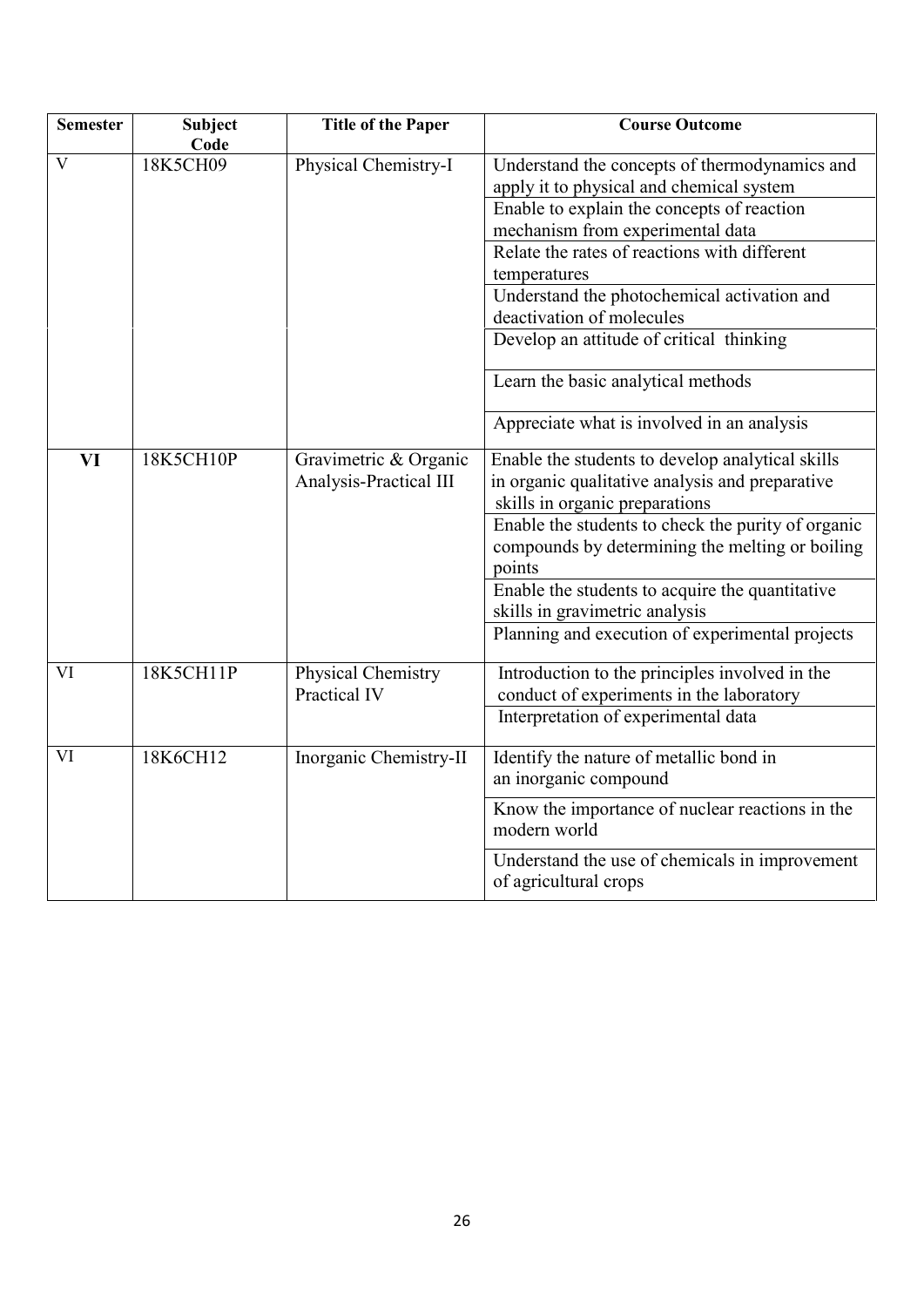| <b>Semester</b> | <b>Subject</b><br>Code | <b>Title of the Paper</b> | <b>Course Outcome</b>                                                                                              |
|-----------------|------------------------|---------------------------|--------------------------------------------------------------------------------------------------------------------|
|                 |                        |                           | Enumerate the molecular motif of a living cell,<br>structural and functional hierarchy of bio                      |
|                 |                        |                           | molecules                                                                                                          |
|                 |                        |                           | Students learn the practice of molecular                                                                           |
|                 |                        |                           | rearrangement and the reaction mechanisms                                                                          |
|                 |                        |                           | Students learn the basic aspects of natural                                                                        |
|                 |                        |                           | products                                                                                                           |
| VI              | 18K6CHE                | <b>Electro Chemistry</b>  | Understand the inter conversion of chemical                                                                        |
|                 | LCH <sub>2</sub>       |                           | and electrical energy                                                                                              |
|                 |                        |                           | Students learn the relationship between                                                                            |
|                 |                        |                           | thermodynamics with electrochemistry                                                                               |
|                 |                        |                           | Students 1 earn about different types of electrodes                                                                |
|                 |                        |                           | Students learn to apply the concepts of kinetics,<br>catalysis and photochemistry in different<br>chemical process |
| VI              | 18K6CHE                | Molecular Spectroscopy    | The course prepares the students to                                                                                |
|                 | LCH <sub>3</sub>       |                           | understand the complexity carbon skeletons                                                                         |
|                 |                        |                           | Understand the presence of functional groups and                                                                   |
|                 |                        |                           | their relative positions                                                                                           |
|                 |                        |                           | Understand UV, IR, NMR and Mass spectra of                                                                         |
|                 |                        |                           | organic molecules                                                                                                  |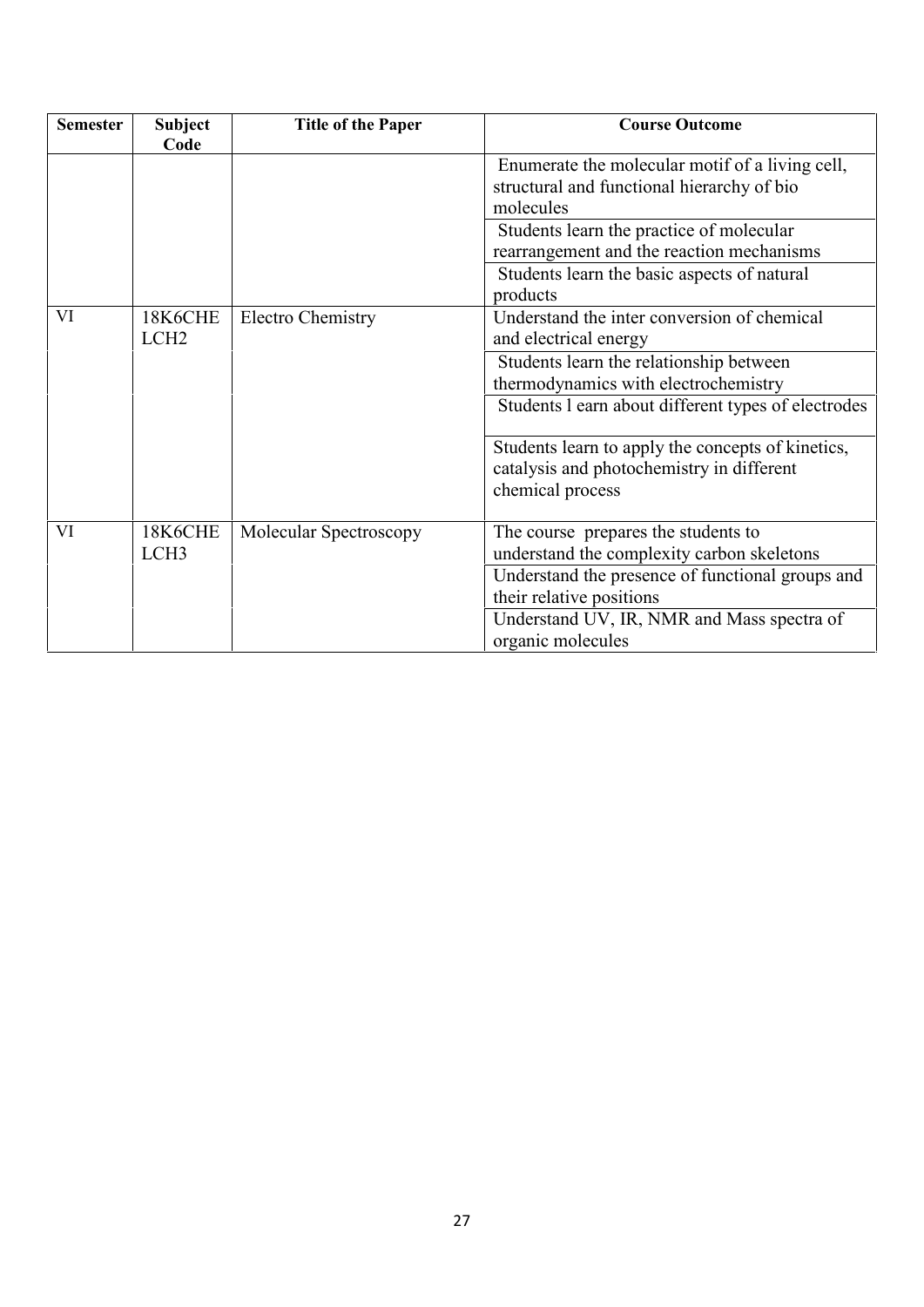#### **KUNTHAVAI NAACCHIYAAR GOVERNMENT ARTS COLLEGE FOR WOMEN(A) THANJAVUR- 7 COURSE OUTCOME FOR THE SYLLABUS 2018 ONWARDS DEPARTMENT OF CHEMISTRY- M.SC CHEMISTRY**

| <b>Semester</b> | <b>Subject</b><br>Code | <b>Title of the Paper</b>          | <b>Course Outcome</b>                                                                                                      |
|-----------------|------------------------|------------------------------------|----------------------------------------------------------------------------------------------------------------------------|
|                 | 18KP1CH01              | Inorganic Chemistry- I             | To identify the nature of chemical bond in<br>a given inorganic compounds                                                  |
|                 |                        |                                    | To know the nature of metal – ligands bonding in<br>coordination compounds and quantification of the<br>bonding parameters |
|                 |                        |                                    | To set research goals in the highly topical areas of<br>research in coordination chemistry                                 |
|                 |                        |                                    | To equip the students for their career in nuclear<br>industries                                                            |
| Ι               | 18KP1CH02              | Organic Chemistry -I               | To understand the mechanism of a chemical<br>reaction                                                                      |
|                 |                        |                                    | To understand the techniques involved in the<br>substitution reaction                                                      |
|                 |                        |                                    | To understand and appreciate the importance of<br>hetero cyclic compounds                                                  |
|                 |                        |                                    | To appreciate the concept of substitution<br>reactions                                                                     |
|                 | 18KP1CH03P             | Inorganic Chemistry<br>Practical-I | To improve the skill in quantitative<br>estimation of metal ions by colorimetry                                            |
|                 |                        |                                    | To improve the skill in qualitative analysis of rare<br>metal ions in different groups                                     |
|                 |                        |                                    | To know the inter and intra groups precipitation<br>and separation of metal ions                                           |
|                 |                        |                                    | To identify the methodology to analyse a metal<br>ion in the presence of another metal ion                                 |
|                 | 18KP1CH04P             | Organic Chemistry<br>Practical-I   | To enable the students to develop analytical<br>skill in organic qualitative analysis.                                     |
|                 |                        |                                    | To develop preparative skills in organic<br>preparation involving single stage                                             |
|                 |                        |                                    | To enable the students to develop skill in<br>chromatography techniques                                                    |
|                 |                        |                                    | To enable the students to pursue higher studies<br>and go for research                                                     |
| 1               | 18KP1CHELCH1           | Green Chemistry                    | Introduction to Green Chemistry                                                                                            |
|                 |                        |                                    | Students learn the use of safer reagent and<br>solvents.                                                                   |
|                 |                        |                                    | Zero waste and optimized use of resource                                                                                   |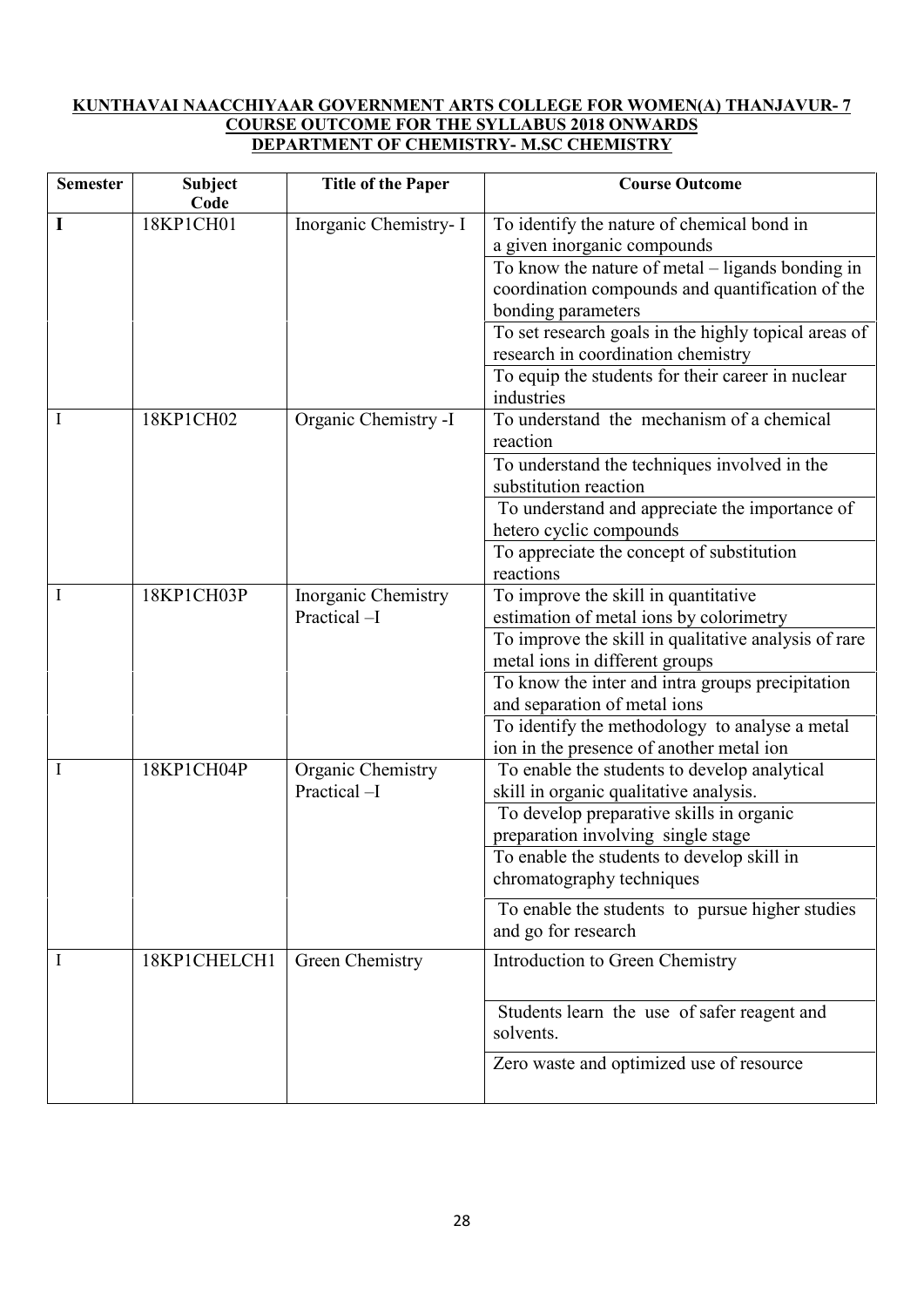| <b>Semester</b>                 | <b>Subject</b><br>Code | <b>Title of the Paper</b>           | <b>Course Outcome</b>                                                                                                                                                                                                                                                                                                                                                                           |
|---------------------------------|------------------------|-------------------------------------|-------------------------------------------------------------------------------------------------------------------------------------------------------------------------------------------------------------------------------------------------------------------------------------------------------------------------------------------------------------------------------------------------|
| $\mathbf{I}$                    | 18KP2CH05              | Organic Chemistry -II               | Learn the synthetic route for simple<br>organic compounds with stereo chemistry<br>Students understand and appreciate the concept<br>of stereo chemistry and reaction mechanism<br>Learn to apply the knowledge of chemical<br>reactions in organic synthesis<br>Know the synthetic route potential of natural<br>products                                                                      |
| $\mathop{\mathrm{II}}\nolimits$ | 18KP2CH06              | Physical Chemistry- I               | Understand the physical and mathematical<br>aspects of Quantum Mechanics<br>Students learn fundamental mathematics to solve<br>quantum mechanical problems<br>Understand and appreciate the quantum<br>mechanical approach to the atomic and molecular<br>structure<br>Learn to apply the theories and concept of<br>quantum mechanics for homogeneous and<br>heterogeneous catalysed reactions |
| $\mathbf{I}$                    | 18KP2CH07P             | Inorganic Chemistry<br>Practical-II | To improve the skill in quantitative estimation<br>of metal ions by complexometric titration<br>To identify the methodology to quantitatively<br>separate and estimate the mixture of metal ions<br>To identify the methodology to estimate a metal<br>ion in the presence of another metal ion<br>To improve the skill in synthesis of inorganic<br>compounds                                  |
| $\mathbf{I}$                    | 18KP2CH08P             | Organic Chemistry<br>Practical-II   | To enable the students to develop analytical<br>Skill in organic quantitative analysis<br>To develop preparative skills in organic<br>preparation involving two stages<br>Students learn the analysis of oils<br>Understand the techniques involved in the<br>preparation of standard solutions, standardization<br>and calculation in the estimation of compounds                              |
| $\mathbf{I}$                    | 18KP2CHELCH2           | Industrial Chemistry                | Understand the basic concepts and<br>laws of various management concepts.<br>To know Managerial skill development.<br>Develop the capability to manage human<br>resources in industry<br>To understand the attitude and stress limit of an<br>employee.                                                                                                                                         |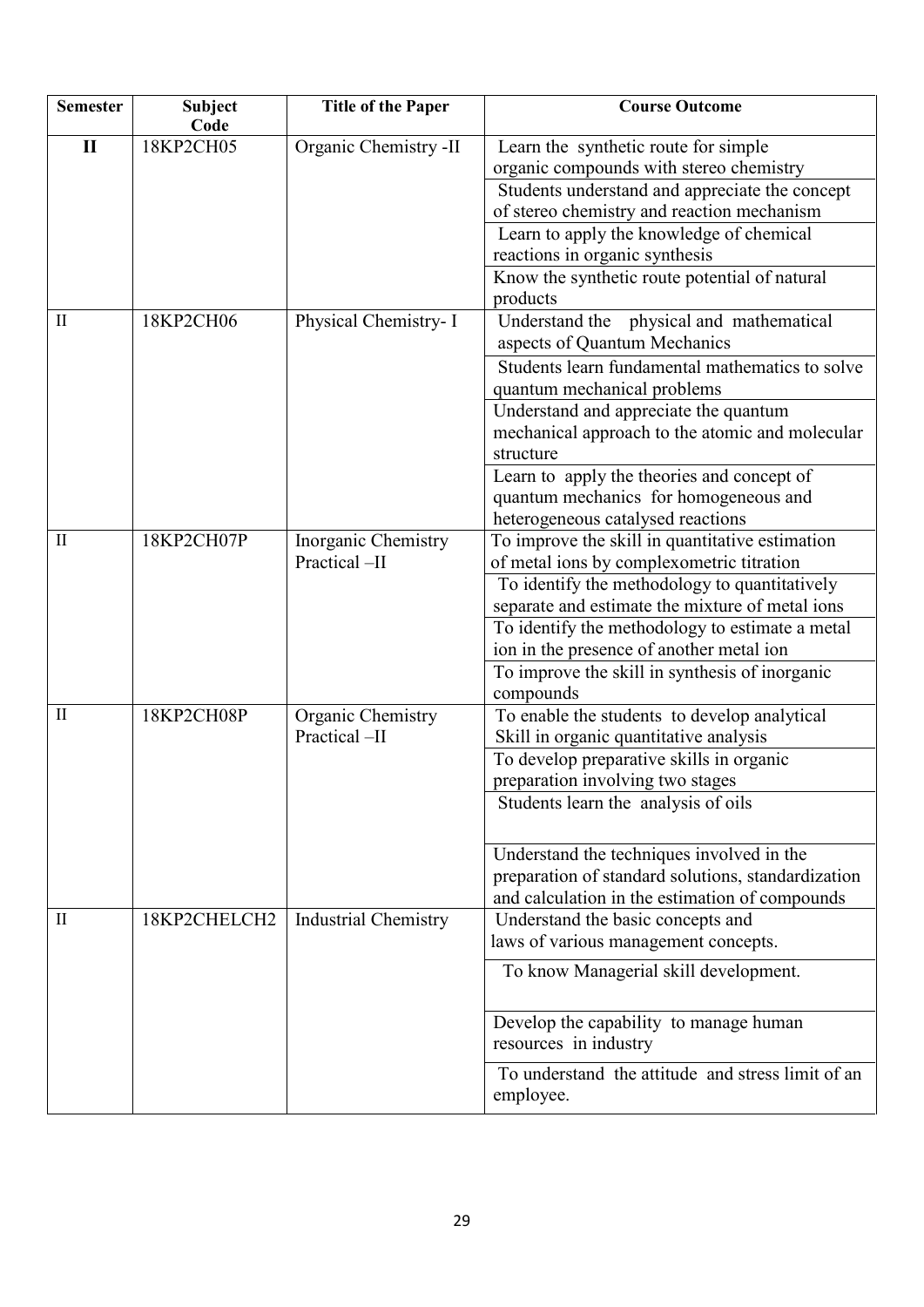| <b>Semester</b> | <b>Subject</b><br>Code | <b>Title of the Paper</b>                                         | <b>Course Outcome</b>                                                                                                                                                                                                                                                                                                                                                                               |
|-----------------|------------------------|-------------------------------------------------------------------|-----------------------------------------------------------------------------------------------------------------------------------------------------------------------------------------------------------------------------------------------------------------------------------------------------------------------------------------------------------------------------------------------------|
| П               | 18KP2SSCH1             | Instrumental methods<br>of Chemical Analysis                      | Understand the techniques involved in the<br>instrumental analysis<br>Understand and appreciate the techniques<br>involved in the instrumental analysis particularly<br>in optical methods and electro analytical methods<br>Learn the chromatographic techniques in the<br>separation and identification of components<br>Learn the operation of instrumentation<br>techniques and data processing |
| Ш               | 18KP3CH09              | Organic Chemistry -III                                            | Know the methods of synthetic strategies and<br>application<br>Apply the knowledge of chemical reactions in<br>organic synthesis<br>Learn the applications of spectroscopy for the<br>study and structural elucidation of molecules<br>Interpret given spectra to elucidate the structures<br>of molecules                                                                                          |
| III             | 18KP3CH10              | Spectroscopic Methods                                             | Know quantization of energy and the interaction<br>of electromagnetic radiation with matter<br>Learn the principle and fundamentals of<br>spectroscopy<br>Understand the mathematical foundations of<br>different branches of spectroscopy<br>Learn the applications of spectroscopy to study<br>the structure of molecules                                                                         |
| III             | 18KP3CH11P             | Physical Chemistry<br>Practical-I                                 | Students acquire analytical (both qualitative and<br>quantitative) and psychomotor skills<br>Learn the principle behind the experiments in<br>the laboratory<br>Learn to plan and perform experiments and<br>interpret experimental results                                                                                                                                                         |
| Ш               | 18KP3CHELCH3           | <b>Research Methodology</b><br>and current trends in<br>Chemistry | Learn the various indexes and abstracts<br>in science and technology<br>Learn the applications of spectroscopy for the<br>study and structural elucidation of molecules<br>Learn he methods of synthetic strategies and<br>applications                                                                                                                                                             |
|                 |                        |                                                                   | Introduction to the synthesis, structure and<br>reactions of nanoparticles which are very<br>important for biological body                                                                                                                                                                                                                                                                          |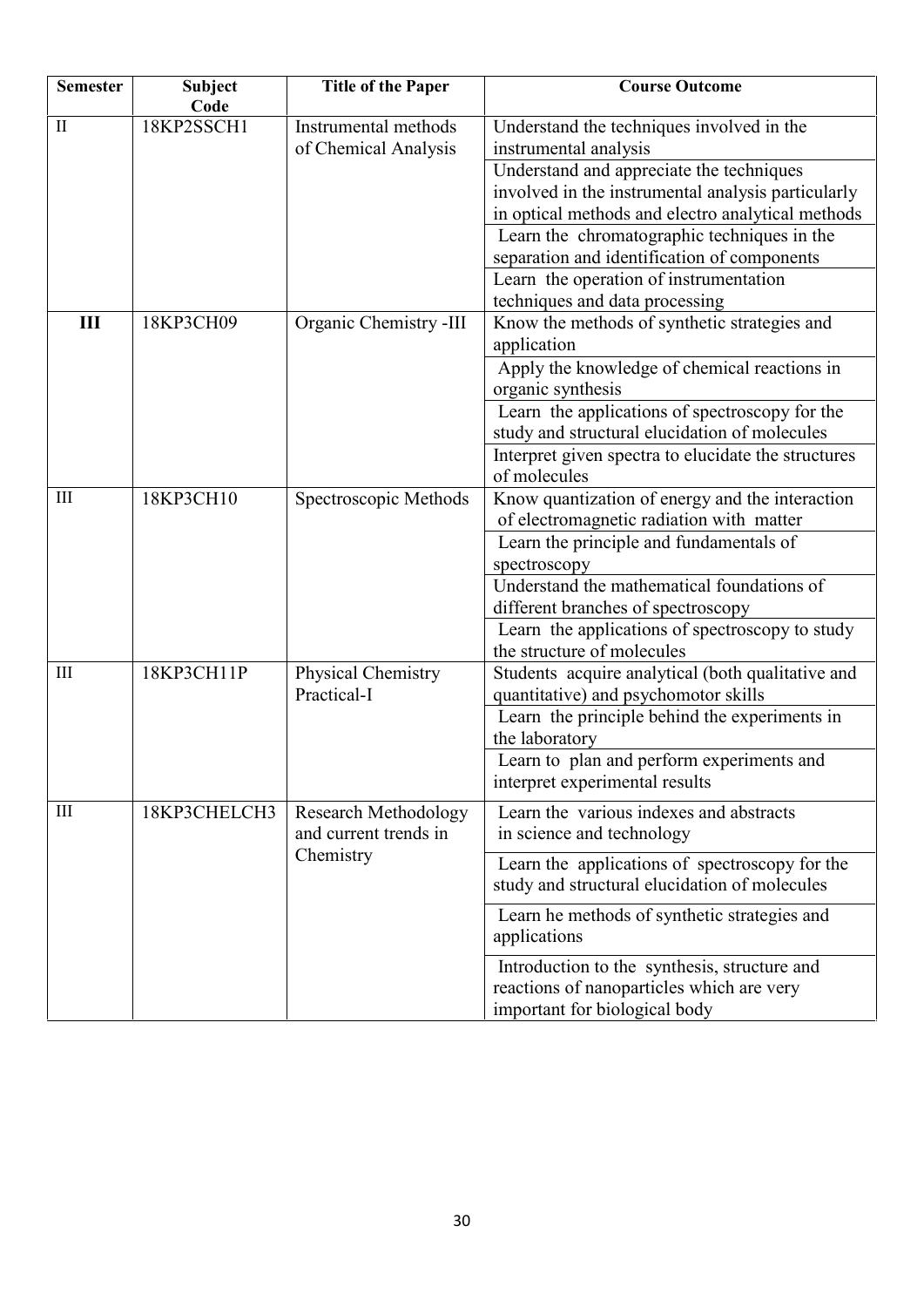| <b>Semester</b> | <b>Subject</b><br>Code | <b>Title of the Paper</b>    | <b>Course Outcome</b>                                                                                                                                                                                                                                                                                                                                                                                                                                                                             |
|-----------------|------------------------|------------------------------|---------------------------------------------------------------------------------------------------------------------------------------------------------------------------------------------------------------------------------------------------------------------------------------------------------------------------------------------------------------------------------------------------------------------------------------------------------------------------------------------------|
| III             | 18KP3CHELCH4           | Medicinal Chemistry          | Introduced to the correlation between<br>pharmacology of a disease and its mitigation or<br>cure<br>To understand the drug metabolic pathways,<br>adverse effect and therapeutic value of drugs<br>To know the structural activity relationship of<br>different class of drugs<br>To learn the mechanism pathways of different<br>class of medicinal compounds                                                                                                                                    |
| III             | 18KP3SSCH2             | Chemistry of Nano<br>Science | Learn the importance of nanoscience in modern<br>scientific community<br>Learn the application of some specific nano<br>molecules<br>Introduction to the synthesis, structure and<br>reactions of nanoparticles which are very<br>important for biological body                                                                                                                                                                                                                                   |
| IV              | 18KP4CH12              | Inorganic Chemistry-II       | Identify the nature of advances in chemical<br>bonding in inorganic compounds<br>Learn the importance of inorganic photo<br>sensitizers for solar energy conversion<br>Learn the applications of spectroscopy<br>for the study and structural elucidation<br>of molecules<br>Identify complexes suitable for application in<br>in medicinal inorganic chemistry.                                                                                                                                  |
| IV              | 18KP4CH13              | Physical Chemistry-II        | Learn the use of chemical kinetics<br>in understanding reaction mechanism<br>Learn to apply the theories and concepts related<br>homogeneous and heterogeneous catalysed<br>to<br>reactions<br>Understand and appreciate the quantum,<br>approach to the atomic and molecular<br>electronic structure mechanical approach<br>to the atomic and molecular electronic structure<br>Learn the concepts of statistical thermodynamics<br>for the study of equilibrium reactions and<br>reaction rates |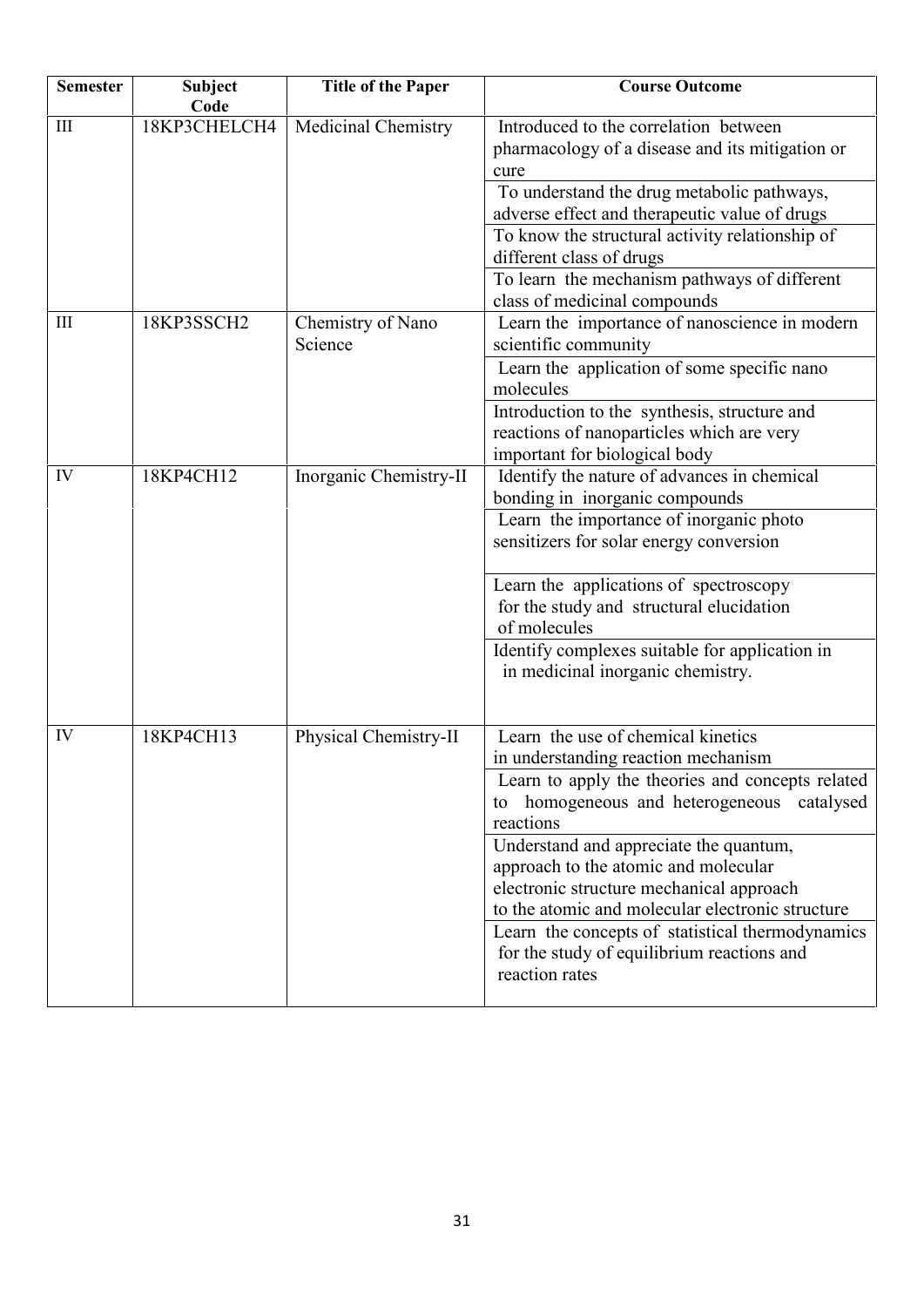| <b>Semester</b> | <b>Subject</b><br>Code | <b>Title of the Paper</b>          | <b>Course Outcome</b>                                                                                                                                        |
|-----------------|------------------------|------------------------------------|--------------------------------------------------------------------------------------------------------------------------------------------------------------|
| IV              | 18KP4CH14P             | Physical Chemistry<br>Practical-II | Analyse and estimate quantitative parameters<br>in potentiometric methods and conductometric<br>methods                                                      |
|                 |                        |                                    | Learn the operation of instruments techniques and<br>data processing                                                                                         |
|                 | 18KP4CHELCH5           | Polymer Chemistry                  | Introduction to the general reaction course and<br>reaction mechanism for step<br>growth polymerization                                                      |
|                 |                        |                                    | Introduction to the principles of bulk, solution<br>and interface polymerization<br>Learn to calculate the degree of polymerization                          |
|                 |                        |                                    | Learn the measures to control the molecular<br>weight and the rate of polymerization                                                                         |
|                 | 18KP4CH15PW            | Project                            | Introduce the purpose and importance of<br>research for future development and sustenance<br>Learn the methodology of writing thesis and<br>journal articles |
|                 |                        |                                    | Facilitate the e students in pursing higher studies<br>and go for research.                                                                                  |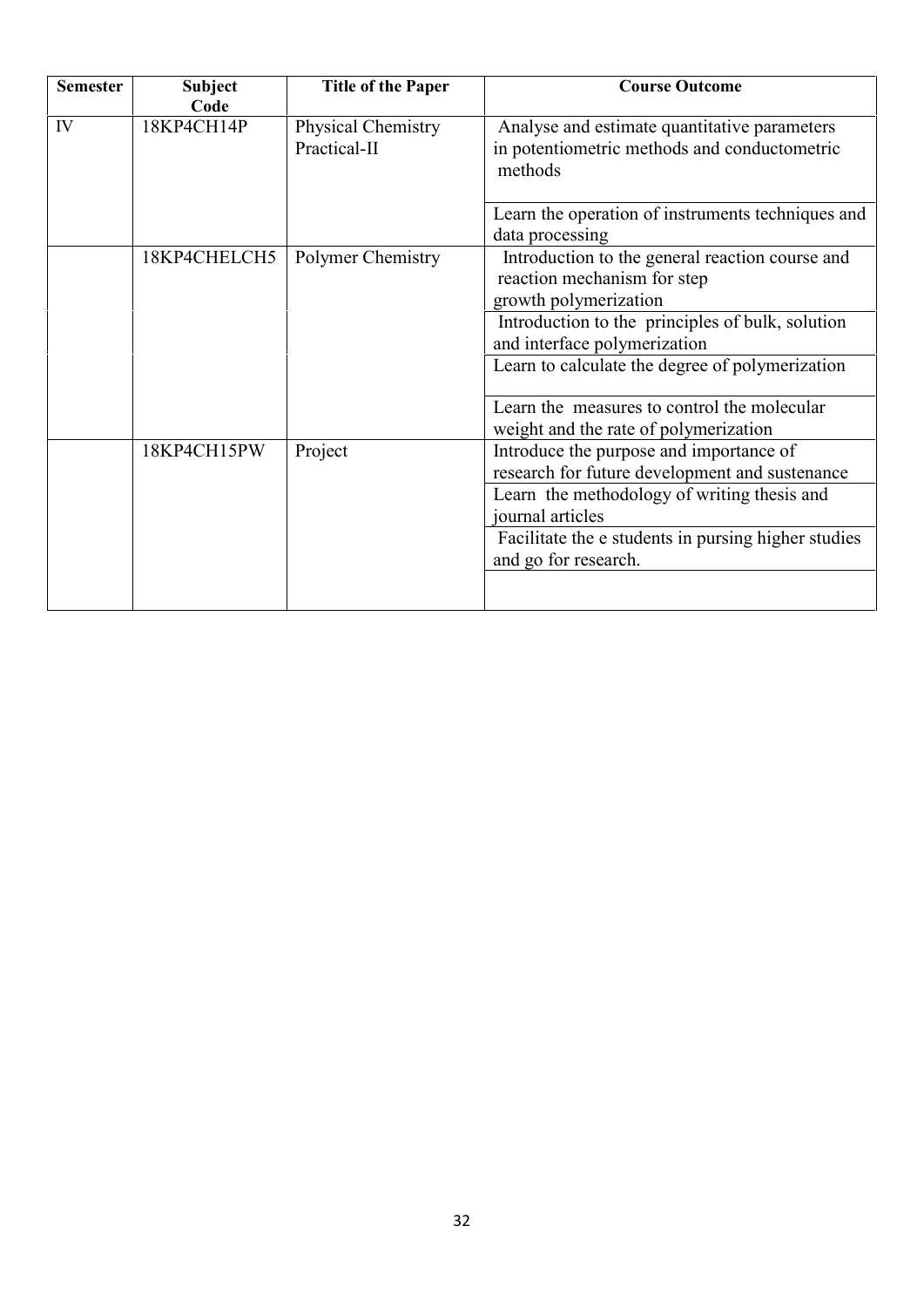# **COURSE OUTCOME FOR THE SYLLABUS 2018 ONWARDS DEPARTMENT OF GEOGRAPHY- B.SC GEOGRAPHY**

| <b>Semester</b> | <b>Subject</b><br>Code | <b>Title of the Paper</b>        | <b>Course Outcome</b>                                                                                          |
|-----------------|------------------------|----------------------------------|----------------------------------------------------------------------------------------------------------------|
| I               | 18K1G01                | Fundamentals of<br>Geomorphology | Introduction to the basic knowledge about the<br>geographical land forms, their origin, basic<br>mechanisms.   |
|                 |                        |                                  | Learn about the internal and external processes<br>acting upon the land forms and their associated<br>features |
|                 |                        |                                  | Learn the skill to interpret each and every<br>mechanism behind the land forms.                                |
|                 |                        |                                  | To compete with the outer world in terms of<br>research and development                                        |
| I               | 18K1GAG1               | Elements of Cartography - I      | Introduction to the importance of maps in<br>Geography                                                         |
|                 |                        |                                  | Learn about their types, coordinate system,<br>symbolization, compilation and generalization                   |
|                 |                        |                                  | Develop map making skills among the students                                                                   |
|                 |                        |                                  | To provide opportunity to seek for jobs at<br>surveying and other map making agencies                          |
| $\mathbf{I}$    | 18K2G02P               | Practical - I Scales and         | Students gain practical knowledge about scaling                                                                |
|                 |                        | <b>Climatic Diagrams</b>         | techniques in map making and relief                                                                            |
|                 |                        |                                  | representation                                                                                                 |
|                 |                        |                                  | Learn about the scaling techniques in climatic                                                                 |
|                 |                        |                                  | data representation                                                                                            |
|                 |                        |                                  | Develop the skills in map interpretation                                                                       |
|                 |                        |                                  | Learn to solve many practical problems                                                                         |
|                 |                        |                                  | incurred in understanding the maps their                                                                       |
| $\mathbf{I}$    | 18K2G03                | Introduction to                  | application in various fields<br>Introduction to the basics in the nature and                                  |
|                 |                        | Oceanography                     | importance of oceans in Geography                                                                              |
|                 |                        |                                  | Learn about the bottom relief, temperature,                                                                    |
|                 |                        |                                  | salinity, ocean dynamics and ocean deposits                                                                    |
|                 |                        |                                  | To inculcate the research aptitude to discover                                                                 |
|                 |                        |                                  | known facts under the oceans                                                                                   |
|                 |                        |                                  | Develop the skill to interpret the oceanic<br>phenomena in the right way                                       |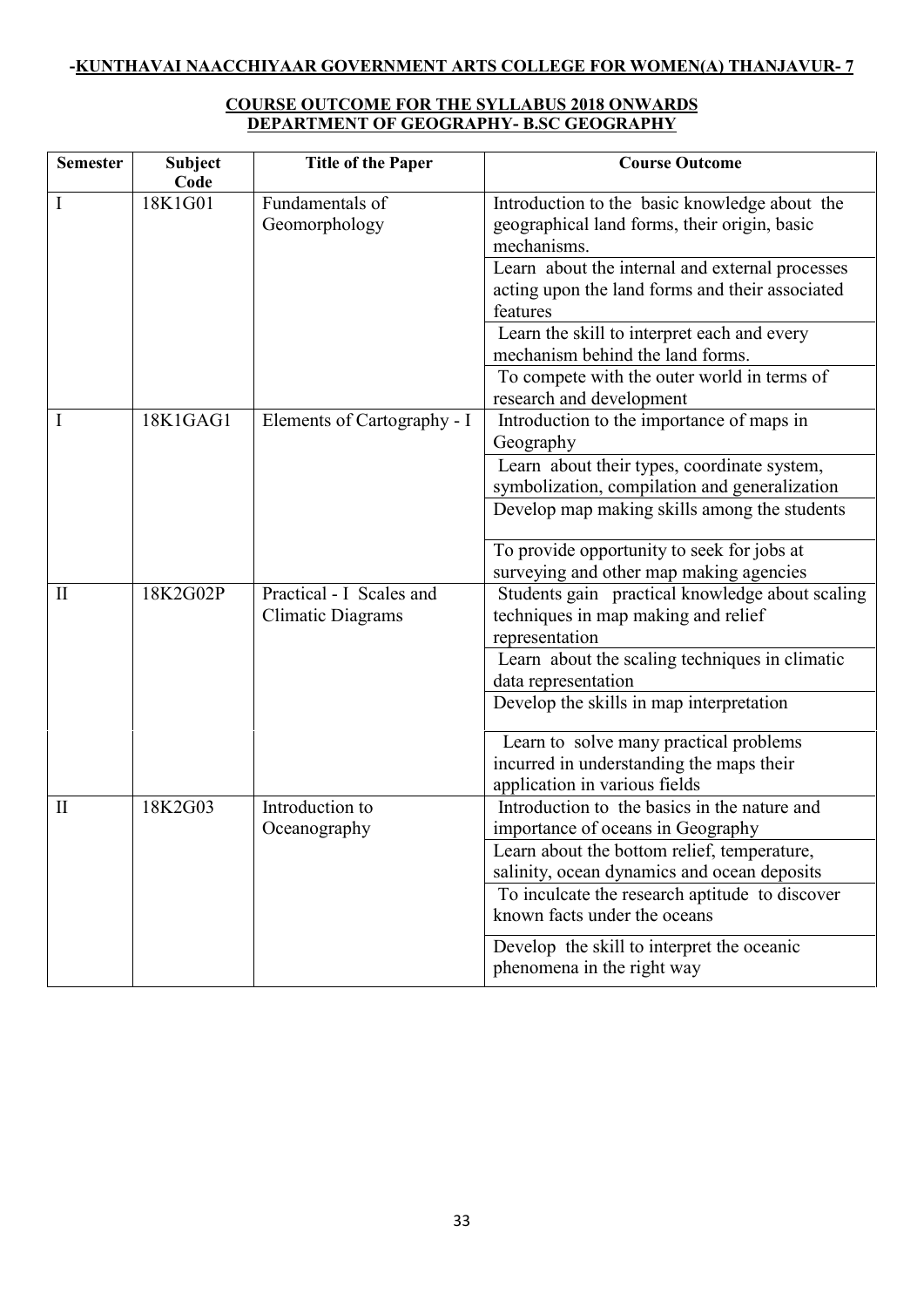| <b>Semester</b> | Subject<br>Code | <b>Title of the Paper</b>                             | <b>Course Outcome</b>                                                |
|-----------------|-----------------|-------------------------------------------------------|----------------------------------------------------------------------|
| $\mathbf{I}$    | 18K2GAG2P       | Allied Practical -<br>Cartographic Techniques         | Practical knowledge about map making<br>techniques                   |
|                 |                 |                                                       | Learn about the application of cartographic                          |
|                 |                 |                                                       | knowledge at different levels of map making                          |
|                 |                 |                                                       | Develop the skill of interpretation of various                       |
|                 |                 |                                                       | maps by knowing the symbolization                                    |
|                 |                 |                                                       | To seek job opportunities in mapping agencies                        |
|                 |                 |                                                       | and to compete at global level                                       |
| $\mathbf{I}$    | 18K2GAG3        | Elements of Cartography -<br>$\mathbf{I}$             | Introduction to the importance of maps in<br>Geography               |
|                 |                 |                                                       | Learn about the types, coordinate system,                            |
|                 |                 |                                                       | symbolization, compilation and generalization                        |
|                 |                 |                                                       | Develop map making skills among the students                         |
|                 |                 |                                                       | To provide an opportunity to seek for jobs at                        |
|                 |                 |                                                       | surveying and other map making agencies                              |
| III             | 18K3G04         | Settlement Geography                                  | Learn the importance of settlements in                               |
|                 |                 |                                                       | Geographical studies.                                                |
|                 |                 |                                                       | Learn the classification of settlement, their                        |
|                 |                 |                                                       | function, site and situation, their characteristics,                 |
|                 |                 |                                                       | world pattern and land use models                                    |
|                 |                 |                                                       | Develop the skill of giving suggestions in rural -                   |
|                 |                 |                                                       | urban planning and development                                       |
|                 |                 |                                                       | Develop competency at global level                                   |
| III             | 18K3GEL01       | Geography of Resource<br>Utilization                  | Understand various types of resources                                |
|                 |                 |                                                       | Identify the factors affecting resources                             |
|                 |                 |                                                       | Examine the need for resource conservation                           |
|                 |                 |                                                       | Learn the importance of non-conventional energy<br>sources           |
| IV              | 18K4G06P        | Socio-Economic Diagrams<br>and Weather Interpretation | Learn the line graphical representation of data.                     |
|                 |                 |                                                       | Learn to represent quantitative data by different<br>circle diagrams |
|                 |                 |                                                       | Learn to generate isopleth maps for various<br>socioeconomic data    |
|                 |                 |                                                       | Learn to interpret different weather signs and<br>symbols            |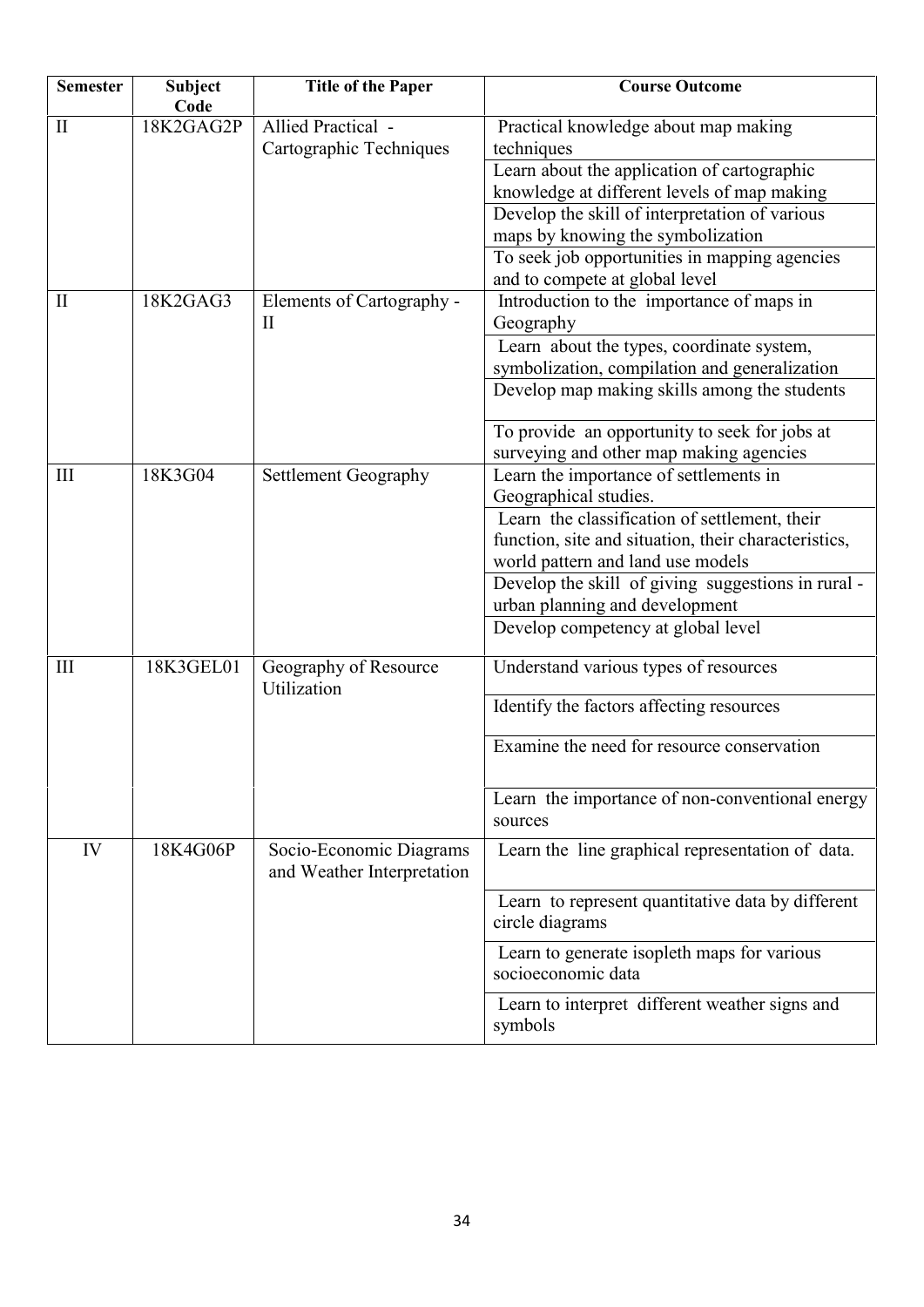| <b>Semester</b> | <b>Subject</b><br>Code | <b>Title of the Paper</b>                    | <b>Course Outcome</b>                                                         |
|-----------------|------------------------|----------------------------------------------|-------------------------------------------------------------------------------|
| IV              | 18K4G07                | <b>Basics of Climatology</b>                 | Understand various weather elements                                           |
|                 |                        |                                              | Know the distribution of temperature and<br>pressure                          |
|                 |                        |                                              | To examine the role of moisture in weather                                    |
|                 |                        |                                              | phenomena                                                                     |
|                 |                        |                                              | To study different types of cyclones                                          |
| IV              | 18K4GEL02              | <b>Basics of Remote Sensing</b>              | Understand the growth and development of<br>remote sensing                    |
|                 |                        |                                              | Analyze Electro Magnetic Radiation and its<br>interaction                     |
|                 |                        |                                              | Knowing various types of platforms and<br>resolutions                         |
|                 |                        |                                              | Know the application of remote sensing in<br>various fields                   |
| V               | 18K5G08                | Principles of Remote<br>Sensing              | Study the development of space programmes in<br>India                         |
|                 |                        |                                              | Know various types of remote sensing platforms                                |
|                 |                        |                                              | Learn to distinguish between aerial and satellite<br>remote sensing           |
|                 |                        |                                              | Understand various image processing techniques                                |
| V               | 18K5G09                | Regional Geography of<br>Tamil Nadu          | Understand the physiography of Tamil Nadu                                     |
|                 |                        |                                              | Analyze primary and secondary economic<br>activities of Tamil Nadu            |
|                 |                        |                                              | Know the distribution of different industries in<br>Tamil Nadu                |
|                 |                        |                                              | Know about the population distribution and road<br>networks in Tamil Nadu     |
| V               | 18K5GELG1              | Geography Of Natural<br>Regions Of The World | Know about the significance of regions in<br>Geography                        |
|                 |                        |                                              | Know about the influence of climate on the<br>distribution of natural regions |
|                 |                        |                                              | Develop the skill on world level information on<br>regions                    |
|                 |                        |                                              | To get hands-on experience in using surveying<br>tools                        |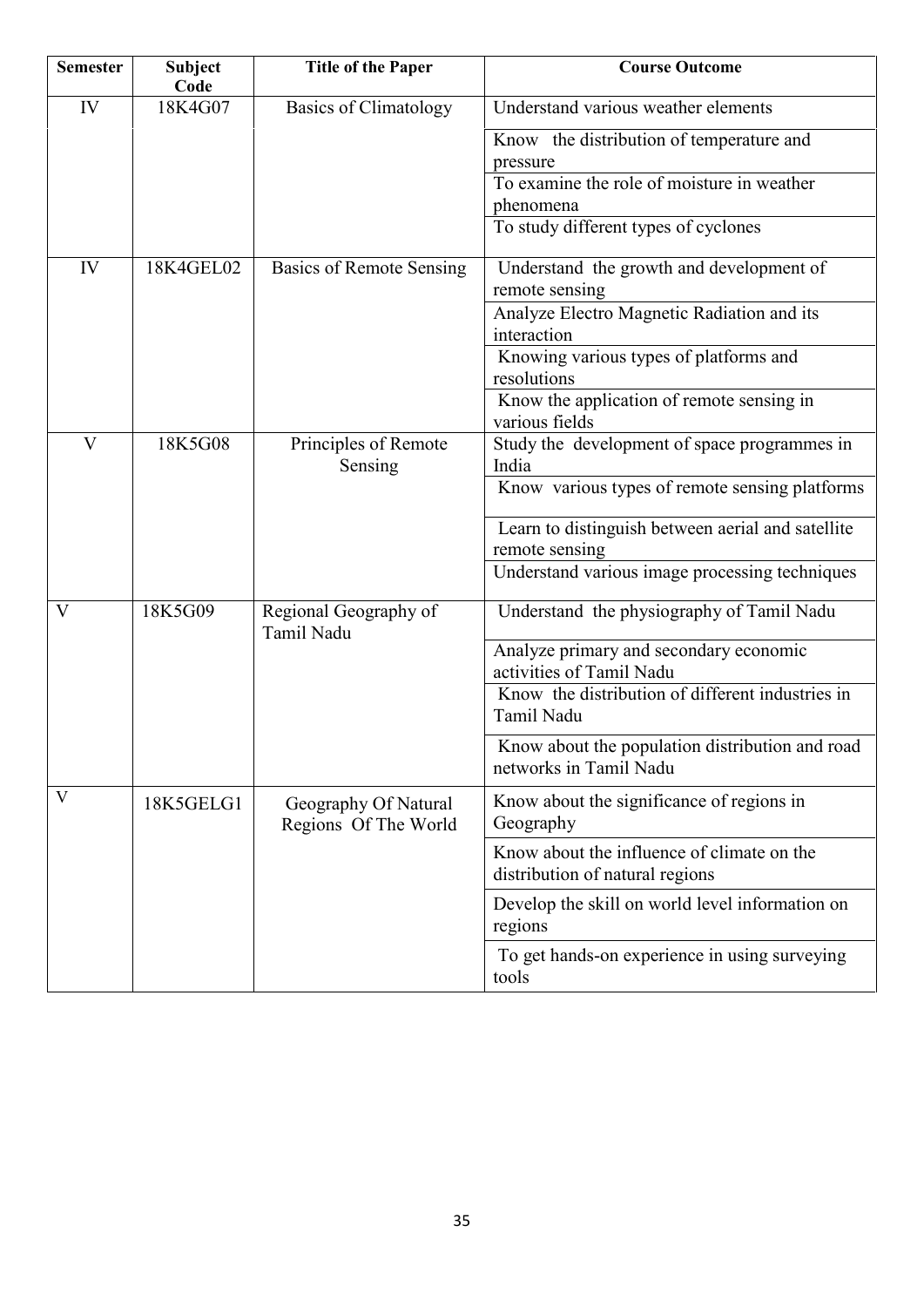| <b>Semester</b> | Subject<br>Code | <b>Title of the Paper</b>                      | <b>Course Outcome</b>                                                                                    |
|-----------------|-----------------|------------------------------------------------|----------------------------------------------------------------------------------------------------------|
| $\mathbf{V}$    | 18K6G11P        | Interpretation of Geospatial<br>Data           | Learn to interpret cartographic Interpretation of<br>toposheets                                          |
|                 |                 |                                                | To do topographic interpretation of hilly and<br>plain region                                            |
|                 |                 |                                                | To appreciate marginal information of aerial<br>photos and satellite images                              |
|                 |                 |                                                | To compare toposheets, aerial phots and satellite<br>images                                              |
| V               | 18K6G12         | Regional Geography of<br>India                 | To have a thorough knowledge about the regional<br>aspects of India                                      |
|                 |                 |                                                | To throw light on physiography, agriculture,<br>mineral and population resources of India                |
|                 |                 |                                                | To succeed in job oriented competitive<br>examinations                                                   |
|                 |                 |                                                | Learn to give suggestions in planning and<br>development and to manage the susceptible<br>conditions     |
| VI              | 18K6G13         | <b>Resource Utilization</b>                    | To know about the nature of resources and their<br>utilization                                           |
|                 |                 |                                                | To study agriculture, mineral and power<br>resources                                                     |
|                 |                 |                                                | To know the influence of transport and trade on<br>resource development                                  |
| VI              | 18K6GELG2       | <b>Introduction To Population</b><br>Geography | To know about the importance of population in<br>geographical studies                                    |
|                 |                 |                                                | To study the distribution, density, composition<br>and migration pattern of population                   |
|                 |                 |                                                | To handle the population problems and the<br>management of population resources                          |
|                 |                 |                                                | The study of population helps in regional<br>planning and development                                    |
| VI              | 18K6GELG3       | Geography Of Travel And<br>Tourism             | To know about geographical significance of<br>travel and tourism                                         |
|                 |                 |                                                | To analyze the supporting factors promoting<br>tourism                                                   |
|                 |                 |                                                | To study the role of Tourism Development<br>Corporation in the development of tourism sports<br>in India |
|                 |                 |                                                | Learn to offer suggestions for the development<br>of National parks and sanctuaries in India             |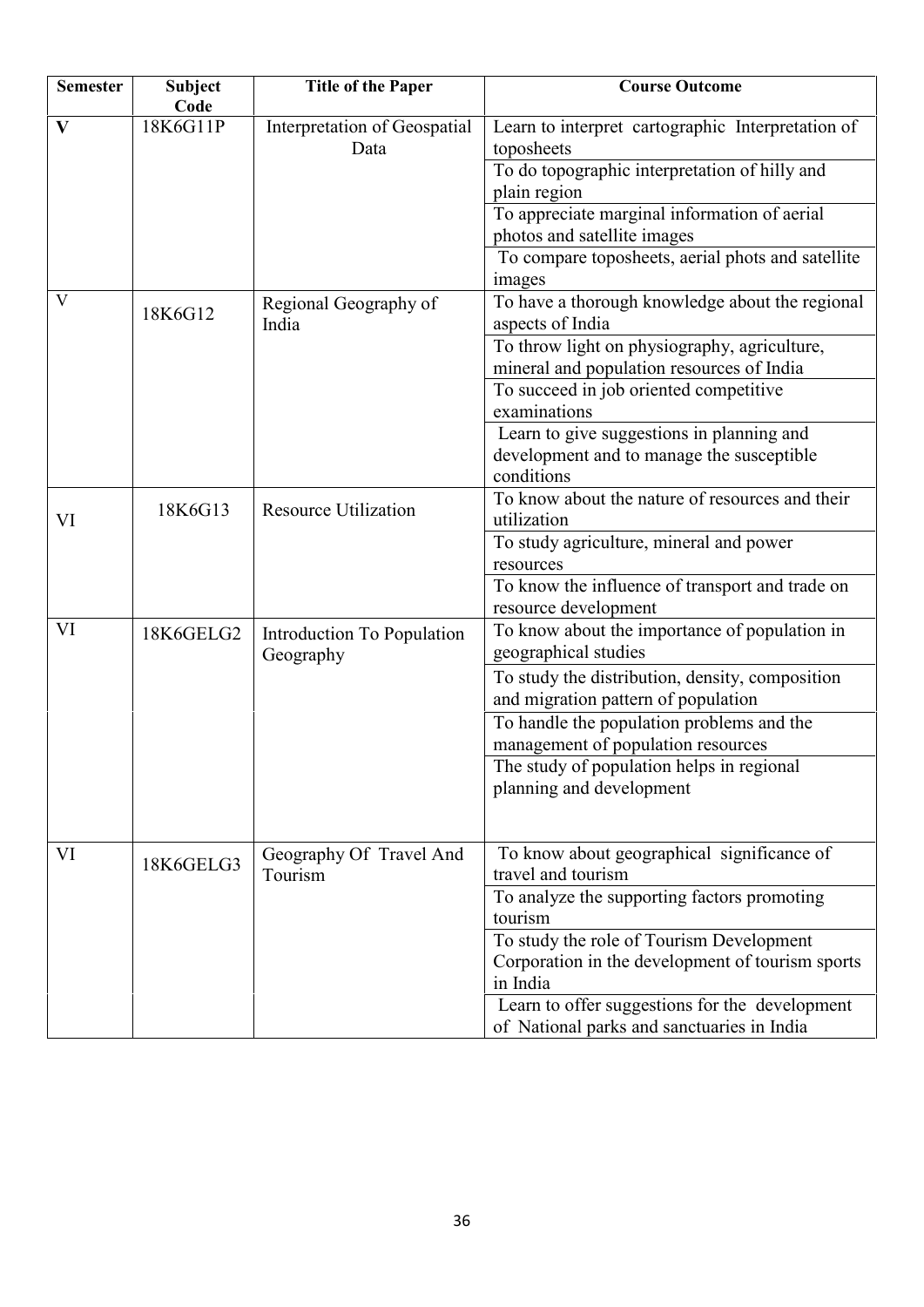# **KUNTHAVAI NAACCHIYAAR GOVERNMENT ARTS COLLEGE FOR WOMEN(A) THANJAVUR- 7 COURSE OUTCOME FOR THE SYLLABUS 2018 ONWARDS DEPARTMENT OF GEOGRAPHY- M.SC GEOGRAPHY**

| <b>Semester</b> | <b>Subject</b><br>Code | <b>Title of the Paper</b>                              | <b>Course Outcome</b>                                                       |
|-----------------|------------------------|--------------------------------------------------------|-----------------------------------------------------------------------------|
|                 | 18KP1GO1               | <b>Advanced Geomorphology</b>                          | Know about science of earth system and its<br>process                       |
|                 |                        |                                                        | Learn to differentiate various factors and<br>internal-external forces      |
|                 |                        |                                                        | Introduction to various landforms and its genesis                           |
|                 |                        |                                                        | Gain an insight over economic significance of<br>landforms                  |
|                 | 18KP1GO2               | Principles of Climatology                              | .Understand the nature of earth's atmosphere and<br>its characteristics     |
|                 |                        |                                                        | Ability to correlate temperature and other climatic<br>elements             |
|                 |                        |                                                        | Know the global spatial pattern and temporal<br>rhythm of climatic elements |
|                 |                        |                                                        | Know the system of weather forecasting and<br>application of climatology    |
|                 | 18KP1GO3               | Principles of<br>Oceanography                          | Introduction to hydrosphere and its morphology.                             |
|                 |                        |                                                        | Physical and chemical characterization of major<br>oceans of the Earth.     |
|                 |                        |                                                        | Understanding ecological significance and<br>economic importance of oceans  |
|                 |                        |                                                        | Introduction to coastal zone management and<br>research.                    |
|                 | 18KP1GELG1             | <b>Advanced Cartography</b>                            | To understand different types of maps                                       |
|                 |                        |                                                        | To create isopleth maps                                                     |
|                 |                        |                                                        | To learn the principles of map design and layout                            |
|                 |                        |                                                        | Learn to prepare maps using GIS                                             |
|                 | 18KP1GO4P              | Practical $-$ I -Terrain and<br>Climatic Data Analysis | Acquire skill over thematic mapping of relief and<br>climatic data          |
|                 |                        |                                                        | . Skill of representing slope and profile                                   |
|                 |                        |                                                        | generation using various techniques.                                        |
|                 |                        |                                                        | Learn the technique of drainage morphometry<br>and waterbalance.            |
|                 |                        |                                                        | Know the idea of graphical correlations and<br>portray of climatic data     |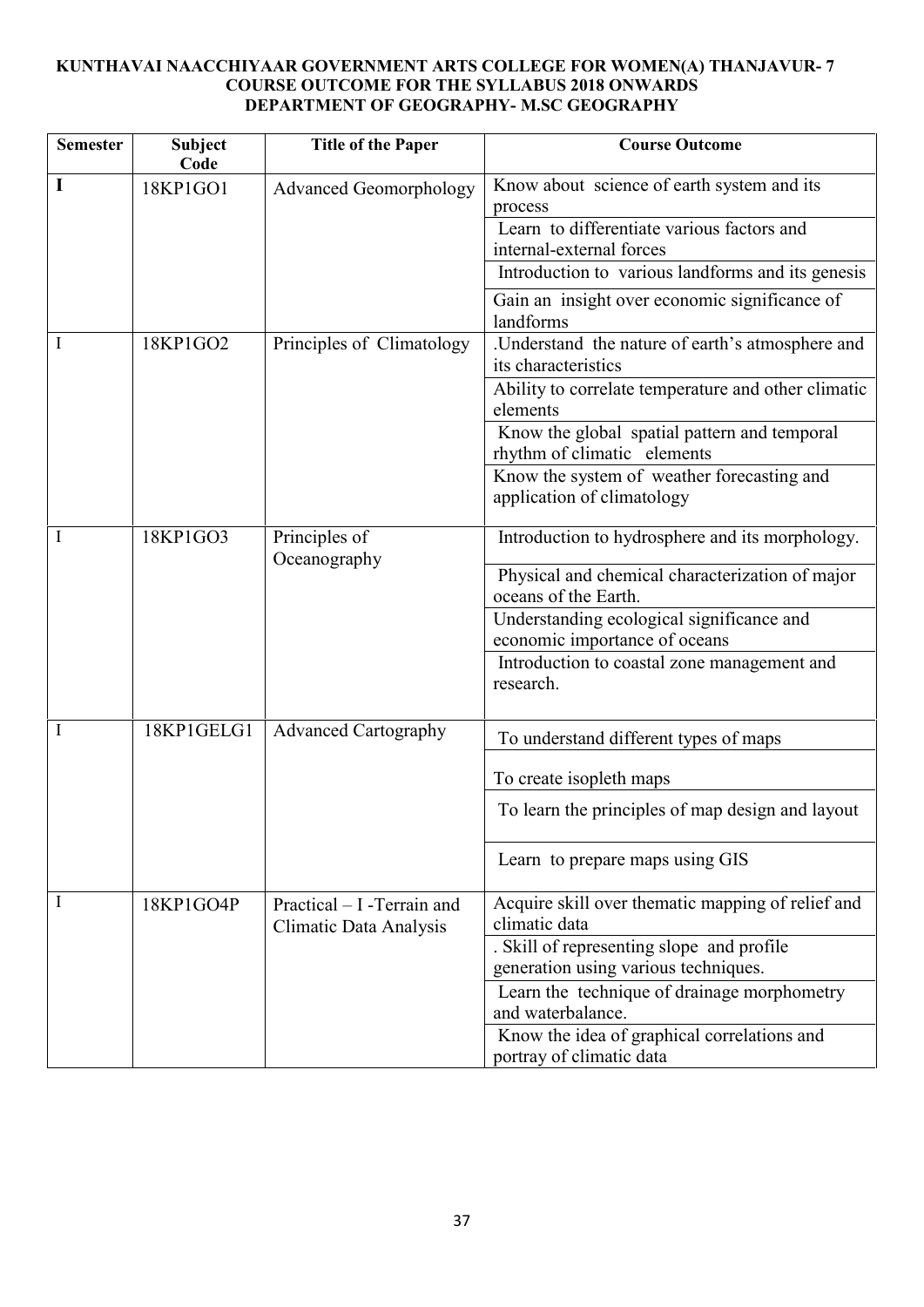| <b>Semester</b> | <b>Subject</b><br>Code | <b>Title of the Paper</b>         | <b>Course Outcome</b>                                                             |
|-----------------|------------------------|-----------------------------------|-----------------------------------------------------------------------------------|
| $\mathbf{I}$    | 18KP2G05               | of<br>Development<br>Geographical | Know about the historical development<br>of Geographical thought                  |
|                 |                        | Thought                           | Know about the recent trends in the in Geography                                  |
|                 |                        |                                   | Develop multi dimensional skills in the subject<br>and to promote research skills |
|                 |                        |                                   | To succeed in Competitive exams                                                   |
| $\mathbf{I}$    | 18KP2G06               | Fundamentals of<br>Geoinformatics | To introduce Geoinformatics                                                       |
|                 |                        |                                   | To equip the students with the modern<br>technological skills                     |
|                 |                        |                                   | To compete with the latest technology at global<br>level                          |
|                 |                        |                                   | To apply this knowledge for further research and<br>development                   |
| $\mathbf{I}$    | 18KP2G07               | Social Geography                  | To know about the social, political and cultural<br>scenario in Geography         |
|                 |                        |                                   | Introduce the basic concepts in social, political<br>and cultural Geography       |
|                 |                        |                                   | The world level knowledge helps the students to<br>compete at global level        |
|                 |                        |                                   | To succeed at State and Central level competitive<br>examinations                 |
|                 | 18KP2G08P              | Map Analysis and<br>Weather Map   | Learn to interpret topo sheets                                                    |
|                 |                        | Interpretation                    | Learn to interpret US sheets                                                      |
| $\mathbf{I}$    |                        |                                   | Learn to interpret weather reports and NATMO<br>maps                              |
|                 |                        |                                   | Learn to interpret OS sheets                                                      |
| $\rm III$       | 18KP3G09               | Research Methods in<br>Geography  | Understand what is research and its types                                         |
|                 |                        |                                   | Know the steps involved in research design                                        |
|                 |                        |                                   | Learn the various data collecting methods                                         |
|                 |                        |                                   | Learn to prepare research reports                                                 |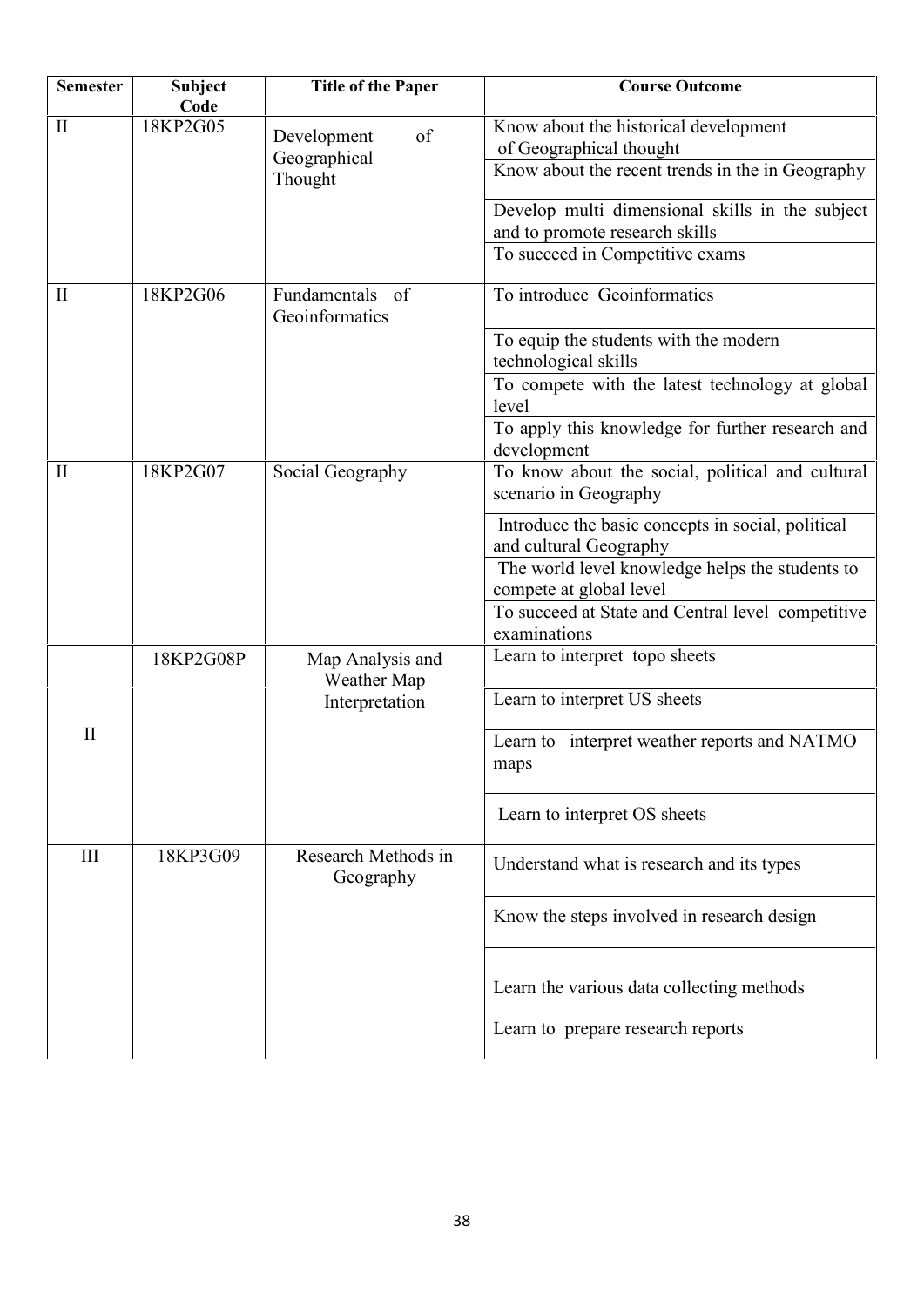| <b>Semester</b> | <b>Subject</b><br>Code | <b>Title of the Paper</b>           | <b>Course Outcome</b>                                                                              |
|-----------------|------------------------|-------------------------------------|----------------------------------------------------------------------------------------------------|
| $\rm III$       | 18KP3G10               | Urban Geography                     | Study the nature of cities in geographical view                                                    |
|                 |                        |                                     | Study urban morphology, expansion and urban<br>functions in a detailed manner                      |
|                 |                        |                                     | Introduction to urban land use models.                                                             |
|                 |                        |                                     | To know and solve urban problems urban<br>renewal and planning                                     |
| III             | 18KP3G11P              | Geospatial Data Analysis            | To have practical knowledge of analyzing the<br>geospatial data                                    |
|                 |                        |                                     | Learn the interpretation technique of satellite                                                    |
|                 |                        |                                     | images and integration with GIS<br>Learn with latest techniques of GNNS survey                     |
|                 |                        |                                     | and integration with GIS                                                                           |
| III             | 18KP3GELG3             | Geography Of India                  | Introduction to the regional aspects of India                                                      |
|                 |                        |                                     | Introduction to physiography, agriculture,<br>mineral and population resources of India            |
|                 |                        |                                     | Examine the suggestions in planning and<br>development and to manage the susceptible<br>conditions |
| III             | 18KP3GELG4             | Geography Of Economic<br>Activities | Assess the importance of economic activities in<br>geographical studies                            |
|                 |                        |                                     | Explain the economic activities like agriculture,<br>industry, transport and trade                 |
|                 |                        |                                     | Learn about measurement of agricultural<br>production and efficiency                               |
|                 |                        |                                     | Apply the knowledge of economic activities for<br>planning and development                         |
| IV              | 18KP4G12               | <b>Regional Planning</b>            | State the importance of geographical knowledge<br>in regional planning                             |
|                 |                        |                                     | Descries the regional imbalances in resources                                                      |
|                 |                        |                                     | Depicts the knowledge on the multi-level<br>planning in India                                      |
|                 |                        |                                     | Analyze the functioning of planning commission<br>at different levels                              |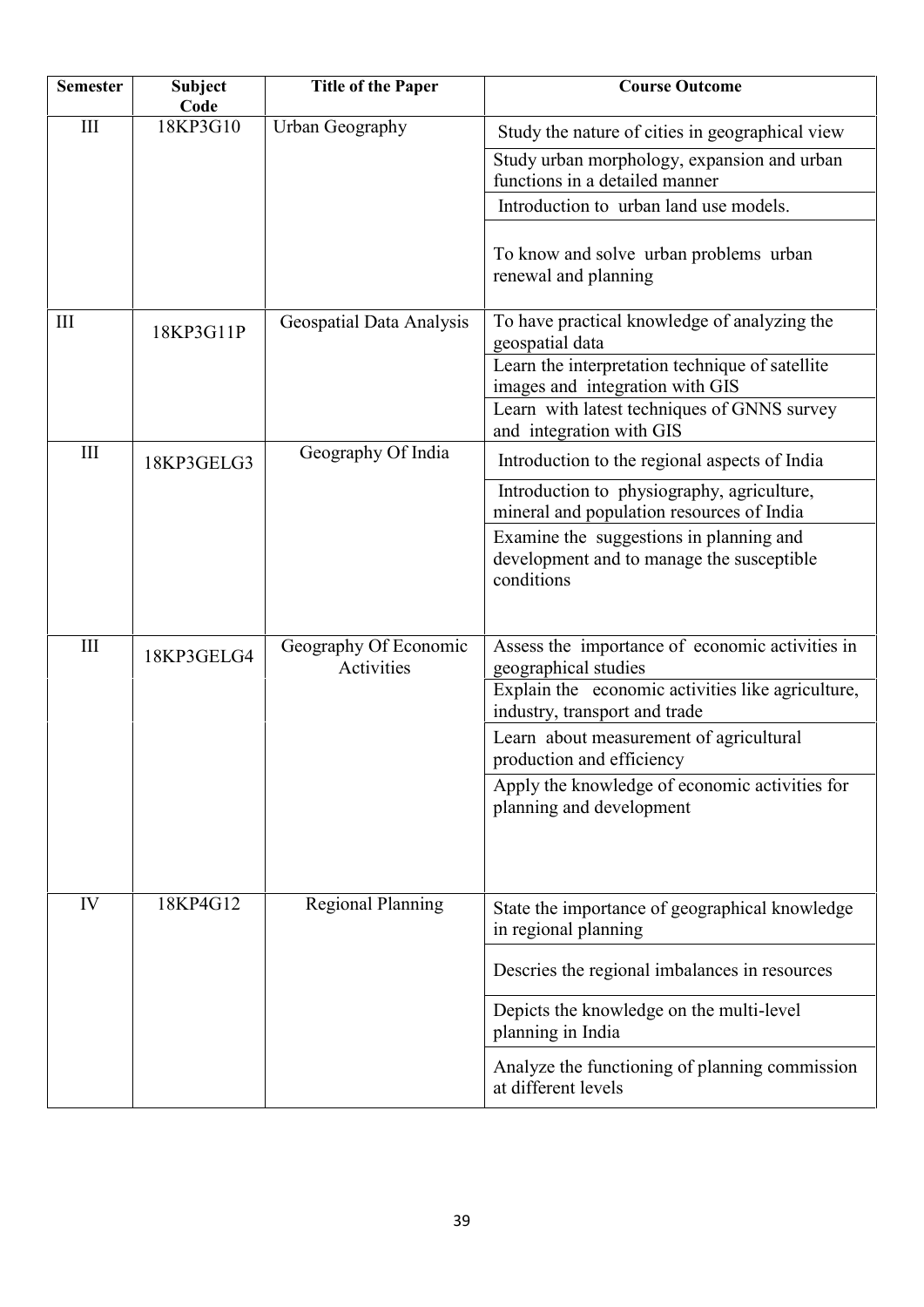| <b>Semester</b> | <b>Subject</b><br>Code | <b>Title of the Paper</b>                   | <b>Course Outcome</b>                                                                                 |
|-----------------|------------------------|---------------------------------------------|-------------------------------------------------------------------------------------------------------|
| IV              | 18KP4G13               | Bio Geography                               | Introduction to bio-geographical features                                                             |
|                 |                        |                                             | Introduction to the evolution of life, Bio-<br>diversity, and world biomes                            |
|                 |                        |                                             | Apply the knowledge gained in environmental<br>conservation and management                            |
| IV              | 18KP4G14P              | <b>Statistical Analysis In</b><br>Geography | Learn to use statistical methods in geography                                                         |
|                 |                        |                                             | Learn statistical techniques in analyzing<br>agricultural, industrial and transport data              |
|                 |                        |                                             | Apply hypothesis testing in analysis                                                                  |
|                 |                        |                                             | Apply the statistical knowledge in research and<br>development                                        |
| IV              | 18KP4GELG5             | Geography of Tourism                        | Learn the geographical significance of travel and<br>tourism                                          |
|                 |                        |                                             | Analyze the supporting factors promoting tourism                                                      |
|                 |                        |                                             | Study the role of Tourism Development<br>Corporation in the development of tourism sports<br>in India |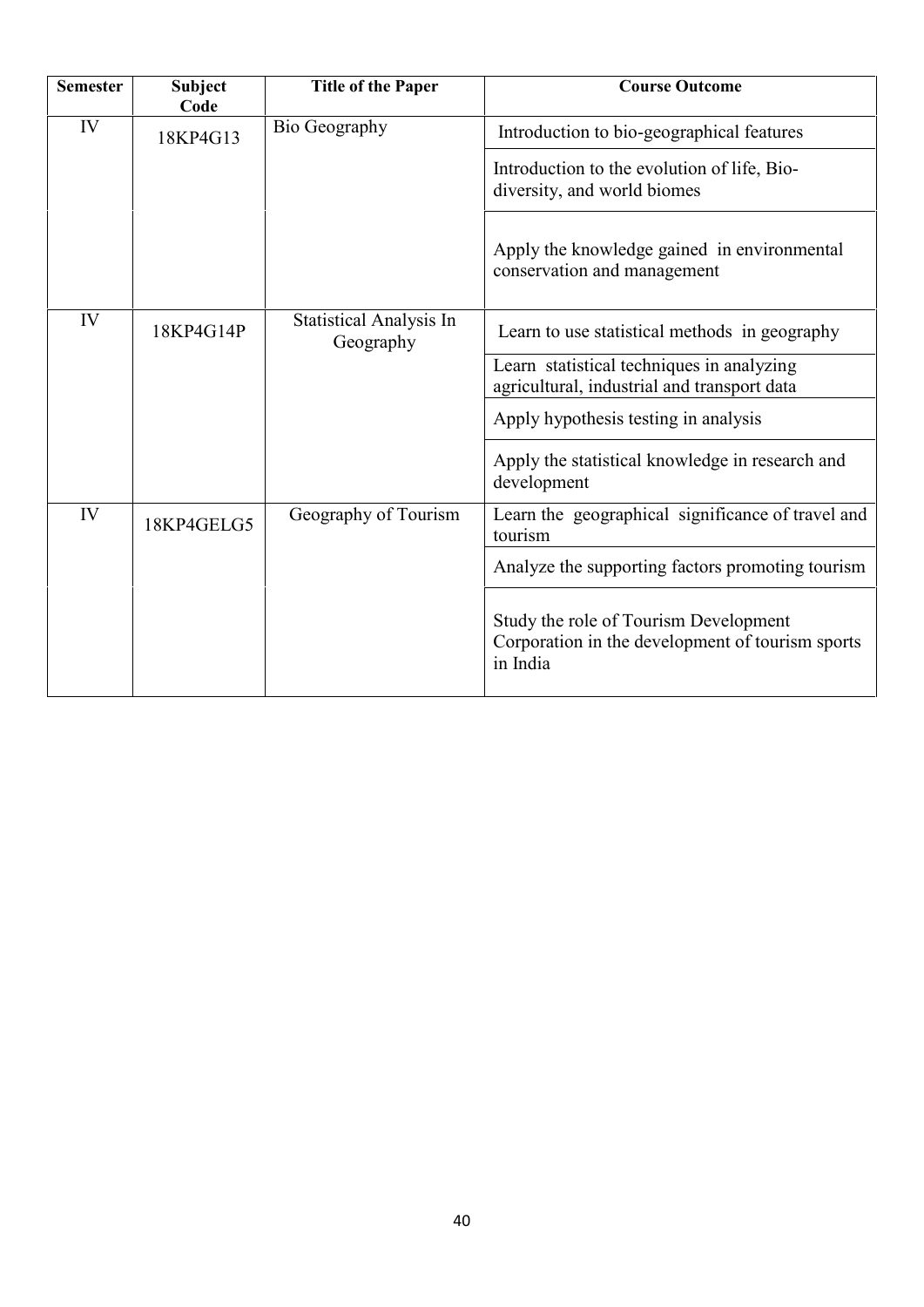# **KUNTHAVAI NAACCHIYAAR GOVERNMENT ARTS COLLEGE FOR WOMEN(A) THANJAVUR- 7 COURSE OUTCOME FOR THE SYLLABUS 2018 ONWARDS DEPARTMENT OF COMPUTER SCIENCE- B.SC COMPUTER SCIENCE**

| <b>Semester</b> | <b>Subject</b><br>Code | <b>Title of the Paper</b>         | <b>Course Outcome</b>                                                                                                                                                                                                                                                                                                 |
|-----------------|------------------------|-----------------------------------|-----------------------------------------------------------------------------------------------------------------------------------------------------------------------------------------------------------------------------------------------------------------------------------------------------------------------|
| I               | <b>18KICS01</b>        | Data Structures and<br>Algorithms | Students learn to apply the concept of Data<br>Structures through ADT including Lists, Stack,<br>Queues.                                                                                                                                                                                                              |
|                 |                        |                                   | Students leanr to implement the Linear and Non-<br>Linear Data Structures.                                                                                                                                                                                                                                            |
|                 |                        |                                   | Students learn to apply the operations of all the<br>type of Data Structures.                                                                                                                                                                                                                                         |
|                 |                        |                                   | Students learn to understand the concept of<br>designing and Algorithm.                                                                                                                                                                                                                                               |
| I               | 18KICS02P:A            | Office Automation Lab             | Students acquire basic knowledge of computer<br>and its most common software Ms-Office.<br>Students learn to construct a document and apply<br>various manipulation techniques.<br>Students learn to perform accounting operations<br>in MS-Excel                                                                     |
|                 |                        |                                   | Students learn presentation skills in MS-<br>PowerPoint and perform database operations in<br>MS-Access.                                                                                                                                                                                                              |
| I               | 18K2CS02P:B            | C Programming Lab                 | Students learn to work effectively on C program<br>using operators.<br>Students learn the conditional and iterative<br>statements in C.                                                                                                                                                                               |
|                 |                        |                                   | Students learn to handle errors during program<br>execution                                                                                                                                                                                                                                                           |
|                 |                        |                                   | Students learn to develop and implement the C<br>programs                                                                                                                                                                                                                                                             |
| $\rm II$        | 18K2CS03               | Programming in C                  | Students learn the basic structure of C<br>programming, declaration and usage of variables.<br>Students learn the role of design in development<br>of programming problems.<br>Students attain ability to work with textual<br>information, character and String.<br>Students learn about pointers, memory allocation |
|                 |                        |                                   | and file processing                                                                                                                                                                                                                                                                                                   |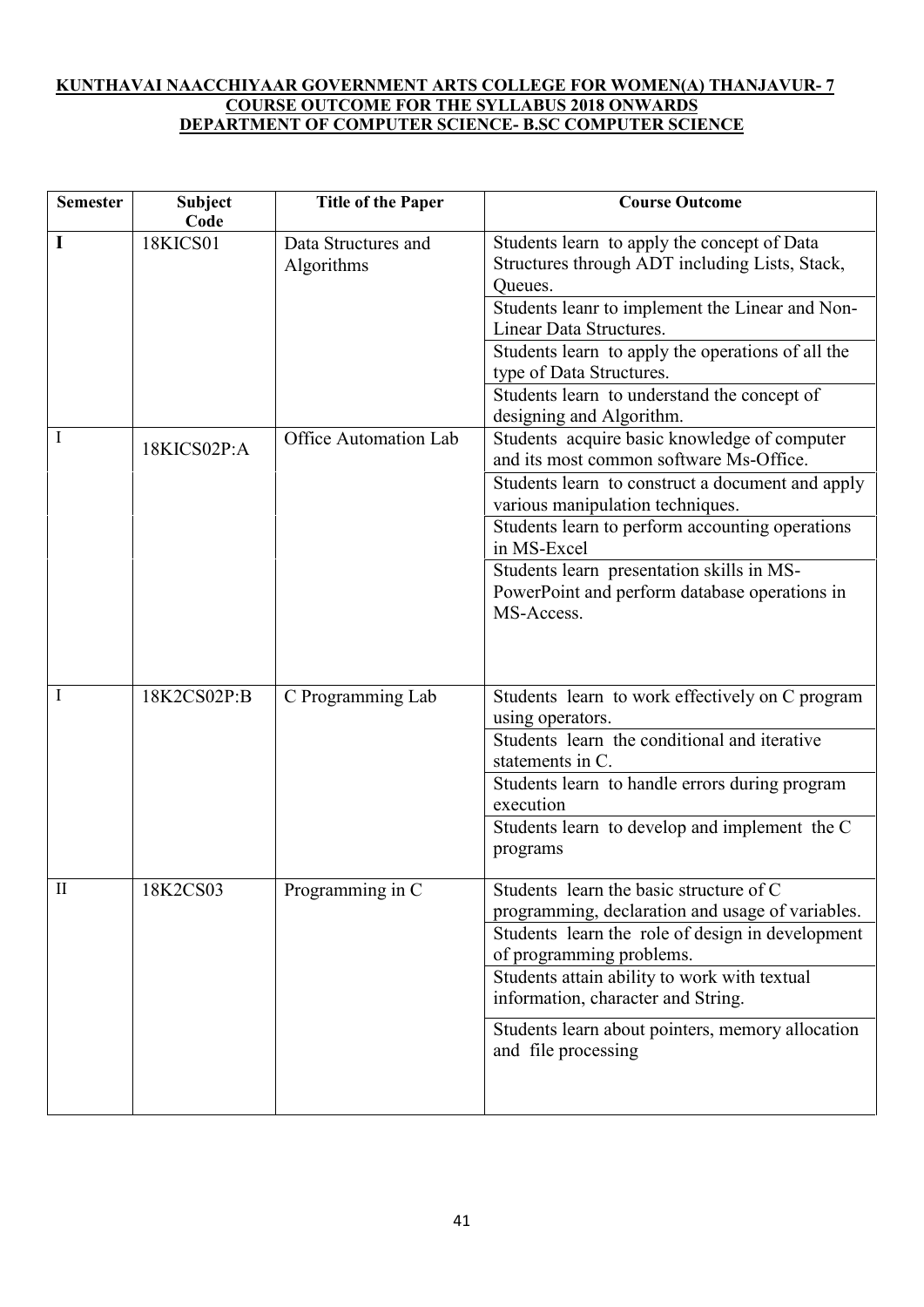| <b>Semester</b>    | <b>Subject</b><br>Code | <b>Title of the Paper</b> | <b>Course Outcome</b>                                                                                                                                                                                                                                                                      |
|--------------------|------------------------|---------------------------|--------------------------------------------------------------------------------------------------------------------------------------------------------------------------------------------------------------------------------------------------------------------------------------------|
| Ш                  | 18K3CS04               | C++ and Java Programming  | Students<br>learn the concept of OOPs                                                                                                                                                                                                                                                      |
|                    |                        |                           | Students learn to identify classes, objects,<br>members of class and relationship among them<br>needed for a specific problem.<br>Students learn to handle the errors using<br>exception handling.<br>Students understand the concept of Applet,<br>Threads.                               |
| III                | 18K3CS05P:<br>A        | Java Programming La       | Students learn to write, debug & document well<br>structured Java Applications.<br>Students learn to write program on inheritance,<br>interface and packages.<br>Students learn to handle program in API<br>packages and threads.<br>Students learn about exception handling<br>mechanism. |
| $\mathop{\rm III}$ | 18K3SSCS1              | Quantitative Ability      | Students learn to solve the mathematical<br>problems.<br>Ability to compete and succeed in examinations<br>Students hone the skills to interpret data.<br>Students learn about permutations and<br>combinations.                                                                           |
| $\mathop{\rm III}$ | 18K4CS05P:<br>B        | <b>VB.Net LAB</b>         | Students learn to design and develop Graphical<br>User Interface<br>Students learn to understand and code event-<br>driven procedure.<br>Students learn to work effectively on Visual<br>Basic Controls.<br>Students learn to access database from VB. Net<br>programs.                    |
| IV                 | 18K4CS06               | VB.Net                    | Students learn to understand .Net Framework<br>Students learn to operate on Integrated<br>Development Environment(IDE)<br>Students learn to create window application<br>programs.<br>Students learn to connect to database using<br>ADO.Net                                               |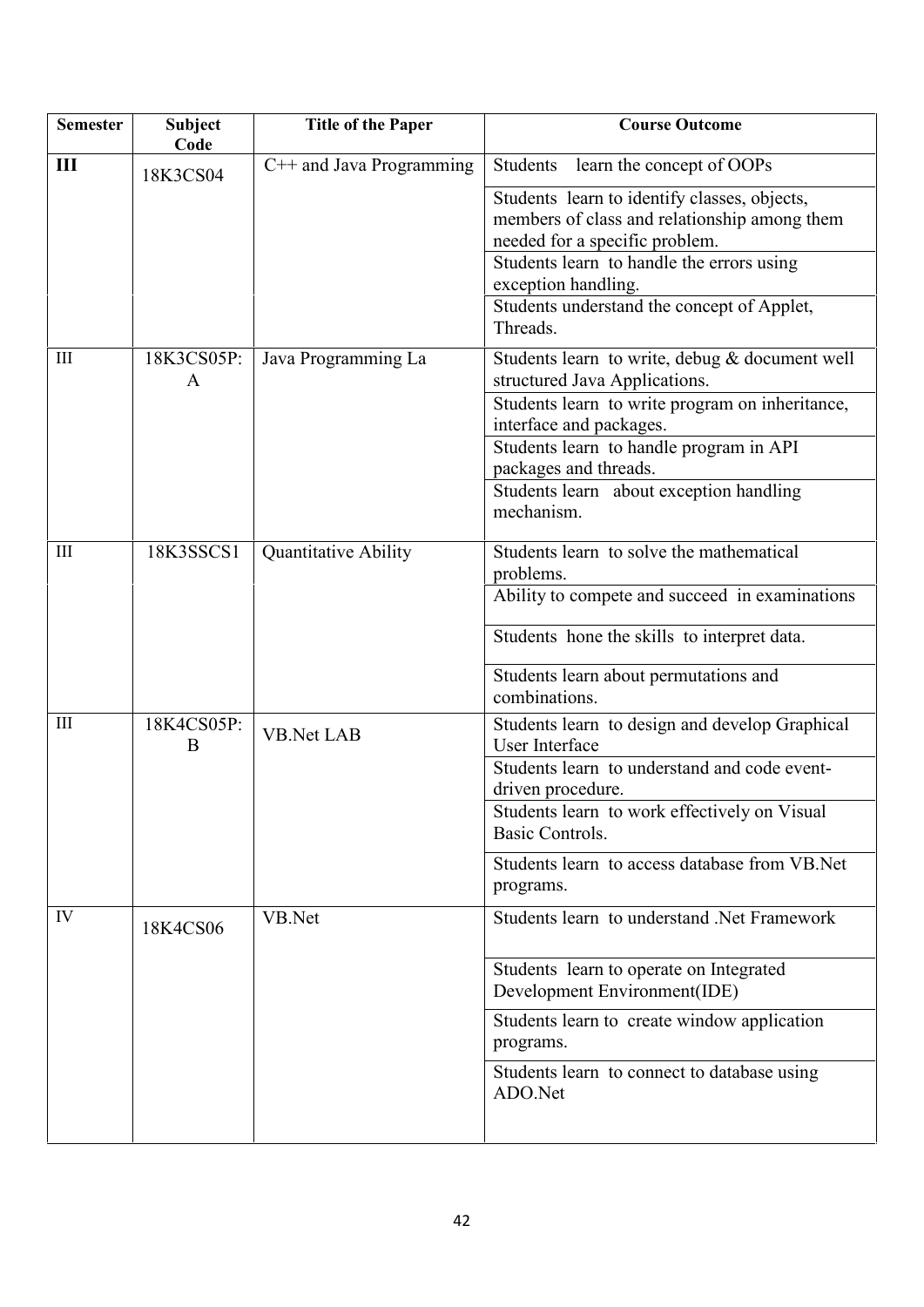| <b>Semester</b> | Subject<br>Code   | <b>Title of the Paper</b>        | <b>Course Outcome</b>                                                                                                                   |
|-----------------|-------------------|----------------------------------|-----------------------------------------------------------------------------------------------------------------------------------------|
| IV              | 18K4SSCS2         | Reasoning Ability                | Students acquire reasoning skills to compete and<br>succeed in competitive examination.<br>Students learn to solve the puzzles problem. |
|                 |                   |                                  | Students learn about logical reasoning.                                                                                                 |
| IV              | 18K5CS07          | Microprocessor<br>Architecture   | Students learn Microprocessor 8085 and 8086                                                                                             |
|                 |                   |                                  | Students learn the interfacing of memory and<br>various addressing modes of 8085                                                        |
|                 |                   |                                  | Students learn the instruction set of 8085                                                                                              |
|                 |                   |                                  | Students learn to apply microprocessor<br>applications for real world problems.                                                         |
| V               | 18K5CS08          | Digital Design                   | Students learn to apply number system concepts<br>and conversion in digital design.                                                     |
|                 |                   |                                  | Students learn to construct digital logic and apply                                                                                     |
|                 |                   |                                  | it to solve real life problems.<br>Students learn to construct K-Map for Boolean                                                        |
|                 |                   |                                  | expressions.<br>Students learn to implement combinational and<br>sequential circuits.                                                   |
| V               | 18K5CS09P:        | Data Structures using C++<br>Lab | Students learn to implement operations on stack,<br>Queue and Linked Lists.                                                             |
|                 | A                 |                                  | Students learn to perform binary search using<br>$C++$ .                                                                                |
|                 |                   |                                  | Students learn to process operations on tree<br>traversal.                                                                              |
|                 |                   |                                  | Students learn to perform sorting techniques.                                                                                           |
| V               | 18K5CSELC<br>S1:A | Database Systems                 | Students learn to differentiate database systems<br>from file systems                                                                   |
|                 |                   |                                  | Students learn to understands the various models<br>in database                                                                         |
|                 |                   |                                  | Students learn to operate SQL Operations                                                                                                |
|                 |                   |                                  | Students understand the normalization concept.                                                                                          |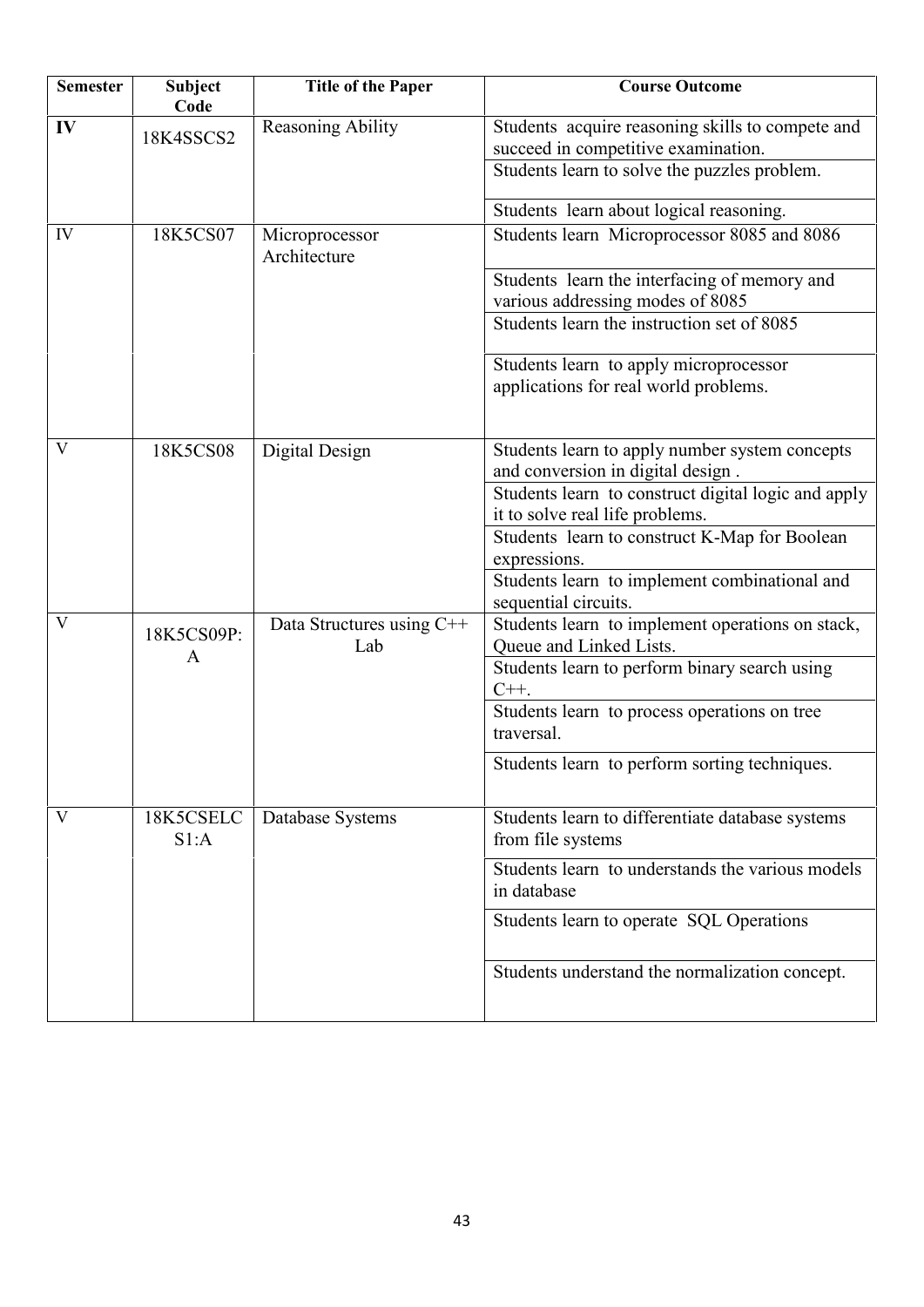| <b>Semester</b> | <b>Subject</b><br>Code | <b>Title of the Paper</b>           | <b>Course Outcome</b>                                                                                                                                                                                                                                                                                                                                                        |
|-----------------|------------------------|-------------------------------------|------------------------------------------------------------------------------------------------------------------------------------------------------------------------------------------------------------------------------------------------------------------------------------------------------------------------------------------------------------------------------|
| $\mathbf{V}$    | 18K6CS10P              | Digital and<br>Microprocessor Lab   | Students learn the basic logical operations of<br><b>Digital Electronics</b><br>Students learn to work on shift registers and<br>counters.<br>Students acquire the knowledge of allocating<br>memory<br>Students learn to use retrieve data from allocated<br>memory                                                                                                         |
| VI              | 18K6CS11P              | <b>RDBMS</b> Lab                    | Students learn to create and populate a RDBMS,<br>using SQL.<br>Students learn to write queries in SQL to retrieve<br>any type of information from a database.<br>Students learn to perform fundamental<br>operations and set operations in SQL.<br>Students learn to create view from SQL.                                                                                  |
| VI              | 18K6CS12               | Data Communications and<br>Networks | Students learn the layers of OSI.<br>Students learn the fundamental concept of<br>networking.<br>Students learn data transfer schemes<br>Students learn inter-connecting networking<br>devices.                                                                                                                                                                              |
| VI              | 18K6CS13PW             | Mini Project                        | Students learn about different software<br>development process.<br>Students acquire the ability to plan, analysis,<br>design and implement software project using<br>Programming like JAVA, ASP, PHP, Net.<br>Students become competent to design and<br>implement mini working projects.<br>Students learn to apply real life problems in<br>software development projects. |
| VI              | 18K6CSELCS<br>2:A      | Software Engineering                | Students learn about planning project.<br>Students learn to analyze the software project.<br>Students understand design and implement<br>software project.<br>Students learn about the maintenance of software<br>project.                                                                                                                                                   |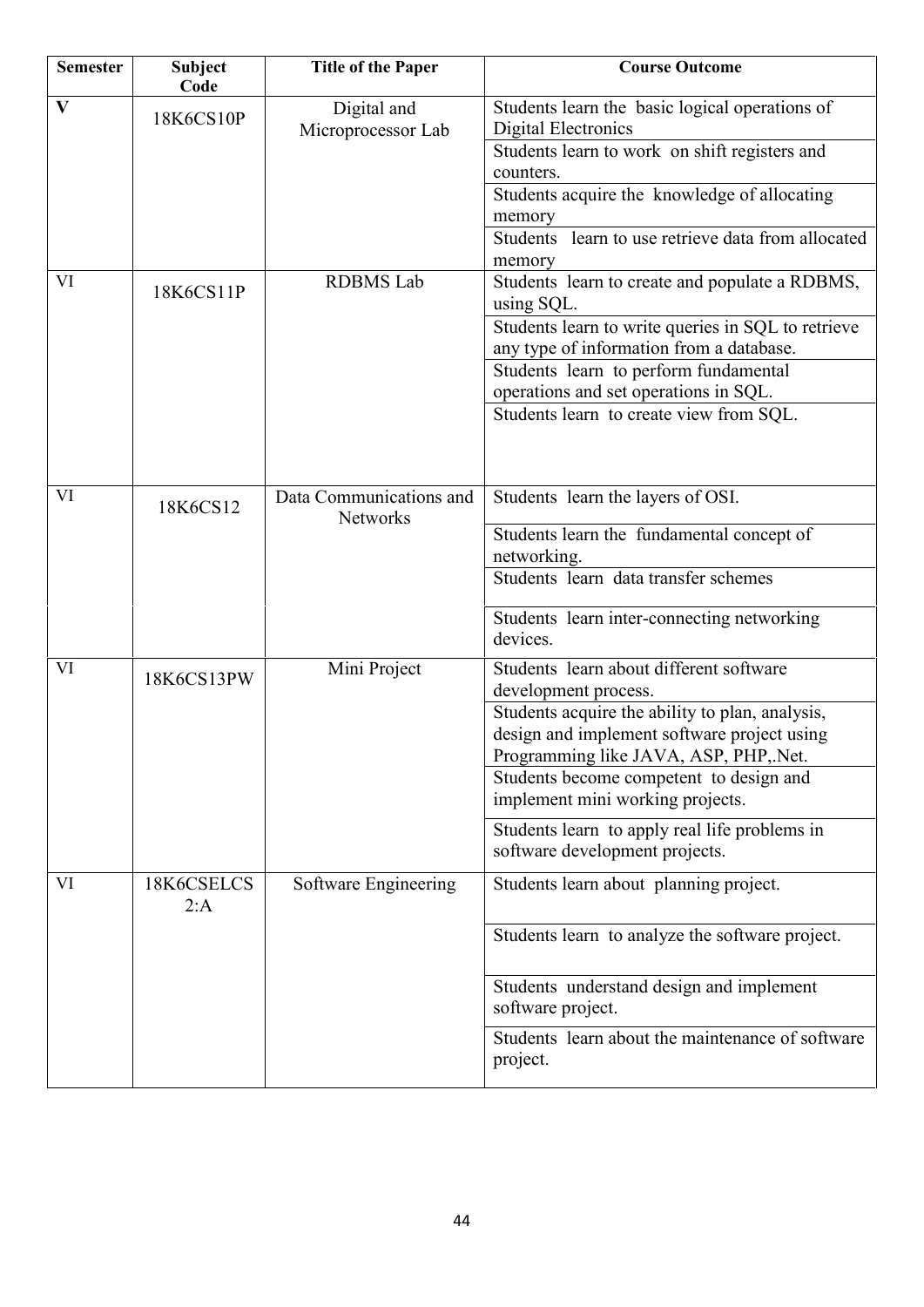# **KUNTHAVAI NAACCHIYAAR GOVERNMENT ARTS COLLEGE FOR WOMEN(A) THANJAVUR- 7 COURSE OUTCOME FOR THE SYLLABUS 2018 ONWARDS DEPARTMENT OF COMPUTER SCIENCE- M.SC COMPUTER SCIENCE**

| <b>Semester</b> | <b>Subject</b><br>Code | <b>Title of the Paper</b>       | <b>Course Outcome</b>                                                                                                                      |
|-----------------|------------------------|---------------------------------|--------------------------------------------------------------------------------------------------------------------------------------------|
|                 | 18KPICS0               | Advanced Java                   | Students learn to prepare programs using Remote<br>Method Invocation.<br>Students learn programming techniques of Java<br>Beans and Swing. |
|                 |                        |                                 | Students learn about Java Enterprise Application.                                                                                          |
|                 |                        |                                 | Students learn to construct Java Servlets and<br>Network Programming.                                                                      |
|                 | 18KPICS0<br>2          | Open Source Technology          | Students learn to implement Interactive web page<br>using HTML, CSS and Java Script.                                                       |
|                 |                        |                                 | Students learn to build application using Perl and<br>MySQL.                                                                               |
|                 |                        |                                 | Students learn to recognize Client and Server<br>side Script.                                                                              |
|                 |                        |                                 | Students learn to Design web site using PHP<br>Programming.                                                                                |
|                 | 18KPICS0<br>3          | <b>Operation Research</b>       | Students learn to formulate LPP, Transportation<br>problem and assignment problem.                                                         |
|                 |                        |                                 | Students learn the application of OR.                                                                                                      |
|                 |                        |                                 | Students learn the solution to Shortest path<br>problem, game theory and Queuing theory.                                                   |
|                 |                        |                                 | Students learn about the techniques of OR.                                                                                                 |
|                 | 18KPICS<br>ELCS1:A     | Network and Cyber Security      | Students identify information security goals.                                                                                              |
|                 |                        |                                 | Students learn to understand different encryption<br>and decryption techniques.                                                            |
|                 |                        |                                 | Students learn to apply different digital signature<br>algorithms.                                                                         |
|                 |                        |                                 | Students learn different cyber security policies<br>and rules.                                                                             |
|                 | 18KPICS0<br>4P         | Programming and Modeling<br>Lab | Students learn to write, debug and document<br>well structured JAVA applications.                                                          |
|                 |                        |                                 | Students learn to create Applet and handle<br>Events based on advanced JAVA concepts.                                                      |
|                 |                        |                                 | Students learn to use programs in java collection<br>API as well as JAVA standard Library.                                                 |
|                 |                        |                                 | Students learn to connect an application with<br>Database.                                                                                 |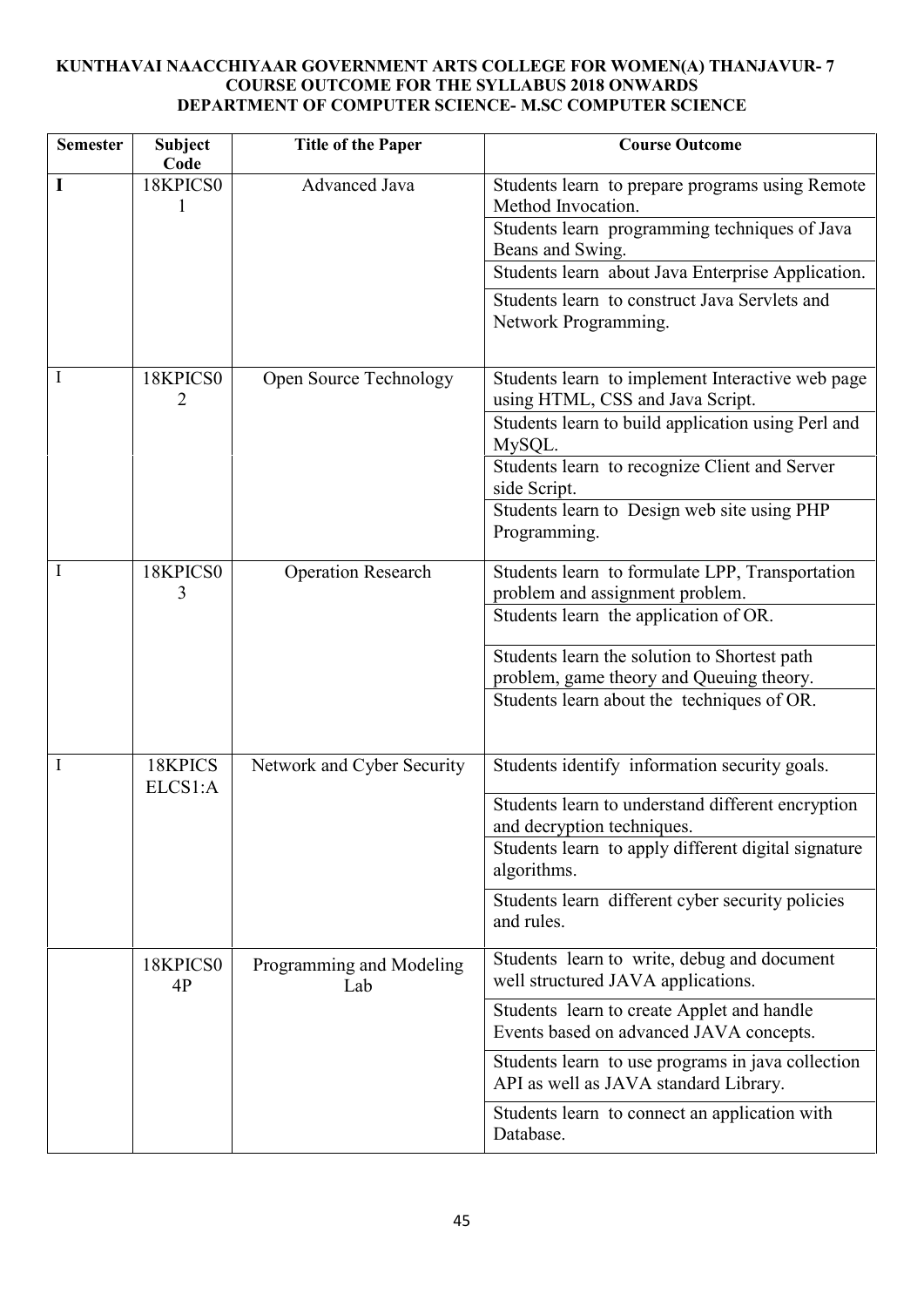| <b>Semester</b> | <b>Subject</b><br>Code            | <b>Title of the Paper</b> | <b>Course Outcome</b>                                                                |
|-----------------|-----------------------------------|---------------------------|--------------------------------------------------------------------------------------|
|                 | 18KP2CS                           | <b>Compiler Design</b>    | Students learn the rules of compilers in program                                     |
|                 | 05                                |                           | execution.                                                                           |
|                 |                                   |                           | Students learn about detail program execution<br>using Lexical and Syntax Analysis.  |
|                 |                                   |                           | Students learn to implement various types of                                         |
|                 |                                   |                           | parser.                                                                              |
|                 |                                   |                           | Students learn about code generation and                                             |
|                 |                                   |                           | optimization.                                                                        |
| $\mathbf{I}$    | 18KP2CS                           | Net Framework             | Students learn about C.Net.                                                          |
|                 | 06                                |                           |                                                                                      |
|                 |                                   |                           | Students learn the concept of OOPs.                                                  |
|                 |                                   |                           | Students learn to work effectively on VB.Net.                                        |
|                 |                                   |                           | Students learn to use the tools of ASP. Net.                                         |
| $\mathbf{I}$    | 18KP2CS                           | Internet of Things        | Students learn to separate the IOT hype from the                                     |
|                 | 07                                |                           | reality.                                                                             |
|                 |                                   |                           | Students learn to evaluate networking                                                |
|                 |                                   |                           | technologies for application within IOT projects.                                    |
|                 |                                   |                           | Students learn to apply effective techniques to                                      |
|                 |                                   |                           | create IOT based projects.                                                           |
|                 |                                   |                           | Students learn to explore the features of                                            |
|                 |                                   |                           | predictive data analytics for IOT application.                                       |
| $\mathbf{I}$    | <b>18KP2SS</b><br>CS <sub>1</sub> | <b>Cognitive Ability</b>  | Students learn to compete in competitive<br>examinations.                            |
|                 |                                   |                           | Students acquire the cognitive skills to take up                                     |
|                 |                                   |                           | competitive Examination.                                                             |
|                 |                                   |                           | Students hone skills in mathematical and logical                                     |
|                 |                                   |                           | reasoning.                                                                           |
|                 |                                   |                           |                                                                                      |
|                 |                                   |                           |                                                                                      |
| $\mathbf{I}$    | 18KP2CS                           | Net Programming Lab       | Students learn to work on advanced features of                                       |
|                 | 08P                               |                           | VB.Net.                                                                              |
|                 |                                   |                           | Students learn to design a document for GUI<br>applications.                         |
|                 |                                   |                           | Students learn to develop web application in<br>ASP. Net based on user requirements. |
|                 |                                   |                           | Students learn to apply general programming                                          |
|                 |                                   |                           | structure of C# in developing software solutions.                                    |
|                 |                                   |                           |                                                                                      |
|                 |                                   |                           |                                                                                      |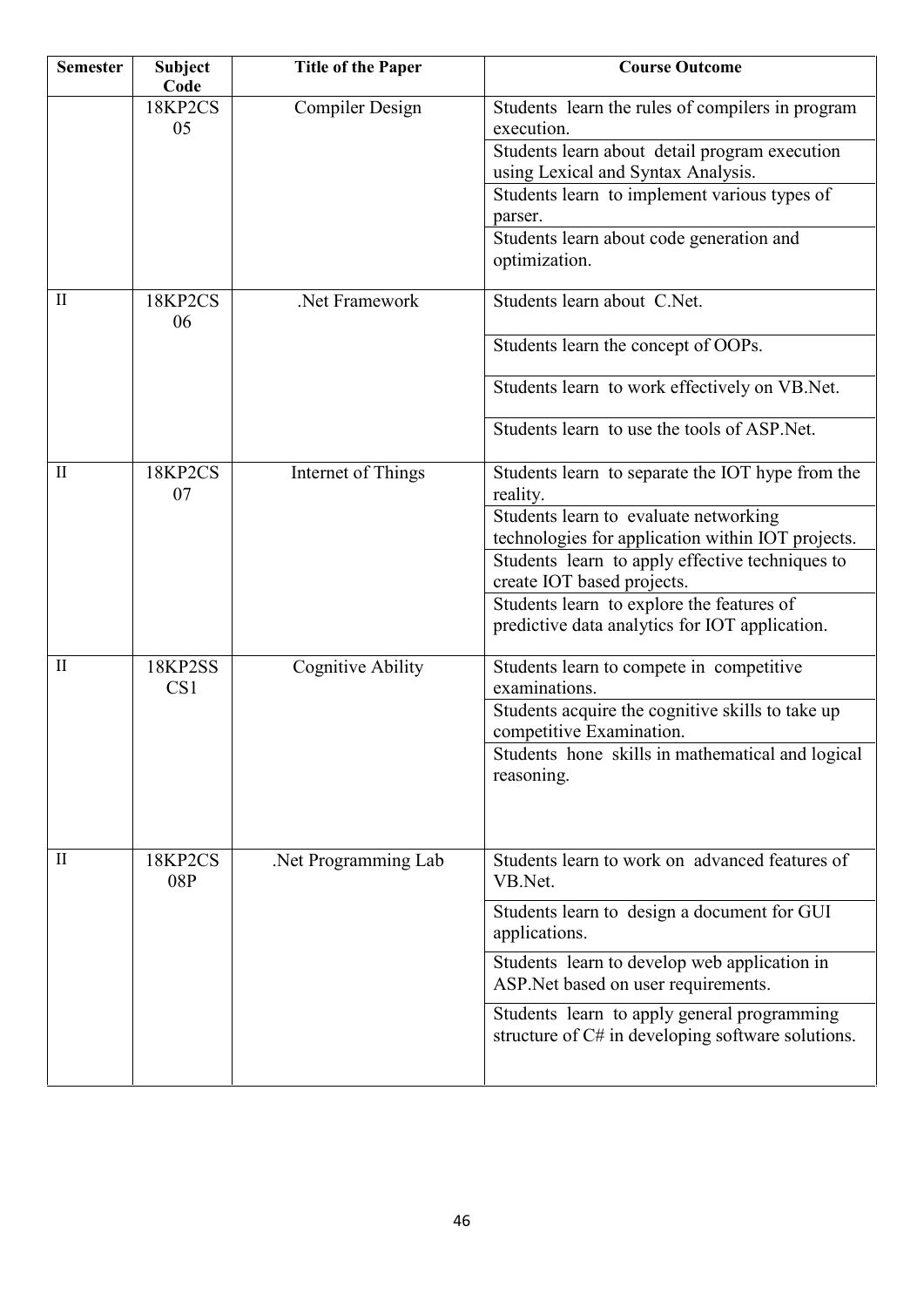| <b>Semester</b>    | <b>Subject</b><br>Code            | <b>Title of the Paper</b> | <b>Course Outcome</b>                                                                                                                                                                                                                                                                                                                                                                     |
|--------------------|-----------------------------------|---------------------------|-------------------------------------------------------------------------------------------------------------------------------------------------------------------------------------------------------------------------------------------------------------------------------------------------------------------------------------------------------------------------------------------|
| $\mathbf{I}$       | 18KP2CS<br>ELCS2:A                | <b>Grid Computing</b>     | Students understand the standards and protocols<br>in Grid Computing<br>Students learn to open Grid Services<br>Architecture<br>Students learn to explore the concept of resource<br>discovery, application Plug-ins, workflow<br>composition<br>Students learn the Grid Middleware System<br>Unicore                                                                                     |
| $\mathop{\rm III}$ | 18KP3CS<br>09                     | Cloud Computing           | Students learn cloud service and deployment<br>models.<br>Students learn importance of virtualization<br>models.<br>Students learn to operate different cloud<br>computing service.<br>Students learn about the key component of<br>Amazon web services.                                                                                                                                  |
| Ш                  | 18KP3CS<br>10                     | Soft Computing            | Students learn to outline the different process<br>carried out in fuzzy logic, ANN and Genetic<br>Algorithms.<br>Students learn the techniques to solve character<br>recognition and pattern classification problem.<br>Students learn the concept of meta-cognitive of<br>Soft Computing.<br>Students learn to understand Hybrid system for<br>principles of Soft Computing applications |
| $\mathop{\rm III}$ | <b>18KP3SS</b><br>CS <sub>2</sub> | Core Competence           | Students learn to improve skills in<br>UGC/CBSE/NTA NET/SET Examinations.<br>Students acquire collective knowledge about all<br>computer subjects.<br>Students learn to improve knowledge for<br>research work.                                                                                                                                                                           |
| $\mathop{\rm III}$ | 18KP3CS<br>11P                    | RDBMS and PL/SQL Lab      | Students learn to create and populate a RDBMS,<br>using SQL.<br>Students learn to write queries in SQL to<br>retrieve any type of information from a database.<br>Students learn to perform fundamental operations<br>and set operations in SQL.<br>Students learn to work effectively on PL/SQL<br>operations.                                                                           |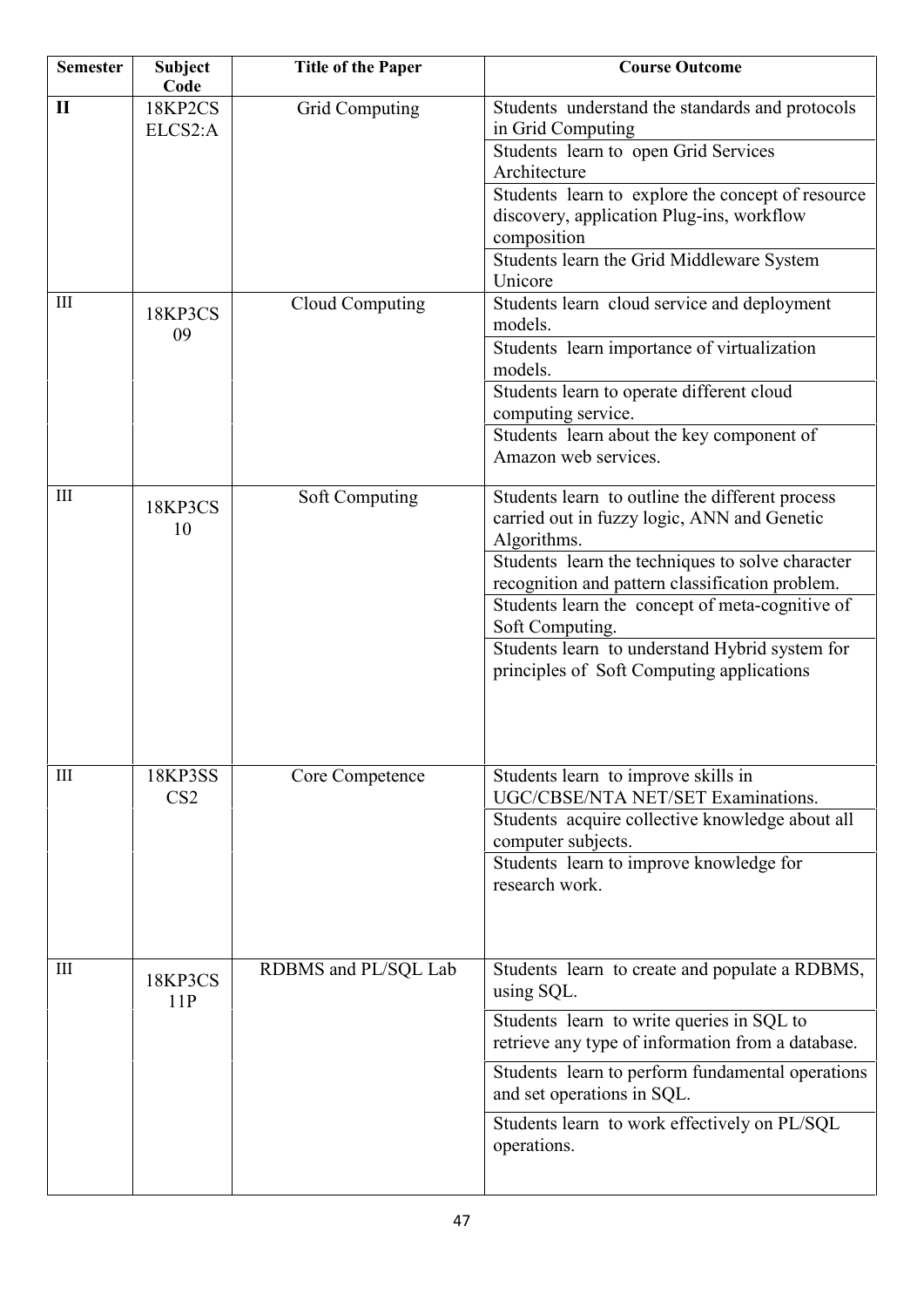| <b>Semester</b>    | <b>Subject</b><br>Code | <b>Title of the Paper</b>     | <b>Course Outcome</b>                                                                                                                                                                               |
|--------------------|------------------------|-------------------------------|-----------------------------------------------------------------------------------------------------------------------------------------------------------------------------------------------------|
| $\mathbf{III}$     | 18KP3CS<br>ELCS3:A     | <b>Image Processing</b>       | Students learn to synthesize color IP processing<br>and real world applications.<br>Students learn about different Image<br>Enhancement techniques.                                                 |
|                    |                        |                               | Students learn to understand and review Image<br>Transformations<br>Students learn to analyze the algorithm for<br>morphological IP                                                                 |
| $\mathop{\rm III}$ | 18KP3CS<br>ELCS4:A     | <b>Mobile Communications</b>  | Students learn to understand digital Cellular<br>Systems such as GSM, GPRS, CDMA 2000, and<br>WAP.<br>Students learn to know the various Handoff                                                    |
|                    |                        |                               | Strategies.<br>Students learn to outline the various Routing<br>Algorithms for Mobile Hosts.<br>Students learn to design and develop activity for                                                   |
|                    |                        |                               | Android.                                                                                                                                                                                            |
| III                | 18KP4CS<br>12          | <b>Embedded System Design</b> | Students learn about the embedded Hardware<br>and Interfacing.<br>Students learn about the software development<br>and tools for embedded system.<br>Students learn to know the Hardware Design and |
|                    |                        |                               | RTOS for embedded system.<br>Students learn to understand the various<br>Registers and Flip-Flops.                                                                                                  |
| IV                 | 18KP4CS<br>13          | <b>Big Data</b>               | Students learn to identify main sources of Big<br>Data.                                                                                                                                             |
|                    |                        |                               | Students learn to use Hadoop, NoSQL.                                                                                                                                                                |
|                    |                        |                               | Students learn to apply new algorithm for<br>Clustering and Classification.                                                                                                                         |
|                    |                        |                               | Students learn to implement tasks using reduced<br>paradigm.                                                                                                                                        |
| IV                 | 18KP4CS<br>14P         | Data Mining Lab               | Students learn to implement K-Means clustering.                                                                                                                                                     |
|                    |                        |                               | Students learn to evaluate apriori algorithm for<br>association rule.                                                                                                                               |
|                    |                        |                               | Students learn to construct decision tree classifier<br>in WEKA.                                                                                                                                    |
|                    |                        |                               | Students learn to apply outlier deduction<br>algorithm.                                                                                                                                             |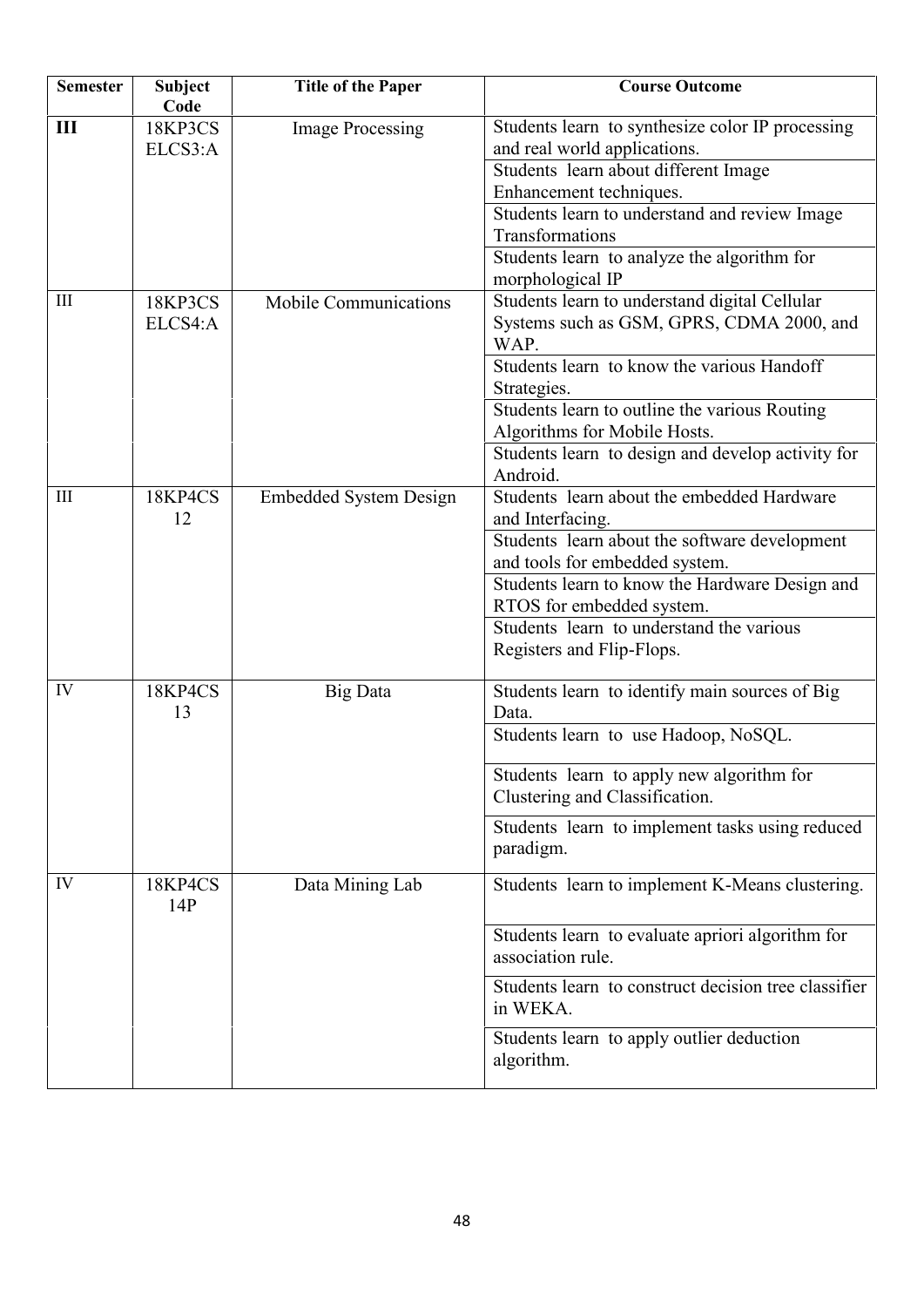| <b>Semester</b> | <b>Subject</b><br>Code | <b>Title of the Paper</b>  | <b>Course Outcome</b>                                                                                                                                                                                                                                                             |
|-----------------|------------------------|----------------------------|-----------------------------------------------------------------------------------------------------------------------------------------------------------------------------------------------------------------------------------------------------------------------------------|
| IV              | 18KP4CS<br>ELCS5:A     | Human-Computer Interaction | Students learn to understand knowledge and<br>linguistics background.<br>Students learn about linguistics essentials and<br>grammar as a part of speech parsing.<br>Students learn about word Morphology<br>Students learn NLP like probability, Bays<br>Theorem.                 |
|                 | 18KP4CS<br>15PW        | Project                    | Students learn about different software<br>development process.                                                                                                                                                                                                                   |
|                 |                        |                            | Students learn to plan, Analysis, Design and<br>implement software project using Programming<br>like JAVA, ASP, PHP, Net.<br>Students learn to design and implement major<br>working projects.<br>Students learn to apply real life problems in<br>software development projects. |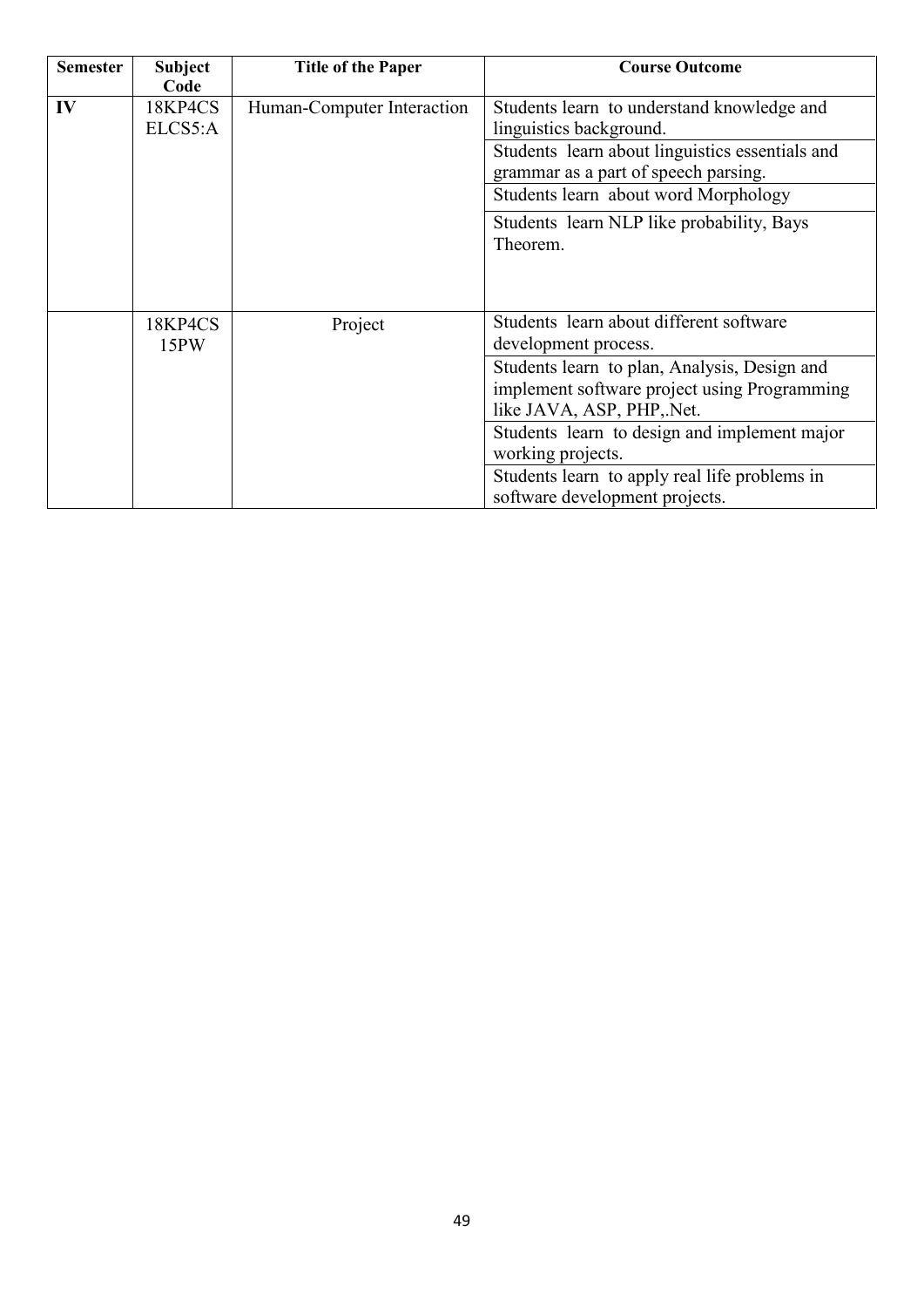### **KUNTHAVAI NAACCHIYAAR GOVERNMENT ARTS COLLEGE FOR WOMEN(A) THANJAVUR- 7 COURSE OUTCOME FOR THE SYLLABUS 2018 ONWARDS DEPARTMENT OF MATHEMATICS-B.SC MATHEMATICS**

| <b>Semester</b>    | <b>Subject</b><br>Code | <b>Title of the Paper</b>                                 | <b>Course Outcome</b>                                                                                                              |
|--------------------|------------------------|-----------------------------------------------------------|------------------------------------------------------------------------------------------------------------------------------------|
| I                  | 18K1M01                | Basics, Differential Calculus and<br>Trigonometry         | Learn to compare and contrast the ideas of continuity<br>and differentiability                                                     |
|                    |                        |                                                           | Learn to identify maxima and minima and radius of<br>curvature                                                                     |
|                    |                        |                                                           | Conceptual understanding of trigonometric functions,<br>techniques,                                                                |
|                    |                        |                                                           | Introduction to the basics in trigonometry and calculus                                                                            |
| I                  | 18K1M02                | Analytical Geometry of 3D and<br><b>Integral Calculus</b> | Ability to measure the distances between lines, and<br>planes                                                                      |
|                    |                        |                                                           | Ability to write equations of planes and great circle<br>in the 3-space and to identify lines and planes from<br>their equation    |
| $\mathbf{I}$       | 18K2M03                | Theory of Equations and Linear<br>Algebra                 | Introduction to Theory of Equations                                                                                                |
|                    |                        |                                                           | Facilitate a better understanding of vector space                                                                                  |
| $\mathbf{I}$       | 18K2M04                | Vector Analysis and Fourier<br>Series                     | Introduction to vector differentiation & vector<br>integration                                                                     |
|                    |                        |                                                           | Learn to solve vector differentiation & integration<br>problems                                                                    |
| $\mathop{\rm III}$ | 18K3M05                | <b>Operations Research</b>                                | Learn the various techniques of Operations Research                                                                                |
|                    |                        |                                                           | Learn to solve real life problems in Business and<br>Management                                                                    |
| IV                 | 18K4M06                | Differential Equations and<br>Transforms                  | Learn to solve basic application problems described<br>by second order linear differential equations with<br>constant coefficients |
|                    |                        |                                                           | Learn to identify the transforms of derivatives and<br>integrals and a periodic function                                           |
| IV                 | 18K4M07                | Sequence and Series                                       | Learn to identify limit of a wide class of Sequences of<br>real numbers                                                            |
|                    |                        |                                                           | Ability to decide the convergence and divergence of<br>series of real numbers                                                      |
| V                  | 18K5M08                | Abstract Algebra                                          | Understand the concept of Algebra from the basic set<br>theory and Functions, etc                                                  |
|                    |                        |                                                           | Understand the concept of Group theory and Rings                                                                                   |
|                    |                        |                                                           | Gain experience and confidence in proving theorems                                                                                 |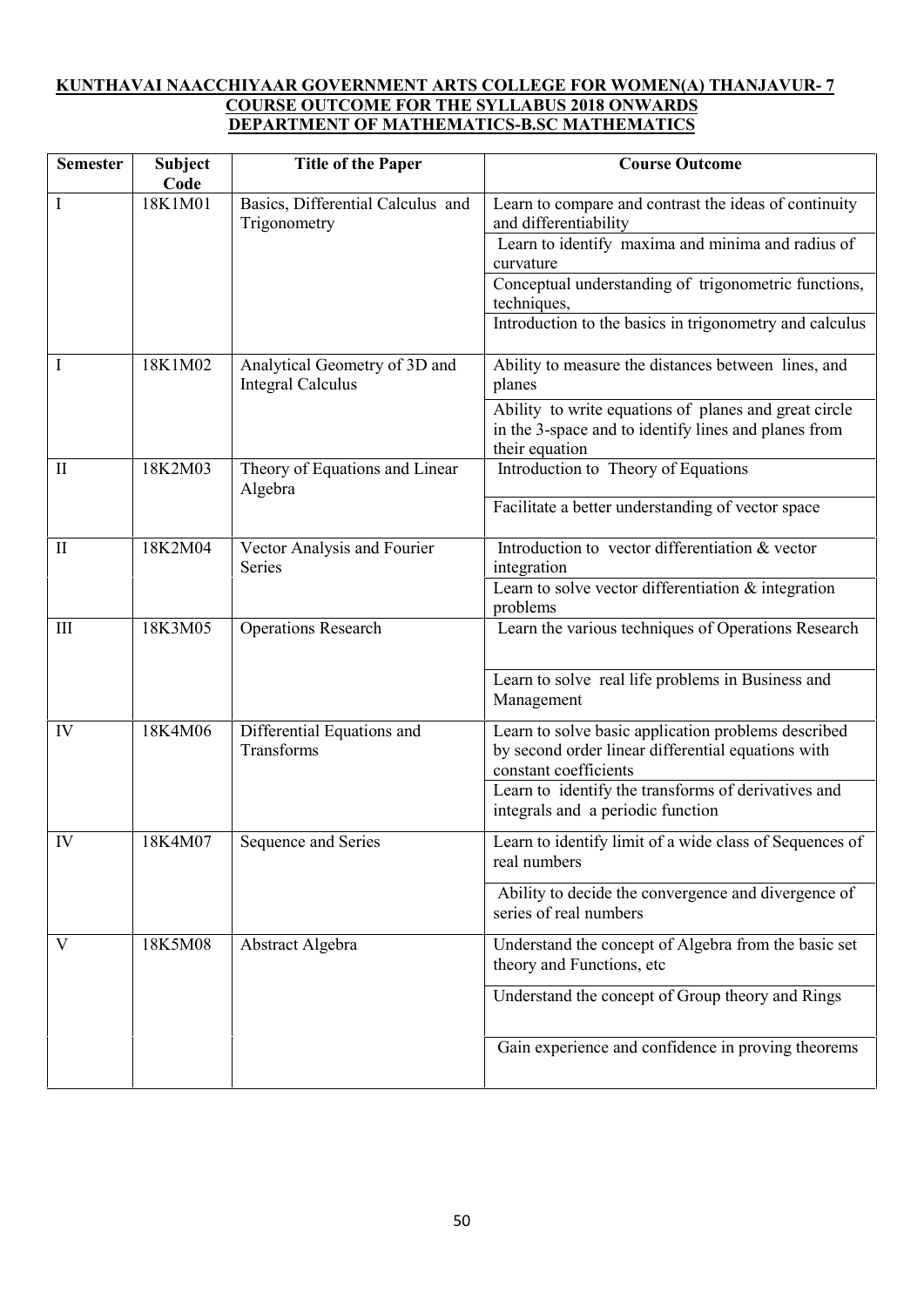| <b>Semester</b> | <b>Subject</b><br>Code | <b>Title of the Paper</b>  | <b>Course Outcome</b>                                                                                                                |
|-----------------|------------------------|----------------------------|--------------------------------------------------------------------------------------------------------------------------------------|
| V               | 18K5M09                | Real Analysis              | Understand the real number system and countable<br>concepts in real number system<br>Comprehensive idea about the real number system |
|                 |                        |                            | Understand the concepts of Continuity, Differentiation<br>and Riemann Integrals                                                      |
|                 |                        |                            | To apply the Rolle's theorem concepts                                                                                                |
| V               | 18K5M10                | <b>Statics</b>             | Obtain basic knowledge of equilibrium of a particle                                                                                  |
|                 |                        |                            | Develop a working knowledge to handle practical<br>problems                                                                          |
| V               | 18K5MEL<br>M1          | Programming in C           | Define and manage data structures based on problem<br>subject domain                                                                 |
|                 |                        |                            | Learn to work with textual information, characters<br>and strings                                                                    |
|                 |                        |                            | Learn to work with arrays of complex objects                                                                                         |
| V               | 18K5MEL<br>M1S         | Probability and Statistics | Learn the importance of probability and statistics in<br>computing and research                                                      |
|                 |                        |                            | Develop skills in presenting quantitative data using<br>appropriate diagrams, tabulations and summaries                              |
|                 |                        |                            | Use appropriate statistical methods in the analysis of<br>simple datasets                                                            |
| VI              | 18K6M11                | Graph Theory               | Identify subgraphs, Hamiltonion and Eulerian graphs                                                                                  |
|                 |                        |                            | Solve problems involving vertex and edge<br>connectivity, planarity                                                                  |
|                 |                        |                            | Solve problems involving vertex coloring                                                                                             |
|                 |                        |                            | Learn about Model real world problems using graph<br>theory                                                                          |
| VI              | 18K6M12                | Complex Analysis           | Understand the functions of complex variables,<br>continuity and differentiation of complex variable                                 |
|                 |                        |                            | functions, $C - R$ equations of analytic functions<br>Know the elementary transformation concepts in<br>complex variable             |
|                 |                        |                            | Know about complex Integral functions with<br>Cauchy's Theorem, power series expansions of<br>Taylor's and Laurant's series          |
|                 |                        |                            | Understand the singularity concepts and residues,<br>solving definite integrals using the residue concepts                           |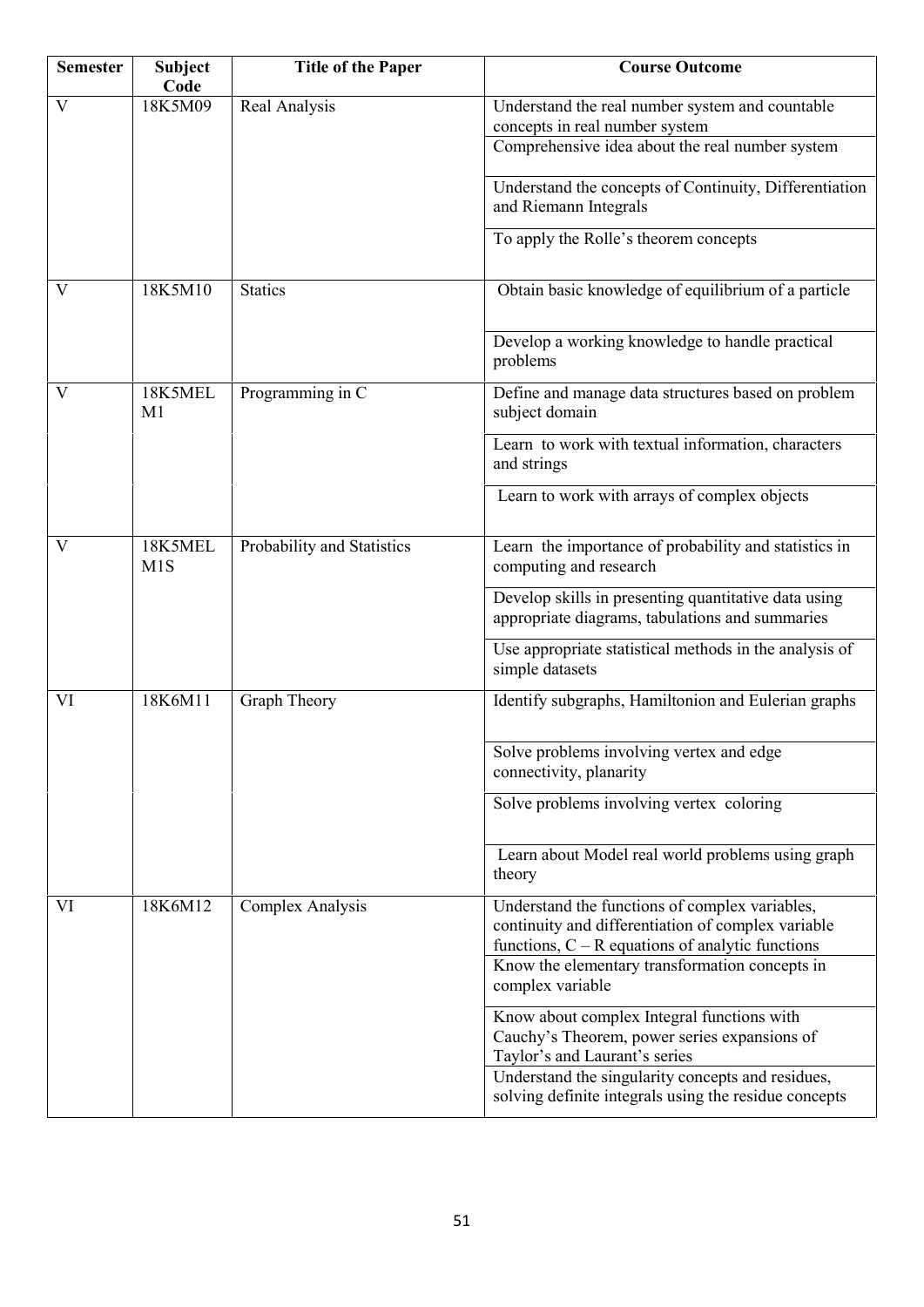| <b>Semester</b> | <b>Subject</b><br>Code      | <b>Title of the Paper</b>                 | <b>Course Outcome</b>                                                                                                                                                        |
|-----------------|-----------------------------|-------------------------------------------|------------------------------------------------------------------------------------------------------------------------------------------------------------------------------|
| VI              | 18K6M13                     | Dynamics                                  | Obtain basic knowledge of the behaviour of objects in<br>motion                                                                                                              |
|                 |                             |                                           | Develop a working knowledge to handle practical<br>problems                                                                                                                  |
| VI              | 18K6MEL<br>M <sub>3</sub>   | Methods in Numerical Analysis             | Apply the numerical methods (such as<br>Bisection, False position, Newton-Raphson)) to solve<br>nonlinear equations<br>Recognize Iterative methods (Jacobi - Gauss Seidel)   |
|                 |                             |                                           | Apply the Interpolation methods (Newton forward and<br>backward difference interpolation formula- Lagrange<br>interpolation formula) for solving the problems<br>numerically |
|                 |                             |                                           | Construct numerical methods to solve ordinary<br>differential equations                                                                                                      |
| VI              | 18K6MEL<br>M <sub>3</sub> S | Mathematical Logic and Boolean<br>Algebra | To appreciate the basic principles of Boolean algebra,<br>Logic, Set theory                                                                                                  |
|                 |                             |                                           | Learn to construct simple mathematical proofs                                                                                                                                |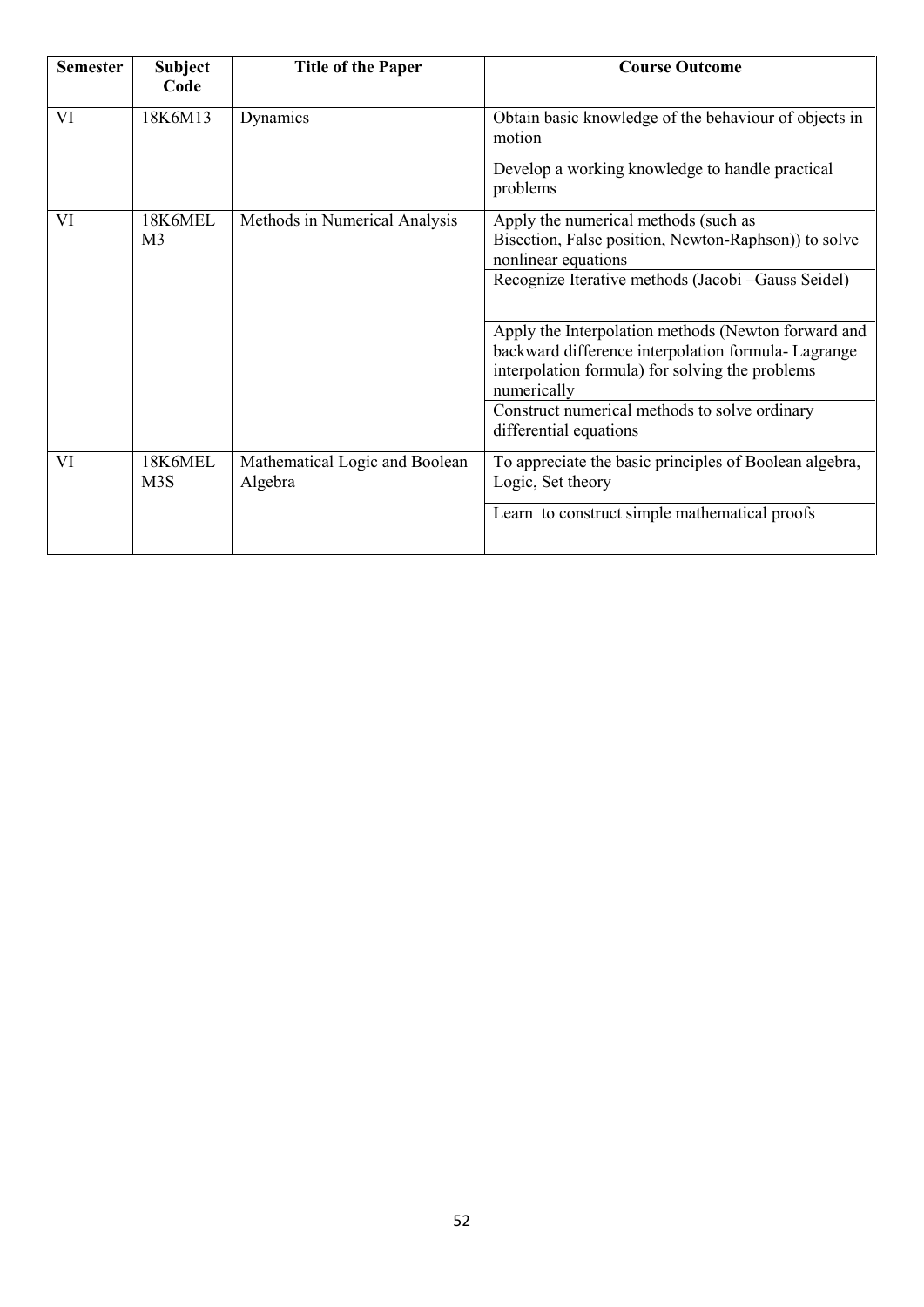### **KUNTHAVAI NAACCHIYAAR GOVERNMENT ARTS COLLEGE FOR WOMEN(A) THANJAVUR- 7 COURSE OUTCOME FOR THE SYLLABUS 2018 ONWARDS DEPARTMENT OF MATHEMATICS-M.SC MATHEMATICS**

| <b>Semester</b> | Subject<br>Code | <b>Title of the Paper</b>              | <b>Course Outcome</b>                                                                                                                                          |
|-----------------|-----------------|----------------------------------------|----------------------------------------------------------------------------------------------------------------------------------------------------------------|
| Ι               | 18KP1M01        | Algebra                                | To combine polynomial by addition or subtraction.                                                                                                              |
|                 |                 |                                        | To solve problems of simple Inequalities                                                                                                                       |
|                 |                 |                                        | Interpret basic absolute value expression                                                                                                                      |
|                 |                 |                                        | To simplify algebraic expressions, using the<br>commutative, associative and Distributive properties                                                           |
|                 | 18KP1M02        | Real Analysis                          | Describe fundamental properties of the real numbers<br>that lead to the formal development of real analysis                                                    |
|                 |                 |                                        | Appreciate how abstract ideas and regions methods in<br>mathematical analysis can be applied to important<br>practical problems                                |
|                 |                 |                                        | Comprehend regions arguments developing the theory<br>underpinning real analysis                                                                               |
|                 |                 |                                        | Demonstrate an understanding of limits and how that<br>are used in sequences, series and differentiation                                                       |
|                 | 18KP1M03        | <b>Ordinary Differential Equations</b> | Ability to predicts the world around us, can describe<br>exponential growth and decay population growth of<br>species or change in investment return over time |
|                 |                 |                                        | Learn to model the behaviour of complex systems                                                                                                                |
| I               | 18KP1M04        | Graph theory                           | Identify induced subgraphs, cliques, matchings, covers<br>in graphs                                                                                            |
|                 |                 |                                        | Solve problems involving vertex and edge                                                                                                                       |
|                 |                 |                                        | connectivity, planarity and crossing numbers<br>Solve problems involving vertex and edge coloring                                                              |
|                 |                 |                                        |                                                                                                                                                                |
|                 |                 |                                        | Model real world problems using graph theory                                                                                                                   |
| Ι               | 18KP1ME<br>LM1  | Differential Geometry                  | Able to compute quantities of Geometric interest                                                                                                               |
| $\mathbf{I}$    | 18KP2M05        | Complex Analysis                       | Perform basic algebraic manipulation with complex<br>numbers                                                                                                   |
|                 |                 |                                        | Appreciate the existence of special functions and their<br>use in a range of contexts                                                                          |
|                 |                 |                                        | Understand the geometric interpretation of complex<br>numbers                                                                                                  |
|                 |                 |                                        | Compute definite integrals using residue                                                                                                                       |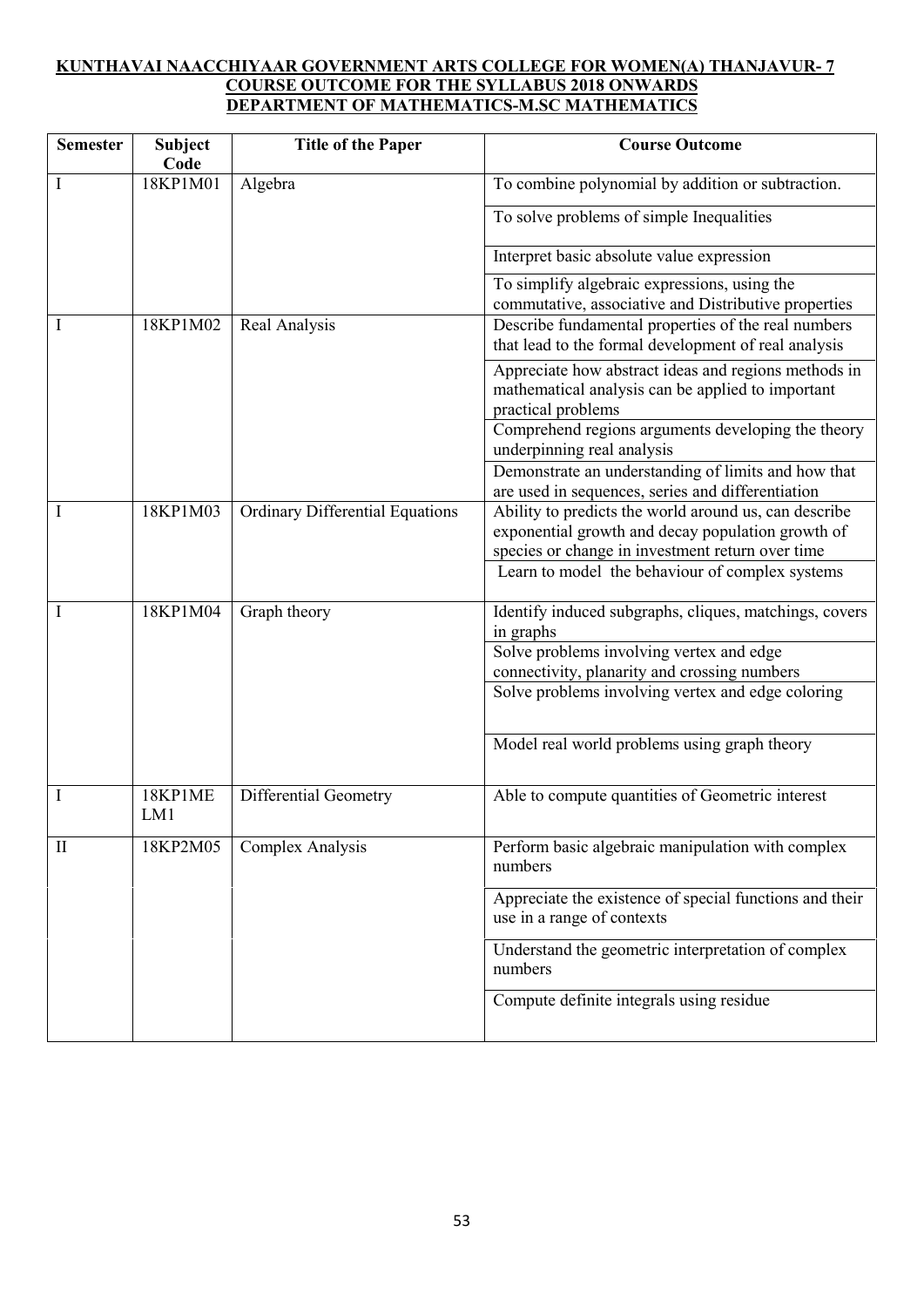| <b>Semester</b>    | <b>Subject</b><br>Code | <b>Title of the Paper</b>      | <b>Course Outcome</b>                                                                                                                                                                                                                                                 |
|--------------------|------------------------|--------------------------------|-----------------------------------------------------------------------------------------------------------------------------------------------------------------------------------------------------------------------------------------------------------------------|
| $\mathbf{I}$       | 18KP2M06               | Linear Algebra                 | Use computational techniques and algebraic skills<br>essential for the study of systems of linear equations,<br>matrix algebra, vector spaces, eigenvalues and<br>eigenvectors, orthogonality and diagonalization<br>Use visualization, spatial reasoning, as well as |
|                    |                        |                                | geometric properties and strategies to model, solve<br>problems, and view solutions, especially in R2 and<br>R3, as well as conceptually extend these results to<br>higher dimensions                                                                                 |
|                    |                        |                                | Work collaboratively with peers and instructors to<br>acquire mathematical understanding and to formulate<br>and solve problems and present solutions                                                                                                                 |
| $\mathbf{I}$       | 18KP2M07               | Topology                       | Analyze complex networks                                                                                                                                                                                                                                              |
|                    |                        |                                | To apply Differential Topology to probability to<br>identity multivariate interactions                                                                                                                                                                                |
| $\mathbf{I}$       | 18KP2M08               | Probability Theory             | Understand the principles of probability Theory                                                                                                                                                                                                                       |
|                    |                        |                                | Derive Probability distributions relevant to function of<br>random variables                                                                                                                                                                                          |
| Ш                  | 18KP3M09               | <b>Classical Dynamics</b>      | Ability to solve the Newton Equations for simple<br>configurations using various methods                                                                                                                                                                              |
| $\mathop{\rm III}$ | 18KP3M10               | Measure and Integration        | Understand the fundamentals of measure theory and<br>be acquainted with the proofs of the fundamental<br>theorems underlying the theory of integration                                                                                                                |
|                    |                        |                                | Develop a perspective on the broader impact of<br>measure theory in ergodic theory and have the ability<br>to pursue further studies in this and related<br>area                                                                                                      |
|                    |                        |                                | Measure theory random variables, independence,<br>expectations and conditional expectations, product<br>measures                                                                                                                                                      |
| $III$              | 18KP3M11               | Partial Differential Equations | Understand the difficulty of solving problems                                                                                                                                                                                                                         |
|                    |                        |                                | Solve problems using Partial differential Equations                                                                                                                                                                                                                   |
| $\mathop{\rm III}$ | 18KP3ME<br>LM3         | <b>Stochastic Processes</b>    | Analyze continuous and discrete-time random<br>processes                                                                                                                                                                                                              |
|                    |                        |                                | Apply the theory of stochastic processes to analyze<br>linear systems                                                                                                                                                                                                 |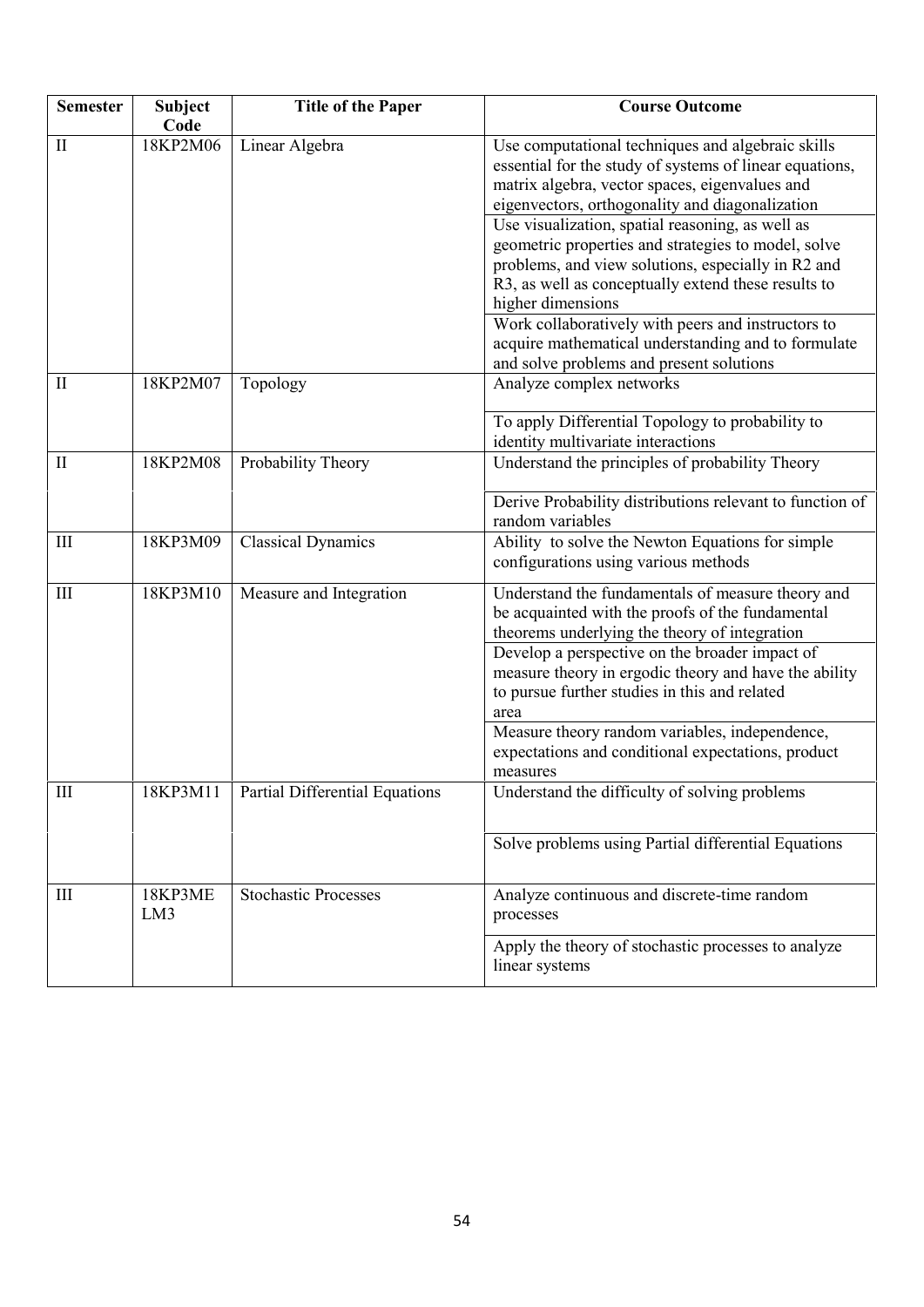| <b>Semester</b> | <b>Subject</b><br>Code     | <b>Title of the Paper</b>                                    | <b>Course Outcome</b>                                                                                                                                |
|-----------------|----------------------------|--------------------------------------------------------------|------------------------------------------------------------------------------------------------------------------------------------------------------|
| III             | 18KP3ME<br>LM4             | <b>Operations Research</b>                                   | Learn the strategic importance of operations and<br>supply chain management in a global business<br>environment                                      |
|                 |                            |                                                              | Understand how an operation relates to other business<br>function.                                                                                   |
|                 |                            |                                                              | Develop a skill set for quality and process<br>improvement                                                                                           |
|                 |                            |                                                              | Learn how to manage and control the resource<br>allocation                                                                                           |
| IV              | 18KP3M12                   | <b>Functional Analysis</b>                                   | Understand the fundamental concepts of functional<br>analysis and their role in modern mathematics and<br>applied contexts                           |
|                 |                            |                                                              | Demonstrate capacity for mathematical reasoning<br>through analysing proving and explaining concepts<br>from functional analysis                     |
|                 |                            |                                                              | Apply problem-solving using functional analysis<br>technique applied to diverse situations in physics,<br>engineering and other mathematical context |
| IV              | 18KP3M13                   | Integral Equations, Calculus of<br>Variations and Transforms | Understand variation principles                                                                                                                      |
|                 |                            |                                                              | Develop the skills while doing/solving the various<br>problems by using integral equations in all<br>engineering sciences                            |
| IV              | 18KP3M14                   | <b>Fuzzy Analysis</b>                                        | Obtain the basic knowledge in Fuzzy Sets and Fuzzy<br>Logic and its Applications                                                                     |
| IV              | 18KP3ME<br>LM <sub>5</sub> | <b>Discrete Mathematics</b>                                  | Understand the basic principles of sets and operations<br>in sets                                                                                    |
|                 |                            |                                                              | Write an argument using logical notation and<br>determine if the argument is or is not valid                                                         |
|                 |                            |                                                              | Know about basic set equalities                                                                                                                      |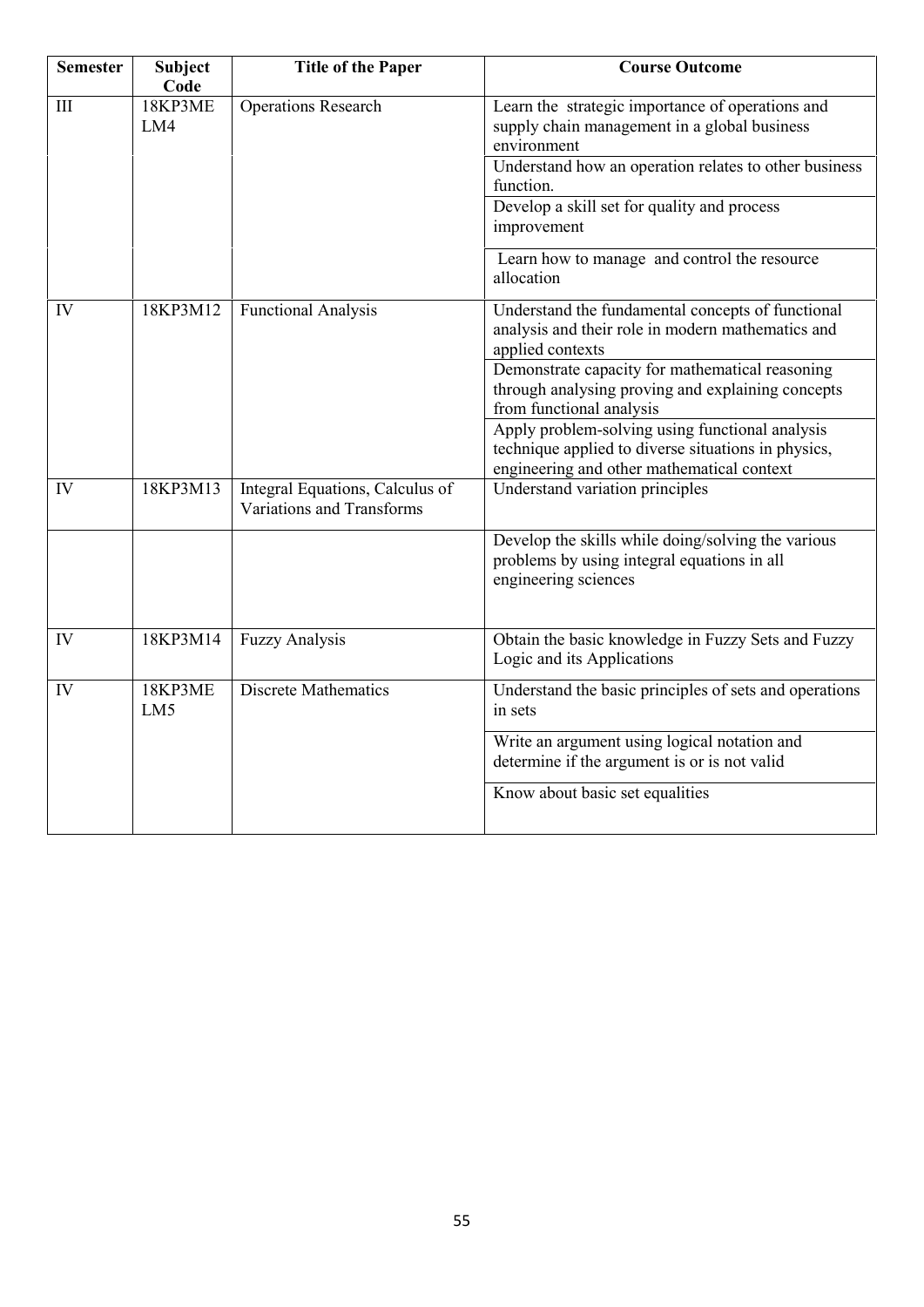# **KUNTHAVAI NAACCHIYAAR GOVERNMENT ARTS COLLEGE FOR WOMEN(A) THANJAVUR- 7 COURSE OUTCOME FOR THE SYLLABUS 2018 ONWARDS DEPARTMENT OF STATISTICS-B.SC STATISTICS**

| <b>Semester</b> | <b>Subject</b><br>Code | <b>Title of the Paper</b>                   | <b>Course Outcome</b>                                                                                                                               |
|-----------------|------------------------|---------------------------------------------|-----------------------------------------------------------------------------------------------------------------------------------------------------|
| I               | 18K1S01                | <b>Descriptive Statistics</b>               | Learn to identify sample results                                                                                                                    |
|                 |                        |                                             | Learn about Inductive approach                                                                                                                      |
|                 |                        |                                             | Learn how to represent in graphs and charts without<br>the loss of information                                                                      |
|                 | 18K1SAS1               | <b>Statistics and Mathematics</b><br>$-I$   | Learn the importance and value of mathematical<br>and statistical thinking                                                                          |
|                 |                        |                                             | Learn about problem solving in a wide range of<br>disciplines                                                                                       |
|                 |                        |                                             | Recognise the connection between theory and<br>application                                                                                          |
| $\mathbf{I}$    | 18K2S03                | Probability Theory and<br>Random Variables. | Learn about the mathematical theory and random<br>processes                                                                                         |
|                 |                        |                                             | Learn the concept of stochastic processes                                                                                                           |
|                 |                        |                                             | Learn about the linear filtering of random processes                                                                                                |
|                 |                        | <b>Statistics and Mathematics-II</b>        | Ability to independently read mathematical and<br>statistical literature like survey books<br>Provide a concise and clear definition of statistical |
|                 |                        |                                             | problem                                                                                                                                             |
|                 |                        | <b>Statistics and Mathematics III</b>       | Ability to independently read mathematical and<br>statistical literature like survey books                                                          |
|                 |                        |                                             | Provide a concise and clear definition of statistical<br>problem                                                                                    |
| III             | 18K3S04                | <b>Discrete Distributions</b>               | Master techniques for descriptive statistical<br>calculation                                                                                        |
|                 |                        |                                             | Determine the appropriateness of applying probability<br>distribution                                                                               |
| III             | 18K3SAS4               | Operation Research - I                      | Develop linear programming models                                                                                                                   |
|                 |                        |                                             | Analyse general nonlinear programming problems                                                                                                      |
| IV              | 18K4S06                | <b>Continuous Distribution</b>              | Explores the concepts of Modern probability theory                                                                                                  |
|                 |                        |                                             | Foster understanding through real world statistical<br>application                                                                                  |
| IV              | 18K4SAS6               | <b>Operation Research-III</b>               | Develop linear programming models                                                                                                                   |
|                 |                        |                                             | Analyse general nonlinear programming problems                                                                                                      |
| V               | 18K5S07                | Statistical Inference -I                    | Explain the notion of parametric models and point<br>estimation of the parameters<br>Develop estimation and analysis techniques                     |
| V               | 18K5S08                | Statistical Inference-II                    | Explain the use of non-parametric statistical methods                                                                                               |
|                 |                        |                                             | Demonstrate computation skills to implement various<br>statistical approaches                                                                       |
| V               | 18K5S09                | <b>Sampling Techniques</b>                  | Introduction to design and analysis of sample surveys                                                                                               |
|                 |                        |                                             | Develop understanding of the principles and methods<br>used to design survey sampling schemes                                                       |
| V               | 18K5S10                | <b>Statistical Quality Control.</b>         | Introduce students to Statistics Quality Control                                                                                                    |
|                 |                        |                                             | Understanding the link between SQC and business<br>analysis                                                                                         |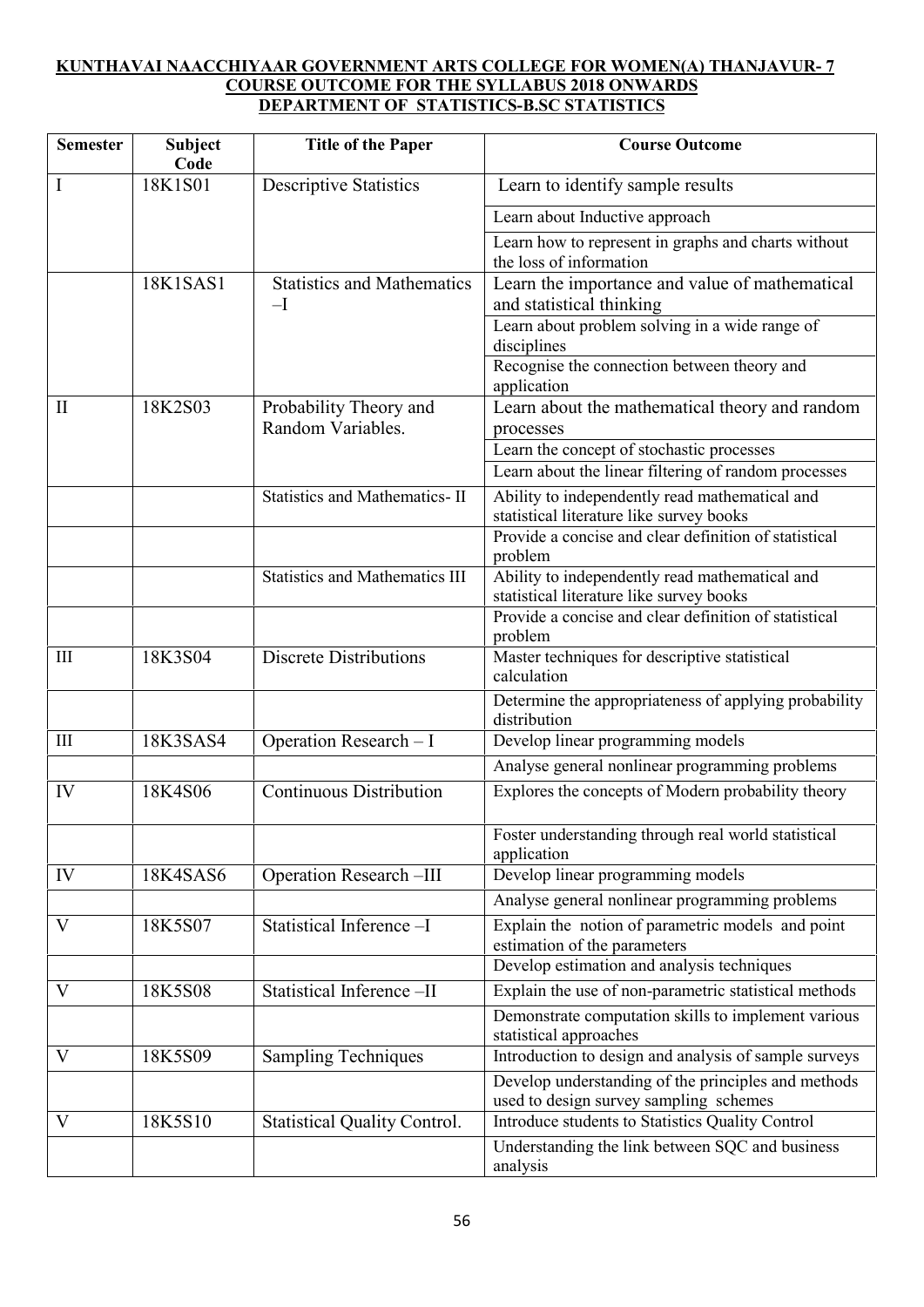| <b>Semester</b> | <b>Subject</b><br>Code           | <b>Title of the Paper</b>            | <b>Course Outcome</b>                                                                                            |
|-----------------|----------------------------------|--------------------------------------|------------------------------------------------------------------------------------------------------------------|
| $\mathbf{V}$    | <b>18K5SEL</b><br>S <sub>1</sub> | <b>Numerical Analysis</b>            | Demonstrate understanding of common numerical<br>methods                                                         |
|                 |                                  |                                      | Analyse and evaluate the accuracy of common<br>numerical methods                                                 |
| $\mathbf{V}$    | 18K6S11                          | Design of Experiments.               | Ability to contextualise outputs where data are<br>drawn from diverse socio-political and cultural<br>dimensions |
|                 |                                  |                                      | Understanding of applied mathematics and<br>computational tools                                                  |
| VI              | 18K6S12                          | Simulation and Inventory<br>Control. | Introduction to the theory of simulation and<br>inventory control<br>Learn Monte Carlo technique                 |
| VI              | 18K6SEL<br>S <sub>2</sub>        | Vital Statistics.                    | Learn to make comparison of life expectancy                                                                      |
| VI              | 18K6SELS<br>3                    | Programming in `C'                   | Develop conditional statements to write C<br>programmes                                                          |
|                 |                                  |                                      | Inscribe C programmes that use pointers to assess<br>arrays, strings and functions                               |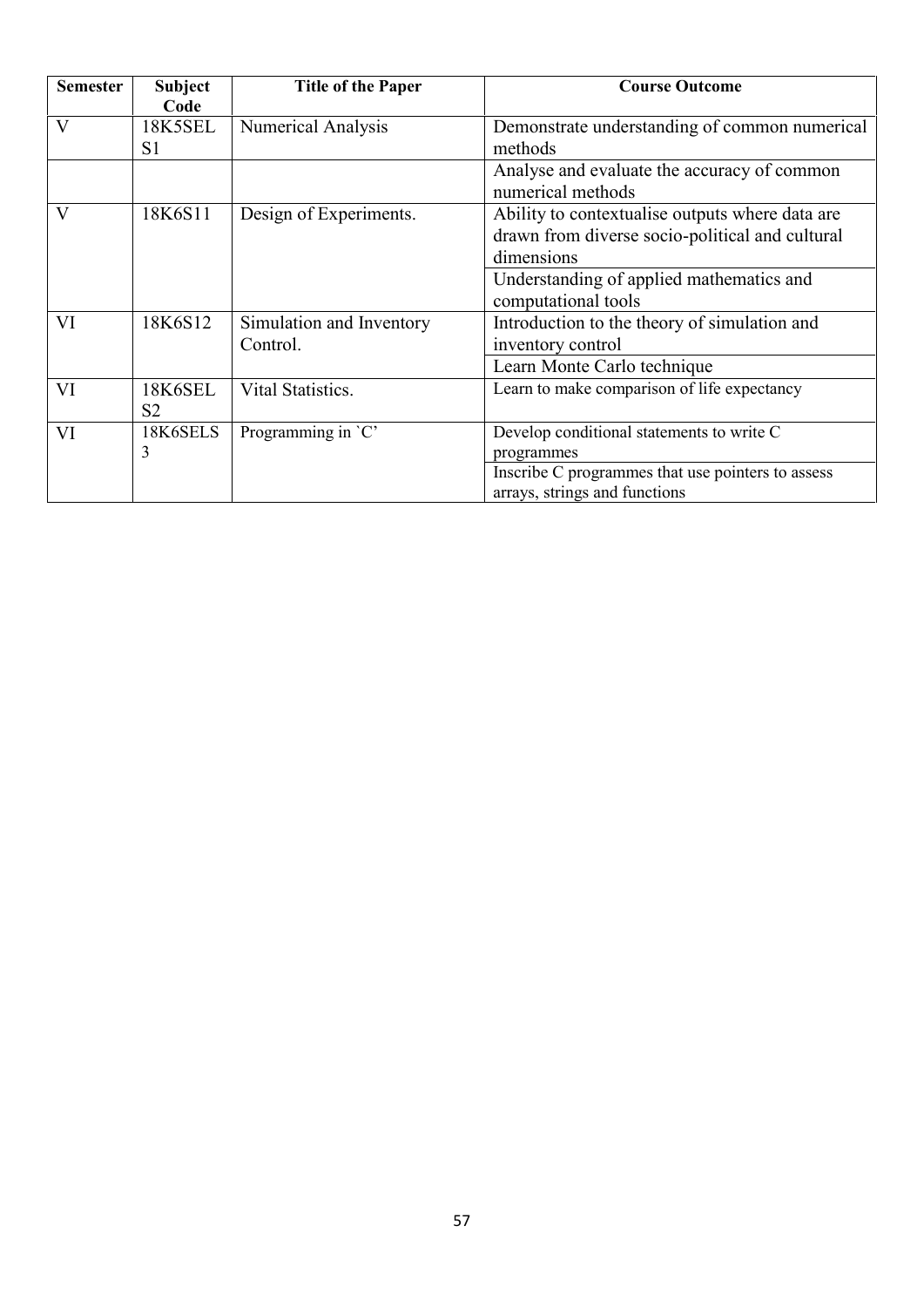## **KUNTHAVAI NAACCHIYAAR GOVERNMENT ARTS COLLEGE FOR WOMEN(A) THANJAVUR- 7 COURSE OUTCOME FOR THE SYLLABUS 2018 ONWARDS DEPARTMENT OF STATISTICS- M.SC STATISTICS**

| <b>Semester</b> | <b>Subject</b><br>Code | <b>Title of the Paper</b>          | <b>Course Outcome</b>                                                                               |
|-----------------|------------------------|------------------------------------|-----------------------------------------------------------------------------------------------------|
| I               | 18KP1S01               | Distribution Theory.               | Develop problem-solving techniques needed to<br>accurately calculate probabilities.                 |
|                 |                        |                                    | Apply problem-solving techniques to solving<br>real-world events                                    |
| 1               | 18KP1S02               | Real Analysis & Matrix             | Demonstrate understanding of the concepts of                                                        |
|                 |                        | Theory.                            | vector space and subspace                                                                           |
|                 |                        |                                    | Apply principles of matrix algebra to linear                                                        |
|                 |                        |                                    | transformations                                                                                     |
| I               | 18KP1S03               | Measure & Probability Theory.      | Understand the axiomatic formulation of modern<br>Probability Theory                                |
|                 |                        |                                    | Understand the concept of random processes and                                                      |
|                 |                        |                                    | determine covariance and spectral density of                                                        |
|                 |                        |                                    | stationary random processes                                                                         |
| I               | 18KP1SE                | Regression Analysis and Time       | Learn and master the basic concepts and methods                                                     |
|                 | LS1                    | series.                            | of time series analysis                                                                             |
|                 |                        |                                    | Understand the fundamental and crucial                                                              |
|                 |                        |                                    | difference between time series data and                                                             |
|                 |                        |                                    | traditional independent and identically distributed                                                 |
|                 |                        |                                    | samples used in basic statistics                                                                    |
| $\mathbf{I}$    | 18KP2S05               | Statistics Quality Control.        | Demonstrate the ability to use the methods of                                                       |
|                 |                        |                                    | statistical process control.                                                                        |
|                 |                        |                                    | Demonstrate the ability to design, use, and                                                         |
|                 |                        |                                    | interpret control charts for variables                                                              |
| $\mathbf{I}$    | 18KP2S06               | Linear Model & Design of           | Understand the principles and theories of designing                                                 |
|                 |                        | Experiments.                       | experiments                                                                                         |
|                 |                        |                                    | Present and discuss the concept of experimental<br>design                                           |
| $\mathbf{I}$    | 18KP2S07               | Advanced Operation Research.       | Identify and develop operational research models from                                               |
|                 |                        |                                    | the verbal description of the real system                                                           |
|                 |                        |                                    | Understand the mathematical tools that are needed to                                                |
|                 |                        |                                    | solve optimisation problems                                                                         |
| $\mathbf{I}$    | 18KP2SELS              | Multivariate Analysis.             | Understanding of the link between multivariate                                                      |
|                 | 2                      |                                    | techniques and corresponding univariate techniques                                                  |
|                 |                        |                                    | Summarize and interpret multivariate data                                                           |
| Ш               | 18KP3S09               | Estimation Theory.                 | Describe the difference between the classical and                                                   |
|                 |                        |                                    | Bayesian approach to estimation;                                                                    |
|                 |                        |                                    | Formulate system models and parameter estimation                                                    |
|                 |                        |                                    | problems and derive corresponding Cramer-Rao lower<br>bounds and sufficient statistics              |
| Ш               | 18KP3S10               | Testing of Statistical Hypothesis. | Identify the four steps of hypothesis testing                                                       |
|                 |                        |                                    |                                                                                                     |
|                 |                        |                                    | Define Type I error and Type II error, and identify the                                             |
|                 |                        |                                    | type of error that researchers control.                                                             |
| Ш               | 18KP3S11               | Sampling Theory.                   | understand the principles underlying sampling as a<br>means of making inferences about a population |
|                 |                        |                                    | Understand the difference between randomization                                                     |
|                 |                        |                                    | theory and model based analysis                                                                     |